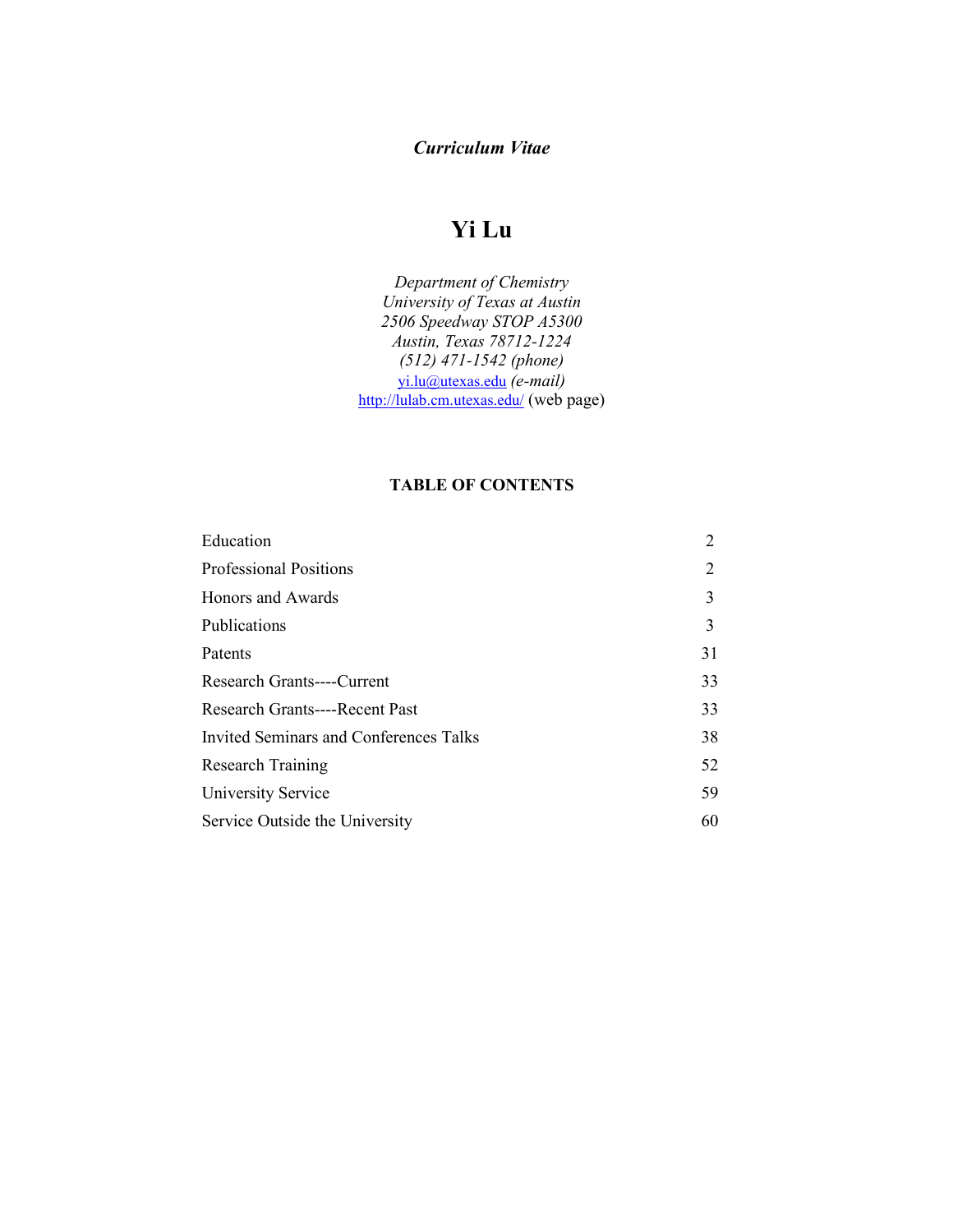# **Yi Lu**

 $\_$  , and the state of the state of the state of the state of the state of the state of the state of the state of the state of the state of the state of the state of the state of the state of the state of the state of the

*Department of Chemistry University of Texas at Austin Austin, Texas 78712-1224*

## **EDUCATION**

| University of California<br>Peking University                                                                                                                       | Los Angeles, CA<br>Peking, P. R. China                                   | Ph.D. in Chemistry<br>B. S. in Chemistry                                              | $1987 - 1992$<br>$1982 - 1986$ |
|---------------------------------------------------------------------------------------------------------------------------------------------------------------------|--------------------------------------------------------------------------|---------------------------------------------------------------------------------------|--------------------------------|
| PROFESSIONAL POSITIONS                                                                                                                                              |                                                                          |                                                                                       |                                |
| <b>Professor of Chemistry</b><br>University of Texas at Austin, Austin, TX                                                                                          |                                                                          |                                                                                       | $8/21$ – present               |
|                                                                                                                                                                     | Robert J.V. Johnson-Welch Regents Chair in Chemistry                     |                                                                                       | $8/21$ – present               |
|                                                                                                                                                                     | <b>Interdisciplinary Life Sciences Graduate Programs</b>                 |                                                                                       | $8/21$ – present               |
|                                                                                                                                                                     | The Biochemistry Graduate Program                                        |                                                                                       | $8/21$ – present               |
|                                                                                                                                                                     | The Cell and Molecular Biology Graduate Program                          |                                                                                       | $8/21$ – present               |
| <b>Professor of Chemistry</b><br>University of Illinois at Urbana-Champaign, Urbana, IL                                                                             |                                                                          |                                                                                       | $8/04 - 8/21$                  |
| <b>Jay and Ann Schenck Professor Emeritus</b>                                                                                                                       |                                                                          |                                                                                       | $8/21$ - present               |
|                                                                                                                                                                     |                                                                          | Laboratory Fellow, Pacific Northwest National Laboratory (Joint Appt.)                | $1/18$ - present               |
| <b>Jay and Ann Schenck Professor</b>                                                                                                                                |                                                                          |                                                                                       | $8/10 - 8/21$                  |
|                                                                                                                                                                     | <b>Affiliate Faculty, Institute of Genomic Biology</b>                   |                                                                                       | $8/14 - 8/21$                  |
|                                                                                                                                                                     | <b>Affiliate Faculty, Department of Bioengineering</b>                   |                                                                                       | $10/08 - 8/21$                 |
| <b>Alumni Research Scholar</b>                                                                                                                                      |                                                                          |                                                                                       | $1/06 - 8/10$                  |
|                                                                                                                                                                     |                                                                          | <b>Affiliate Faculty, Department of Materials Science and Engineering</b>             | $12/03 - 8/21$                 |
|                                                                                                                                                                     |                                                                          | Part-time Faculty, Beckman Institute for Advanced Science and Technology 11/03 - 8/21 |                                |
| <b>HHMI</b> Professor                                                                                                                                               |                                                                          |                                                                                       | $9/02$ – present               |
|                                                                                                                                                                     | <b>Affiliate Faculty, Materials Research Laboratory</b>                  |                                                                                       | $8/02 - 8/21$                  |
|                                                                                                                                                                     | <b>Affiliate Faculty, Center for Biophysics and Quantitative Biology</b> |                                                                                       | $8/00 - 8/21$                  |
| <b>Associate Professor of Chemistry</b><br>University of Illinois at Urbana-Champaign, Urbana, IL                                                                   |                                                                          |                                                                                       | $8/00 - 8/04$                  |
|                                                                                                                                                                     | <b>Affiliate Faculty, Department of Biochemistry</b>                     |                                                                                       | $6/99 - 8/21$                  |
| <b>Assistant Professor of Chemistry</b><br>University of Illinois at Urbana-Champaign, Urbana, IL                                                                   |                                                                          |                                                                                       | $8/94 - 8/00$                  |
| <b>Postdoctoral Research Fellow</b><br>Division of Chemistry and Chemical Engineering<br>California Institute of Technology, Pasadena, CA<br>Advisor: Harry B. Gray |                                                                          |                                                                                       | $9/92 - 8/94$                  |
| <b>Research Assistant</b><br>Department of Chemistry, University of California, Los Angeles, CA                                                                     |                                                                          |                                                                                       | $1/89 - 8/92$                  |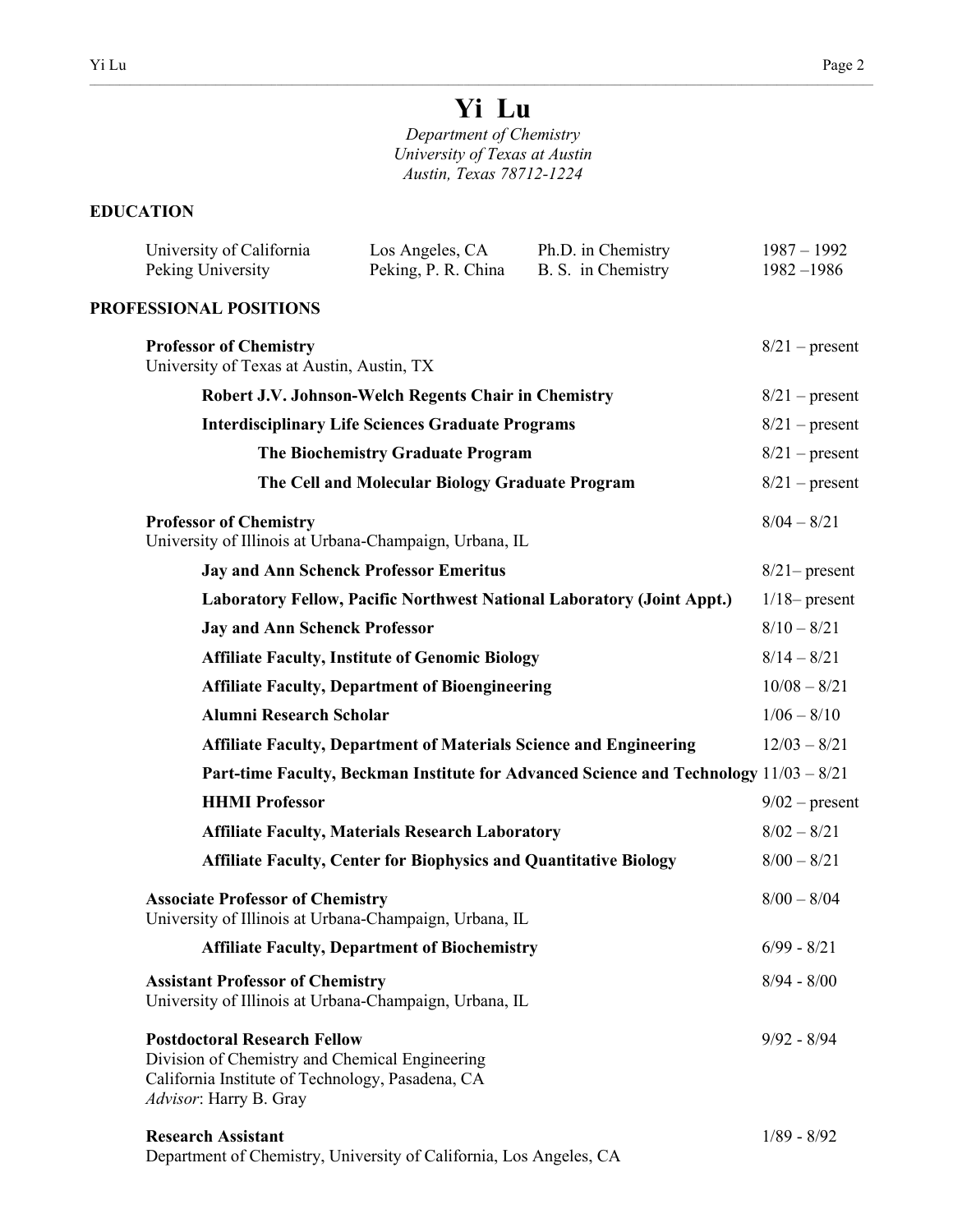*Advisor*: Joan Selverstone Valentine

**Teaching Assistant** 9/87 - 12/88 Department of Chemistry, University of California, Los Angeles, CA

 $\_$  , and the state of the state of the state of the state of the state of the state of the state of the state of the state of the state of the state of the state of the state of the state of the state of the state of the

## **HONORS AND AWARDS**

| Fellow of the National Academy of Inventors                            | 2021          |
|------------------------------------------------------------------------|---------------|
| Royal Society of Chemistry Joseph Chatt Award                          | 2020          |
| Larry R. Faulkner Endowment for Excellence in Chemistry Seminar        |               |
| Department of Chemistry, University of Texas at Austin                 | 2018          |
| Royal Society of Chemistry Applied Inorganic Chemistry Award           | 2015          |
| Fellow of the Royal Society of Chemistry (FRSC)                        | 2015          |
| Hutchison Memorial Lecturer                                            |               |
| Department of Chemistry, University of Rochester                       | 2013-2014     |
| Sigma Xi Distinguished Lecturer                                        | 2013-2014     |
| Associate, Center for Advanced Study, UIUC                             | 2013          |
| Innovation Discovery award, Champaign County, IL                       | 2012          |
| Gomberg lecturer, University of Michigan                               | 2012          |
| Illinois Sustainable Technology Center (ISTC) Research Fellow Award    | 2009          |
| Special Creativity Extension Award, National Science Foundation        | 2009          |
| Distinguished Visiting Professorship, National University of Singapore | 2008          |
| Fellow, American Association for the Advancement of Science            | 2007          |
| Early Career Award, Society of Biological Inorganic Chemistry          | 2007          |
| Research, Development, and Operational Support Team Award,             |               |
| Construction Engineering Research Laboratory, U.S. Army Engineer       |               |
| Research and Development Center                                        | 2007          |
| J. Clarence Karcher Medal and Lecturer,                                |               |
| Department of Chemistry and Biochemistry, University of Oklahoma       | 2007          |
| Incomplete List of Teachers Ranked as Excellent by their Students      | 2006          |
| National Academy of Sciences IUPAC Young Observer Award                | 2005          |
| Honorary Mention for the UIUC Campus Award for                         |               |
| Innovation in Undergraduate Instruction                                | 2005          |
| Campus Award for Excellence in Guiding Undergraduate Research (UIUC)   | 2003          |
| Howard Hughes Medical Institute Professors Award                       | $2002 - 2008$ |
| University Scholar Award (UIUC)                                        | $2002 - 2005$ |
| The Biosensors and Bioelectronics Award                                | 2002          |
| Camille Dreyfus Teacher-Scholar Award                                  | 1999 - 2001   |
| University of Illinois SCS Excellence in Teaching Award                | 1999 - 2000   |
| National Science Foundation Special Creativity Award                   | 1998 - 2000   |
| Alfred P. Sloan Research Fellowship                                    | 1998 - 2000   |
| Research Corporation Cottrell Scholars Award                           | 1997 - 1999   |
| Arnold and Mabel Beckman Young Investigator Award                      | 1996 - 1998   |
| Beckman Fellow, Center for Advanced Study                              | 1996 - 1997   |
| National Institute of Health FIRST Award                               | 1995 - 2000   |
| National Science Foundation CAREER Award                               | 1995 - 1998   |
| Product Research Corporation Prize for Excellence in Research          | 1990 - 1991   |
| Hortense Fishbaugh Memorial Scholarship                                | 1990 - 1991   |
| Phi Beta Kappa Alumni Scholarship Award                                | 1990 - 1991   |
|                                                                        |               |

**PUBLICATIONS** (H-index: 93 (Web of Science) or 105 (Google Scholar); ResearcherID: B-5461-2010; ORCID: 0000-0003-1221-6709)

393. Xiaojing Wang, Gun Kim, James L. Chu, Tingjie Song, Zhenglin Yang, Weijie Guo, Xiangli Shao,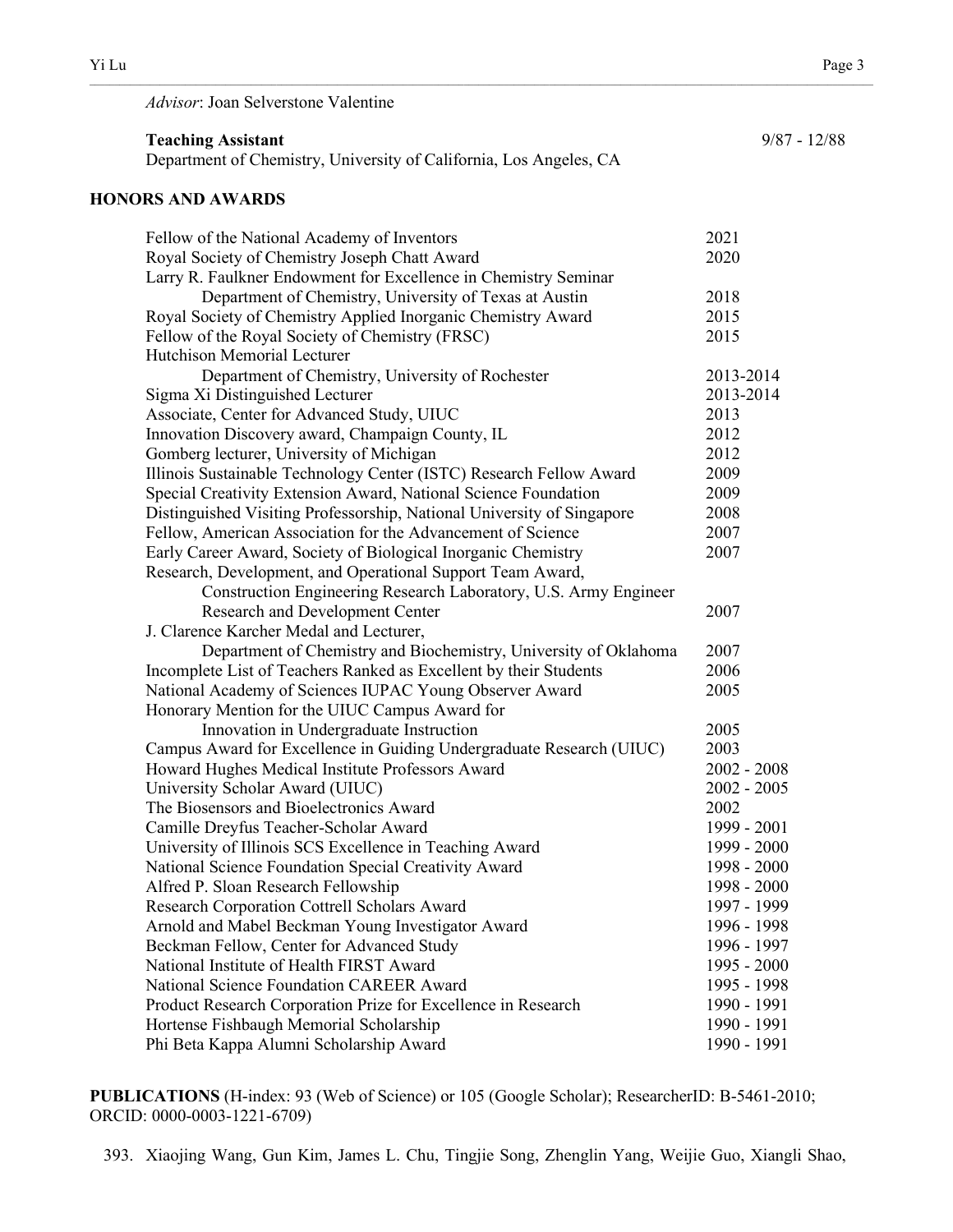Michael L. Oelze, King C. Li and Yi Lu, "Noninvasive and Spatiotemporal Control of DNAzyme-Based Imaging of Metal Ions In Vivo Using High-Intensity Focused Ultrasound," J. Am. Chem. Soc. (in press; [https://doi.org/10.1021/jacs.1c11543\)](https://doi.org/10.1021/jacs.1c11543).

- 392. JingJing Zhang, Tian Lan, and Yi Lu, "Overcoming Major Barriers to Developing Successful Sensors for Practical Applications Using Functional Nucleic Acids," *Ann. Rev. Anal. Chem.* (in press; [https://doi.org/10.1146/annurev-anchem-061020-104216\)](https://doi.org/10.1146/annurev-anchem-061020-104216).
- 391. Yiming Wang, Nitya sai Reddy Satyavolu, Hong Yang, Yi Lu, Reconstruction of DNA-Programmed Plasmonic Metal Nanostructures with Predictable Shapes and Optical Properties, *J. Am. Chem. Soc.* (in press; [https://doi.org/10.1021/jacs.1c11333\)](https://doi.org/10.1021/jacs.1c11333).
- 390. Claire E. McGhee, Zhenglin Yang, Weijie Guo, Yuting Wu, Mingkuan Lyu, Cynthia J. DeLong, Shanni Hong, Yuan Ma, Melvin G. McInnis, K. Sue O'Shea, and Yi Lu, "DNAzyme-Based Lithium-Selective Imaging Reveals Higher Lithium Accumulation in Bipolar Disorder Patient-Derived Neurons," *ACS Central Science* 7, 1809–1820 (2021).
- 389. Nantao Li, Xiaojing Wang, Joseph Tibbs, Congnyu Che, Ana S. Peinetti, Bin Zhao, Leyang Liu, Priyash Barya, Laura Cooper, Lijun Rong, Xing Wang, Yi Lu and Brian T. Cunningham, "Label-Free Digital Detection of Intact Virions by Enhanced Scattering Microscopy, *J. Am. Chem. Soc.* 144, 1498– 1502 (2022).
- 388. Yansha Gao, Songbai Zhang, Chengwei Wu, Qian Li, Zhifa Shen,Yi Lu, Zai-Sheng Wu, "Self-Protected DNAzyme Walker with a Circular Bulging DNA Shield for Amplified Imaging of miRNAs in Living Cells and Mice, *ACS Nano* 15, 19211–19224 (2021).
- 387. Nantao Li, Bin Zhao, Robert Stavins, Ana Sol Peinetti, Neha Chauhan, Rashid Bashir, Brian T. Cunningham, William P. King, Yi Lu Enrique Valera, Xing Wang, "Overcoming the limitations of COVID-19 diagnostics with nanostructures, nucleic acid engineering, and additive manufacturing," *Cur. Opin. Solid State & Material Science*, 26, 100966 (2021).
- 386. Ana S. Peinetti, Ryan J. Lake, Wen Cong, Laura Cooper, Yuting Wu, Yuan Ma, Gregory T. Pawel, María Eugenia Toimil-Molares, Christina Trautmann, Lijun Rong, Benito Mariñas, Omar Azzaroni, and Yi Lu, "Direct detection of human adenovirus and SARS-CoV-2 with ability to inform infectivity using a DNA aptamer-nanopore sensor," *Sci. Adv. 7,* eabh2848; [DOI: 10.1126/sciadv.abh2848](https://doi.org/10.1126/sciadv.abh2848) (2021).
- 385. Yuan Ma, Quanbing Mou, Peng Yan, Zhenglin Yang, Ying Xiong, Deyue Yan, Chuan Zhang, Xinyuan Zhu and Yi Lu, "A highly sensitive and selective fluoride sensor based on a riboswitch-regulated transcription coupled with CRISPR-Cas13a tandem reaction," *Chem. Sci*. *12*, 11740-11747 (2021).
- 384. Lu Yu, Aokun Liu, Bingbo Zhang, Jian Kuang, Xiaoqi Guo, Changlin Tian and Yi Lu, "Dipolar Coupling-Based Electron Paramagnetic Resonance Method for Protease Enzymatic Characterization and Inhibitor Screening," *Chem. Comm. 57*, 9602-9605 (2021).
- 383. Jiao Zheng, Jing Luen Wai, Ryan J. Lake, Siu Yee New, Zhike He, and Yi Lu, "DNAzyme Sensor Uses Chemiluminescence Resonance Energy Transfer for Rapid, Portable, and Ratiometric Detection of Metal Ions," *Anal. Chem.* 93, 10834–10840 (2021).
- 382. Mingkuan Lyu, Linggen Kong, Zhenglin Yang, Yuting Wu, Claire E. McGhee, and Yi Lu, "PNA-Assisted DNAzymes to Cleave Double-Stranded DNA for Genetic Engineering with High Sequence Fidelity," *J. Am. Chem. Soc.* 143, 9724–9728 (2021).
- 381. Erin M. McConnell, Ioana Cozmaa, Quanbing Mou, John D. Brennan, Yi Lu and Yingfu Li, "Biosensing with DNAzymes," *Chem Soc. Rev.* 50, 8954-8994 (2021).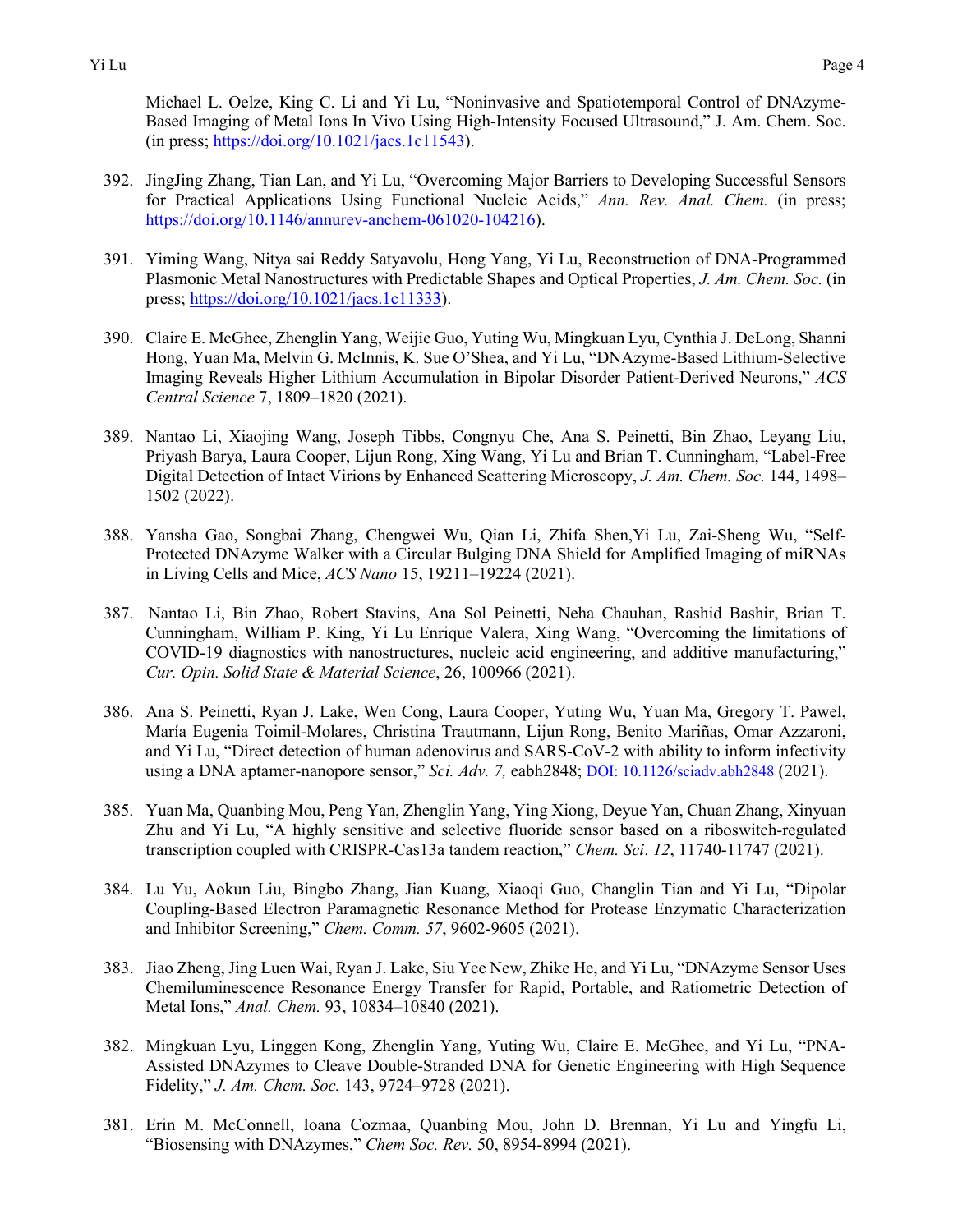- Yi Lu Page 5 380. Avery C. Vilbert, Yiwei Liu, Huiguang Dai, Yi Lu, "Recent advances in tuning redox properties of electron transfer centers in metalloenzymes catalyzing oxygen reduction reaction and  $H_2$  oxidation
	- 379. Songbai Zhang, Shuang Li, Rixin Yan, Zhiyun Zhou, Yuting Wu and Yi Lu, "Recent advances of using personal glucose meter as a biosensor readout for non-glucose targets," *Curr. Anal. Chem.* (in press; DOI: 10.2174/1573411017666210804105750).

important for fuel cells design," *Curr. Opin. Electrochem* 30, 100780 (2021).

- 378. Shanni Hong, Gregory T. Pawel, Renjun Pei, and Yi Lu, "Recent progress in developing fluorescent probes for imaging cell metabolites," *Biomed. Mater.* 16, 044108 (2021).
- 377. Shiliang Tian, Ruixi Fan, Therese Albert, Rahul L. Khade, Huiguang Dai, Kevin A. Harnden, Parisa Hosseinzadeh, Jing Liu, Mark J. Nilges, Yong Zhang, Pierre Moënne-Loccoz, Yisong Guo, and Yi Lu, "Stepwise Nitrosylation of the Nonheme Iron Site in an Engineered Azurin and a Molecular Basis for Nitric Oxide Signaling Mediated by Nonheme Iron Proteins," *Chem. Sci.* 12, 6569-6579 (2021).
- 376. Kevin A. Harnden, Yajie Wang, Lam Vo, Huimin Zhao, and Yi Lu, "Engineering Artificial Metalloenzymes," In "Protein Engineering: Tools and Applications," Huimin Zhao, ed. pp177-206 (2021).
- 375. Lawrence Que, Jr. and Yi Lu, "Bio-Coordination Chemistry: An Introduction", Section 8 (Biocoordination Chemistry) Lawrence Que, Jr. and Yi Lu, eds., Comprehensive Coordination Chemistry III, Edwin C. Constable, Gerard Parkin, Lawrence Que Jr., eds., pp1-2 <https://doi.org/10.1016/B978-0-08-102688-5.00118-5>(2021).
- 374. Matthew W. Waugh, Sudharsan Dwaraknath and Yi Lu, "Advances in Metalloprotein Design and Engineering: Strategies Employed and Insights Gained," In Section 8 (Biocoordination Chemistry) Lawrence Que, Jr. and Yi Lu, eds., Comprehensive Coordination Chemistry III, Edwin C. Constable, Gerard Parkin, Lawrence Que Jr., eds., pp 900-928 [https://doi.org/10.1016/B978-0-08-102688-](https://doi.org/10.1016/B978-0-08-102688-5.00073-8) [5.00073-8](https://doi.org/10.1016/B978-0-08-102688-5.00073-8) (2021).
- 373. Ruo-Can Qian, Ze-Rui Zhou, Weijie Guo, Yuting Wu, Zhenglin Yang, and Yi Lu, "Cell Surface Engineering using DNAzymes: Metal Ion-mediated Control of Cell-Cell Interactions," *J. Am. Chem. Soc.* 143, 5737–5744 (2021).
- 372. Shige Xing, Yao Lin, Liangyuan Cai, Prem N. Basa, Austin K. Shigemoto, Chengbin Zheng, Feng Zhang, Shawn C. Burdette and Yi Lu, "Detection and Quantification of Tightly-Bound  $Zn^{2+}$  in Blood Serum Using a Photocaged Chelator and a DNAzyme Fluorescent Sensor." *Anal. Chem.* 93, 5856–5861 (2021).
- 371. Wentao Xu, Wanchong He, Zaihui Du, Liye Zhu, Kunlun Huang, Yi Lu, Yunbo Luo, "Functional Nucleic Acids-Nanomaterials: Development, Properties, and Applications, *Angew. Chemie Int. Ed.* 60, 6890-6918 (2021).
- 370. Songbai Zhang, Yunxia Luan, Mengyi Xiong, Jingjing Zhang, Ryan Lake, and Yi Lu, "DNAzyme amplified aptasensing platform for ochratoxin A detection using personal glucose meter," *ACS Appl. Mater. Interfaces*, (Special theme issue on Materials Applications of Aptamers) 13, 9472–9481 (2021).
- 369. Igor D. Petrik, Roman Davydov, Maximilian Kahle, Braddock Sandoval, Sudharsan Dwaraknath, Pia Adelroth, Brian Hoffman, Yi Lu, "An Engineered Glutamate in Biosynthetic Models of Heme-Copper Oxidases Drives Complete Product Selectivity by Tuning the Hydrogen-Bonding Network," *Biochemistry* 60, 346–355 (2021).
- 368. Christopher J. Reed, Quan N. Lam, Evan N. Mirts and Yi Lu, "Molecular understanding of heteronuclear active sites in heme–copper oxidases, nitric oxide reductases, and sulfite reductases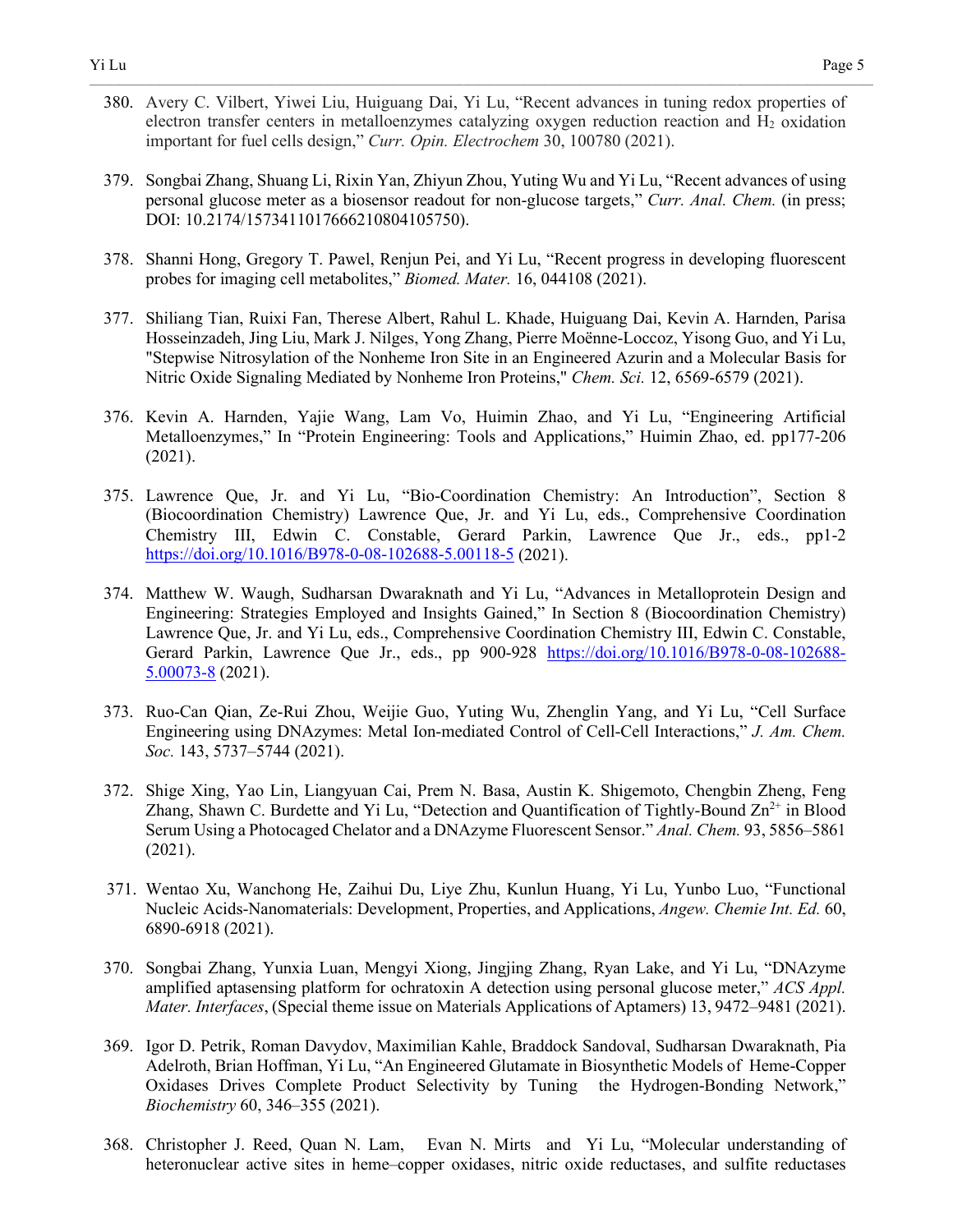367. Yiming Wang, Michael J. Counihan, Jeffrey Wayjer Lin, Joaquín Rodríguez-López, Hong Yang, and Yi Lu, ""Quantitative Analysis of DNA-Mediated Formation of Metal Nanocrystals," *J. Am. Chem. Soc.* 142, 48, 20368–20379 (2020).

- 366. Evan N. Mirts, Sergei A. Dikanov, Anex Jose, Edward I. Solomon, and Yi Lu, "A Binuclear Cu<sub>A</sub> Center Designed in an All α-Helical Protein Scaffold," *J. Am. Chem. Soc.* 142, 32, 13779–13794 (2020).
- 365. Sheng-Song Yu, Jun-Jie Li, Chang Cui, Shiliang Tian, Jie-Jie Chen, Han-Qing Yu, Changjun Hou, Mark J. Nilges, and Yi Lu, "Structural Basis for the Quadratic Relationship between Electronic Absorption and Electronic Paramagnetic Resonance Parameters of Type 1 Copper Proteins, *Inorg. Chem.* 59, 10620–10627 (2020).
- 364. Chang Xue, Songbai Zhang, Xin Yu, Shuyao Hu, Yi Lu, and Zai-Sheng Wu, "Periodically-Ordered Nick-Hidden DNA Nanowire with Cell-Specific Aptamer Targeting Ligands as Highly Serum-Stable and Selective Theranostic Agents," *Angew Chemie Int. Ed.* 17693-17700 (2020).
- 363. Yuting Wu, Zhenglin Yang and Yi Lu, Photocaged functional nucleic acids for spatiotemporal imaging in biology, *Curr. Opin. Chem. Biol.* 57, 95-104 (2020).
- 362. Changhe Ouyang, Songbai Zhang, Chang Xue, Xin Yu, Huo Xu, Zhenmeng Wang, Yi Lu, and Zai-Sheng Wu, "Precision guided missile-like DNA nanostructure for specific cellular internalizationdirected cancer-targeted drug delivery," *J. Am. Chem. Soc.* 142, 1265-1277 (2020).
- 361. Yugang Bai, Hang Xing, Yunhao Bai, Li Huey Tan, Kevin Hwang, Ji Li, Yi Lu and Steven C. Zimmerman, "Independent Control over Size, Valence, and Elemental Composition in the Synthesis of DNA-Nanoparticle Conjugates," *Chem. Sci.* 11, 1564-1572 (2020).
- 360. Ying Xiong, Jingjing Zhang, Zhenglin Yang, Quanbing Mou, Yuan Ma, Yonghua Xiong, and Yi Lu, "Functional DNA Regulated CRISPR-Cas12a Sensors for Point-of-Care Diagnostics of Non-Nucleic Acid Targets," *J. Am. Chem. Soc.* 142, 207-213 (2020).
- 359. JingJing Zhang, Tian Lan, and Yi Lu, "Translating in vitro Diagnostics from Centralized Laboratories to Point-of-Cares using Commercially-Available Handheld Meters," *Trac-Trends Anal. Chem.* 124, 115782 (2020).
- 358. Samantha G. Zambuto, Julio F. Serrano, Avery C. Vilbert, Yi Lu, Brendan Harley, Sara Pedron, "Response of neuroglia to hypoxia-induced oxidative stress using enzymatically crosslinked hydrogels," *MRS Communications* 10, 83-90 (2020).
- 357. Ana Sol Peinetti, Ryan Lake and Yi Lu, "Functional DNA Sensors for Heavy Metal Ions and Microbial Contaminants in Water," In Water Sensors (Junhong Chen and Matthew Tirrell eds.), World Scientific Publishing Company (in press).
- 356. Shanni Hong, Xiaoting Zhang, Ryan J. Lake, Gregory T. Pawel, Zijian Guo, Renjun Pei and Yi Lu, "Photo-regulated aptamer sensor for spatiotemporally controlled monitoring of ATP in mitochondria of living cells," *Chem. Sci.* 11, 713-720 (2020).
- 355. Mengyi Xiong, Zhenglin Yang, Ryan J. Lake, Junjie Li, Shanni Hong, Huanhuan Fan, Xiao-Bing Zhang and Yi Lu, "DNAzyme-Mediated Genetically Encoded Sensors for Ratiometric Imaging of Metal Ions in Living Cells, *Angew. Chemie Int. Ed.* 132, 1907-1912 (2020).
- 354. Chang Xue, Songbai Zhang, Congcong Li, Xin Yu, Changhe Ouyang, Yi Lu and Zai-Sheng Wu, "Yshaped backbone-rigidified triangular DNA scaffold-directed stepwise movement of DNAzyme walker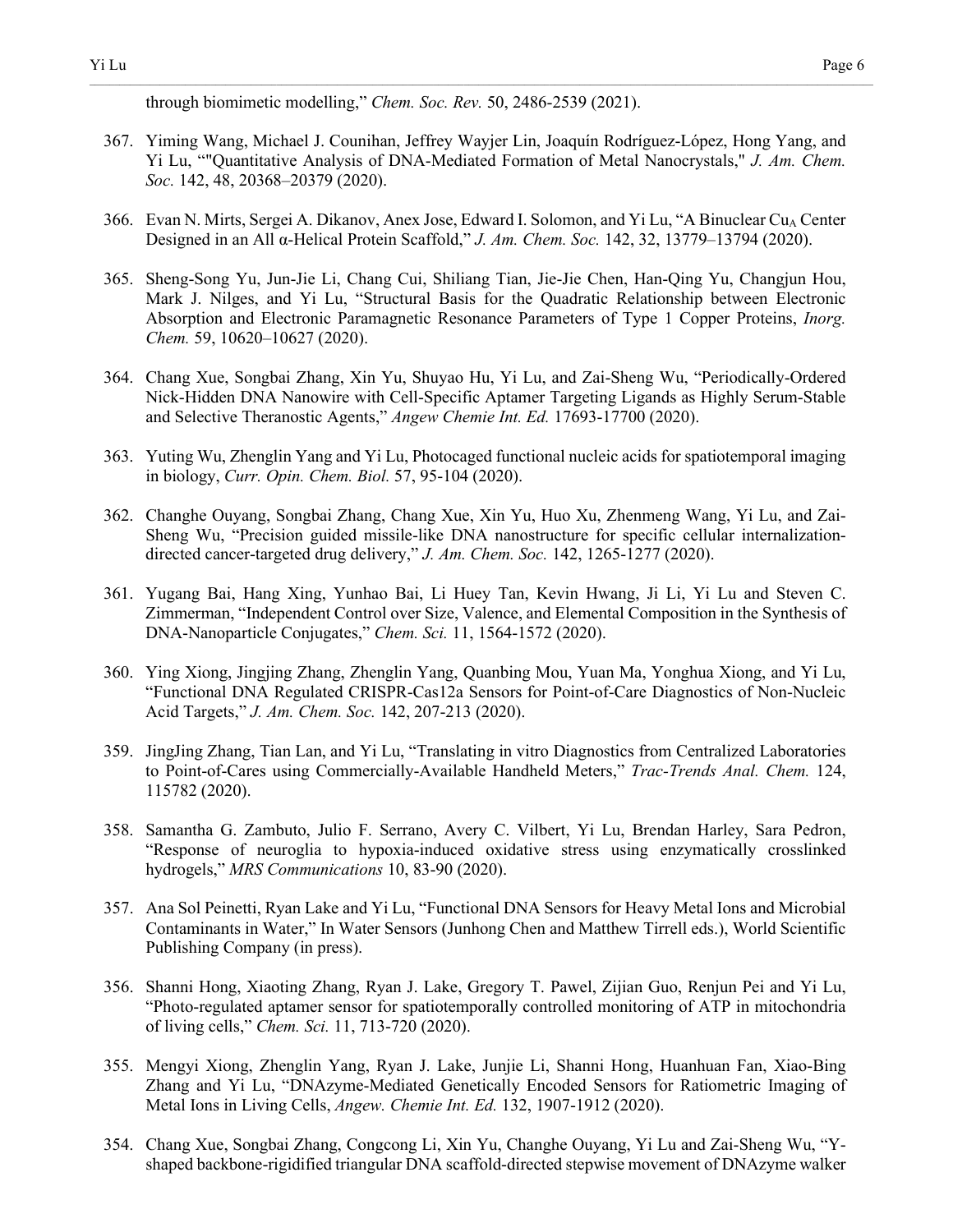for sensitive microRNA imaging within living cells," *Anal. Chem.* 91, 15678-15685 (2019).

353. Ryan J. Lake, Zhenglin Yang, JingJing Zhang, Yi Lu, "DNAzymes as Activity-Based Sensors for Metal Ions: Recent Applications, Demonstrated Advantages, Current Challenges, and Future Directions," *Acc. Chem. Res.* 52, 3275-3286 (2019).

- 352. Noor Zaouri, Zhengfang Cui, Ana Sol Peinetti, Yi Lu, Pei-Ying Hong, "DNAzyme-based biosensor as a rapid and accurate verification tool to complement simultaneous enzyme-based media for *E. coli* detection," *Environ. Sci. Water Res. & Tech*, 5, 2260-2268 (2019).
- 351. Lin Xia, Ming-Jie Han, Lu Zhou, Aiping Huang, Zhaoya Yang, Tianyuan Wang, Fahui Li, Lu Yu, Changlin Tian, Zhongsheng Zang, Qing-Zheng Yang, Chenli Liu, Wenxu Hong, Yi Lu, Lital Alfonta, Jiangyun Wang, "S-Click Reaction for Isotropic Orientation of Oxidases on Electrodes to Promote Electron Transfer at Low Potentials," *Angew Chemie Int. Ed. 58*, 16480-16484 (2019).
- 350. Yao Lin, Zhenglin Yang, Ryan J. Lake, Chengbin Zheng and Yi Lu, "Enzyme-Mediated Endogenous and Bioorthogonal Control of a DNAzyme Fluorescent Sensor for Imaging Metal Ions in Living Cells," *Angew Chemie Int. Ed. 58*, 17061-17067 (2019).
- 349. Taylor D. Canady, Nantao Li, Lucas D. Smith, Yi Lu, Manish Kohli, Andrew M. Smith, Brian T. Cunningham, "Digital Resolution Detection of miRNA with Single Base Selectivity by Photonic Resonator Absorption Microscopy," *Proc. Natl. Acad. Sci. USA* 116, 19362-19367 (2019).
- 348. Lele Li, Hang Xing, Jingjing Zhang, and Yi Lu, "Functional DNA Molecules Enable Selective and Stimuli-Responsive Nanoparticles for Biomedical Applications," *Acc. Chem. Res.* (special issue "Nanomedicine and Beyond"), 52, 2415-2426 (2019).
- 347. Wenjing Wang, Sha Yu, Shan Huang, Sai Bi, Heyou Han, Jian-Rong Zhang, Yi Lu and Jun-Jie Zhu, "Bioapplications of DNA nanotechnology at the solid–liquid interface," *Chem. Soc. Rev*. *48*, 4892- 4920 (2019)
- 346. Kevin Hwang, Quanbing Mou, Ryan J. Lake, Mengyi Xiong, Brandalynn Holland, and Yi Lu, "Metal-Dependent DNAzymes for the Quantitative Detection of Metal Ions in Living Cells: Recent Progress, Current Challenges, and Latest Results on FRET Ratiometric Sensors, *Inorg. Chem.* (Forum article on Metals in Biology: From Metallomics to Trafficking), *Inorg. Chem. 58*, 13696-13708 (2019).
- 345. Jinqiong Xu, Xiujuan Qiao, Jingjing Zhang, Ni Cheng, Qinglin Sheng, Jianbin Zheng, Wei Cao, Tianli Yue and Yi Lu, "Point-of-care monitoring of intracellular glutathione and serum triglyceride levels using a versatile personal glucose meter," *Anal. Methods,* 11, 1849-1856 (2019).
- 344. Ambika Bhagi-Damodaran and Yi Lu, "The Periodic Table's Impact on Bioinorganic Chemistry and Biology's Selective use of Metal Ions", in *The Periodic Table II. Structures and Bonding* (Special Issue on *A Celebration of 150 years of the Periodic Table*), vol 182, D. Michael P. Mingos (eds), Springer, Cham; pp. 153-173 (2019).
- 343. Chang Liu, Yingjie Yu, Daquan Chen, Jian Zhao, Yang Yu, Lele Li, and Yi Lu, "Cupredoxin engineered upconversion nanoparticles for ratiometric luminescence sensing of  $Cu<sup>2+</sup>,''$  *Nanoscale Adv.* 1, 2580–2585 (2019).
- 342. Nitya Sai Reddy Satyavolu, Kang Yong Loh, Li Huey Tan, and Yi Lu, "Discovery of and Insights into DNA "Codes" for Tunable Morphologies of Metal Nanoparticles, *Small* (Special issue on "DNA nanotechnology"), 15, 1900975 (2019).
- 341. Nitya Sai Reddy Satyavolu, Ana Sol Peinetti, Yiming Wang, Arzeena Sultana Ali, Jeffrey Wayjer Lin, and Yi Lu, "Silver-Assisted Synthesis of High-indexed Palladium Tetrahexahedral Nanoparticles and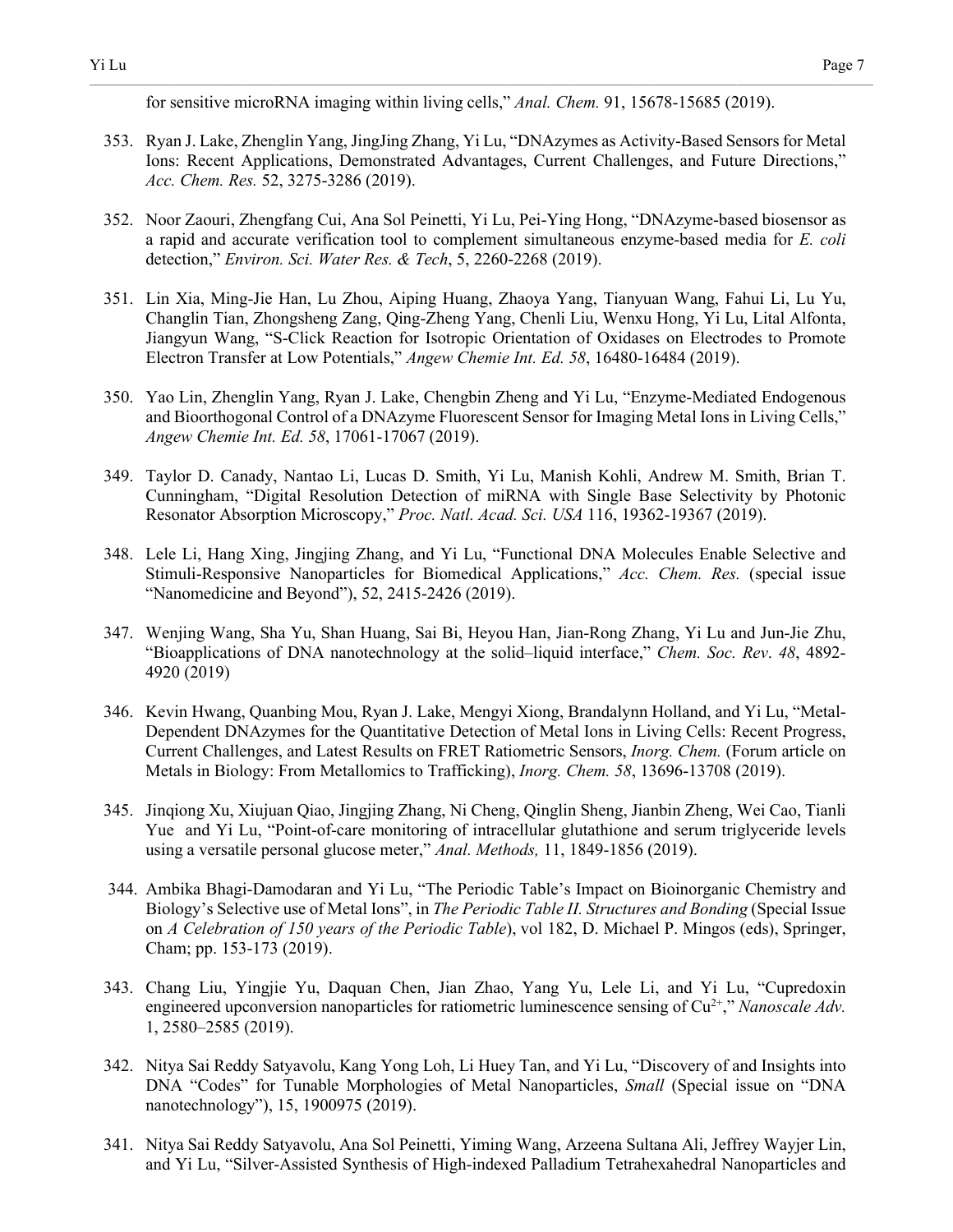340. Jian Zhao, Hongqian Chu, Ya Zhao, Yi Lu, and Lele Li, "A NIR Light-Gated DNA Nanodevice for Spatiotemporally Controlled Imaging of MicroRNA in Cells and Animals," *J. Am. Chem. Soc.* 141, 7056–7062 (2019).

- 339. Evan N. Mirts, Ambika Bhagi-Damodaran, and Yi Lu, "Understanding and Modulating Metalloenzymes with Unnatural Amino Acids, Non-Native Metal Ions, and Non-Native Metallocofactors," *Acc. Chem. Res.* (Special Issue on "Artificial Metalloenzymes and Abiological Catalysis of Metalloenzymes") 52, 935–944 (2019).
- 338. Sergei A. Dikanov, Steven M. Berry, Yi Lu, "HYSCORE insights into the distribution of the unpaired spin density in an engineered CuA site in azurin and its His120Gly variant," *Inorg. Chem.* 8, 4437– 4445 (2019).
- 337. JingJing Zhang, Tian Lan and Yi Lu, "Molecular Engineering of Functional Nucleic Acid Nanomaterials toward In Vivo Applications," *Adv. Healthcare Mater.* (special theme issue on *Molecular Engineering, from Molecule to Medicine*), 8, 1801158 (2019).
- 336. Chang Cui, Julian H. Reed, Evan N. Mirts and Yi Lu, "Design and Engineering of Heme Enzymes with O2-dependent Catalytic Activity, In "*Dioxygen-dependent Heme Enzymes*", Metallobiology Series No. 13, Masao Ikeda-Saito and Emma Raven, Eds. The Royal Society of Chemistry, pp 37-62 (2019).
- 335. JingJing Zhang and Yi Lu, "Perspective: Advancing Point-of-Care Diagnostics of Metabolites Through Engineering Semisynthetic Proteins," *Clinical Chem.* 65, 507–509 (2019).
- 334. Zhenglin Yang, Kang Yong Loh, Yueh-Te Chu, Ruopei Feng, Nitya Sai Reddy Satyavolu, Mengyi Xiong, Stephanie M. Nakamata Huynh, Kevin Hwang, Lele Li, Hang Xing, Xiaobing Zhang, Yann R. Chemla, Martin Gruebele, and Yi Lu, "Optical Control of Metal Ion Probes in Cells and Zebrafish Using Highly Selective DNAzymes Conjugated to Upconversion Nanoparticles, *J. Am. Chem. Soc.* 140, 17656–17665 (2018).
- 333. Sinan Sabuncu, Julian H. Reed, Yi Lu, and Pierre Moënne-Loccoz, "Nitric Oxide Reductase Activity in Heme−Nonheme Binuclear Engineered Myoglobins through a One-Electron Reduction Cycle," *J. Am. Chem. Soc.* 140, 17389–17393 (2018).
- 332. Yiming Wang, Nitya Sai Reddy Satyavolu, and Yi Lu, "Sequence-specific control of inorganic nanomaterials morphologies by biomolecules," *Curr. Opin. Coll. Interf. Sci.* 38, 158-169 (2018).
- 331. Evan N. Mirts, Igor D. Petrik, Parisa Hosseinzadeh, Mark J. Nilges, and Yi Lu, "A designed heme- [4Fe-4S] metalloenzyme catalyzes sulfite reduction like the native enzyme," *Science* 361, 1098-1101 (2018).
- 330. Ze Yu, Wei Zhou, Ge Ma, Yunchao Li, Louzhen Fan, Xiaohong Li, and Yi Lu, "Insights into the Competition between  $K^+$  and  $Pb^{2+}$  Binding to a G-Quadruplex and Discovery of a Novel  $K^+$ – $Pb^{2+}$ – Quadruplex Intermediate," *J. Phys. Chem. B* 122, 9382-9388 (2018).
- 329. Manjistha Mukherjee, Arnab Mukherjee, Ambika Bhagi-Damodaran, Yi Lu, Abhishek Dey, "O2 Reduction by Biosynthetic Models of Cytochrome c Oxidase: Insights into Role of Proton Transfer Residues from Perturbed Active Sites Models of CcO" *ACS Catalysis* 8, 8915–8924 (2018).
- 328. John W. Peters, David N. Beratan, Brian Bothner, R. Brian Dyer, Caroline S. Harwood, Zachariah M. Heiden, Russ Hille, Anne K. Jones, Paul W. King, Yi Lu, Carolyn E. Lubner, Shelley D. Minteer, David W. Mulder, Simone Raugei, Gerrit J. Schut, Lance C. Seefeldt, Monika Tokmina-Lukaszewska, Oleg A. Zadvorny, Peng Zhang, Michael W. W. Adams, "A new era for electron bifurcation," *Curr. Opin.*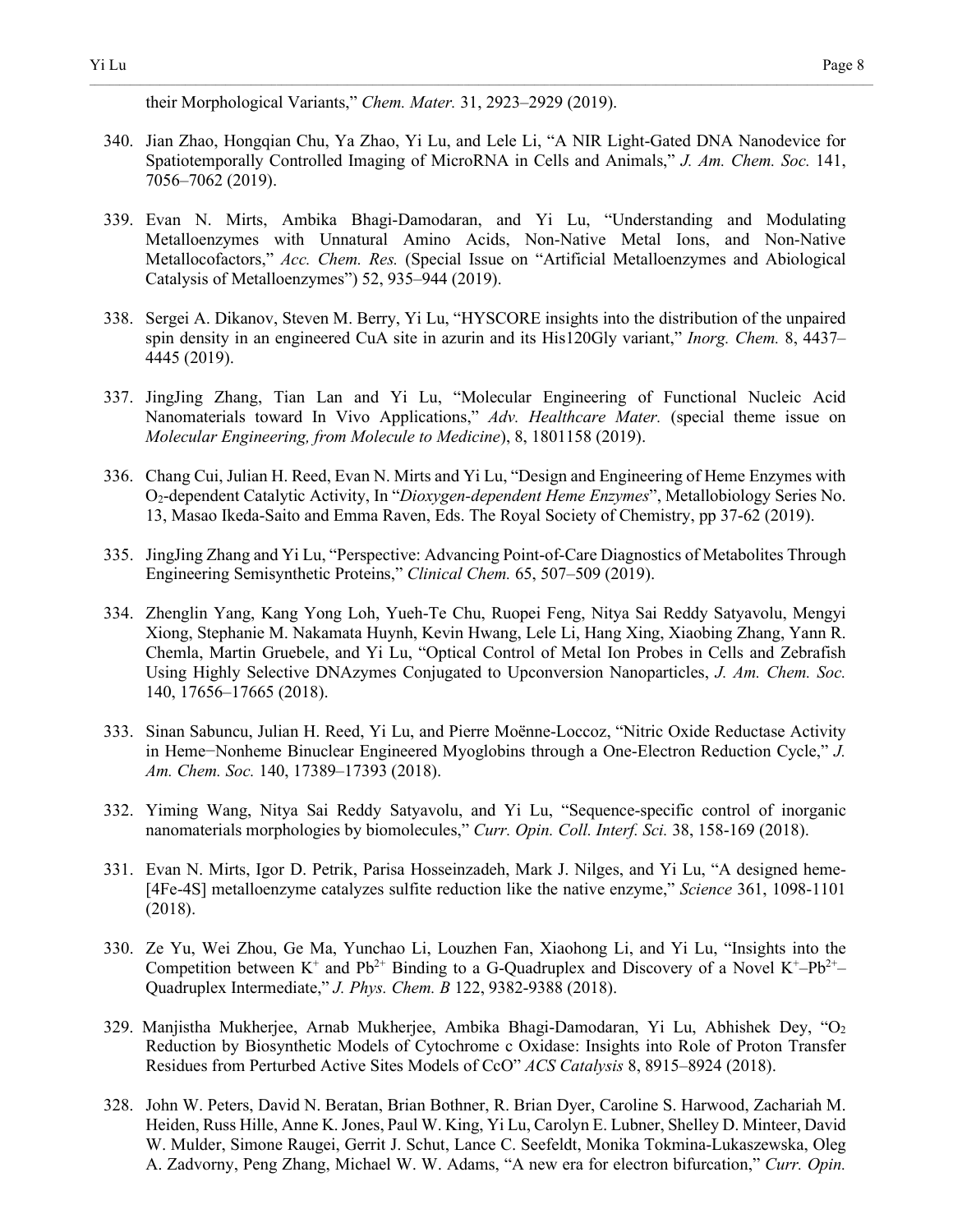*Chem. Biol.* 47, 32-38 (2018).

327. Jingjing Zhang and Yi Lu, "Biocomputing for portable, resettable and quantitative point-of-care diagnostics: making glucose meter a logic-gate responsive device to many targets in clinical care," *Angew Chemie Int. Ed.* 57, 9702-9706 (2018).

- 326. Ambika Bhagi-Damodaran, Julian Reed, Qianhong Zhu, Yelu Shid, Parisa Hosseinzadeh, Braddock A. Sandoval, Kevin A. Harnden, Shuyan Wang, Madeline R. Sponholtz, Evan N. Mirts, Sudharsan Dwaraknath, Yong Zhang, Pierre Moënne-Loccoz, and Yi Lu, "Heme redox potentials hold the key to reactivity differences between nitric oxide reductase and heme-copper oxidase," *Proc. Natl. Acad. Sci. USA* 115, 6195-6200 (2018).
- 325. Jingjing Zhang, Hang Xing and Yi Lu, "Translating Molecular Detections into a Simple Temperature Test Using Target-Responsive Smart Thermometer," *Chem. Sci.* 9, 3906-3910 (2018).
- 324. Nitya Sai Reddy Satyavolu, Nikou Pishevaresfahani, Li Huey Tan, and Yi Lu, "DNA-encoded morphological evolution of bimetallic Pd@Au core-shell nanoparticles from a high-indexed core," *Nano Research* 11, 4549–4561 (2018).
- 323. Marjorie Cepeda-Plaza, Claire E. McGhee, Yi Lu, "Evidence of a General Acid/Base Catalysis Mechanism in the 8-17 DNAzyme," *Biochemistry* 57, 1517–1522 (2018).
- 322. Claire E. McGhee, Ryan Lake and Yi Lu, "Preparation of MetalloDNAzymes," in *Artificial metalloenzymes and metalloDNAzymes in catalysis. From design to application*, Montserrat Diéguez, Jan-E. Bäckvall and Jan-E. Bäckvall, eds., Wiley-VCH pp. 41-68 (2018).
- 321. Peiwen Wu, Yang Yu, Claire E. McGhee, Li Huey Tan, Abhijit Mishra, Gerard Wong, and Yi Lu, "Applications of Synchrotron-based Spectroscopic Techniques in Studying Nucleic Acids and Nucleic Acid-based Nanomaterials," In *Synchrotron Radiation in Materials Science: Light Sources, Techniques, and Applications* (Chunhai Fan and Zhentang Zhao, eds), pp. 687-756 (2018).
- 320. Jian Zhao, Junhong Gao, Wenting Xue, Zhenghan Di, Hang Xing, Yi Lu, and Lele Li, "Upconversion Luminescence-Activated DNA Nanodevice for ATP Sensing in Living Cells," *J. Am. Chem. Soc.* 140 578–581 (2018).
- 319. Jingjing Zhang, Lukas P. Smaga, Nitya Sai Reddy Satyavolu, Jefferson Chan, and Yi Lu, "DNA Aptamer-based Activatable Probes for Photoacoustic Imaging in Living Mice," *J. Am. Chem. Soc.* 139, 17225–17228 (2017).
- 318. Julian H. Reed, Yelu Shi, Qianhong Zhu, Saumen Chakraborty, Evan N. Mirts, Igor D. Petrik, Ambika Bhagi-Damodaran, Matthew Ross, Pierre Moënne-Loccoz, Yong Zhang, and Yi Lu, "Manganese and Cobalt in the Nonheme Metal-binding Site of a Biosynthetic Model of Heme-Copper Oxidase Superfamily Confer Oxidase Activity through Redox-inactive Mechanism," *J. Am. Chem. Soc.* 139, 12209–12218 (2017).
- 317. Zhenkun Wu, Huanhuan Fan, Nitya Sai Reddy Satyavolu, Wenjing Wang, Ryan Lake, Jian-Hui Jiang, and Yi Lu, "Imaging Endogenous Metal Ions in Living Cells Using a DNAzyme-Catalytic Hairpin Assembly Probe," *Angew. Chemie Int. Ed. 56*, 8721–8725 (2017).
- 316. Marie Ramirez Cohen, Natanel Mendelman, Marina Radoul, Tiffany D. Wilson, Masha G. Savelieff, Herbert Zimmermann, Ilia Kaminker, Akiva Feintuch, Yi Lu, and Daniella Goldfarb, "The thiolate spin population of type I copper in azurin derived from 33S hyperfine coupling", *Inorg. Chem.* 56, 6163– 6174 (2017).
- 315. Ambika Bhagi-Damodaran, Maximilian Kahle, Yelu Shi, Yong Zhang, Pia Ӓdelroth, and Yi Lu,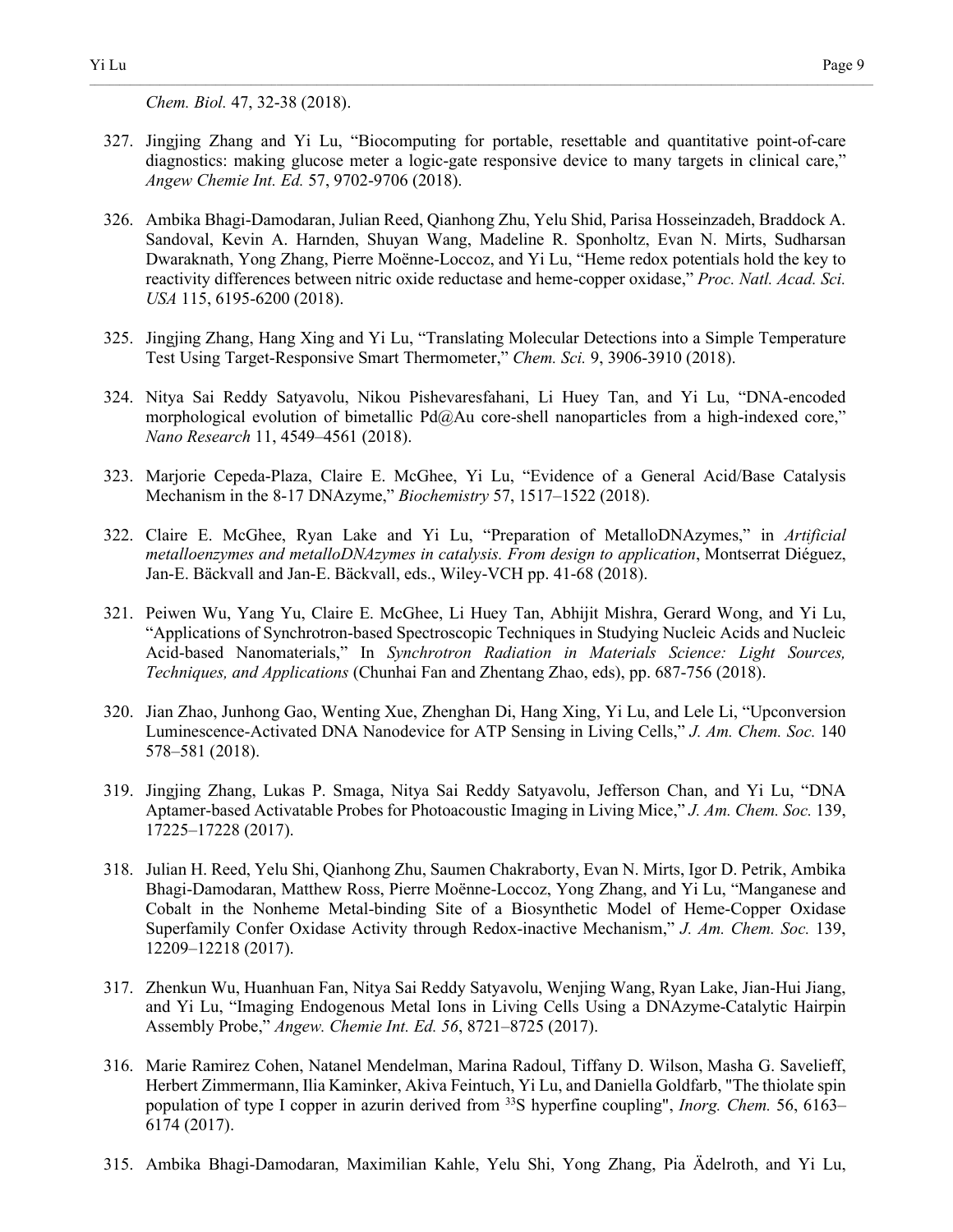"Insights into how heme reduction potentials modulate enzymatic activities of a myoglobin-based functional oxidase," *Angew. Chemie Int. Ed.* 56, 6622–6626 (2017).

- 314. Wenjing Wang, Nitya Sai Reddy Satyavolu, Zhenkun Wu, Jian-Rong Zhang, Jun-Jie Zhu, and Yi Lu, "Near-Infrared Photothermal Activated DNAzymes-Gold Nanoshells for Imaging Metal Ions in Living Cells," *Angew. Chemie Int. Ed.* 56, 6798–6802 (2017).
- 313. Huanhuan Fan, Xiaobing Zhang, and Yi Lu, "Recent advances in DNAzyme-based gene silencing," *Sci China Chem*, 60, 591–601 (2017).
- 312. Yi Lu, "The OK Molly Chemistry", *Acc. Chem. Res.* (special issue on "Holy Grails in Chemistry"), 50, 647−651 (2017).
- 311. Claire E. McGhee, Kang Yong Loh, Yi Lu, "DNAzyme sensors for detection and imaging of metal ions in the environment and in living cells," *Curr. Opin. Biotech.* 45, 191-201 (2017).
- 310. Hang Xing, Yugang Bai, Yunhao Bai, Li Huey Tan, Jing Tao, Benjamin Pedretti, Gretchen A. Vincil, Yi Lu, and Steven C. Zimmerman, Bottom-Up Strategy to Prepare Nanoparticles with a Single DNA Strand*, J. Am. Chem. Soc*. 139, 3623–3626 (2017).
- 309. Debapriya Mazumdar, Tian Lan, and Yi Lu, "Dipstick" Colorimetric Detection of Metal Ions Based on Immobilization of DNAzyme and Gold Nanoparticles onto a Lateral Flow Device," Avraham Rasooly and Ben Prickril (eds.), Biosensors and Biodetection: Methods and Protocols Volume 1: Optical-Based Detectors, Methods in Molecular Biology, vol. 1571, 389-406 (2017).
- 308. Ambika Bhagi-Damodaran, Matthew A. Michael, Qianhong Zhu, Julian Reed, Braddock A. Sandoval, Evan N. Mirts, Saumen Chakraborty, Pierre Moënne-Loccoz, Yong Zhang, Yi Lu, "Role of nonheme metal in heme-copper oxidases: Why is copper preferred over iron for oxygen activation and reduction?", *Nature Chemistry* 9, 257–263 (2017).
- 307. Yang Yu, Igor Petrik, Kelly N. Chacon, Parisa Hosseinzadeh, Honghui Chen, Ninian J. Blackburn, and Yi Lu, "Effect of circular permutation on the structure and function of type 1 blue copper center in azurin," *Protein Science* 26, 218–226 (2017).
- 306. Yang Yu, Chang Cui, Jiangyun Wang and Yi Lu, "Biosynthetic Approach to Modeling and Understanding Metalloproteins using Unnatural Amino Acids," *Science China Chem* 60, 188–200 (2017).
- 305. Kevin M. Clark, Shiliang Tian, Wilfred A. van der Donk, and Yi Lu, "Probing the role of the backbone carbonyl interaction with the  $Cu<sub>A</sub>$  center in azurin by replacing the peptide bond with an ester linkage," *Chem. Comm*. 53, 224-227 (2017).
- 304. Nitya Sai Reddy Satyavolu, Li Huey Tan and Yi Lu, "DNA-Mediated Morphological Control of Pd-Au Bimetallic Nanoparticles," *J. Am. Chem. Soc.* 16542–16548 (2016).
- 303. Yugang Bai, Xinxin Feng, Hang Xing, Yanhua Xu, Boo Kyung Kim, Noman Baig, Tianhui Zhou, Andrew A. Gewirth, Yi Lu, Eric Oldfield, and Steven C. Zimmerman, "A Highly Efficient Single-Chain Metal−Organic Nanoparticle Catalyst, for Alkyne−Azide "Click" Reactions in Water and in Cells," *J. Am. Chem. Soc.,*138, 11077–11080 (2016).
- 302. JingJing Zhang, Zhe Shen, Yu Xiang, and Yi Lu, "Integration of solution-based assays onto lateral flow device for one-step quantitative point-of-care diagnostics using personal glucose meter," *ACS Sensors* 1, 1091–1096 (2016).
- 301. Ambika Bhagi-Damodaran, Igor Petrik, and Yi Lu, "Using Biosynthetic Models of Heme-Copper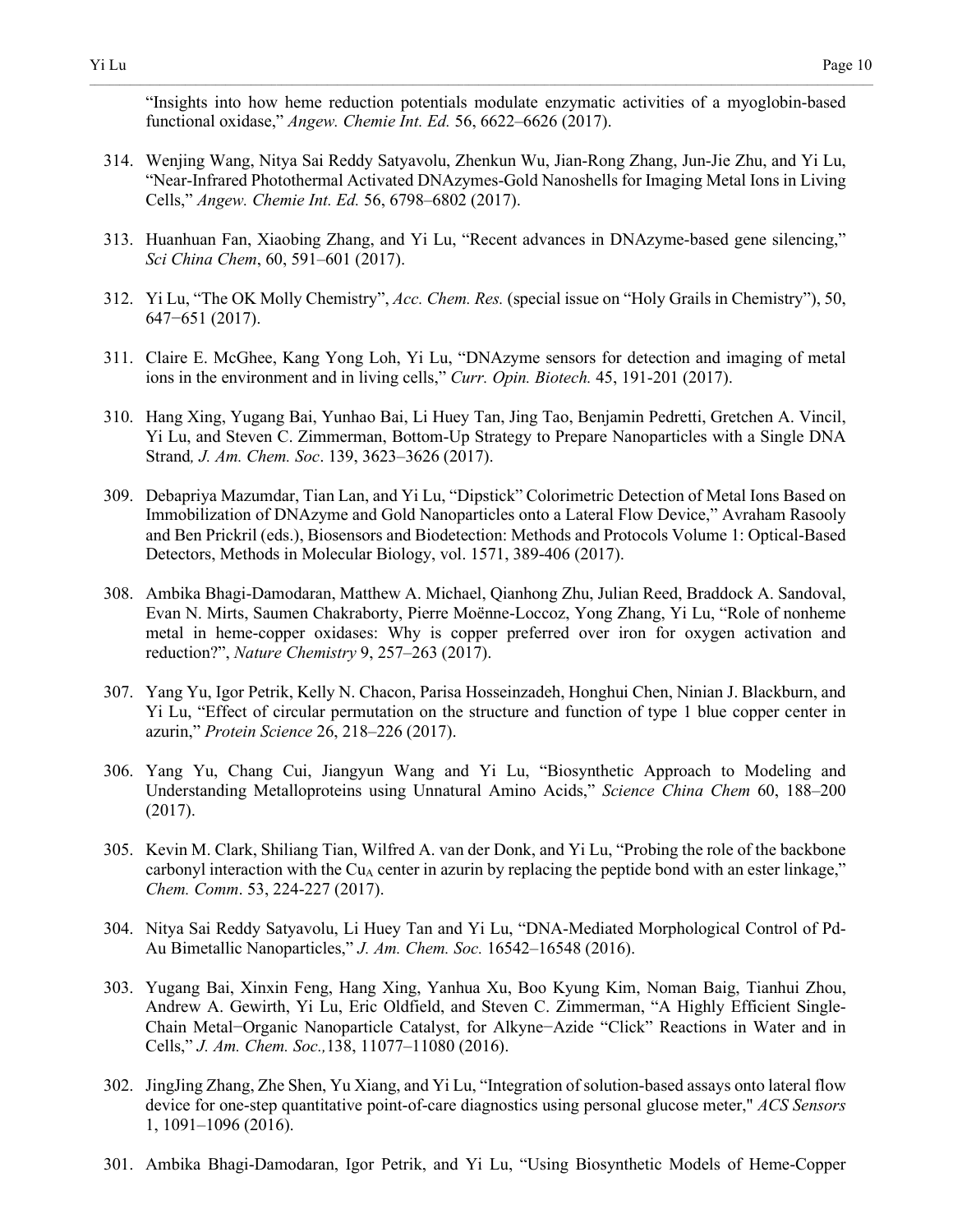Oxidase and Nitric Oxide Reductase in Myoglobin to Elucidate Structural Features Responsible for Enzymatic Activities, *Isr. J. Chem.* (special issue on "New Frontiers in Bioinorganic Chemistry), 56, 773–790 (2016).

- 300. Ambika Bhagi-Damodaran, Parisa Hosseinzadeh, Evan Mirts, Julian Reed, Igor D. Petrik and Yi Lu, "Design of Heteronuclear Metalloenzymes," *Methods in Enzymology* (Peptide, Protein and Enzyme Design) 580, 501–537 (2016).
- 299. Flavia Nastri, Marco Chino, Ornella Maglio, Ambika Bhagi-Damodaran, Yi Lu, and Angela Lombardi, "Design and Engineering of Artificial Oxygen-Activating Metalloenzymes," *Chem. Soc. Rev.* 45, 5020- 5054 (2016).
- 298. Hang Xing, Kevin Hwang and Yi Lu, "Recent Developments of Liposomes as Nanocarriers for Theranostic Applications," *Theranostics* 6 (Thematic Issue on NanoTheranostics) 1336-1352 (2016).
- 297. JingJing Zhang, FangFang Cheng, JingJing Li, Jun-Jie Zhu, Yi Lu, "Fluorescent nanoprobes for metal ion sensing and imaging: recent advances and future perspectives," *Nano Today* 11, 309–329 (2016).
- 296. Parisa Hosseinzadeh, Shiliang Tian, Nicholas M. Marshall, James Hemp, Timothy Mullen, Mark J. Nilges, Yi-Gui Gao, Howard Robinson, David A. Stahl, Robert B. Gennis, and Yi Lu, "A Purple Cupredoxin from Nitrosopumilus maritimus Containing a Mononuclear Type 1 Copper Center with an Open Binding Site," *J. Am. Chem. Soc.* 138, 6324–6327 (2016).
- 295. Kevin Hwang, Parisa Hosseinzadeh and Yi Lu, "Biochemical and biophysical understanding of metal ion selectivity of DNAzymes," (Special Issue/Collection entitled "Metal-Nucleic Acid"), *Inorg. Chim. Acta* 452, 12-24 (2016).
- 294. Hang Xing, Ji Li, Weidong Xu, Kevin Hwang, Peiwen Wu, Qian Yin, Zhensheng Li, Jianjun Cheng and Yi Lu, "The Effects of Spacer Length and Composition on Aptamer-Mediated Cell-Specific Targeting with Nanoscale PEGylated Liposomal Doxorubicin," *ChemBioChem* 17, 1111–1117 (2016).
- 293. JingJing Zhang, Zengmei Li, Shancang Zhao, and Yi Lu, "Size-Dependent Modulation of Graphene Oxide-Aptamer Interaction for amplified fluorescent detection of aflatoxin B1 with tunable dynamic range," *Analyst* (part of thematic collection of Hot original research articles in Analyst in 2016) (141,  $4029 - 4034(2016)$ .
- 292. Hirotoshi Matsumura, Saumen Chakraborty, Julian Reed, Yi Lu, and Pierre Moënne-Loccoz, "Effect of outer-sphere side chain substitutions on the fate of the trans iron-nitrosyl dimer in heme/nonheme engineered myoglobins (Fe $<sub>B</sub>Mbs$ ): Insights into the mechanism of denitrifying NO reductases,"</sub> *Biochemistry* 55, 2091–2099 (2016).
- 291. Shefali Chauhan, Parisa Hosseinzadeh, Yi Lu, and Ninian Blackburn, Stopped-Flow Studies of the Reduction of the Copper Centers Suggest a Bifurcated Electron Transfer Pathway in Peptidylglycine Monooxygenase, *Biochemistry* 55, 2008–2021 (2016).
- 290. Tian Lan, Jingjing Zhang and Yi Lu, "Transforming the blood glucose meter into a general healthcare meter for in vitro diagnostics in mobile health," *Biotech. Adv.* (part of special theme issue of *Trends in In Vitro Diagnostics and Mobile Healthcare)*, 34, 331–341 (2016).
- 289. Shiliang Tian, Jing Liu, Ryan E. Cowley, Parisa Hosseinzadeh, Nicholas M. Marshall, Yang Yu, Howard Robinson, Mark J. Nilges, Ninian J. Blackburn, Edward I. Solomon and Yi Lu, "Reversible S-Nitrosylation in an Engineered Azurin and its Application as NO regulator under Physiological Conditions," *Nature Chemistry* 8, 670–677 (2016).
- 288. Parisa Hosseinzadeh, Evan N. Mirts, Thomas D. Pfister, Yi-Gui Gao, Christopher Mayne, Howard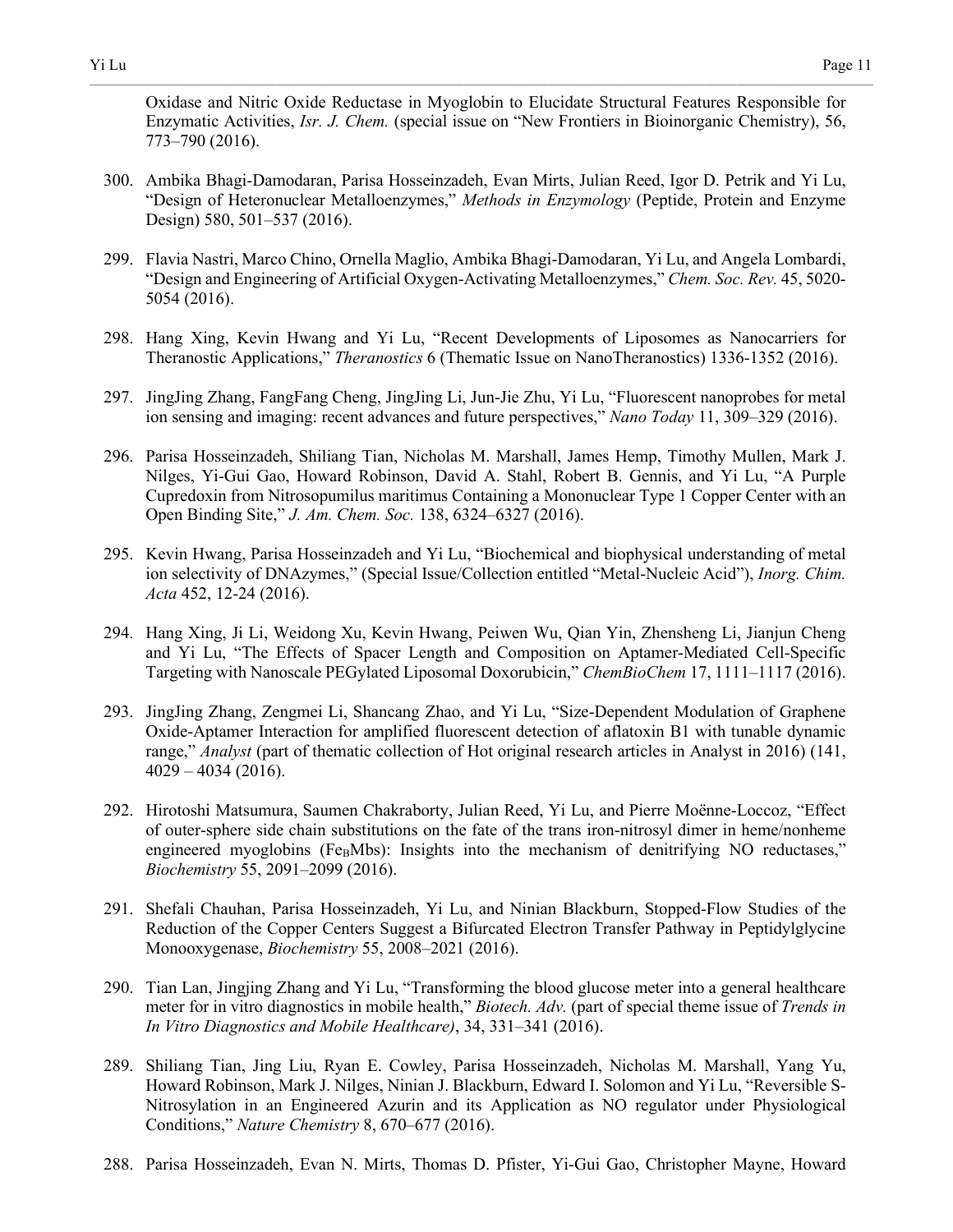Robinson, Emad Tajkhorshid, and Yi Lu, "Enhancing Mn(II)-binding and manganese peroxidase activity in a designed cytochrome c peroxidase through fine-tuning secondary sphere interactions," *Biochemistry* 55, 1494–1502 (2016).

- 287. Igor D. Petrik, Roman Davydov, Matthew Ross, Xuan Zhao, Brian Hoffman, and Yi Lu, "Spectroscopic and crystallographic evidence for the role of a water-containing hydrogen bonding network in oxidase activity of an engineered myoglobin," *J. Am. Chem. Soc.* 136, 1134-1137 (2016).
- 286. Hang Xing, Caroline Zhang, George Ruan, Jingjing Zhang, Kevin Hwang, and Yi Lu, "Multimodal Detection of a Small Molecule Target Using Stimuli-Responsive Liposome Triggered by Aptamer-Enzyme Conjugate," *Anal. Chem.* 88, 1506-151-(2016).
- 285. Liuming Yan, Yi Lu and Xuejiao Li, "A Density Functional Theory Protocol for the Calculation of Redox Potentials of Copper Complexes," *Phys. Chem. Chem. Phys.* 18, 5529-5536 (2016).
- 284. Jingjing Zhang, Yu Xiang, Miao Wang, Ananda Basu, and Yi Lu, "Dose-Dependent Response of Personal Glucose Meters to Nicotinamide Coenzymes: Applications to Point-of-Care Diagnostics of Many Non-Glucose Targets in a Single Step," *Angew Chemie Int. Ed*. 55, 732–736 (2016).
- 283. Parisa Hosseinzadeh and Yi Lu, "Design and Fine-tuning Redox Potentials of Metalloproteins Involved in Electron Transfer in Bioenergetics," *Biochim, Biophys. Acta (BBA) – Bioenergetics* (Invited review for the thematic issue on Biodesign for Bioenergetics - the design and engineering of electronic transfer cofactors, proteins and protein networks), 1857, 557–581 (2016).
- 282. Parisa Hosseinzadeh, Nicholas M. Marshall, Kelly N. Chacón, Yang Yu, Mark J. Nilges, Siu Yee New, Ninian J. Blackburn, Yi Lu, "Design of a Single Protein that Spans the Entire 2V Range of Physiological Redox Potentials", *Proc. Natl. Acad. Sci. USA* 113, 262-267 (2016).
- 281. Li Huey Tan, Yuan Yue, Nitya Sai Reddy Satyavolu, Arzeena Sultana Ali, Zidong Wang, Yuqing Wu, Yi Lu, "A mechanistic insight into DNA-guided control of nanoparticle morphologies," *J. Am. Chem. Soc.* 137, 14456-14464 (2015).
- 280. Yang Yu, Cui Chang, Xiaohong Liu, Igor Petrik, Jiangyun Wang and Yi Lu, "A Designed Metalloenzyme Achieving the Catalytic Rate of a Native Enzyme," *J. Am. Chem. Soc.* 137, 11570– 11573 (2015).
- 279. Seyed-Fakhreddin Torabi and Yi Lu, "Identification of the same Na<sup>+</sup>-specific DNAzyme motif from two in vitro selections at different conditions," *J. Mol. Evolution* (Special Issue to celebrate SELEX for 25 years) 81, 225-234 (2015).
- 278. Yugang Bai, Hang Xing, Peiwen Wu, Xinxin Feng, Jennifer M. Lee, Xin Yi Phang, Yi Lu and Steven C. Zimmerman, "Chemical Control over Cellular Uptake of Organic Nanoparticles by Fine Tuning Surface Functional Groups," *ACS Nano* 9, 10227-20236 (2015).
- 277. Saumen Chakraborty, Michael J. Polen, Kelly N. Chacón, Tiffany D. Wilson, Yang Yu, Julian Reed, Mark J. Nilges, Ninian J. Blackburn, and Yi Lu, "Binuclear Cu<sub>A</sub> Formation in Biosynthetic Models of CuA in Azurin Proceeds via a Novel Cu(Cys)2His Mononuclear Copper Intermediate," *Biochemistry* 54, 6071–6081 (2015).
- 276. Sohini Mukherjee, Arnab Mukherjee, Ambika Bhagi-Damodaran, Manjistha Mukherjee, Yi Lu, and Abhishek Dey, "A Biosynthetic Model of Cytochrome c Oxidase as an Electrocatalysts for  $O<sub>2</sub>$ Reduction," *Nature Communication* 6, Article number: 8467; doi:10.1038/NCOMMS9467 (2015).
- 275. Roger M. Pallares, Say Li Kong, Tan Hui Ru, Nguyễn T.K. Thanh, Yi Lu and Xiaodi Su, "A plasmonic nanosensor with inverse sensitivity for circulating cell-free DNA quantification, *Chem. Comm*. 51,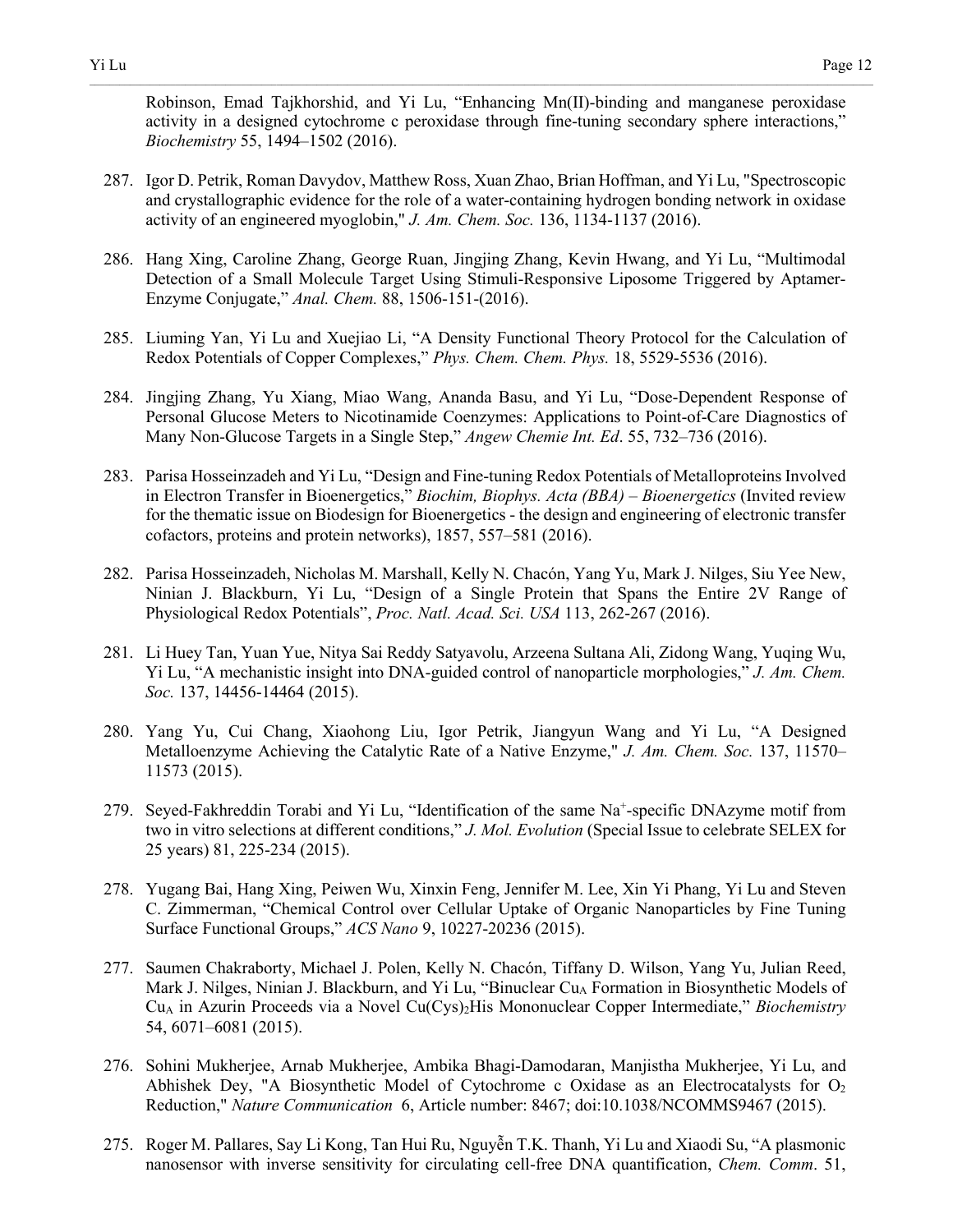14524-14527 (2015).

274. Saumen Chakraborty, Julian Reed, J. Timothy Sage, Nicole C. Branagan, Igor D. Petrik, Kyle D. Miner, Michael Y. Hu, Jiyong Zhao, E. Ercan Alp, and Yi Lu, "Recent Advances in Biosynthetic Modeling of Nitric Oxide Reductases and Insights Gained from Nuclear Resonance Vibrational and Other Spectroscopic Studies. *Inorg. Chem*. (Special Issue: Small Molecule Activation: From Biological Principles to Energy Applications), 54, 9317–9329 (2015).

- 273. Chunmei Gu, Tian Lan, Hanchang Shi, and Yi Lu, "Portable Detection of Melamine in Milk Using a Personal Glucose Meter Based on an in Vitro Selected Structure-Switching Aptamer," *Anal. Chem*. 87, 7676–7682 (2015).
- 272. Ambika Bhagi-Damodaran and Yi Lu, "The Q, Compound Q is Finally Deciphered", *Inorg. Chem. Frontier* 2, 824 – 826 (2015).
- 271. Jingjing Zhang, Yu Xiang, Donna E. Novak, George E. Hoganson, Junjie Zhu, and Yi Lu, Using Personal Glucose Meter and Alkaline Phosphatase for Point-of-care Quantification of Galactose-1- Phosphate Uridyltransferase in Clinical Galactosemia Diagnosis," *Chem. Asian J.* (Special issue for Editorial Board members) 10, 2221–2227 (2015).
- 270. Tingjie Song, Longhua Tang, Li Huey Tan, Xiaojing Wang, Nitya Sai Reddy Satyavolu, Hang Xing, Zidong Wang, Jinghong Li, Haojun Liang, and Yi Lu, "DNA-Encoded Tuning of Geometric and Plasmonic Properties of Nanoparticles Growing from Gold Nanorod Seeds," *Angew Chemie Int. Ed.* 54, 8114–8118 (2015).
- 269. Yang Yu, Qing Zhou, Li Wang, Xiaohong Liu, Wei Zhang, Meirong Hu, Jianshu Dong, Jiasong Li, Xiaoxuan Lv, Hanlin Ouyang, Han Li, Feng Gao, Weimin Gong, Yi Lu and Jiangyun Wang, "Significant improvement of oxidase activity through the genetic incorporation of a redox-active unnatural amino acid," *Chem. Sci.* 6, 3881-3885 (2015).
- 268. Aimee M. Gall, Benito J. Mariñas, Yi Lu, and Joanna L. Shisler, "Waterborne viruses: A barrier to safe drinking water," *PLoS Pathog* 11(6): e1004867. doi:10.1371/journal.ppat.1004867 (2015).
- 267. Mi Hee Lim and Yi Lu, "Editorial overview: Bioinorganic chemistry: Bioinorganic catalysis for renewable energy," *Cur. Opin. Chem. Biol*. 25, vii–viii (2015).
- 266. Seyed-Fakhreddin Torabi, Peiwen Wu, Claire E. McGhee, Lu Chen, Kevin Hwang, Nan Zheng, Jianjun Cheng, and Yi Lu "In vitro selection of a sodium-specific DNAzyme and its application in intracellular sensing," *Proc. Natl. Acad. Sci. USA* 112, 5903–5908 (2015).
- 265. Le-le Li and Yi Lu, "Regiospecific Hetero-Assembly of DNA-Functionalized Plasmonic Upconversion Superstructures," *J. Am. Chem. Soc.* 137, 5272–5275 (2015).
- 264. Yang Yu, Xiaoxuan Lv, Jiasong Li, Qing Zhou, Chang Cui, Parisa Hosseinzadeh, Arnab Mukherjee, Mark J. Nilges, Jiangyun Wang and Yi Lu, "Defining the Role of Tyrosine and Rational Tuning of Oxidase Activity by Genetic Incorporation of Unnatural Tyrosine Analog," *J. Am. Chem. Soc.* 137, 4594-4597 (2015).
- 263. Ning Li, Xiaodi Su, Yi Lu, "Nanomaterial-based Biosensors using Dual Transducing Elements for Solution Phase Detection," *Analyst* 140, 2916-2943 (2015).
- 262. Li Gao, Le-Le Li, Xiaolong Wang, Peiwen Wu, Yang Cao, Bo Liang, Xin Li, Yuanwei Lin, Yi Lu, and Xuefeng Guo, "Graphene-DNAzyme Junctions: A platform for Metal Ion Detection with Ultrahigh Sensitivity," *Chem. Sci. 6,* 2469-2473 (2015).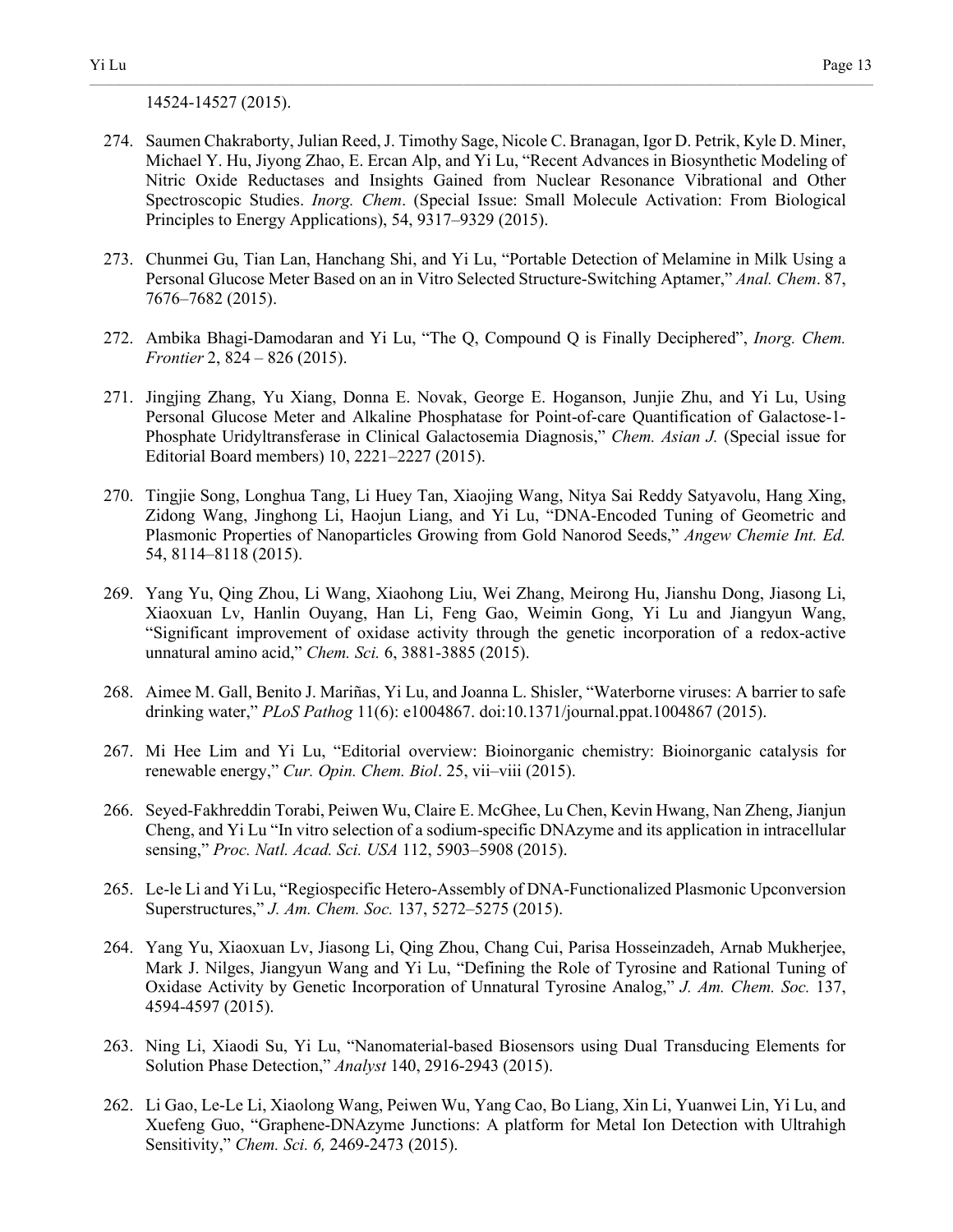- 260. Ole Farver, Parisa Hosseinzadeh, Nicholas M. Marshall, Scot Wherland, Yi Lu, and Israel Pecht, "Long-Range Electron Transfer in Engineered Azurins Exhibits Marcus Inverted Region Behavior," *J. Phy. Chem. Lett.* 6, 100–105 (2015).
- 259. Jiangjiexing Wu, Li Huey Tan, Kevin Hwang, Hang Xing, Peiwen Wu, Wei Li, Yi Lu, "DNA Sequence-Dependent Morphological Evolution of Silver Nanoparticles and Their Optical and Hybridization Properties," *J. Am. Chem. Soc.* 136, 15195-15202 (2014).
- 258. Kevin Hwang, Peiwen Wu, Taejin Kim, Lei, Shiliang Tian, Yingxiao Wang, Yi Lu, "Photocaged DNAzymes as a General Method for Sensing Metal Ions in Living Cells", *Angew. Chemie Intl. Ed.* 53: 13798–13802 (2014).
- 257. Xiaohong Liu, Li Jiang, Jiasong Li, Li Wang, Yang Yu, Qing Zhou, Xiaoxuan Lv, Weimin Gong, Yi Lu, Jiangyun Wang, "Significant Expansion of Fluorescent Protein Sensing Ability through the Genetic Incorporation of Superior Photo-Induced Electron-Transfer Quenchers" *J. Am. Chem. Soc.* 136, 13094– 13097 (2014).
- 256. Jing Liu, Jing, Katlyn Meier, Shiliang Tian, Jun-Long Zhang, Hongchao Guo, Charles Schulz, Howard Robinson, Mark Nilges, Eckard Münck, and Yi Lu, "Redesigning a Blue Copper Azurin into a Redoxactive Mononuclear Non-heme Iron Protein: Preparation and Study of Fe(II)M121E Azurin," *J. Am. Chem. Soc. 136,* 12337-12344 (2014).
- 255. Ambika Bhagi-Damodaran, Igor Petrik, Nicholas Marshall, Howard Robinson, and Yi Lu, "Systematic Tuning of Heme Redox Potentials and its Effects on  $O<sub>2</sub>$  Reduction Rates in a Designed Oxidase in Myoglobin," *J. Am. Chem. Soc*. 136, 11882-11885 (2014).
- 254. Peiwen Wu, Yang Yu, Claire E. McGhee, Li Huey Tan, and Yi Lu, "Applications of Synchrotron-based Spectroscopic Techniques in Studying Nucleic Acids and Nucleic Acid-Functionalized Nanomaterials," *Adv. Mater.* 26, 7849-7872 (2014).
- 253. Kyle Miner, Thomas Pfister, Parisa Hosseinzadeh, Nadime Karaduman, Lynda Donald, Peter Loewen, Yi Lu, Anabella Ivancich, "Identifying the Elusive Sites of Tyrosyl Radicals in Cytochrome c Peroxidase: Implications for Oxidation of Substrates Bound at a Site Remote from the Heme," *Biochemistry* 53, 3781–3789 (2014).
- 252. Li Huey Tan, Hang Xing and Yi Lu, "DNA as a Powerful Tool for Morphology Control, Spatial Positioning and Dynamic Assembly of Nanoparticles," *Acc. Chem. Res*. 47, 1881–1890 (2014).
- 251. Yugang Bai, Hang Xing, Gretchen A. Vincil, Jennifer Lee, Essence J. Henderson, Yi Lu, N. Gabriel Lemcoff and Steven C. Zimmerman, "Practical synthesis of water-soluble organic nanoparticles with a single reactive group and a functional carrier scaffold," *Chem. Sci.* 5, 2862-2868 (2014).
- 250. Zhaojuan Zhou, Yu Xiang, Aijun Tong, and Yi Lu, Simple and Efficient Method to Purify DNA−Protein Conjugates and its Sensing Applications, *Anal. Chem.* 86, 3869–3875 (2014).
- 249. Yu Xiang, Tian Lan and Yi Lu, "Using the widely available blood glucose meter to monitor insulin and HbA1c," *J. Diabetes Sci. Tech.* 8, 855-858 (2014).
- 248. Saumen Chakraborty, Parisa Hosseinzadeh, and Yi Lu, "Metalloprotein Design & Engineering," *Encyclopedia of Inorganic and Bioinorganic Chemistry* (DOI: 10.1002/9781119951438.eibc0259.pub2).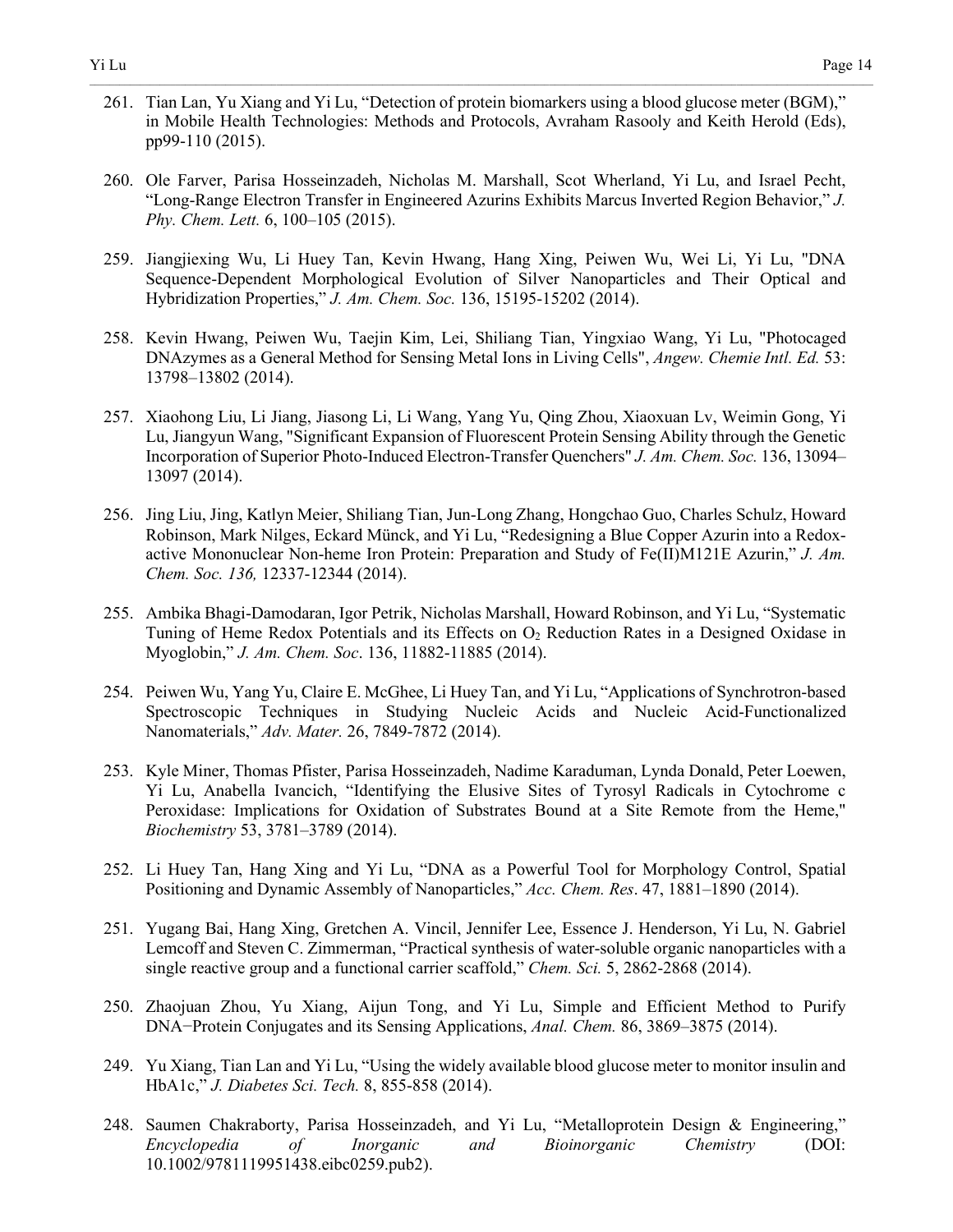- 247. Yi Lu, "Coordination chemistry in the ocean," *Nature Chem*. 6, 175–177 (2014).
- 246. Siu Yee New, Khin Moh Aung, Gek Liang Lim, Shuzhen Hong, Si Kee Tan, Yi Lu, Edwin Cheung, and Xiaodi Su, "Fast Screening of Ligand-Protein Interactions based on Ligand-Induced Protein Stabilization of Gold Nanoparticles," *Anal. Chem.* 86, 2361–2370 (2014).

- 245. Yang Yu, Arnab Mukherjee, Mark J. Nilges, Parisa Hosseinzadeh, Kyle D. Miner and Yi Lu, "Direct EPR Observation of a Tyrosyl Radical in a Functional Oxidase Model in Myoglobin during both  $H_2O_2$ and O2 Reactions," *J. Am. Chem. Soc.* 136, 1174–1177 (2014).
- 244. Hang Xing,Kevin Hwang, Ji Li, Seyed-Fakhreddin Torabi, and Yi Lu, "DNA Aptamer Technology for Future Personalized Medicine," *Curr. Opin. Chem. Eng*. 4, 79-87 (2014).
- 243. Hirotoshi Matsumura, Takahiro Hayashi, Saumen Chakraborty, Yi Lu, Pierre Moenne-Loccoz, *J. Am. Chem. Soc.* 136, 2420–2431 (2014).
- 242. Igor D. Petrik, Jing Liu and Yi Lu, "Metalloenzyme Design and Engineering through Strategic Modifications of Native Protein Scaffolds," *Curr. Opin. Chem. Biol*. 19, 67–75 (2014).
- 241. Ying-Wu Lin, Jiangyun Wang, and Yi Lu, "Functional tuning and expanding of myoglobin by rational protein design," *Science China Chemistry* (Special thematic issue commemorating Professor Liangnian Ji's 80th Birthday), *Sci. China Chem*. 57, 346-355 (2014).
- 240. Ilia Kaminker, Tiffany D Wilson, Masha G Savelieff, Yonatan Hovav, Herbert Zimmermann, Yi Lu, and Daniella Goldfarb, "Correlating nuclear frequencies by two-dimensional ELDOR-detected NMR spectroscopy," *J. Mag. Reson.* 240, 77–89 (2014).
- 239. Nathan A. Sieracki, Shiliang Tian, Ryan G. Hadt, Jun-Long Zhang, Julia S. Woertink, Mark J. Nilges, Furong Sun, Edward I. Solomon, and Yi Lu, "A novel copper-sulfenate complex from oxidation of a cavity mutant of Pseudomonas aeruginosa azurin," *Proc. Natl. Acad. Sci. USA* 111, 924–929 (2014).
- 238. Jing Liu, Saumen Chakraborty, Parisa Hosseinzadeh, Yang Yu, Shiliang Tian, Igor Petrik, Ambika Bhagi and Yi Lu, "Metalloproteins Containing Cytochrome, Iron-sulfur or Copper Redox Centers," *Chem. Rev.* (Thematic issue on Bioinorganic Enzymology II), 114, 4366–4469 (2014).
- 237. Saumen Chakraborty, Julian Reed, Matthew Ross, Mark J. Nilges, Igor D. Petrik, Soumya Ghosh, Sharon Hammes-Schiffer, J. Timothy Sage, Yong Zhang, Charles E. Schulz, Yi Lu, "Spectroscopic and Computational Study of a Non-heme Iron-Nitrosyl Center in a Biosynthetic Model of Nitric Oxide Reductases in Myoglobin Containing Zn-protoporphyrin IX: Support for the Trans Mechanism of NO Reduction," *Angew. Chem., Int. Ed.* 53, 2417–2421 (2014).
- 236. Yu Xiang and Yi Lu, "DNA as Sensors and Imaging Agents for Metal Ions," *Inorg. Chem.* (Forum on "Imaging and Sensing") 53, 1925–1942 (2014).
- 235. Kevin M. Clark, Yang Yu, Wilfred A van der Donk, Ninian Blackburn, and Yi Lu, "Modulating the Copper-Sulfur Interaction in Type 1 Blue Copper Azurin by Replacing Cys112 with Nonproteinogenic Homocysteine," *Inorg. Chem. Frontiers* 1, 153-158 (2014).
- 234. Lauren A. Denofrio-Corrales and Yi Lu, "From Desk to Bench, Linking Students' Interests to Science Curricula," *Illinois Sampler: Teaching and Research on the Prairie* (Mary-Ann Winkelmes, Antoinette Burton, and Kyle Mays eds.) pp27-33 (2014).
- 233. Seyed-Fakhreddin Torabi and Yi Lu, "Functional DNA Nanomaterials for Sensing and Imaging in Living Cells, *Curr. Opin. Biotech.* 28, 88-95 (2014).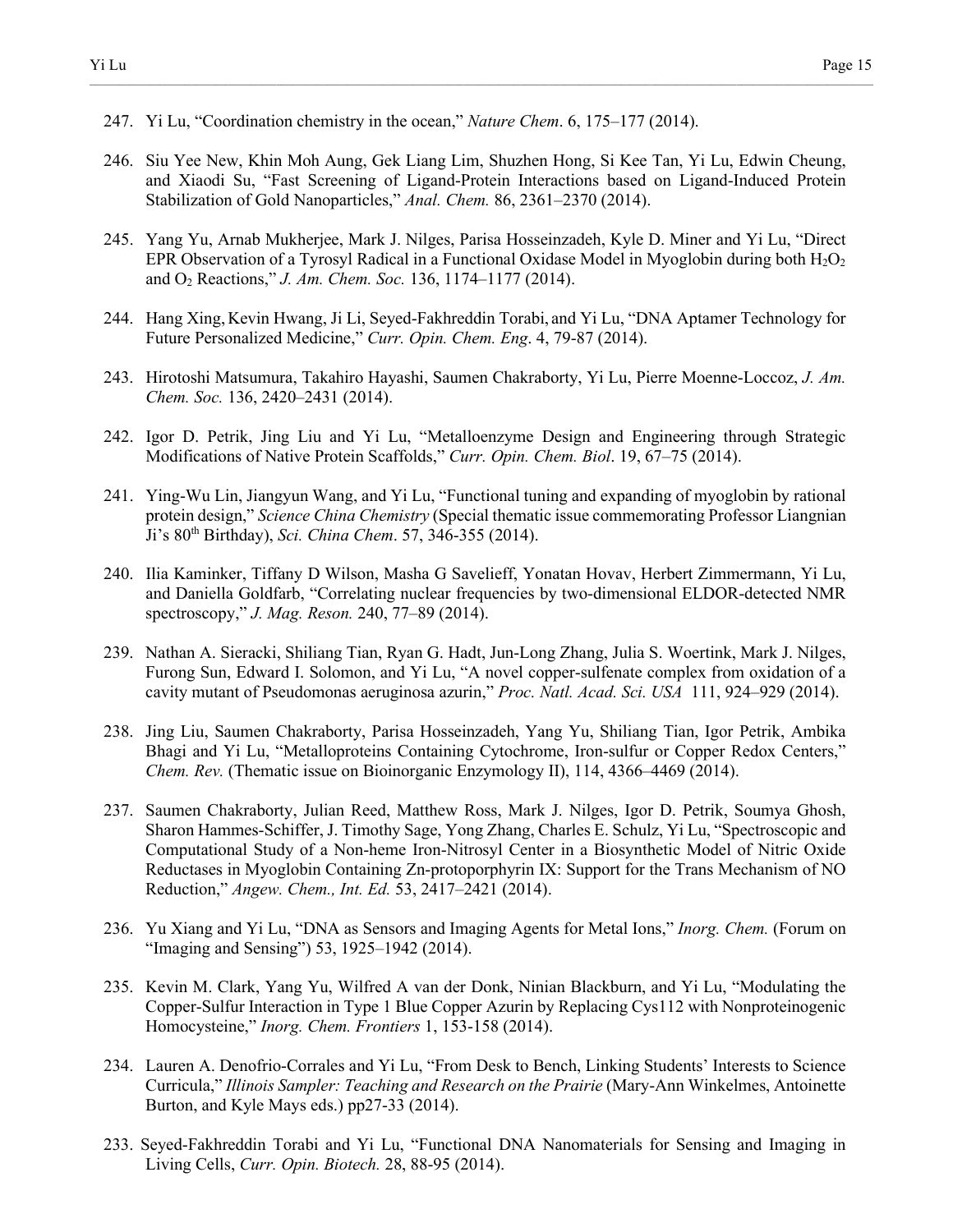232. Li Huey Tan, Hang Xing, Hongyu Chen, Yi Lu, "Facile and efficient preparation of anisotropic DNAfunctionalized gold nanoparticles and their regioselective assembly," *J. Am. Chem. Soc.* 135, 17675– 17678 (2013).

- 231. Longhua Tang, Ik Su Chun, Zidong Wang, Jinghong Li, Xiuling Li and Yi Lu, "DNA Detection using Plasmonic Enhanced Near-Infrared Photoluminescence of Gallium Arsenide," *Anal. Chem.* 85, 9522- 9527 (2013).
- 230. Hannah A. DeBerg, Benjamin H. Blehm, Janet Sheung, Andrew R. Thompson, Carol S. Bookwalter, Seyed F. Torabi, Trina A. Shroer, Christopher L. Berger, Yi Lu, Kathleen M. Trybus and Paul R. Selvin, "Motor Domain Phosphorylation Modulates Kinesin-1 Transport," *J. Biol. Chem*., 288, 32612-32621 (2013).
- 229. Yu Xiang, Peiwen Wu, Li Huey Tan and Yi Lu, "DNAzyme-Functionalized Gold Nanoparticles for Biosensing, *Adv. Biochem. Eng. Biotechnol.* http://dx.doi.org/10.1007/10\_2013\_242 (2013).
- 228. Ming-Li Tsai, Ryan G. Hadt, Nicholas M. Marshall, Tiffany D. Wilson, Yi Lu, Edward I. Solomon, "Axial Interactions in the Mixed-Valent Binuclear  $Cu<sub>A</sub>$  Active Site: Role of the Axial Methionine in Electron Transfer," *Proc. Natl. Acad. Sci. USA* 110, 14658–14663 (2013).
- 227. Weichen Xu, Hang Xing and Yi Lu, "A Smart T1-weighted MRI Contrast Agent for Uranyl Cation based on a DNAzyme-Gadolinium Conjugate," *Analyst* 138, 6266-6269 (2013).
- 226. Tingting Chen, Yihui Hu, Yao Cen, Xia Chu, and Yi Lu, "A Dual-Emission Fluorescent Nanocomplex of Gold Clusters Decorated Silica Particle for Live Cell Imaging of Highly Reactive Oxygen Species," *J. Am. Chem. Soc.* 135, 11595-11601 (2013).
- 225. Marjorie Cepeda-Plaza, Eric L. Null, and Yi Lu, "Metal Ion as Both a Cofactor and a Probe of Metalbinding Sites in a Uranyl-Specific DNAzyme: a Uranyl Photocleavage Study," *Nucleic Acids Res.* 41, 9361-9370 (2013).
- 224. Hang Xing, Li Tang, Xujuan Yang, Kevin Hwang, Wendan Wang, Qian Yin, Ngo Yin Wong, Lawrence W. Dobrucki, Norio Yasui, John A. Katzenellenbogen, William G. Helferich, Jianjun Cheng, and Yi Lu, "Selective Delivery of an Anticancer Drug with Aptamer-Functionalized Liposomes to Breast Cancer Cells in Vitro and in Vivo," *J. Mater. Chem. B* (special theme issue on Nanoparticles in Biology) 1, 5288-5297 (2013).
- 223. Hui Wei, Stephen House, Jiangjiexing Wu1, Jiong Zhang, Zidong Wang, Ying He, Yi-Gui Gao, Howard Robinson, Wei Li, Jian-Min Zuo, Ian M. Robertson, and Yi Lu, "Enhanced and Tunable Fluorescent Quantum Dots within a Single Crystal of Protein," *Nano Research* 6, 627-634 (2013).
- 222. Ole Farver, Nicholas M. Marshall, Scot Wherland, Yi Lu, Israel Pecht, "Designed Azurins Show Lower Reorganization Free Energies for Intra-protein Electron Transfer," *Proc. Natl. Acad. Sci. USA* 110, 10536–10540 (2013).
- 221. Le-Le Li, Mengying Xie, Jie Wang, Xinyang Li, Cheng Wang, Quan Yuan, Dai-Wen Pang, Yi Lu and Weihong Tan, "A vitamin-responsive mesoporous nanocarrier with DNA aptamer-mediated cell targeting" *Chem. Commun*., 49, 5823-5825 (2013).
- 220. Peiwen Wu, Kevin Hwang, Tian Lan, Yi Lu, "A DNAzyme-Gold Nanoparticle Probe for Uranyl Ion in Living Cells", *J. Am. Chem. Soc.* 135, 5254–5257 (2013).
- 219. Zidong Wang, Madurai Srinivasan Bharathi, Ramanarayan Hariharaputran, Hang Xing, Longhua Tang, Jinghong Li, Yong-Wei Zhang, Yi Lu, "pH-Dependent Evolution of Five-Star Gold Nanostructures: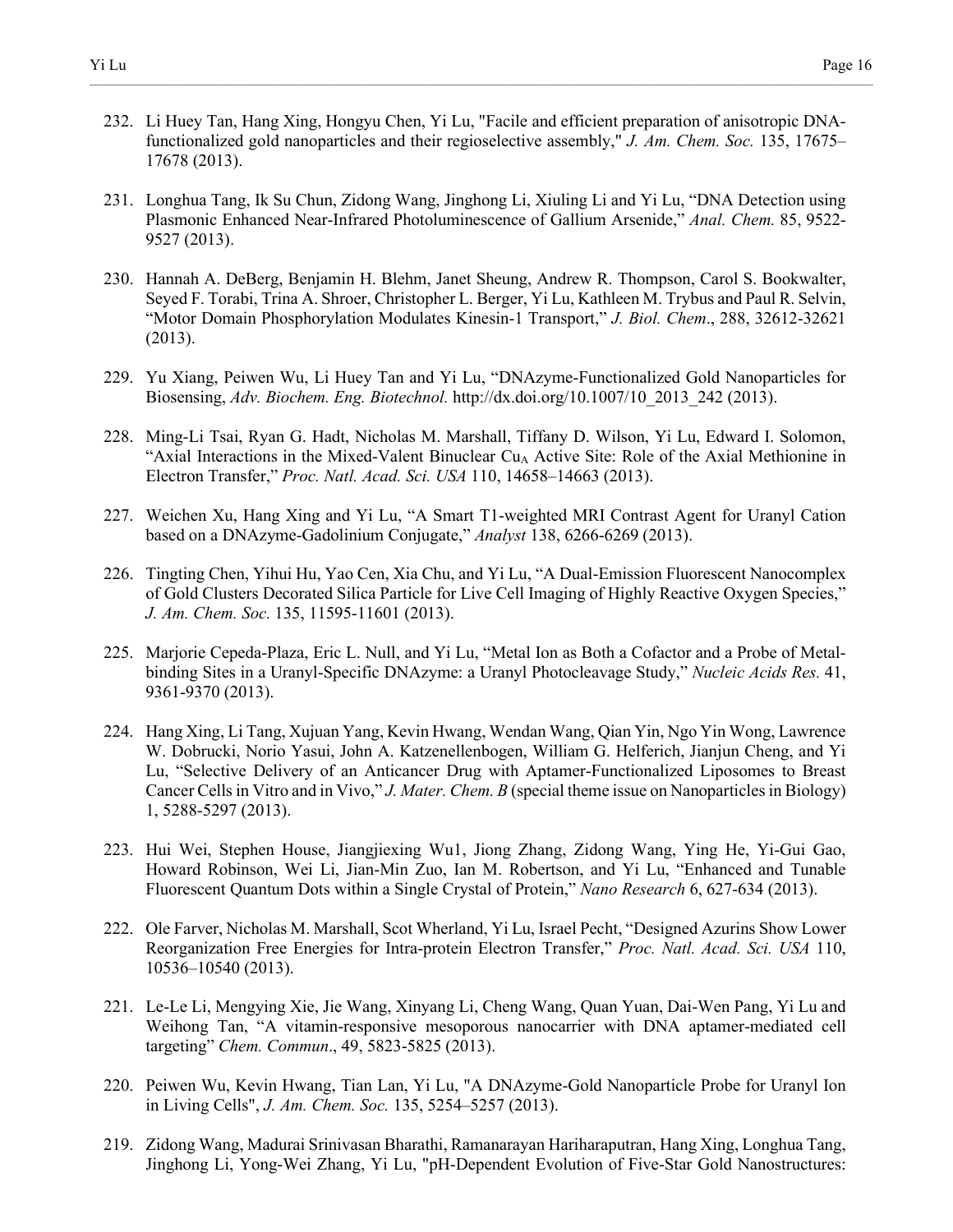An Experimental and Computational Study" *ACS Nano* 7, 2258–2265 (2013).

218. Brian Ngo Wong, Hang Xing, Li Huey Tan, and Yi Lu, "Nano-Encrypted Morse Code: A Versatile Approach to Programmable and Reversible Nanoscale Assembly and Disassembly," *J. Am. Chem. Soc. 135*, 2931-2934 (2013).

- 217. Lele Li, Peiwen Wu, Kevin Hwang and Yi Lu, "An Exceptionally Simple Strategy for DNA-Functionalized Upconversion Nanoparticles as Biocompatible Agents for Nanoassembly, DNA Delivery, and Imaging, *J. Am. Chem. Soc*. *135*, 2411-2414 (2013).
- 216. Nicholas M. Marshall, Kyle D. Miner, Tiffany D. Wilson, and Yi Lu, "Rational Design of Protein Cages for Alternative Enzymatic Functions," in Coordination Chemistry in Protein Cages: Principles, Design, and Applications, (Takafumi Ueno and Yoshihito Watanabe, eds), John Wiley & Sons, pp111- 150 (2013).
- 215. Lele Li and Yi Lu, "Functional DNA-Integrated Nanomaterials for Biosensing," in *DNA Nanotechnology: From Structure to Function* Chunhai Fan (ed.), Springer-Verlag Berlin Heidelberg, pp277-305 (2013).
- 214. Yi Lu, Saumen Chakraborty, Kyle D. Miner, Tiffany D. Wilson, Arnab Mukherjee, Yang Yu, Jing Liu, and Nicholas M. Marshall, "Metalloprotein Design," in *Comprehensive Inorganic Chemistry II* Vol. 3 (Bioinorganic Fundamentals and Applications: Metals in Natural Living Systems and Metals in Toxicology and Medicine), 565-593 (2013).
- 213. Yu Xiang and Yi Lu, "An Invasive DNA Approach toward a General method for Portable Quantification of Metal Ions using a Personal Glucose Meter," Chem. Comm. 49 (6) (Nucleic Acids: new life, new materials–joint *Chem Comm*, *Org. Biomol. Chem*. and *RSC Adv.* web themed issue; [http://pubs.rsc.org/en/journals/articlecollectionlanding?sercode=ra&themeid=86236370-bfe7-4168](http://pubs.rsc.org/en/journals/articlecollectionlanding?sercode=ra&themeid=86236370-bfe7-4168-a51f-50ce1b24d0b5&journalname=rsc%20advances&utm_source=house-list&utm_medium=email&utm_campaign=pjd-cc-nucleicacids) [a51f-50ce1b24d0b5&journalname=rsc%20advances&utm\\_source=house](http://pubs.rsc.org/en/journals/articlecollectionlanding?sercode=ra&themeid=86236370-bfe7-4168-a51f-50ce1b24d0b5&journalname=rsc%20advances&utm_source=house-list&utm_medium=email&utm_campaign=pjd-cc-nucleicacids)[list&utm\\_medium=email&utm\\_campaign=pjd-cc-nucleicacids\)](http://pubs.rsc.org/en/journals/articlecollectionlanding?sercode=ra&themeid=86236370-bfe7-4168-a51f-50ce1b24d0b5&journalname=rsc%20advances&utm_source=house-list&utm_medium=email&utm_campaign=pjd-cc-nucleicacids),  $585 - 587$  (2013).
- 212. Tiffany D. Wilson, Yang Yu and Yi Lu, "Understanding Copper-thiolate Containing Electron Transfer Centers by Incorporation of Unnatural Amino Acids and the CuA Center into the Type 1 Copper Protein Azurin," Coord. Chem. Rev. (Special Issue honoring Edward I. Solomon's contributions to inorganic chemistry), 257, 260-276 (2013).
- 211. Yu Xiang, Zidong Wang, Hang Xing and Yi Lu, "Expanding Functions of DNAzymes through Cooperation and Its Applications in Single Nucleotide Repair and Tunable DNA-Directed Assembly of Nanomaterials," *Chem. Sci.* 4, 398-404 (2013).
- 210. Yi Lu and Nicholas M. Marshall, "Redox Potential," In *Encyclopedia of Biophysics* (Vol. 4), Roberts G. (ed.) Springer-Verlag Berlin Heidelberg, pp. 2207- 2211 (2012).
- 209. Yu Xiang and Yi Lu, "Expanding Targets of DNAzyme-based Sensors through Deactivation and Activation of DNAzymes by Single Uracil Removal: Sensitive Fluorescent Assay of Uracil-DNA Glycosylase," *Anal. Chem.* 84, 9981-7 (2012).
- 208. Kazuyo Shigeta, Ying He, Erick Sutanto, Somi Kang, An-Phong Le, Ralph G Nuzzo, Andrew G. Alleyne, Placid M. Ferreira, Yi Lu, and John A. Rogers, "Functional Protein Microarrays by Electrohydrodynamic Jet Printing," *Anal. Chem.* 84, 10012–10018 (2012).
- 207. Ryan G. Hadt, Ning Sun, Nicholas M. Marshall, Keith O. Hodgson, Britt Hedman, Yi Lu, and Edward I. Solomon, "Spectroscopic and DFT Studies of Second-Sphere Variants of the Type 1 Copper Site in Azurin: Covalent and Nonlocal Electrostatic Contributions to Reduction Potentials," *J. Am. Chem. Soc. 134*, 16701–16716 (2012).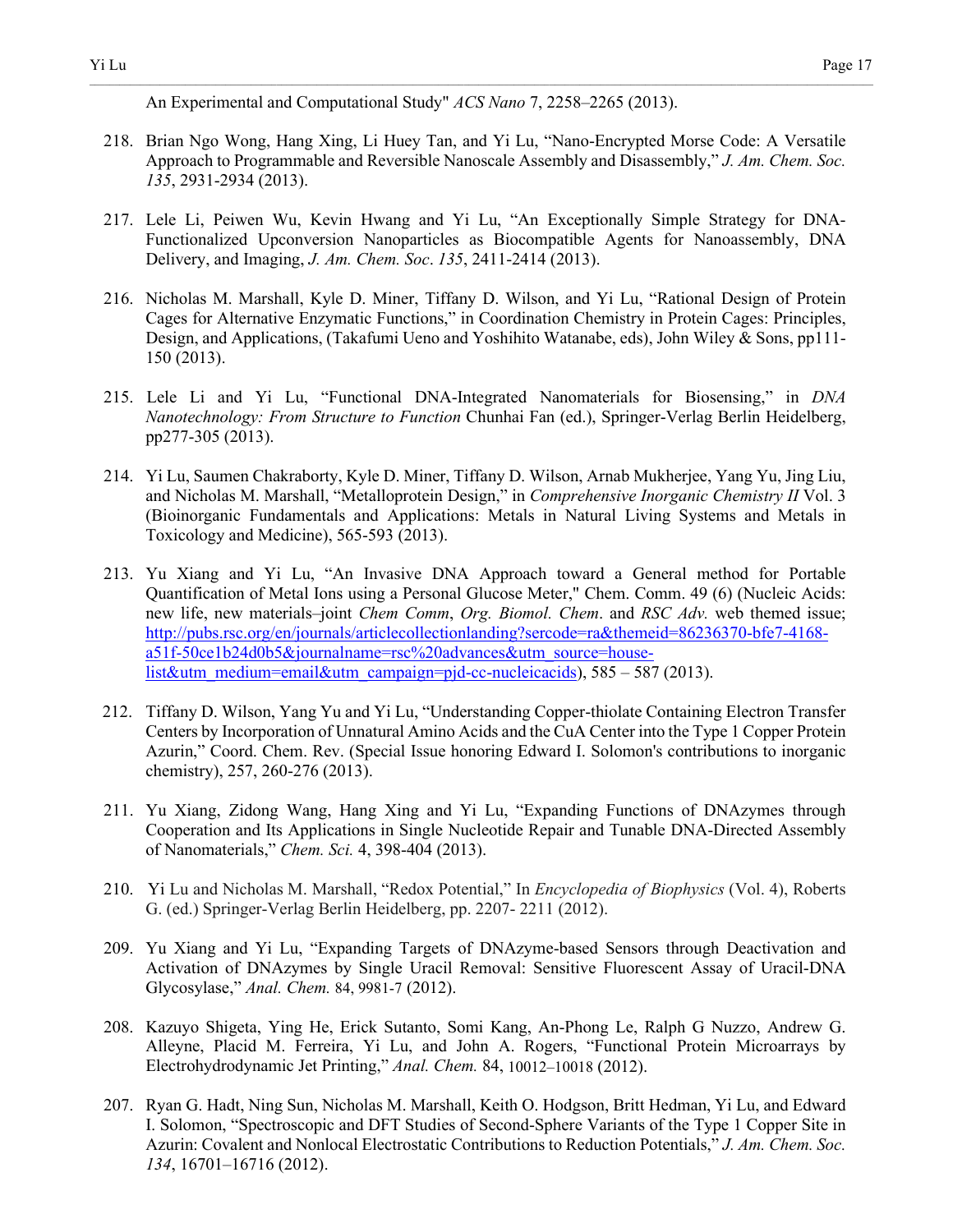206. Le-Le Li, Pinghua Ge, Paul R. Selvin, and Yi Lu, "Direct Detection of Adenosine in Undiluted Serum Using a Luminescent Aptamer Sensor Attached to a Terbium Complex," *Anal. Chem.* 84, 7852-7856 (2012).

- 205 Zidong Wang, Longhua Tang, Li Huey Tan, Jinghong Li, and Yi Lu, "Discovery of DNA "Genetic Codes" for Abiological Gold Nanostructural Morphologies," *Angew. Chem., Int. Ed.* 51, 9078-9082 (2012).
- 204. Le-Le Li, Qian Yin, Jianjun Cheng, and Yi Lu, "Polyvalent Mesoporous Silica Nanoparticle-Aptamer Bioconjugates Target Breast Cancer Cells," *Adv. Healthcare Materials* 1, 567-72 (2012).
- 203. Zhenghao Yang, Zhipeng Liu, Yuncong Chen, Xiaoqing Wang, Weijiang He and Yi Lu, "A new ratiometric and colorimetric chemosensor for cyanide anion based on Coumarin–hemicyanine hybrid," *Org. Biomol. Chem*. 10, 5073–5076 (2012).
- 202. Hong Liu, Yu Xiang, Yi Lu, and Richard M. Crooks, "Aptamer-Based Origami Paper Analytical Device for Electrochemical Detection of Adenosine," *Angew. Chem., Int. Ed. 51,* 6925 –6928 (2012).
- 201. Kyle D. Miner, Arnab Mukherjee, Yi Gui Gao, Eric L. Null, Igor D. Petrik, Xuan Zhao, Natasha Yeung, Howard Robinson, and Yi Lu, "A Designed Functional Metalloenzyme that Reduces O2 to H2O with Over One Thousand Turnovers," *Angew. Chem., Int. Ed. 51*, 5589-5592 (2012).
- 200. Le-Le Li, Ruobing Zhang, Leilei Yin, Kezhi Zheng, Weiping Qin, Paul R. Selvin, and Yi Lu, "Biomimetic Surface Engineering of Lanthanide-Doped Upconversion Nanoparticles as Versatile Bioprobes," *Angew. Chem., Int. Ed.* 51, 6121–6125 (2012).
- 199. Jung Heon Lee, Zidong Wang, and Yi Lu, "DNAzyme-based sensing for metal ions in ocean," In Molecular Biological Technologies for Ocean Sensing, Sonia M. Tiquia-Arashiro, Ed. Spring, New York, NY, pp103-116 (2012).
- 198. Hang Xing, Ngo Yin Wong, Yu Xiang, and Yi Lu, "DNA Aptamer Functionalized Nanomaterials for Intracellular Analysis, Cancer Cell Imaging and Drug Delivery, *Curr. Opin. Chem. Biol.* 16, 429–435 (2012).
- 197. Xiaohong Liu, Yang Yu, Wei Zhang, Yi Lu, Jiangyun Wang, "Dramatic Increase of Oxidase Activity in a Genetic Incorporated Cross-linked Tyrosine-Histidine in a Heme-copper Oxidase Model of Myoglobin," *Angew. Chem., Int. Ed. 51*, 4312-4316 (2012).
- 196. Yu Xiang and Yi Lu, "Portable and Quantitative Detection of Protein Biomarkers and Small Molecular Toxins Using Antibodies and Ubiquitous Personal Glucose Meters," *Anal. Chem.* 84, 4174-4178 (2012).
- 195. Weiqiao Zeng, Alexander Barabanschikov, Ningyan Wang, Yi Lu, Jiyong Zhao, Wolfgang Sturhahn, E. Ercan Alp and J. Timothy Sage, "Vibrational dynamics of oxygenated heme proteins," *Chem. Comm*. *48*, 6340-6342 (2012).
- 194. Siu Yee New, Nicholas M. Marshall, T. S. Andy Hor, Feng Xue, Yi Lu, "Redox Tuning of Two Biological Copper Centers through Non-covalent Interactions: Same Trend but Different Magnitude," *Chem. Comm.* 48, 4217-4219 (2012).
- 193. Panshu Song, Yu Xiang, Hang Xing, Zhaojuan Zhou, Aijun Tong, and Yi Lu, "Label-free Catalytic and Molecular Beacon Containing an Abasic Site for Sensitive Fluorescent Detection of Small Inorganic and Organic Molecules," *Anal. Chem.* 84, 2916–2922 (2012).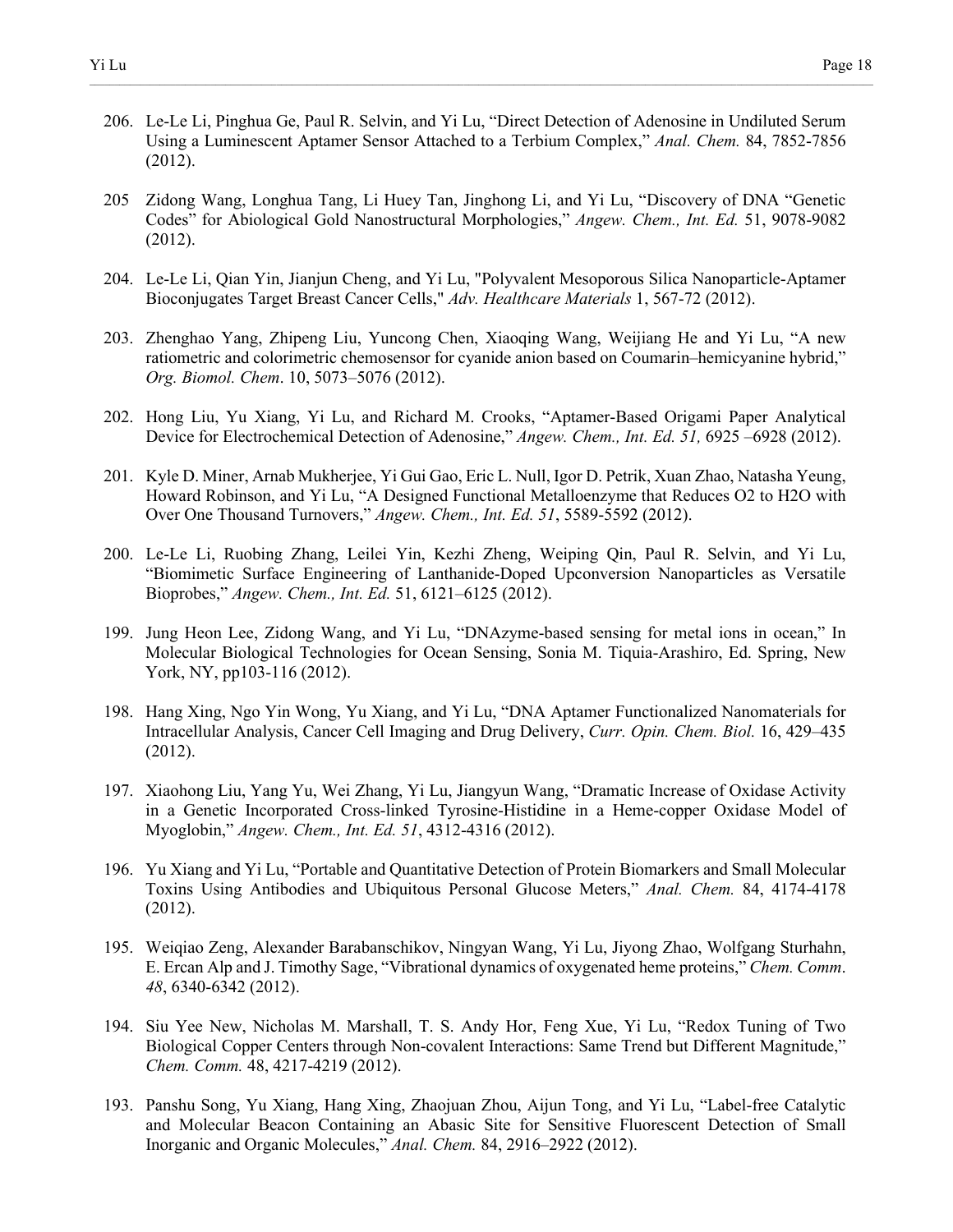- 192. Hannah E. Ihms and Yi Lu, "In Vitro Selection of Metal Ion-Selective DNAzymes," In *Ribozymes Methods and Protocols*, Jörg S. Hartig (ed). Humana Press Hatfield, UK. pp297-316 (2012).
- 191. Yu Xiang and Yi Lu, "Using Commercially Available Personal Glucose Meters for Portable Quantification of DNA," *Anal. Chem*. 84, 1975–1980 (2012).

- 190. Hui Wei and Yi Lu, "Catalysis of Gold Nanoparticles within Lysozyme Single Crystals," *Chem. Asian J.* 7, 680–683, (2012).
- 189. Kevin E. Nelson, Hannah E. Ihms, Debapriya Mazumdar, Peter J. Bruesehoff and Yi Lu, "The Importance of Peripheral Sequences in Determining the Metal Selectivity of an in Vitro-Selected Co2+- Dependent DNAzyme," *ChemBioChem* 13, 381 – 391 (2012).
- 188. Hang Xing, Zidong Wang, Zhida Xu, Ngo Yin Wong, Yu Xiang, Gang Logan Liu, and Yi Lu, "DNA-Directed Assembly of Asymmetric Nanoclusters Using Janus Nanoparticles," *ACS Nan*o, 6, 802–809 (2012).
- 187. Tian Lan and Yi Lu, Metal Ion-Dependent DNAzymes and Their Applications as Biosensors, Met. Ions Life Sci. 10 (Interplay between Metal Ions and Nucleic Acids) pp217-248 (2012).
- 186. Winston A. Anderson, Richard M. Amasino, Manuel Ares Jr., Utpal Banerjee, Bonnie Bartel, Victor G. Corces, Catherine L. Drennan, Sarah C. R. Elgin, Irving R. Epstein, Ellen Fanning, Louis J. Guillette Jr., Jo Handelsman, Graham F. Hatfull, Ronald Raymond Hoy, Darcy Kelley, Leslie A. Leinwand, Richard Losick, Yi Lu, David G. Lynn, Claudia Neuhauser, Diane K. O'Dowd, Toto Olivera, Pavel Pevzner, Rebecca R. Richards-Kortum, Jasper Rine, Robert L. Sah, Scott A. Strobel, Graham C. Walker, David R. Walt, Isiah M. Warner, Sue Wessler, Huntington F. Willard, and Richard N. Zare, "Competencies: A Cure for Pre-Med Curriculum," *Science*, 334, 760-761 (2011).
- 185. Tiffany D. Wilson, Masha G. Savelieff, Mark J. Nilges, Nicholas M. Marshall, and Yi Lu, "Kinetics of Copper Incorporation into a Biosynthetic Purple CuA Azurin: Characterization of Red, Blue, and a New Intermediate Species," *J. Am. Chem. Soc.* 133, 20778–20792 (2011).
- 184. Dewain K. Garner, Lei Liang, David A. Barrios, Jun-Long Zhang, and Yi Lu, "The Important Role of Covalent Anchor Positions in Tuning Catalytic Properties of a Rationally Designed MnSalen-Containing Metalloenzyme," *ACS Catal.* 1 (*A special thematic issue on Biocatalysis and Biomimetic Catalysis*), 1083–1089 (2011).
- 183. Ying He and Yi Lu, "Metal-Ion-Dependent Folding of a Uranyl-Specific DNAzyme: Insight into Function from Fluorescence Resonance Energy Transfer Studies," *Chem. Eur. J.* 17, 13732–13742 (2011).
- 182. Yu Xiang and Yi Lu, "Using personal glucose meters and functional DNA sensors to quantify a variety of analytical targets," *Nature Chemistry* 3, 697-703 (2011).
- 181. Takahiro Hayashi, Kyle Miner, Natasha Yeung, Ying-Wu Lin, Yi Lu, Pierre Moenne-Loccoz, "Spectroscopic characterization of mononitrosyl complexes in heme-nonheme diiron centers within the myoglobin scaffold (Fe<sub>B</sub>Mbs)" *Biochemistry* 50, 5939–5947 (2011).
- 180. Ngo Yin Wong, Chuan Zhang, Li Huey Tan, and Yi Lu, "Site-Specific Attachment of Proteins onto a 3D DNA Tetrahedron through Backbone-Modified Phosphorothioate DNA," *Small* 1427-1430 (2011).
- 179. Weichen Xu and Yi Lu, "A smart magnetic resonance imaging contrast agent responsive to adenosine based on a DNA aptamer-conjugated gadolinium complex," *Chem. Comm*. *47*, 4998 - 5000 (2011).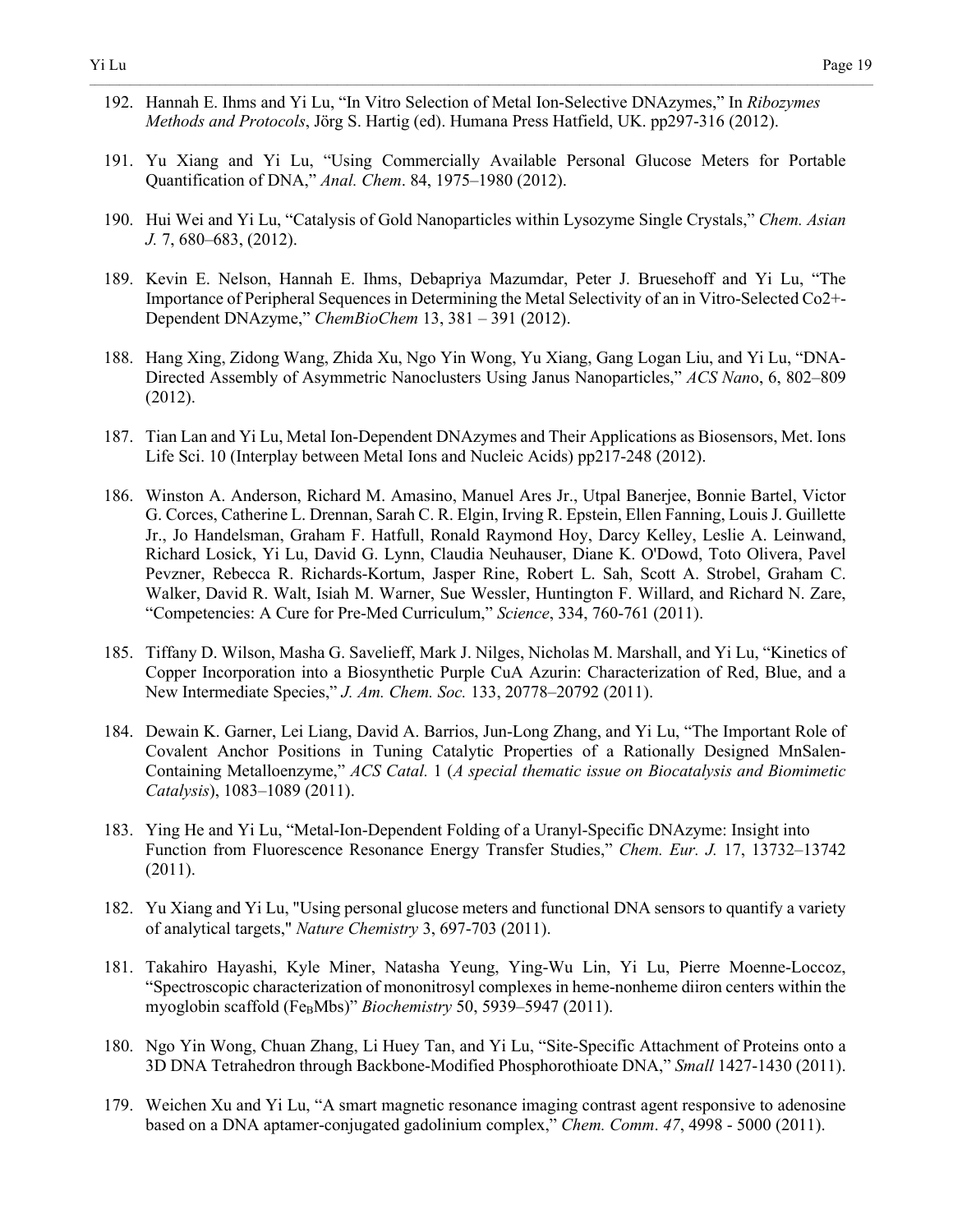178. Hui Wei, Zidong Wang, Jiong Zhang, Stephen House, Yi-Gui Gao, Limin Yang, Howard Robinson, Li Huey Tan, Hang Xing, Changjun Hou, Ian M. Robertson, Jian-Min Zuo and Yi Lu, "Time-dependent, protein-directed growth of gold nanoparticles within a single crystal of lysozyme," *Nature Nanotech. 6,* 93-97 (2011).

- 177. Nandini Nagraj and Yi Lu, "Catalytic Nucleic Acid Biosensors for Environmental Monitoring," In *Nucleic Acid Biosensors for Environmental Pollution Monitoring,* Edited by Ilaria Palchetti and Marco Mascini, Royal Society of Chemistry, pp82-98 (2011).
- 176. Zhenghao Yang, Chongchong Yan, Yuncong Chen, Chengcheng Zhu, Changli Zhan, Xindian Dong, Weiqi Yang, Zijian Guo, Yi Lu and Weijiang He, "A novel terpyridine/benzofurazan hybrid fluorophore: metal sensing behavior and application," *Dalton Trans*., 40, 2173-2176 (2011).
- 175. Xiao-Bing Zhang, Rong-Mei Kong, and Yi Lu, "Metal Ion Sensors Based on DNAzymes and Related DNA Molecules," *Annu. Rev. Anal. Chem*. 4, 105–128 (2011).
- 174. Steven M. Berry and Yi Lu Protein Structure Design and Engineering. In: *Encyclopedia of Life Sciences (ELS).* John Wiley & Sons, Ltd: Chichester. <http://www.els.net/>[DOI: 10.1002/9780470015902.a0002983.pub2] (2011).
- 173. Seyed-Fakhreddin Torabi and Yi Lu, "Small-molecule diagnostics based on functional DNA nanotechnology: a dipstick test for mercury," *Faraday Disc*., 149 (1), 125 – 135 (2011)
- 172. Kevin M. Clark, Yang Yu, Nicholas M. Marshall, Nathan A. Sieracki, Mark J. Nilges, Ninian J. Blackburn, Wilfred A. van der Donk, and Yi Lu, "Transforming a Blue Copper into a Red Copper Protein: Engineering Cysteine and Homocysteine into the Axial Position of Azurin Using Site-Directed Mutagenesis and Expressed Protein Ligation," *J. Am. Chem. Soc.* 132, 10093-10101 (2010)).
- 171. Ying-Wu Lin, Natasha Yeung, Yi-Gui Gao, Kyle D. Miner, Lanyu Lei, Howard Robinson and Yi Lu, "Introducing a 2-His-1-Glu Nonheme Iron Center into Myoglobin Confers Nitric Oxide Reductase Activity," *J. Am. Chem. Soc.* 132, 9970–9972 (2010).
- 170. Jung Heon Lee, Ngo Yin Wong, Li Huey Tan, Zidong Wang and Yi Lu, "Controlled Alignment of Multiple Proteins and Nanoparticles with Nanometer Resolution via Backbone-Modified Phosphorothioate DNA and Bifunctional Linkers," *J. Am. Chem. Soc. 132*, 8906–8908 (2010).
- 169. Matthew S. Thorum, Cyrus A. Anderson, Jeremy J. Hatch, Andrew S. Campbell, Nicholas M. Marshall, Steven C. Zimmerman, Yi Lu and Andrew A. Gewirth, "Direct, Electrocatalytic Oxygen Reduction by Laccase on Anthracene-2-methanethiol-Modified Gold," *J. Phys. Chem. Lett*. 1, 2251–2254 (2010).
- 168. Jung Heon Lee, Mehmet V. Yigit, Debapriya Mazumdar, Yi Lu, "Molecular diagnostic and drug delivery agents based on aptamer-nanomaterial conjugates," *Adv. Drug Deliv. Rev.* 62, 592-605 (2010).
- 167. Jinli Zhang, Lin Zheng, Xian Wang, Ying Xiao, Yi Lu, Wei Li, "Branched silica nanostructures oriented by dynamic G-quadruplex transformation, *Mater. Res. Bull.* 45, 1954-1959 (2010).
- 166. Xiao-Bing Zhang, Zidong Wang, Hang Xing, Yu Xiang, and Yi Lu, "Catalytic and Molecular Beacons for Amplified Detection of Metal Ions and Organic Molecules with High Sensitivity," *Anal. Chem*. *82*, 5005-5011 (2010).
- 165. Tian Lan, Kimberly Furuya and Yi Lu, "A highly selective lead sensor based on a classic lead DNAzyme," *Chem. Commun 46,* 3896 – 3898 (2010).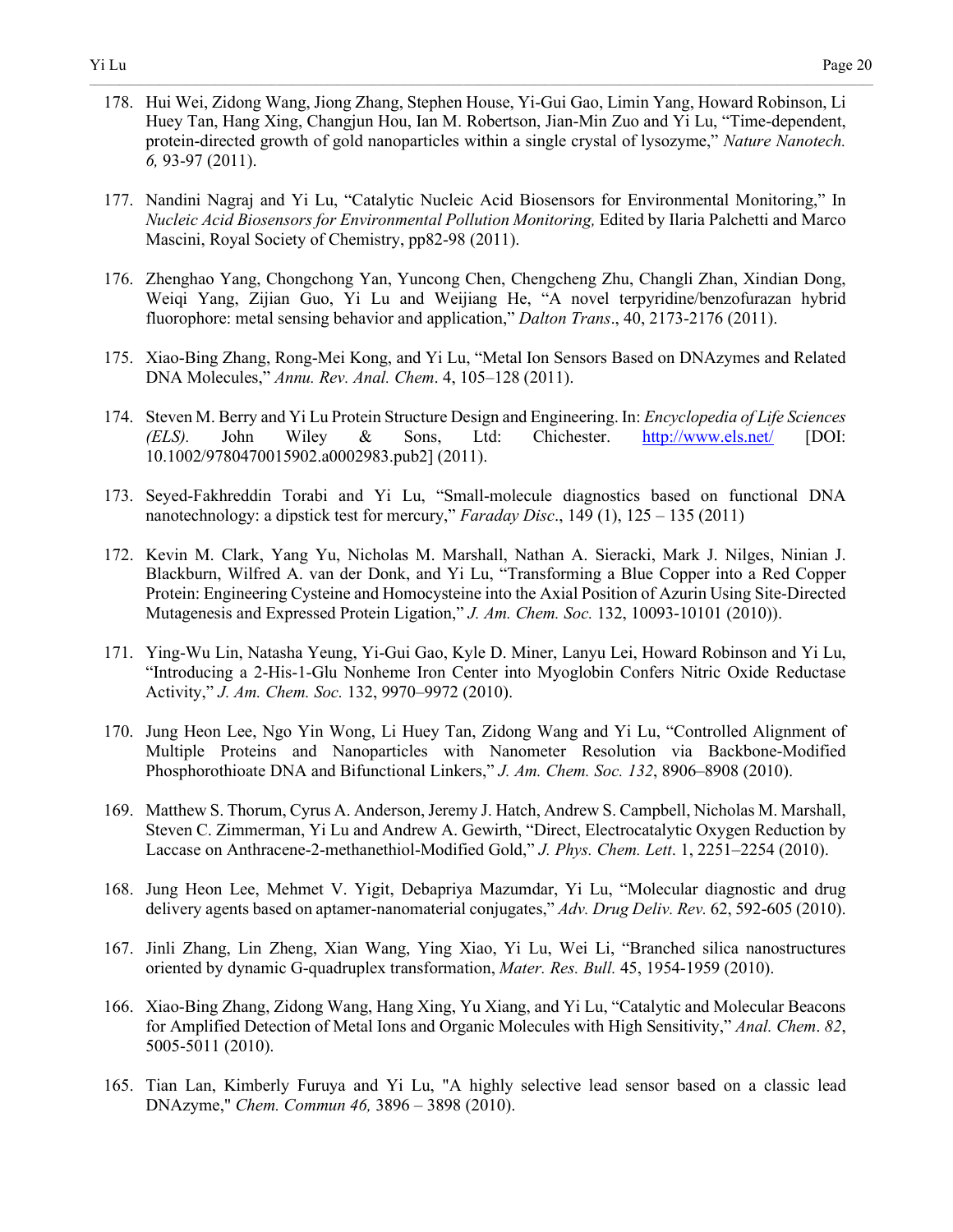164. Zidong Wang, Jieqian Zhang, Jonathan M. Ekman, Paul J. A. Kenis and Yi Lu, ""DNA-Mediated Control of Metal Nanoparticle Shape: One-Pot Synthesis and Cellular Uptake of Highly Stable and Functional Gold Nanoflowers," *Nano Lett.* 10, 1886–1891 (2010).

- 163. Hui Wei, Zidong Wang, Limin Yang, Shiliang Tian, Changjun Hou, and Yi Lu, "Lysozyme-Stabilized Gold Fluorescent Cluster: Synthesis and Its Application in Hg2+ Sensor," *Analyst* 135, 1406 – 1410 (2010).
- 162. Masha G. Savelieff and Yi Lu, "Cu<sub>A</sub> centers and biosynthetic models in azurin," *J. Biol. Inorg. Chem.* 15, 461-483 (2010).
- 161. Ying-Wu Lin, Natasha Yeung, Yi-Gui Gao, Kyle D. Miner, Shiliang Tian, Howard Robinson, and Yi Lu, "Roles of glutamates and metal ions in a rationally designed nitric oxide reductase based on myoglobin," *Proc. Nat. Acad. Sci. USA* 107, 8581-8586 (2010).
- 160. Yu Xiang, Zidong Wang, Hang Xing, Ngo Yin Wong, and Yi Lu, "Label-free Fluorescent Functional DNA Sensors Using Unmodified DNA: A Vacant Site Approach," *Anal. Chem*., 82, 4122–4129 (2010).
- 159. Yi Lu, "Metal ions as matchmakers for proteins," *Proc. Nat. Acad. Sci. USA*, 107, 1811-1812 (2010).
- 158. Weichen Xu and Yi Lu, "Label-Free Fluorescent Aptamer Sensor Based on Regulation of Malachite Green Fluorescence," *Anal. Chem. 82*, 574-578 (2010).
- 157. Changyuan Lu, Xuan Zhao, Yi Lu, Denis L. Rousseau, and Syun-Ru Yeh, "Role of Copper Ion in Regulating Ligand Binding in a Myoglobin-Based Cytochrome c Oxidase Model," *J. Am. Chem. Soc*., *132*, 1598–1605 (2010).
- 156. Debapriya Mazumdar, Juewen Liu, Geng Lu, Juanzuo Zhou and Yi Lu, "Easy-to-use dipstick tests for detection of lead in paints using non-cross-linked gold nanoparticle-DNAzyme conjugates," *Chem. Commun*. 46, 1416-1418 (2010).
- 155. Eric L. Null and Yi Lu, "Rapid determination of enantiomeric ratio using fluorescent DNA or RNA aptamers," *Analyst*, 135, 419-422 (2010).
- 154. Yu Xiang, Aijun Tong, and Yi Lu, "Abasic Site-Containing DNAzyme and Aptamer for Label-Free Fluorescent Detection of  $Pb^{2+}$  and Adenosine with High Sensitivity, Selectivity, and Tunable Dynamic Range," *J. Am. Chem. Soc.* 131,15352-15357 (2009).
- 153. Natasha Yeung, Ying-Wu Lin, Yi-Gui Gao, Xuan Zhao, Brandy S. Russell, Lanyu Lei, Kyle D. Miner, Howard Robinson, and Yi Lu, "Rational Design of a Structural and Functional Nitric Oxide Reductase," *Nature* 462, 1079-1082 (2009).
- 152. Nicholas M. Marshall, Dewain K. Garner, Tiffany D. Wilson, Yi-Gui Gao, Howard Robinson, Mark J. Nilges, and Yi Lu, "Rationally tuning the reduction potential of a single cupredoxin beyond the natural range," *Nature* 462, 113-116 (2009).
- 151. Mehmet Veysel Yigit, Abhijit Mishra, Rong Tong, Jianjun Cheng, Gerard C. L. Wong, and Yi Lu, "Inorganic Mercury Detection and Controlled Release of Chelating Agents from Ion-Responsive Liposomes, *Chem. Biol.* 16, 937 – 942 (2009).
- 150. Yi Lu, Natasha Yeung, Nathan Sieracki and Nicholas M. Marshall, "Design of functional metalloproteins", *Nature* 460, 855-862 (2009).
- 149. Zhengyi Wu, Qin Liu, Xiao Liang, Xiaoliang Yang, Ningyan Wang, Xinghao Wang, Hongzhe Sun, Yi Lu and Zijian Guo, "Reactivity of platinum-based antitumor drugs towards a Met- and His-rich 20mer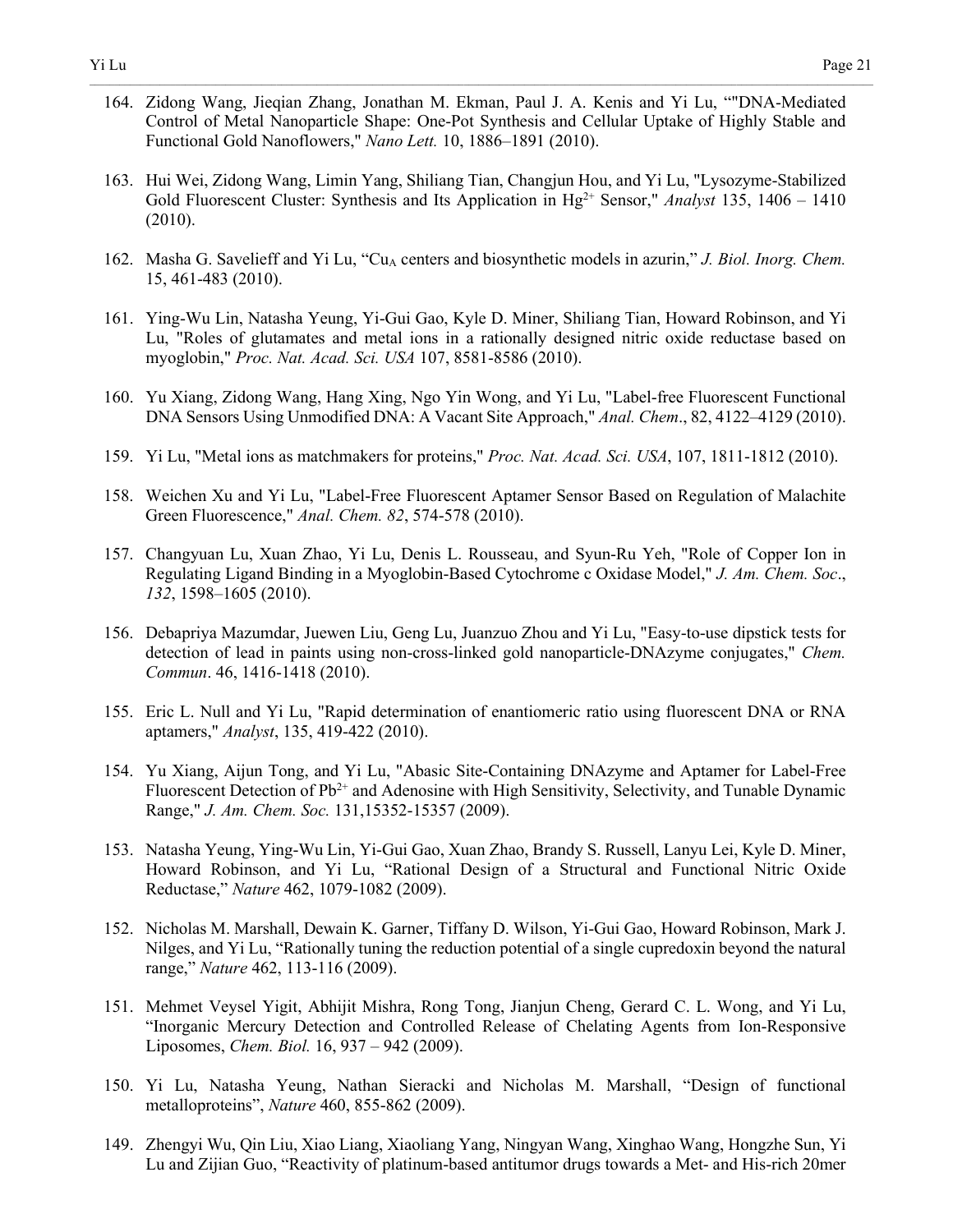peptide corresponding to the N-terminal domain of human copper transporter," *J. Biol. Inorg. Chem.* 14, 1313-1323 (2009).

- 148. Zehui Cao, Rong Tong, Abhijit Mishra, Weichen Xu, Gerard C. L. Wong, Jianjun Cheng, and Yi Lu, "Reversible Cell-Specific Delivery of Chemotherapy Drugs Using Aptamer-Functionalized Liposomes," *Angew Chemie Intl. Ed.* 48, 6494 –6498 (2009).
- 147. Nandini Nagraj, Juewen Liu, Stephanie Sterling, Jenny Wu and Yi Lu, "DNAzyme Catalytic Beacon Sensors that Resist Temperature-dependent Variations," *Chem. Comm*. 2009, 4103-5.
- 146. Juewen Liu, Zehui Cao and Yi Lu, "Functional Nucleic Acid Sensors," *Chem. Rev.* 109, 1948–1998 (2009).
- 145. Jianhui Zhu, Miaoxin Lin, Damin Fan, Ziyi Wu, Yuncong Chen, Junfeng Zhang, Yi Lu and Zijian Guo, "The role of bridging ligands in determining DNA-binding ability and cross-linking patterns of dinuclear platinum(II) antitumour complexes," *Dalton Trans.,* 2009, 10889–10895.
- 144. Debapriya Mazumdar, Nandini Nagraj, Hee-Kyung Kim, Xiangli Meng, Andrea K. Brown, Qian Sun, Wei Li, and Yi Lu, "Activity, folding and Z-DNA formation of the 8-17 DNAzyme in the presence of monovalent ions," *J. Am. Chem. Soc.* 131, 5506–5515 (2009).
- 143. Jun-Long Zhang, Dewain K. Garner, Lei Liang, David A. Barrios and Yi Lu, "Non-covalent Modulation of pH Dependent Reactivity of a MnSalen Cofactor in Myoglobin with Hydrogen Peroxide," *Chem. Eur. J.* 15, 7481-7489 (2009).
- 142. Danqun Huo, Limin Yang, Changjun Hou, Huanbao Fa, Xiaogang Luo, Yi Lu, Xiaolin Zheng, Jun Yang, Li Yang, "Molecular interactions of monosulfonate tetraphenylporphyrin (TPPS1) and mesotetra(4-sulfonatophenyl)porphyrin (TPPS) with dimethyl methylphosphonate (DMMP)," *Spectrochimica Acta Part A 74*, 336–343 (2009).
- 141. Kevin M. Clark, Wilfred van der Donk and Yi Lu, "Expressed Protein Ligation for Metalloprotein Design and Engineering," *Methods in Enzymology (non-Natural Amino Acids)*, 462, 97-115 (2009).
- 140. Jianhui Zhu, Yongmei Zhao, Yanyan Zhu, Ziyi Wu, Miaoxin Lin, Weijiang He, Yan Wang, Guangju Chen, Lei Dong, Junfeng Zhang, Yi Lu, Zijian Guo, "DNA Cross-linking Patterns Induced by an Antitumor Active Trinuclear Platinum Complex and Comparison with its Dinuclear Analogue," *Chem. Eur. J.* 15, 5245-5253 (2009).
- 139. Bruce Ravel, Scott C. Slimmer, Xiangli Meng, Gerard C. L. Wong, and Yi Lu, "EXAFS studies of catalytic DNA sensors for mercury contamination of water," *Rad. Phys. Chem.* 78, S75–79 (2009).
- 138. Yi Lu, Juewen Liu, and Debapriya Mazumdar, "Nanoparticles/Dip Stick", in "Nucleic Acid and Peptide Aptamers: Methods and Protocols" Günter Mayer, Ed., Methods in Mol. Biol. Vol. 535, pp223-239 (2009).
- 137. Zidong Wang and Yi Lu, "Functional DNA directed assembly of nanomaterials for biosensing," *J. Mater. Chem.* (This paper is part of a joint web theme in *Journal of Materials Chemistry* and *Analyst* on Materials for Detection. Guest editor Charles Martin) 19, 1788 – 1798 (2009).
- 136. Zehui Cao and Yi Lu, "New Metallo-DNAzymes: Fundamental Studies of Metal-DNA Interactions and Metal Sensing Applications," In "Metal Complex-DNA Interactions," Nick Hadjiliadis and Einar Sletten, Eds., Wiley-Blackwell, Oxford, UK, 395-414 (2009).
- 135. Yingfu Li and Yi Lu, "Functional Nucleic Acids for Sensing and Other Analytical Applications," Springer, New York, NY (2009).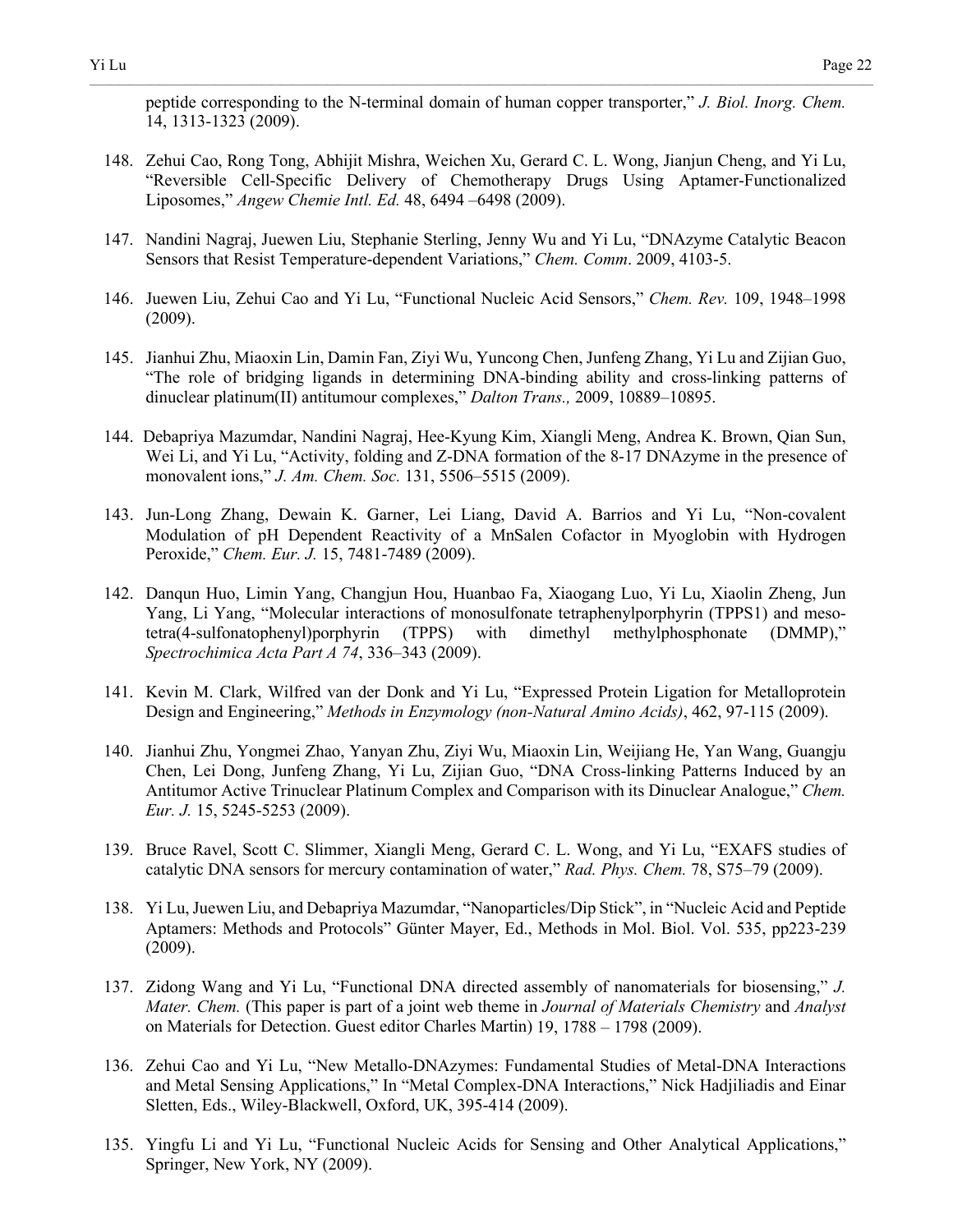134. Juewen Liu and Yi Lu, "Colorimetric Biosensors Based on Directed Assembly of Nanoparticles with Functional DNA," In "Functional Nucleic Acids for Sensing and Other Analytical Applications," Edited by Yingfu Li and Yi Lu, Springer, New York, NY, 155- 178 (2009).

- 133. Andrea K. Brown, Juewen Liu, Ying He, and Yi Lu, "Biochemical Characterization of a Uranyl Ion-Specific DNAzyme," *ChemBioChem* 10, 486-492 (2009).
- 132. Jang-Ung Park, Jung Heon Lee, Ungyu Paik, Yi Lu, and John A. Rogers, "Nanoscale Patterns of Oligonucleotides Formed by Electrohydrodynamic Jet Printing with Applications in Biosensing and Nanomaterials Assembly," *Nano Lett*. 8, 4210–4216 (2008).
- 131. Zidong Wang, Jung Heon Lee, and Yi Lu, "Highly Sensitive "Turn-on" Fluorescent Sensor for Hg<sup>2+</sup> in Aqueous Solution based on Structure-Switching DNA," *Chem. Comm.* 2008, 6005–6007.
- 130. Masha G. Savelieff, Tiffany D. Wilson, Youssef Elias, Mark J. Nilges, Dewain K. Garner, and Yi Lu, "Experimental evidence for a link among cupredoxins: red, blue and purple copper transformations in nitrous oxide reductase," *Proc. Natl. Acad. Sci USA* 105, 7919–7924 (2008).
- 129. Jung Heon Lee, Zidong Wang, Juewen Liu, and Yi Lu, "Highly Sensitive and Selective Colorimetric Sensors for Uranyl  $(UO_2^{2+})$ : Development and Comparison of Labeled and Label-Free DNAzyme-Gold Nanoparticle Systems," *J. Am. Chem. Soc.* 130, 14217-14226 (2008).
- 128. Zidong Wang, Jung Heon Lee, and Yi Lu, "Label-Free Colorimetric Detection of Lead Ions with a Nanomolar Detection Limit and Tunable Dynamic Range by using Gold Nanoparticles and DNAzyme," *Adv. Mat*. 20, 3263–3267 (2008).
- 127. Hee-Kyung Kim, Jing Li, Nandini Nagraj and Yi Lu, "Probing Metal Binding in the 8-17 DNAzyme via TbIII Luminescence Spectroscopy," *Chem. Eur. J.* 14, 8696-8703 (2008).
- 126. Yi Lu and Juewen Liu, "Catalyst-functionalized Nanomaterials," *WIREs Nanomed Nanobiotechnol 1*, 35 (2008).
- 125. Debapriya Mazumdar, Juewen Liu and Yi Lu, "Functional Nucleic Acid-Directed Assembly of Nanomaterials and their Applications as Colorimetric and Fluorescent Sensors for Trace Contaminants in Water," In *Nanotechnology Applications for Clean Water* (Nora Savage, Mamadou Diallo, Jeremiah Duncan, Anita Street, Richard Sustich, Eds), pp 427-446 (2008).
- 124. Natasha Yeung and Yi Lu, "One Heme, Diverse Functions: using Biosynthetic Myoglobin Models to Gain Insights into Heme Copper Oxidases and Nitric Oxide Reductases," *Chemistry and Biodiversity* 5, 1437-1454 (2008).
- 123. Margaret H. S. Shyr, Daryl P. Wernette, Pierre Wiltzius, Yi Lu, and Paul V. Braun, "DNA and DNAzyme-mediated 2-D Colloidal Assembly," *J. Am. Chem. Soc.* 130, 8234-8240 (2008).
- 122. Tulika S. Dalavoy, Daryl P. Wernette, Maojun Gong, Jonathan V. Sweedler, Yi Lu, Bruce R. Flachsbart, Mark A. Shannon, Paul W. Bohn and Donald M. Cropek, "Immobilization of DNAzyme catalytic beacons on PMMA for  $Pb^{2+}$  detection," *Lab on a Chip* 8, 786 – 793 (2008).
- 121. Xiangjin Xie, Serge I. Gorelsky, Ritimukta Sarangi, Dewain K. Garner, Hee Jung Hwang, Keith O. Hodgson, Britt Hedman, Yi Lu, and Edward I. Solomon, "Perturbations to the Geometric and Electronic Structure of the Cu<sub>A</sub> Site: Factors that Influence Delocalization and Their Contributions to Electron Transfer," *J. Am. Chem. Soc.* 130, 5194-5205 (2008).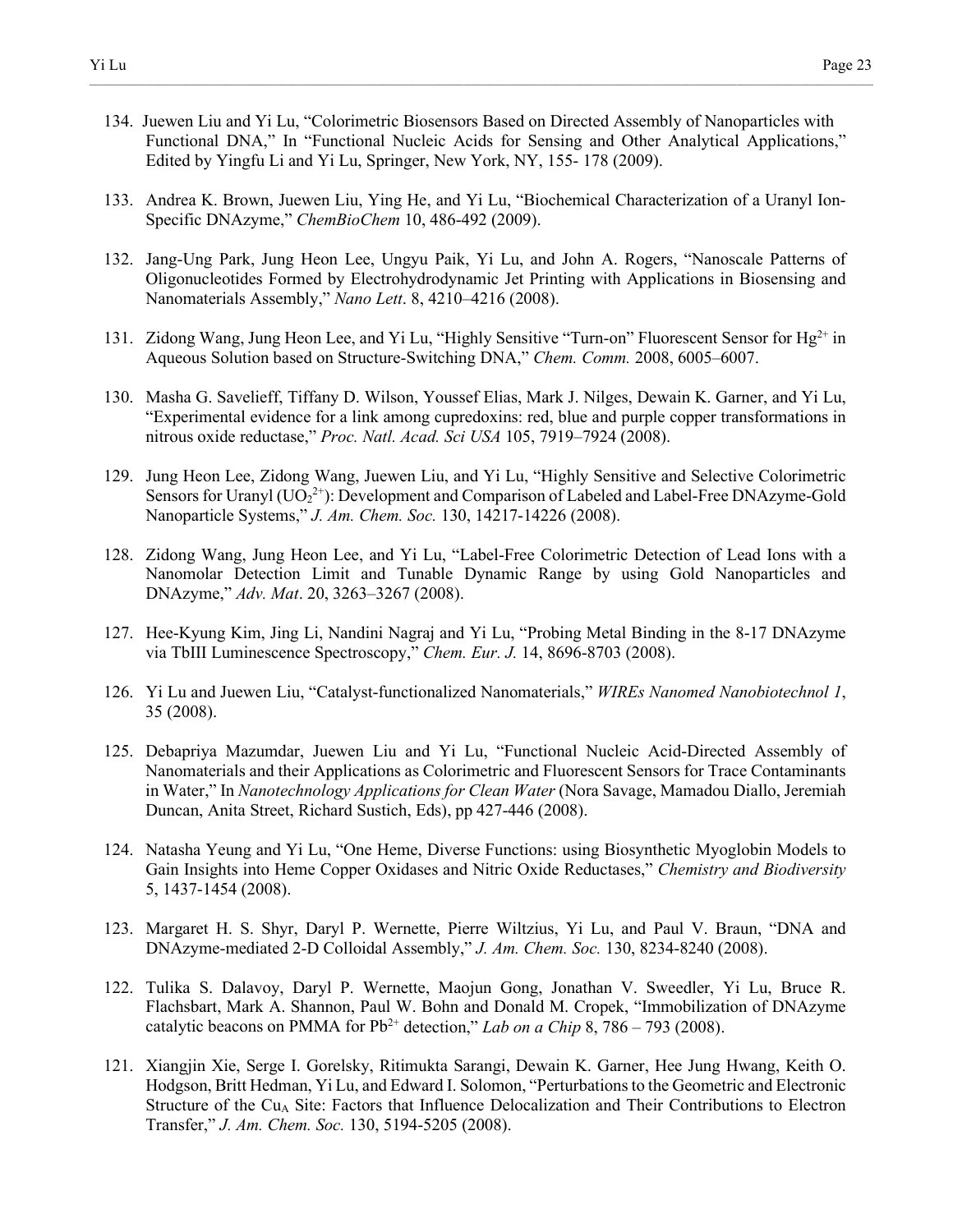120. Dewain Garner, Junglong Zhang, and Yi Lu, "Design and Engineering of Artificial Metalloproteins," *Wiley Encyclopedia of Chemical Biology* (doi: 10.1002/9780470048672.wecb397) (2008).

- 119. Jun-Long Zhang, Dewain K. Garner, Lei Liang, Qian Chen, and Yi Lu, "Protein scaffold of a designed metalloenzyme enhances the chemoselectivity in sulfoxidation of thioanisole," *Chem. Comm.* 1665 – 1667 (2008).
- 118. Sarangi, R.; Gorelsky, S. I.; Basumallick, L.; Hwang, H. J.; Pratt, R. C.; Stack, T. D. P.; Lu, Y.; Hodgson, K. O.; Hedman, B.; Solomon, E. I., "Spectroscopic and Density Functional Theory Studies of the Blue-Copper Site in M121SeM and C112SeC Azurin: Cu-Se Versus Cu-S Bonding," *J. Am. Chem. Soc.* 130, 3866-3877 (2008).
- 117. Masha G. Savelieff and Yi Lu, "pH Dependent Copper Binding Properties of a Cu<sub>A</sub> azurin Variant with Both Bridging Cysteines Replaced with Serines," *Inorg. Chim. Acta* (Special Edward I. Solomon issue) *361*, 1087–1094 (2008).
- 116. Daryl P. Wernette, Juewen Liu, Paul W. Bohn, and Yi Lu, "Functional DNA-Based Nanoscale Materials and Devices for Sensing Trace Contaminants in Water," *MRS Bulletin 33*, 34-41 (2008).
- 115. Mehmet Veysel Yigit, Debapriya Mazumdar, and Yi Lu, "MRI Detection of thrombin with aptamer functionalized superparamagnetic iron oxide nanoparticles," *Bioconjugate Chem* 19, 412-417 (2008).
- 114. Nathan A. Sieracki, Hee-Jung Hwang, Michelle K. Lee, Dewain K. Garner, and Yi Lu, "A Temperature Independent pH (TIP) Buffer for Biomedical Biophysical Applications at Low Temperatures," *Chem. Comm.* 823 - 825 (2008).
- 113. Lauren A. Denofrio, Brandy Russell, David Lopatto, and Yi Lu, "Linking Student Interests to Science Curricula," *Science 318*, 1872 – 1873 (2007).
- 112. Hee-Kyung Kim, Ivan Rasnik, Juewen Liu Taekjip Ha, and Yi Lu, "Dissecting metal ion dependent folding and catalysis of a single DNAzyme," *Nature Chem. Biol. 3*, 763-768 (2007).
- 111. Juewen Liu and Yi Lu, "Colorimetric  $Cu^{2+}$  detection with a ligation DNAzyme and nanoparticles," *Chem. Comm.* 4872-4874 (2007).
- 110. Jung Heon Lee, Daryl P. Wernette, Mehmet V. Yigit, Juewen Liu, Zidong Wang, and Yi Lu, "Site-Specific Control of Distances between Gold Nanoparticles using Phosphorothioate Anchors on DNA and a Short Bifunctional Molecular Fastener," *Angew. Chem., Int. Ed. 46*, 9006-9010 (2007).
- 109. Juewen Liu and Yi Lu, "Rational Design of "Turn-on" Allosteric DNAzyme Catalytic Beacons for Aqueous Mercury Ions with Ultrahigh Sensitivity and Selectivity," *Angew. Chem., Int. Ed.* 46,7587 - 7590 (2007).
- 108. Mehmet Veysel Yigit, Debapriya Mazumdar, Hee-Kyung Kim, Jung Heon Lee, Boris Odintsov, and Yi Lu, "Smart "Turn-on" Magnetic Resonance Contrast Agents Based on Aptamer-Functionalized Superparamagnetic Iron Oxide Nanoparticles," *ChemBioChem* 8, 1675 -1678 (2007).
- 107. Juewen Liu and Yi Lu, "A DNAzyme Catalytic Beacon Sensor for Paramagnetic  $Cu^{2+}$  Ions in Aqueous Solution with High Sensitivity and Selectivity," *J. Am. Chem. Soc.* 129, 9838 -9839 (2007).
- 106. Daryl P. Wernette, Carolyn Mead, Paul W. Bohn, and Yi Lu, "Surface Immobilization of Catalytic Beacons Based on Ratiometric Fluorescent DNAzyme Sensors - A Systematic Study," *Langmuir* 23, 9513 - 9521 (2007).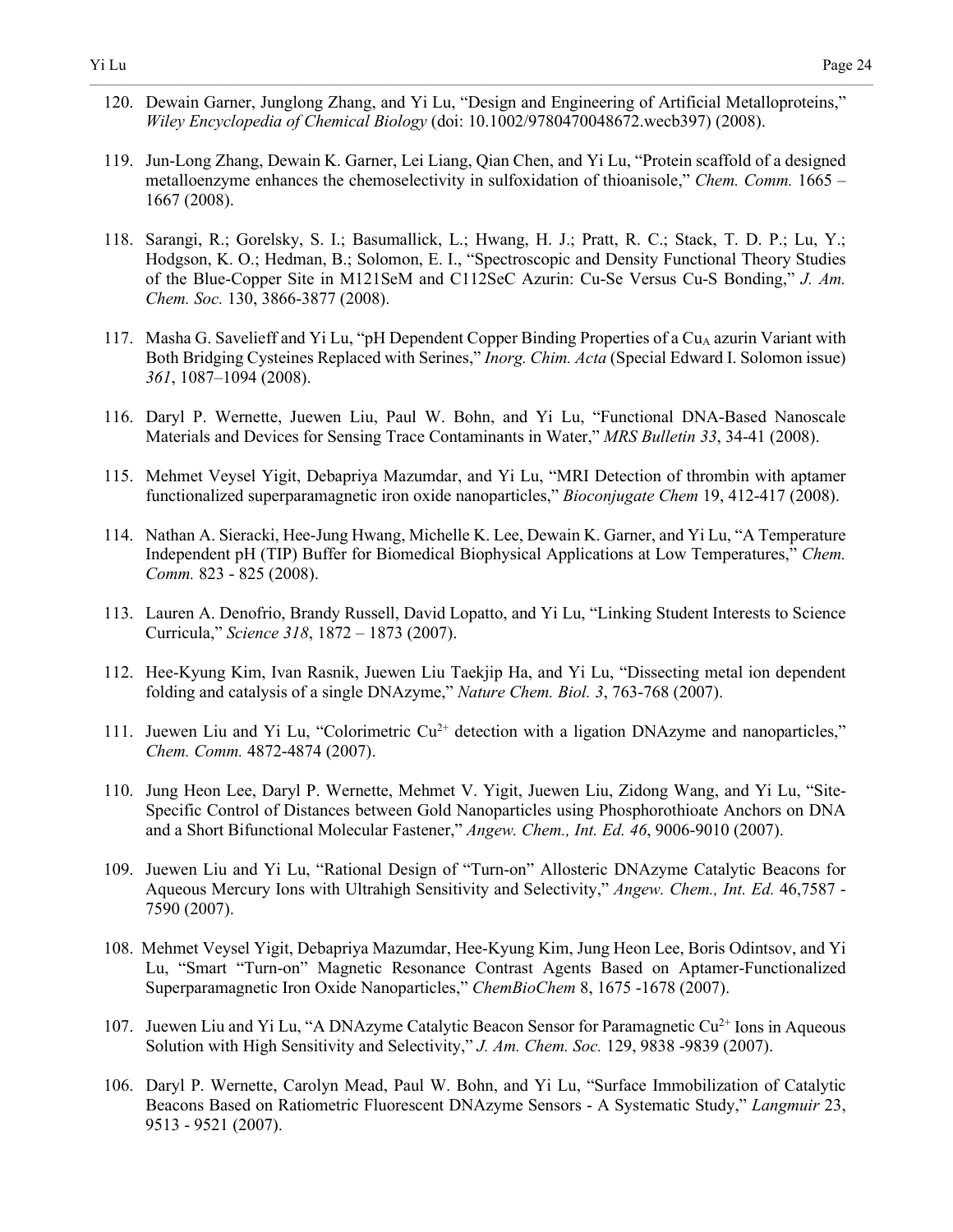105. Juewen Liu and Yi Lu, "Non-Base Pairing DNA Provides a New Dimension for Controlling Aptamer-Linked Nanoparticles and Sensors," *J. Am. Chem. Soc.* 129, 8634 -8643 (2007).

- 104. Hee-Kyung Kim, Juewen Liu, Jing Li, Nandini Nagraj, Mingxi Li, and Yi Lu, "Metal-Dependent Global Folding and Activity of the 8-17 DNAzyme Studied by Fluorescence Resonance Energy Transfer," *J. Am. Chem. Soc.* 129, 6896-6902 (2007).
- 103. Juewen Liu, Jung Heon Lee and Yi Lu, "Quantum Dot Encoding of Aptamer-Linked Nanostructures for One Pot Simultaneous Detection of Multiple Analytes," *Anal. Chem. 79*, 4120-4125 (2007).
- 102. Yi Lu and Juewen Liu, "Smart Nanomaterials Inspired by Biology: Dynamic Assembly of Error-Free Nanomaterials in Response to Multiple Chemical and Biological Stimuli," *Acc. Chem. Res. 40,* 315 - 323 (2007).
- 101. Ole Farver, Hee Jung Hwang, Yi Lu, and Israel Pecht, "Reorganization energy of the Cu<sub>A</sub> center in purple azurin: Impact of the mixed valence to trapped valence state transition," *J. Phys. Chem. B* 111 (special issue in honor of Norman Sutin), 6690-6694 (2007).
- 100. Yi Lu and Thomas D. Pfister, "Beyond Heme-Thiolate Interactions: Roles of the Secondary Coordination Sphere in P450 Systems" in "The Ubiquitous Roles of Cytochrome P450 Proteins," Vol. 3 of "Metal Ions in Life Sciences" Edited by A. Sigel, H. Sigel and R. K. O. Sigel, John Wiley & Sons, Ltd., Chichester, UK. pp267-284 (2007).
- 99. Juewen Liu, Andrea K. Brown, Xiangli Meng, Donald M. Cropek, Jonathan D. Istok, David B. Watson, and Yi Lu, "A catalytic beacon sensor for uranium with parts-per-trillion sensitivity and million-fold selectivity," *Proc. Natl. Acad. Sci. USA* 104, 2056–2061 (2007).
- 98. Thomas D. Pfister, Amir Y. Mirarefi, Alan J. Gengenbach, Xuan Zhao, Connor Danstrom, Nicole Conatser, Yi-Gui Gao, Howard Robinson, Charles F. Zukoski, Andrew H.-J. Wang, and Yi Lu, "Kinetic and crystallographic studies of a redesigned manganese-binding site in cytochrome c peroxidase," *J. Biol. Inorg. Chem*. *12,* 126-137 (2007).
- 97. Yi Lu, "Metalloprotein and Metallo-DNA/RNAzyme Design: Current Approaches, Success Measures and Future Challenges," *Inorg. Chem.* (Forum on Biomolecular Design) *45*, 9930-9940 (2006).
- 96. Juewen Liu and Yi Lu, "Preparation of aptamer-linked gold nanoparticle purple aggregates for colorimetric sensing of analytes," *Nature Protocol* 1, 246-252 (2006).
- 95. Yi Lu and Juewen Liu, "Functional DNA nanotechnology: emerging applications of DNAzymes and aptamers," *Curr. Opin. Biotech*. 17, 580–588 (2006).
- 94. Dewain K. Garner, Mark D. Vaughan, Hee Jung Hwang, Masha G. Savelieff, Steven M. Berry, John F. Honek, Yi Lu, "Examining Reduction Potential Tuning by the Axial Methionine in the Blue Copper Center with Unnatural Amino Acids," *J. Am. Chem. Soc. 128*, 15608-15617 (2006).
- 93. Juewen Liu, Debapriya Mazumdar and Yi Lu, "A Simple and Sensitive "Dip Stick" Test in Serum Based on Lateral Flow Separation of Aptamer-Linked Nanostructures," *Angew. Chem., Int. Ed. 45*, 7955 –7959 (2006).
- 92. Yi Lu, "Biosynthetic Inorganic Chemistry," *Angew. Chem., Int. Ed. 45*, 5588-5601 (2006).
- 91. Juewen Liu and Yi Lu, "Design of asymmetric DNAzymes for dynamic control of nanoparticle aggregation states in response to chemical stimuli," *Org. Biomol. Chem.* 4, 3435–3441 (2006).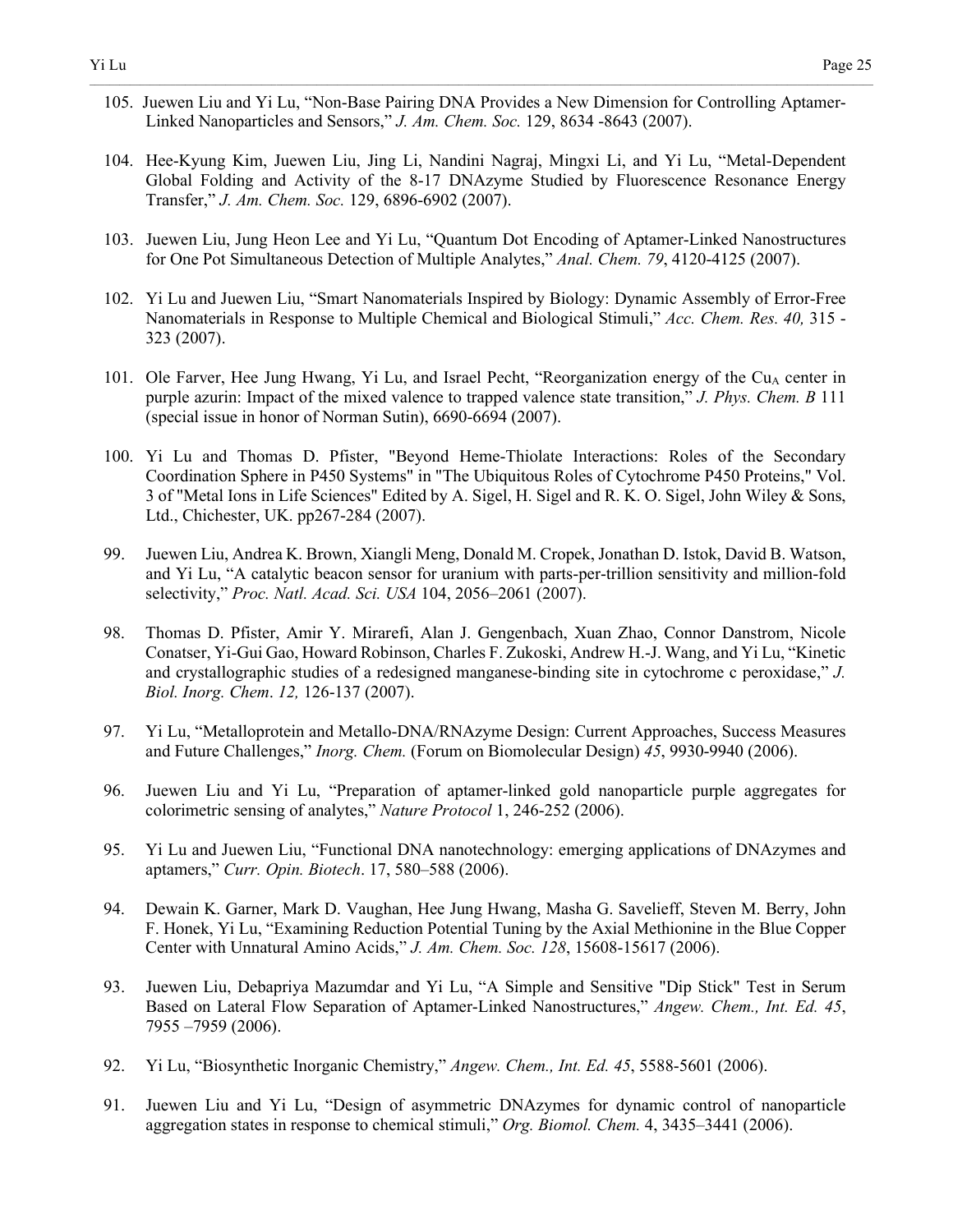90. Juewen Liu and Yi Lu, "Smart Nanomaterials Responsive to Multiple Chemical Stimuli with Controllable Cooperativity," *Adv. Mat*. *18*, 1667-1671 (2006).

- 89. Xuan Zhao, Natasha Yeung, Brandy S. Russel, Dewain K. Garner and Yi Lu, "Catalytic Reduction of NO to N2O by a Designed Heme Copper Center in Myoglobin: Implications for the Role of Metal Ions," *J. Am. Chem. Soc. 128*, 6766-6767 (2006).
- 88. Juewen Liu and Yi Lu, "Fast Colorimetric Sensing of Adenosine and Cocaine Based on a General Sensor Design Involving Aptamers and Nanoparticles," *Angew. Chem., Int. Ed. 45*, 90-94 (2006).
- 87. Yi Lu, " Catalytic Nucleic Acids," in "*Biological Inorganic Chemistry: Structure & Reactivity,*" Ivano Bertini, Harry B. Gray, and Joan S. Valentine, Eds., University Science Books, Inc.: Mill Valley, CA. pp 215-228 (2006).
- 86. Juewen Liu and Yi Lu, "Fluorescent DNAzyme Biosensors for Metal Ions Based on Catalytic Molecular Beacons," *Methods in Molecular Biology* Vol. 335, pp 275-288 (2006).
- 85. Juewen Liu and Yi Lu, "Multi-Fluorophore FRET for Probing Nucleic Acids Folding and Structure," *Methods in Molecular Biology* Vol. 335, pp 257-271 (2006).
- 84. Hee Jung Hwang, Nandini Nagraj and Yi Lu, "Spectroscopic Characterizations of Bridging Cysteine Ligand Variants of an Engineered Cu<sub>2</sub>(SCys)<sub>2</sub> Cu<sub>A</sub> Azurin," *Inorg. Chem.* 45, 102-107 (2006).
- 83. Daryl Wernette, Carla Swearingen, Donald Cropek, Yi Lu, Jonathan Sweedler and Paul W. Bohn, "Incorporation of a DNAzyme into Au-coated nanocapillary array membranes with and internal standard for Pb(II) sensing" *Analyst*, *131*, 41-47 (2006).
- 82. Yi Lu, "Metalloprotein Design and Engineering," in "*Encyclopedia of Inorganic Chemistry*, *2nd Ed*" R. H. Crabtree, Ed., Wiley: Chichester, Vol V, pp. 3159–3192. [Online] http://www.mrw.interscience.wiley.com/eic/[doi 10.1002/0470862106.ia277] (2006).
- 81. Hee Jung Hwang, James R. Carey, Evan T. Brower, Alan Gengenbach, Joseph Abramite and Yi Lu, "Blue Ferrocenium Azurin: An Organometalloprotein with Tunable Redox Properties," *J. Am. Chem. Soc. 127*, 15356-15357 (2005).
- 80. Ningyan Wang, Xuan Zhao, and Yi Lu, "Role of Heme Types in Heme-Copper Oxidases: Effects of Replacing a Heme B with a Heme o Mimic in an Engineered Heme-Copper Center in Myoglobin," *J. Am. Chem. Soc. 127,* 16541-16547 (2005).
- 79. Juewen Liu, Daryl P. Wernette and Yi Lu, "Proof-reading and Error Correction for Nanomaterials Assemblies," *Angew. Chem., Int. Ed. 44*, 7290-7293 (2005).
- 78. Yi Lu and Steven M. Berry, "Protein Structure Design and Engineering," in *Encyclopedia of Life Sciences*, John Wiley & Sons, Ltd: Chichester, [Online] http://www.els.net/[doi: 10.1038/npg.els.0002983] (2005).
- 77. Kevin E. Nelson, Peter J. Bruesehoff and Yi Lu, "*In vitro* Selection of High Temperature Zn2+ dependent DNAzymes," *J. Mol. Evol. 61*, 216-225 (2005).
- 76. Juewen Liu and Yi Lu, "Stimuli-Responsive Disassembly of Nanoparticle Aggregates for Light-Up Colorimetric Sensing," *J. Am. Chem. Soc. 127,* 12677 - 12683 (2005).
- 75. Haiying Wei, Xiaoyong Wang, Qin Liu, Yuhua Mei, Yi Lu and Zijian Guo, "Disulfide Bond Cleavage Induced by a Platinum(II) Methionine Complex," *Inorg. Chem.*, *44*, 6077-6081 (2005).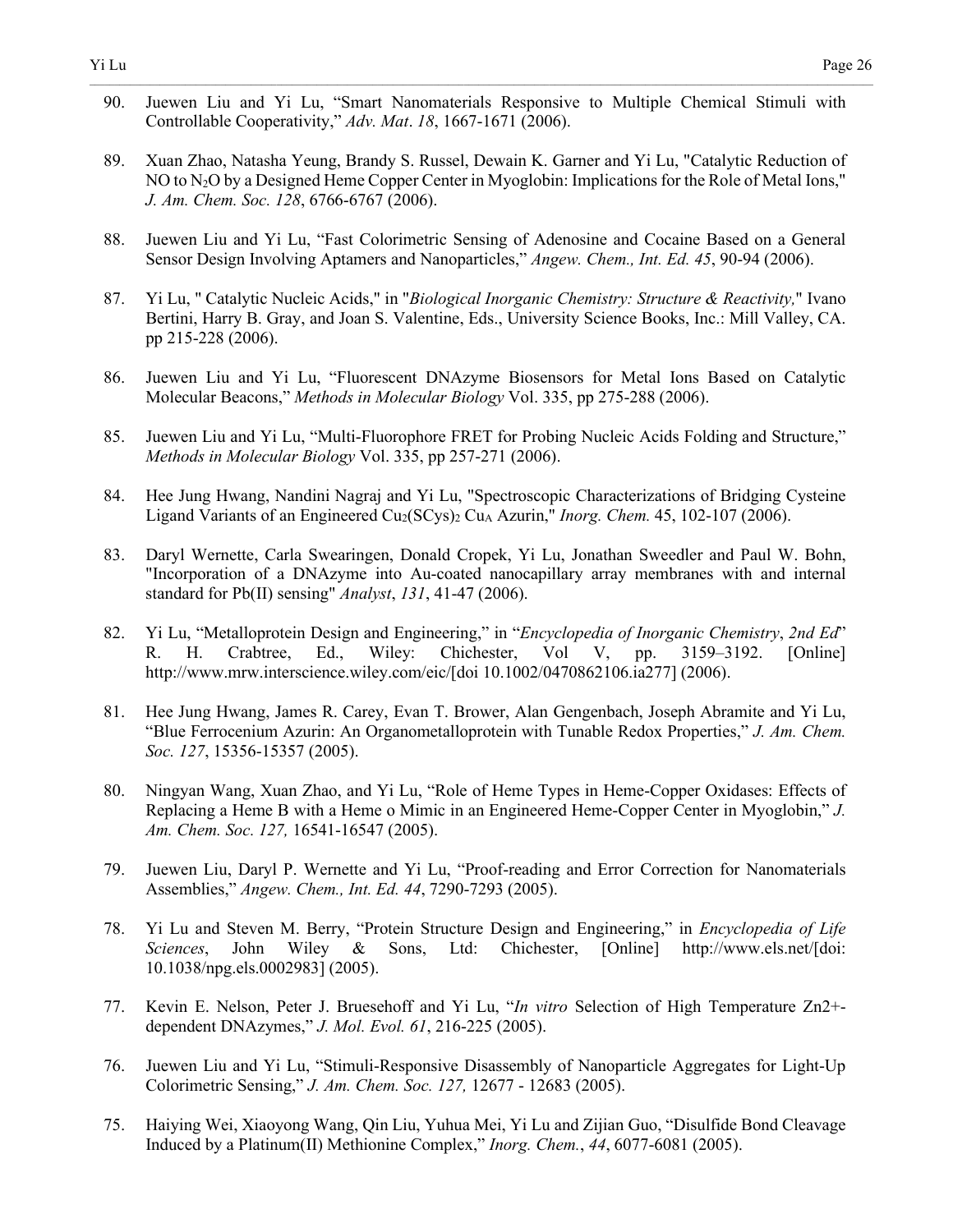74. Tae-Jin Yim, Juewen Liu, Yi Lu, Ravi S. Kane, and Jonathan S. Dordick, "Highly Active and Stable DNAzyme-Carbon Nanotube Hybrids," *J. Am. Chem. Soc. 127,* 12200-12201 (2005).

- 73. Kashan A. Shaikh, Kee Suk Ryu, Edgar D. Goluch, Jwa-Min Nam, Juewen Liu, C. Shad Thaxton, Thomas N. Chiesl, Annelise E. Barron, Yi Lu, Chad A. Mirkin, and Chang Liu, "A modular microfluidic architecture for integrated biochemical analysis," *Proc. Natal. Acad. Sci. USA 102*, 9745- 9750 (2005).
- 72. In-Hyoung Chang, Joseph J. Tulock, Juewen Liu, Won-Suk Kim, Donald M. Cannon, Jr., Yi Lu, Paul W. Bohn, Jonathan V. Sweedler, And Donald M. Cropek, "Miniaturized Lead Sensor Based on Lead-Specific DNAzyme in a Nanocapillary Interconnected Microfluidic Device," *Environ. Sci. Technol. 39*, 3756-3761 (2005).
- 71. Hee Jung Hwang, Steven M. Berry, Mark J. Nilges and Yi Lu, "Axial Methionine Has Much Less Influence on Reduction Potentials in a Cu<sub>A</sub> Center than in a Blue Copper Center," *J. Am. Chem. Soc.* 127, 7274-7275 (2005).
- 70. Yi Lu, "Design and Engineering of Metalloproteins Containing Unnatural Amino Acids or Non-native Metal-containing Cofactors," *Curr. Opin. Chem. Biol.* 9, 118-126 (2005).
- 69. Xuan Zhao, Mark J. Nilges and Yi Lu, "Redox-Dependent Structural Changes in and Engineered Heme-Copper Center in Myoglobin: Insights into Chloride Binding to  $Cu<sub>B</sub>$  in Heme Copper Oxidases," *Biochemistry* 44*,* 6559-6564 (2005).
- 68. Jennifer L. Seifert, Thomas D. Pfister, Judith M. Nocek, Yi Lu, and Brian M. Hoffman, "Hopping in the Electron-Transfer Photocycle of the 1:1 Complex of Zn-Cytochrome *c* Peroxidase with Cytochrome *c*," *J. Am. Chem. Soc.* 127, 5750-5751 (2005).
- 67. Jingwen Chen, Xiaoong Wang, Yangguang Zhu, Jun Lin, Xiaoliang Yang, Yizhi Li, Yi Lu, and Zijian Guo, "An Asymmetric Dizinc Phosphodiesterase Model with Phenolate and Carboxylate Bridges," *Inorganic Chemistry,* 44, 3422-3430 (2005).
- 66. Thomas Pfister, Takahiro Ohki, Takafumi Ueno, Isao Hara, Seiji Adachi, Yumiko Makino, Norikazu Ueyama, Yi Lu and Yoshihito Watanabe, "Monooxygenation of an Aromatic Ring by F43W/H64D/V68I Myoglobin Mutant and Hydrogen Peroxide, Myoglobin Mutants as a Model for P450 Hydroxylation Chemistry," *J. Biol. Chem.* 280, 12858-12866 (2005).
- 65. Xuan Zhao, Natasha Yeung, Zhilin Wang and Yi Lu, "Effects of Metal Ions in the Cu<sub>B</sub> Center on the Redox Properties of Heme in Heme-Copper Oxidases: Spectroelectrochemical Studies of an Engineered Heme-Copper Center in Myoglobin," *Biochemistry* 44, 1210-1214 (2005).
- 64. Carla B. Swearingen, Daryl P. Wernette, Donald M. Cropek, Yi Lu, Jonathan V. Sweedler, and Paul W. Bohn, "Immobilization of a Catalytic DNA Molecular Beacon on Au for Pb(II) Detection," *Anal. Chem.* 77, 442-448 (2005).
- 63. Juewen Liu and Yi Lu, "Accelerated Color Change of Gold Nanoparticles Assembled by DNAzymes for Simple and Fast Colorimetric Pb2+ Detection," *J. Am. Chem. Soc.* 126, 12298-12305 (2004).
- 62. James R. Carey, Steven Ma, Thomas D. Pfister, Dewain K. Garner, Hyeon K. Kim, Joseph A. Abramite, Zhilin Wang, Zijian Guo, and Yi Lu, "A Site-Selective Dual Anchoring Strategy for Artificial Metalloprotein Design," *J. Am. Chem. Soc. 126*, 10812-10813 (2004).
- 61. Hee Jung Hwang and Yi Lu, "pH-Dependent Transition between Delocalized and Trapped Valence States of a Cu<sub>A</sub> Center and its Role in Proton-coupled Electron Transfer," *Proc. Natl. Acad. Sci. USA*, 101, 12842-12847 (2004).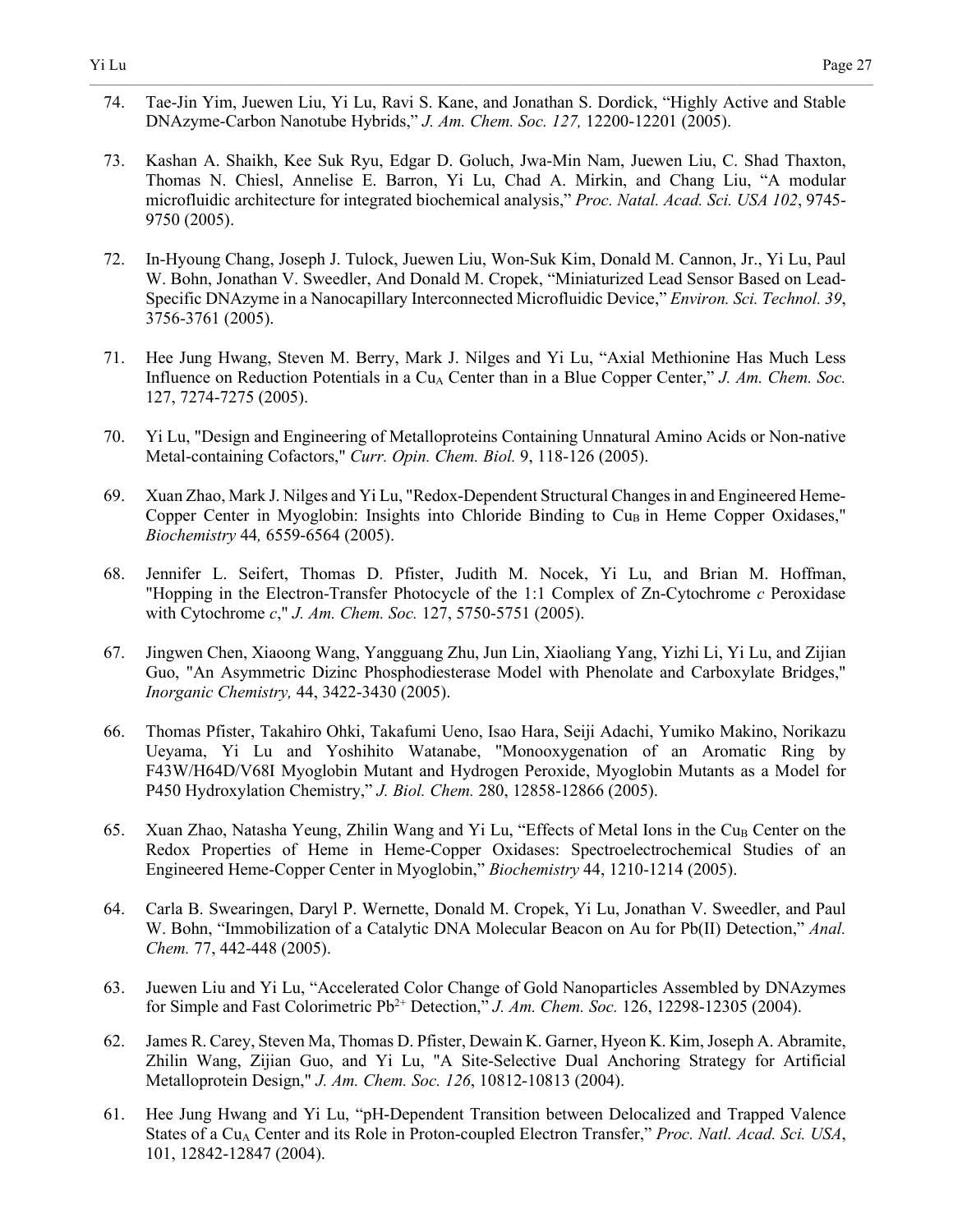60. Juewen Liu and Yi Lu, "Optimization of Pb<sup>2+</sup>-Directed Gold Nanoparticle/DNAzyme Assembly and its Application as a Colorimetric Biosensor for Pb2+" *Chem. Mater*. 16, 3231-3238 (2004).

- 59. Juewen Liu and Yi Lu, "Colorimetric Biosensors Based on DNAzyme-Assembled Gold Nanoparticles" *J. Fluoresc.* 14**,** 343-354 (2004).
- 58. Martina Ralle, Steven M. Berry, Mark J. Nilges, Matt D. Gieselman, Wilfred A. van der Donk, Yi Lu, and Ninian J. Blackburn, "The Selenocysteine-Substituted Blue Copper Center: Spectroscopic Investigations of Cys112SeCys *Pseudomonas aeruginosa* Azurin," *J. Am. Chem. Soc.* 126, 7244-7256 (2004).
- 57. Hee Jung Hwang and Yi Lu, "Determination of Reduction Potential of an Engineered Cu<sub>A</sub> Azurin by Cyclic Voltammetry and Spectrochemical Titrations," *J. Biol. Inorg. Chem*. 9, 489-494 (2004).
- 56. Juewen Liu and Yi Lu, "Adenosine-Dependent Assembly of Aptazyme-Functionalized Gold Nanoparticles and their Application as a Colorimetric Biosensor," *Anal. Chem.* 76, 1627-32 (2004).
- 55. Hee Jung Hwang and Yi Lu, "Spectroscopic Evidence for Interactions between Hexacyanoiron(II/III) and an Engineered Purple Cu<sub>A</sub> azurin," *J. Inorg. Biol. Chem.* 98, 797-802 (2004).
- 54. Juewen Liu and Yi Lu, "Improving Fluorescent DNAzyme Biosensor by Combining Inter- and Intra-Molecular Quenchers" *Anal. Chem.* 75, 6666 – 6672 (2003).
- 53. Steven M. Berry, Martina Ralle, Donald W. Low, Ninian J. Blackburn, and Yi Lu, "Probing the Role of Axial Methionine in the Blue Copper Center of Azurin with Unnatural Amino Acids," *J. Am. Chem. Soc.* 125, 8760 – 8768 (2003).
- 52. Juewen Liu and Yi Lu, "A Colorimetric Lead Biosensor Using DNAzyme-Directed Assembly of Gold Nanoparticles," *J. Am. Chem. Soc.* 125, 6642-6643 (2003).
- 51. Andrea K. Brown, Caroline M.-B. Pavot, Jing Li, and Yi Lu, "A Lead-dependent DNAzyme with a Two-Step Mechanism," *Biochemistry* 42, 7152 – 7161 (2003).
- 50. Manliang Feng, Hiroyasu Tachikawa, Xiaotang Wang, Thomas D. Pfister, Alan J. Gengenbach and Yi Lu, "Resonance Raman Spectroscopy of Cytochrome *c* Peroxidase Variants that Mimic Manganese Peroxidase," *J. Biol. Inorg. Chem.* 8, 699 – 706 (2003).
- 49. Jeffrey A. Sigman, Hyeon K. Kim, Xuan Zhao, James R. Carey, and Yi Lu, "The Role of Copper and Protons in Heme-Copper Oxidases: Kinetic Study of an Engineered Heme-Copper Center in Myoglobin," *Proc. Natl. Acad. Sci. USA*, 100, 3629-3634 (2003).
- 48. Roshan Perera, Masanori Sono, Jeffrey A. Sigman, Thomas D. Pfister, Yi Lu, and John H. Dawson, "Neutral Thiol as a Proximal Ligand to Ferrous Heme Iron. Implications for Heme Proteins that Lose Cysteine Thiolate Ligation Upon Reduction," *Proc. Natl. Acad. Sci. USA*, 100, 3641-3646 (2003).
- 47. Yi Lu, "Cupredoxins", in "*Comprehensive Coordination Chemistry II: From Biology to Nanotechnology*", Jon McCleverty and Tom J. Meyer, Eds., Vol 8 (Biocoordination Chemistry, Lawrence Que, Jr. and William B. Tolman, Eds.); Elsevier: Oxford, pp 91-122 (2003).
- 46. Yi Lu, Juewen Liu, Jing Li, Peter J. Bruesehoff, Caroline M.-B. Pavot, and Andrea K. Brown, "New Highly Sensitive and Selective Catalytic DNA Biosensors for Metal Ions," *Biosensors & Bioeletronics* 18, 529-540 (2003).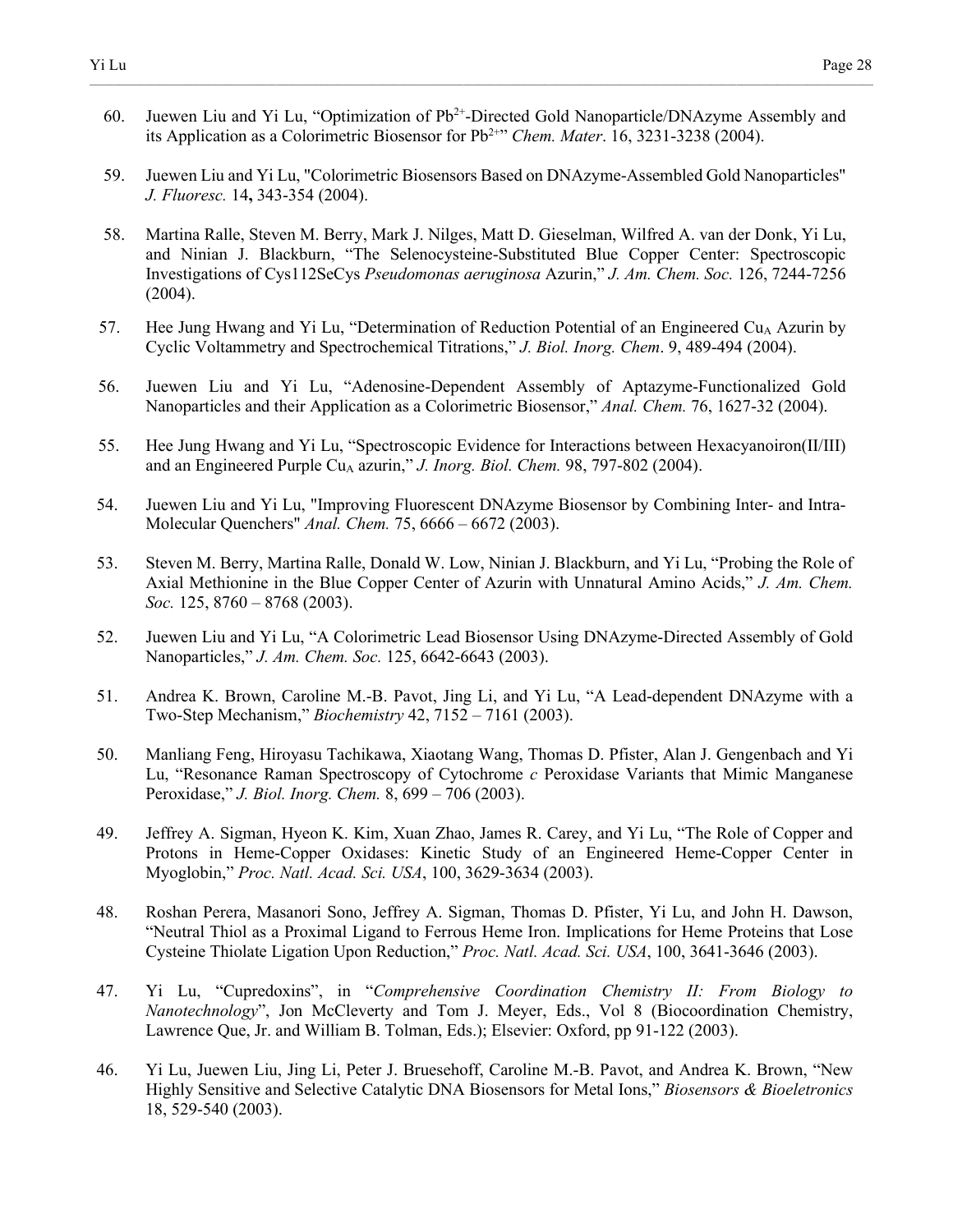45. Juewen Liu and Yi Lu, "FRET Study of a Trifluorophore-labeled DNAzyme," *J. Am. Chem. Soc.* 124*,*  15208-15216 (2002).

- 44. Geoffrey A. Holloway, Caroline Pavot, Stephen A. Scaringe, Yi Lu, and Thomas B. Rauchfuss. "An Organometallic Route to Oligonucleotides Containing Phosphoroselenoate," *ChemBioChem* 3, 1061- 1065 (2002).
- 43. Yi Lu, "New Transition Metal Ion-Dependent Catalytic DNA and Their Applications as Efficient RNA Nucleases and as Sensitive Metal Ion Sensors," *Chem. Euro. J.* 8, 4588-4596 (2002).
- 42. Boris Epel, Claire S. Slutter, Frank Neese, Peter M. H. Kroneck, Walter G. Zumft, Israel Pecht, Ole Farver, Yi Lu, and Daniella Goldfarb, "Electron Transfer Mediating  $Cu<sub>A</sub>$  Centers in Proteins: A Comparative High Field 1 H ENDOR Study," *J. Am. Chem. Soc.* 124, 8152-8162 (2002).
- 41. Dmitriy Lukoyanov, Steven M. Berry, Yi Lu, William E. Antholine, Charles P. Scholes, "Role of the Coordinating Histidine in Altering the Mixed Valency of Cu<sub>A</sub>: An Electron Nuclear Double Resonance-Electron Paramagnetic Resonance Investigation," *Biophys. J.* 82, 2758-2766 (2002).
- 40. Steven Berry, Matt D. Gieselman, Mark J. Nilges; Wilfred A. van der Donk, and Yi Lu, "An Engineered Azurin Variant Containing a Selenocysteine Copper Ligand," *J. Am. Chem. Soc.* 124, 2084-2085 (2002).
- 39. Peter J. Bruesehoff, Jing Li, Anthony J. Augustine III, and Yi Lu, "Improving Metal Ion Specificity During In Vitro Selection of Catalytic DNA," *Combinatorial Chemistry and High Throughput Screening* **5**, 327-335 (2002).
- 38. Thomas D. Pfister, Alan J. Gengenbach, Sung Syn and Yi Lu, "The Role of Redox-Active Amino Acids on Compound I Stability, Substrate Oxidation, and Protein Cross-linking in Yeast Cytochrome *c* Peroxidase," *Biochemistry*, 40, 14942-14951 (2001).
- 37. Yi Lu, Steven M. Berry, and Thomas D. Pfister, "Engineering Novel Metalloproteins, Design of Metalbinding Sites into Native Protein Scaffolds. *Chem. Rev.* 101, 3047-3080 (2001).
- 36. Yi Lu, "What's in a Name," (New Voices in Chemistry: Young Chemists Look at the Future, Celebrating American Chemical Society at 125 years), *Chem. Eng. News* 79, 241-241 (2001).
- 35. Jeffrey A. Sigman, Xiaotang Wang and Yi Lu, "Coupled Oxidation of Heme by Myoglobin is Mediated by Exogenous Peroxide," *J. Am. Chem. Soc.* 123, 6945-6946 (2001).
- 34. Serena DeBeer George, Markus Metz, Robert K. Szilagyi, Hongxin Wang, Stephen P. Cramer, Yi Lu, William B. Tolman, Britt Hedman, Keith O. Hodgson, and Edward I. Solomon, "A Quantitative Description of the Ground-State Wave Function of  $Cu<sub>A</sub>$  by X-ray Absorption Spectroscopy: Comparison to Plastocyanin and Relevance to Electron Transfer," *J. Am. Chem. Soc.* 123, 5757-5767 (2001).
- 33. Paola Turano and Yi Lu, "Iron in Heme and Related Proteins," in "*Handbook on Metalloproteins*," Ivano Bertini, Astrid Sigel and Helmut Sigel, Eds., Marcel Dekker, Inc., pp269-356 (2001).
- 32. Alan Gengenbach, Xiaotang Wang, and Yi Lu, "Designing a Manganese Peroxidase," in "*Oxidative Delignification Chemistry, Fundamentals and Catalysis*," Dimitris S. Argyropoulos, Ed., ACS Symp. Ser., 785, American Chemical Society: Washington, D.C., pp487-500 (2001).
- 31. Jing Li and Yi Lu, "A Highly Sensitive and Selective Catalytic DNA Biosensor for Lead Ions," *J. Am. Chem. Soc.* 122, 10466-10467 (2000).
- 30. Michael T. Hay and Yi Lu, "Metal Binding Properties of an Engineered Purple Cu<sub>A</sub> Center in Azurin," *J. Biol. Inorg. Chem.* 5, 699-712 (2000).
- 29. Jeffrey A. Sigman, Brian C. Kwok, and Yi Lu, "From Myoglobin to Heme-Copper Oxidase: Design and Engineering of a Cu<sub>B</sub> Center into Sperm Whale Myoglobin," *J. Am. Chem. Soc.* 122, 8192-8196 (2000).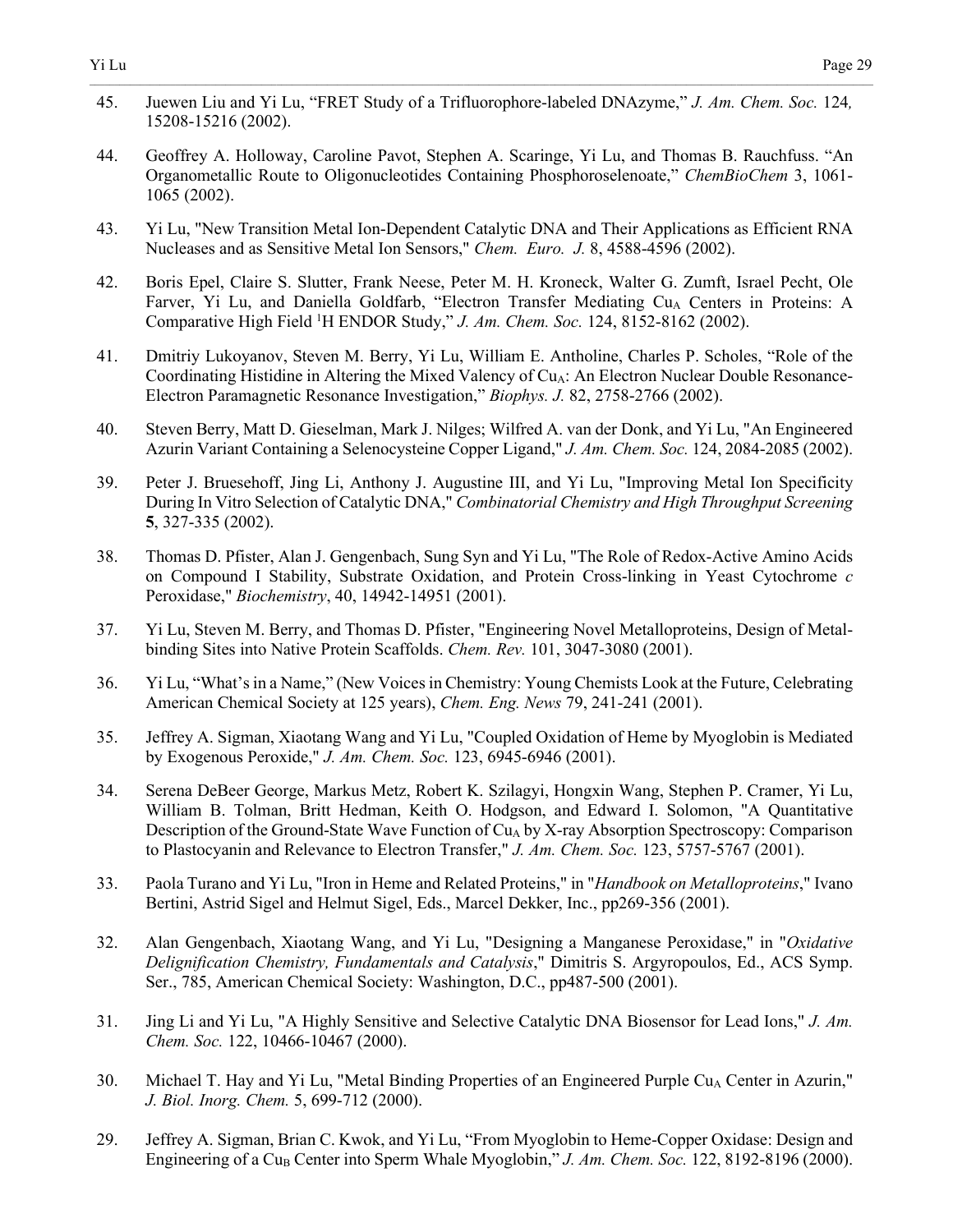28. Steven Berry, Xiaotang Wang, and Yi Lu, "Ligand Replacement Study at the His120 Site of Purple CuA Azurin," *J. Inorg. Biochem.* (Invited article for the Special ICBIB9 issue) 78, 89-95 (2000).

- 27. Jing Li, Wenchao Zheng, Angela H. Kwon, and Yi Lu, "In Vitro Selection and Characterization of a Highly Efficient Zn(II)-dependent RNA-cleaving Deoxyribozyme," *Nucleic Acids Res.* 28, 481-488  $(2000).$
- 26. Lynette Cunningham, Jing Li, and Yi Lu, "Looking for the Needles in a Haystack: Spectroscopic Characterization of Catalytic Metal-binding Sites in Nucleic Acid Enzymes," In *Symposium on RNA Biology III. RNA, Tool and Target*, Nucleic Acids Symposium Series (Oxford University Press), 41, 70- 72 (1999).
- 25. Jeffrey A. Sigman, Brian C. Kwok, Alan Gengenbach, and Yi Lu, "Design and Creation of a Cu(II) binding site in Cytochrome  $c$  Peroxidase that Mimics the Cu<sub>B</sub>-heme center in Terminal Oxidases,"  $J$ . *Am. Chem. Soc.,* 121, 8949-8950 (1999).
- 24. Alan Gengenbach, Sung Syn, Xiaotang Wang, and Yi Lu, "The Redesign of Cytochrome *c* Peroxidase into a Manganese Peroxidase: The Role of Tryptophans in Peroxidase Activity," *Biochemistry*, 38, 11425-11432, (1999).
- 23. Jeffrey A. Sigman, Alycen E. Pond, John H. Dawson, and Yi Lu, "Engineering Cytochrome *c* Peroxidase into Cytochrome P450: A Proximal Effect on Heme-Thiolate Ligation," *Biochemistry*, 38, 11122-11129 (1999).
- 22. Xiaotang Wang, Steven M. Berry, Yaomin Xia, and Yi Lu, "The Role of Histidine Ligands in the Structure of Purple Cu<sub>A</sub> Azurin," *J. Am. Chem. Soc.*, 121, 7449-7450 (1999).
- 21. Xiaotang Wang, and Yi Lu, "Proton NMR Investigation of the Heme Active Site Structure of an Engineered Cytochrome *c* Peroxidase that Mimics Manganese Peroxidase," *Biochemistry*, 38, 9146-9157 (1999).
- 20. Howard Robinson, Marjorie C. Ang, Yi-Gui Gao, Michael T. Hay, Yi Lu, and Andrew H.-J. Wang, "Structural Basis of Electron Transfer Modulation in the Purple Cu<sub>A</sub> Center," *Biochemistry*, 38, 5677-5683 (1999).
- 19. Xiaotang Wang, Marjorie C. Ang, and Yi Lu, "Kinetics of Copper Incorporation into an Engineered Purple Azurin," *J. Am. Chem. Soc*., 121, 2947-2948 (1999).
- 18. Ole Farver, Yi Lu, Marjorie C. Ang, and Israel Pecht, "Enhanced Rate of Intramolecular Electron Transfer in an Engineered Purple Cu<sub>A</sub> Azurin," *Proc. Natl. Acad. Sci. U. S. A*, 96, 899-902 (1999).
- 17. Tu H. Nguyen, Lynette A. Cunningham, Kendra M. Hammond, and Yi Lu, "High-Resolution preparative-scale purification of RNA using the Prep Cell," *Anal. Biochem*., 269, 216-218 (1999).
- 16. Lynette Cunningham, Jing Li, and Yi Lu, "Spectroscopic Evidence for Inner Sphere Coordination of Metal Ions to the Active Site of a Hammerhead Ribozyme," *J. Am. Chem. Soc.*, 120, 4518-4519 (1998).
- 15. Daniel R. Gamelin, David W. Randall, Michael T. Hay, Robert P. Houser, Ton C. Mulder, Gerard W. Canters, Simon de Vries, William B. Tolman, Yi Lu, and Edward I. Solomon, "Spectroscopy of Mixed-Valence CuA-Type Centers: Ligand-Field Control of Ground-State Properties Related to Electron Transfer," *J. Am. Chem. Soc.,* 120, 5246-5263 (1998).
- 14. Ninian J. Blackburn, Martina Ralle, Donita Sanders, James A. Fee, Simon de Vries, Robert P. Houser, William B. Tolman, Michael T. Hay, and Yi Lu, "XAS Studies on the Cu<sub>A</sub> Centers of Heme-Copper Oxidases and Loop-Directed Mutants of Azurin: Implications for Redox Reactivity," In "*Spectroscopic Methods in Bioinorganic Chemistry,*" Edward I. Solomon & Keith O. Hodgson, Eds., ACS: Washington, DC, 241-250 (1998).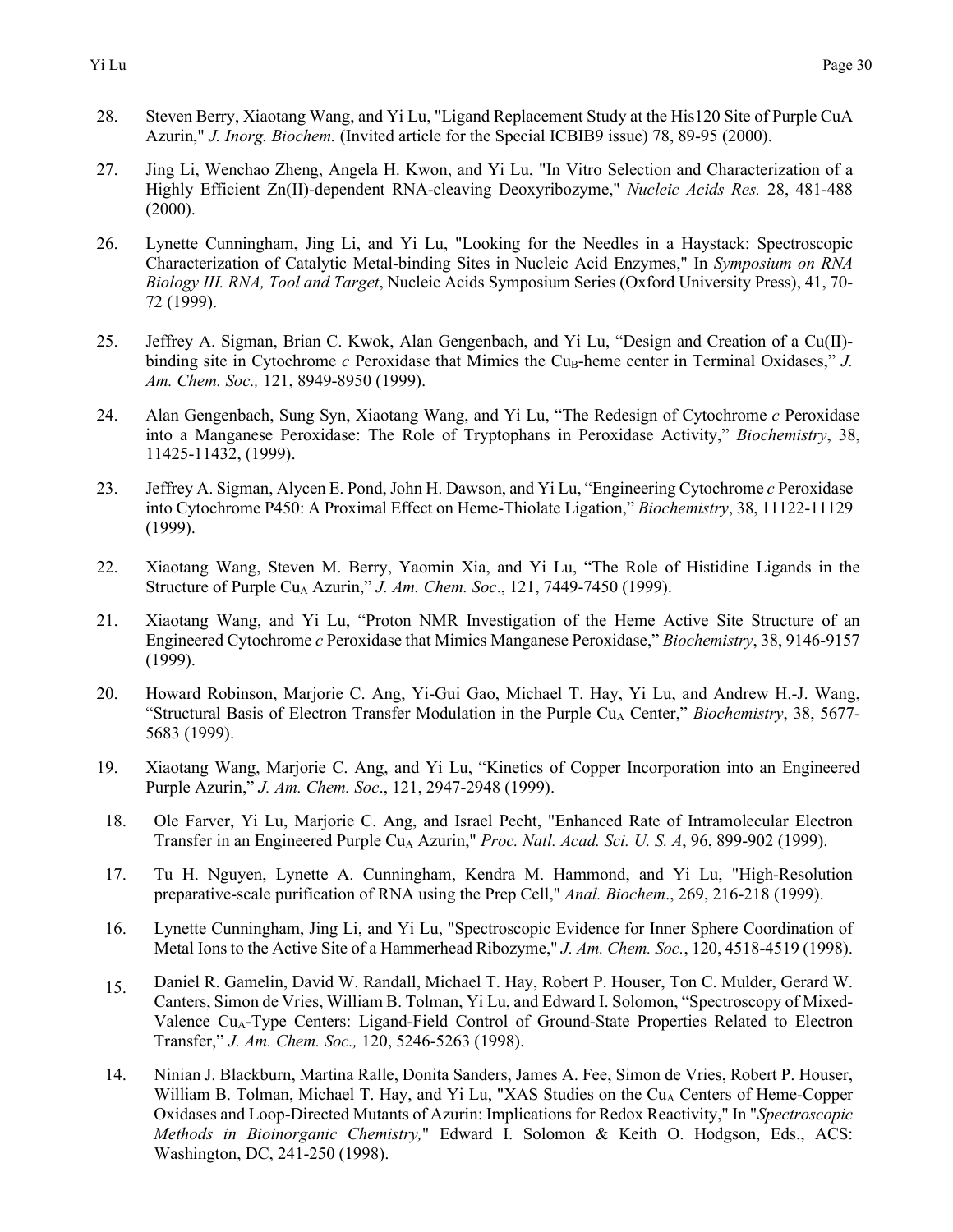13. Michael T. Hay, Marjorie C. Ang, Daniel R. Gamelin, Edward I. Solomon, William E. Antholine, Martina Ralle, Ninian J. Blackburn, Priscilla D. Massey, Angela H. Kwon, and Yi Lu, "Spectroscopic Characterization of an Engineered Purple Cu<sub>A</sub> Center in Azurin," *Inorg. Chem.*, 37, 191-198 (1998).

- 12. Yi Lu, and Joan Selverstone Valentine, "Engineering Metal Binding Sites in Proteins," *Curr. Opin. Stru. Biol.*, 7, 495-500 (1997).
- 11. Bryan K. S. Yeung, Xiaotang Wang, Jeffrey A. Sigman, Peter A. Petillo, and Yi Lu, "Construction and Characterization of a Manganese-Binding site in Cytochrome *c* Peroxidase: Toward a Novel Manganese Peroxidase," *Chemistry & Biology*, 4, 215-222 (1997).
- 10. Lynette Cunningham, Kirk Kittikamron, and Yi Lu, "Preparative-scale Purification of RNA Using an Efficient Method Which Combines Gel Electrophoresis and Column Chromatography," *Nucleic Acids Res.,* 24, 3647-3649 (1996).
- 9. Michael T. Hay, Richard M. Milberg, and Yi Lu, "Preparation and Characterization of Mercury and Silver Derivatives of an Engineered Purple Copper Center in Azurin," *J. Am. Chem. Soc.*, 118, 11976- 11977 (1996).
- 8. Michael T. Hay, John H. Richards, and Yi Lu, "Construction and Characterization of an Azurin Analog for the Purple Copper Site in Cytochrome *c* Oxidase," *Proc. Natl. Acad. Sci. U. S. A.*, 93, 461-464 (1996).
- 7. Colin R. Andrew, Pekka Lappalainen, Matti Saraste, Michael T. Hay, Yi Lu, Christopher Dennison, Gerald W. Canters, James A. Fee, Nobuhumi Nakamura, and Joann Sanders-Loehr, "Engineered Cupredoxins and Bacteria Cytochrome *c* Oxidases have Similar Cu<sub>A</sub> Sites: Evidence from Resonance Raman Spectroscopy," *J. Am. Chem. Soc.*, 117, 10759-10760 (1995).
- 6. Yi Lu, James A. Roe, Christopher J. Bender, Jack Peisach, Lucia Banci, Ivano Bertini, Edith B. Gralla, and Joan Selverstone Valentine, "New Type 2 Copper-Cysteinate Proteins. Copper Site His-to-Cysteine Mutants of Yeast Copper-Zinc Superoxide Dismutase," *Inorg. Chem.*, 35, 1692-1700 (1996).
- 5. Yi Lu, Danilo R. Casimiro, Kara L. Bren, John H. Richards, and Harry B. Gray, "Structurally Engineered Cytochrome *c* with Novel Ligand-binding Properties, Expression of Met80Ala-iso-1 cytochrome *c*," *Proc. Natl. Acad. Sci. U. S. A.*, 90, 11456-11459 (1993).
- 4. Yi Lu, Louis B. LaCroix, Michael D. Lowery, Edward I. Solomon, Christopher J. Bender, Jack Peisach, James A. Roe, Edith B. Gralla, and Joan Selverstone Valentine, "Construction of a 'Blue' Copper Site at the Native Zinc Site of Yeast Copper-Zinc Superoxide Dismutase," *J. Am. Chem. Soc.*, 115, 5907- 5918 (1993).
- 3. Yi Lu, James A. Roe, Edith G. Gralla, and Joan Selverstone Valentine, "Metalloprotein Ligand Redesign: Characterization of Copper-Cysteinate Proteins Derived from Yeast Copper-Zinc Superoxide Dismutase," In "*Bioinorganic Chemistry of Copper,"* Kenneth D. Karlin & Zoltan Tyeklar, Eds., Chapman & Hall: New York, 64-77 (1993).
- 2. Jane Han, Thomas M. Loehr, Yi Lu, Joan Selverstone Valentine, Bruce A. Averill, and Joann Sanders-Loehr, "Resonance Raman Excitation Profiles Indicate Multiple Cys  $\rightarrow$  Cu Transitions in Type 1 Copper Proteins," *J. Am. Chem. Soc.*, 115, 4256-4263 (1993).
- 1. Yi Lu, Edith B. Gralla, James A. Roe, and Joan Selverstone Valentine, "Redesign of a Type 2 into a Type 1 Copper Protein: Construction and Characterization of Yeast Copper-Zinc Superoxide Dismutase Mutants," *J. Am. Chem. Soc.*, 114, 3560-3562 (1992).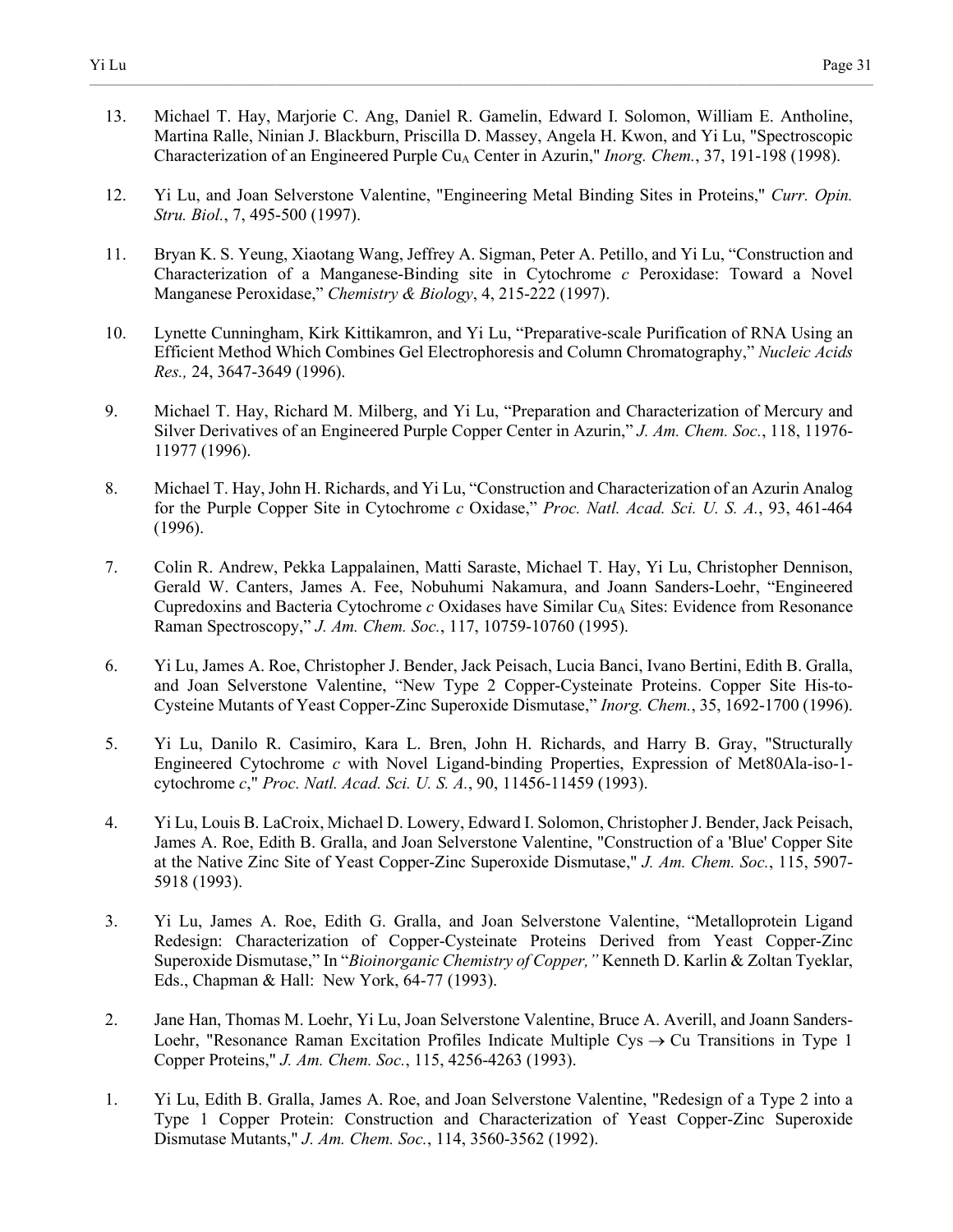## **PATENTS**

- 30. Brian T. Cunningham, Taylor D. Canady, Nantao Li, Andrew M. Smith, Yi Lu, "Digital Resolution Detection of miRNA with Single Base Selectivity by Photonic Resonator Absorption Microscopy," U. S. patent application No. 62/840,040, filed on April 29, 2019.
- 29. Yi Lu, Evan N. Mirts and Parisa Hosseinzadeh, Artificial Metalloproteins as Biocatalysts for Sulfite Reduction." U. S. patent application No. 62/702,940, filed on July 25, 2018.
- 28. Brian T. Cunningham, Brendan A Harley, Yue Zhuo, Ji Sun Choi, and Yi Lu, "Photonic Resonator Absorption Microscopy (PRAM) for Digital Resolution Biomolecular Diagnostics." U.S. patent application No. 62/577,240, filed on October 26, 2017.
- 27. Yi Lu and Yu Xiang, "Detection and Quantification of Analytes." U.S. patent application No. 62/422,074, filed on November 15, 2016.
- 26. Yi Lu, Parisa Hosseinzadeh and Nicolas Marshall, "Water-Soluble Redox Reagents." U.S. patent application 62/421,632 filed on November 14, 2016.
- 25. Yi Lu, Seyed-Fakhreddin Torabi and Claire E. McGhee, "DNAzymes to Detect Sodium, Melamine, or Lithium and Methods of Use." US Patent Application 62/326,522, filed on April 22, 2016.
- 24. Yi Lu, Yu Xiang, and JingJing Zhang, "Personal Glucose Meters for Detection and Quantification of Enzymes and Metabolites Based on Coenzyme Detection" U.S. patent Application No. 61/901,688 filed on November 8, 2013. PCT/US2014/64314, filed on November 6, 2014.
- 23. Yi Lu and Zidong Wang, "Nucleic Acid-Mediated Shape Control of Nanoparticles," US Patent Application 13/717,535, filed on Dec. 17, 2012.
- 22. Yi Lu, and Yu Xiang, "Personal Glucose Meters for Detection and Quantification of a Broad Range of Analytes," US patent (13/699,578) issued on September 17, 2014, US patent (8,945,943) issued on February 3, 2015; Canada Patent (CA Patent No. 2,800,257) issued on March 5, 2019.
- 21. Yi Lu, Yu Xiang, Weichen Xu, Label-Free Functional Nucleic Acid Sensors for Detecting Target Agents. U.S. Patent number 13/267,414, issued September 15, 2014; US Patent number 8,933,210, issued on January 13, 2015.
- 20. Yi Lu, Zidong Wang, Jieqian Zhang and Paul A. Kenis, Nucleic Acid-Mediated Shape Control of Nanoparticles for Biomedical Application, U.S. Patent Application filed September 29, 2011.
- 19. Yi Lu and Zidong Wang, "Fluorescent Sensor for Mercury Detection," US patent number 12/564,715 issued on August 24, 2011; US patent number 8,062,893 issued on November 22, 2011; US patent number 8,367,416, issued on February 5, 2013.
- 18. Yi Lu, Zidong Wang and Jung Heon Lee, "Label-Free Colorimetric Detection," U.S. US Patent Application 12/476,756, filed June 2, 2009.
- 17. Yi Lu and Juewen Liu, "Nucleic Acid Based Fluorescent Sensor for Mercury Detection," U.S. Provisional Patent Application filed August 10, 2007.
- 16. Yi Lu, Mehmet Veysel Yigit and Debapriya Mazumdar, "MRI Contrast Agents and High-Throughput Screening by MRI," US patent number 8,568,690, issued on October 29, 2013.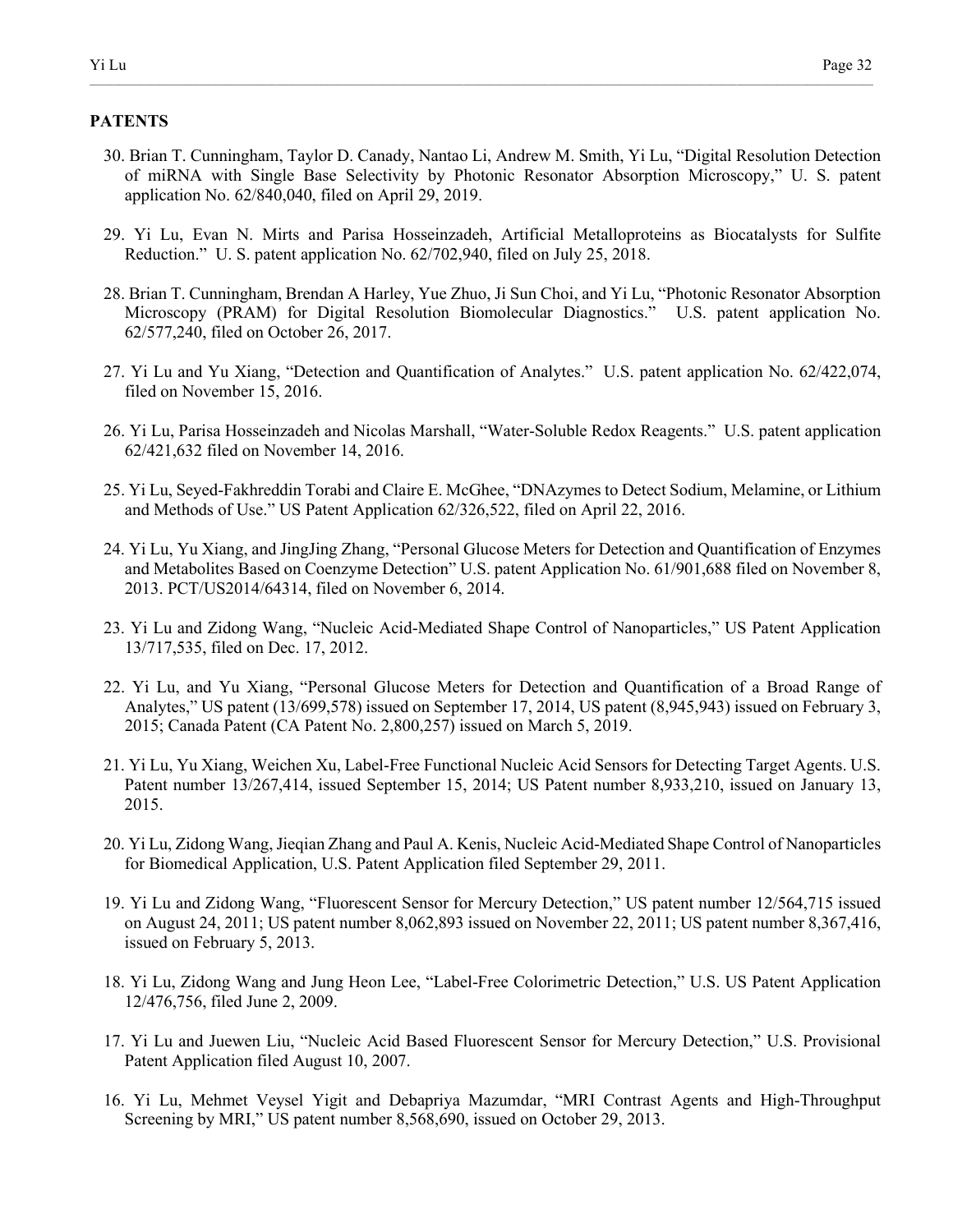15. Yi Lu and Juewen Liu, Nucleic Acid Based Fluorescent Sensor for Copper Detection, U.S. patent number (12/598,070), issued on November 29, 2012; US patent number (8,409,800), issued on April 2, 2013.

 $\_$  , and the state of the state of the state of the state of the state of the state of the state of the state of the state of the state of the state of the state of the state of the state of the state of the state of the

- 14. Yi Lu and Juewen Liu, Aptamer- and Nucleic Acid Enzyme-Based Systems for Simultaneous Detection of Multiple Analytes, US Patent Number 12/109,171, issued on June 20, 2011; US Patent Number 8,058,415, issued on November 15, 2011.
- 13. Yi Lu, Gerard Wong, Mehmet Veysel Yigit, Abhijit Mishra, Amphiphilic Substances and Functionalized Lipid Vesicles Including the Same, US patent 12/523,443, issued on December 11, 2012, and US patent number 8,415,46, issued on April 9, 2013.
- 12. Yi Lu, Hee-Jung Hwang, Nathan Sieracki, Dewain Garner, Temperature Resistant pH Buffers for Use at Low Temperatures, U.S. patent number 11/622,098 issued on February 9, 2012; US patent number 8,183,046, issued on May 22, 2012.
- 11. Yi Lu, Jung Heon Lee, and Mehmet Veysel Yigit, Alignment of Nanomaterials and Micromaterials, U.S. provisional patent application filed on November 14, 2006.
- 10. Yi Lu, Debapriya Mazumdar, and Juewen Liu, "Lateral Flow Devices", US patent number 7,799,554, issued on September 21, 2010.
- 9. Yi Lu and Juewen Liu, "Aptamer-Based Colorimetric Sensor Systems," US patent number 7,892,734, issued on February 22, 2011; US patent number, 13/008,568 on January 25, 2013; US patent number, 8,470,532, issued on June 25, 2013.
- 8. Yi Lu, Juewen Liu, and Daryl Wernette, "Nanomaterial Error Correction," US patent provisional application filed on June 9, 2005.
- 7. Yi Lu and Juewen Liu, "Nucleic Acid Enzyme Ligation Sensor," US Patent filed on January 21, 2005
- 6. Yi Lu and Juewen Liu, "Nucleic Acid Enzyme Light-Up Sensor Utilizing Invasive DNA," US Patent filed on November 2, 2004; Chinese Patent Application 200580045815.0 issued on March 26, 2013.
- 5. Yi Lu and Juewen Liu, "Biosensors Based on Directed Assembly of Particles," US Patent number 7,485,419 issued on February 3, 2009.
- 4. Yi Lu and Juewen Liu, "Nucleic Acid Biosensors," US patent number 7,612,185, issued on Nov. 3, 2009; International patents filed on February 2, 2004,
- 3. Yi Lu and Juewen Liu, "Simple Catalytic DNA Biosensors for Ions Based on Color Changes," US Patent Number 7,534,560, issued on May 19, 2009, International patent filed on April 24, 2003
- 2. Yi Lu and Juewen Liu, "Fluorescence Based Biosensors," US Patent Number 6,890,719, issued on May 10, 2005; US Patent Number 7,332,283, issued on February 19, 2008; International patent filed on March 18, 2003; US patent Number 7,906,320, issued on March 15, 2011; US patent number 8,043,802, issued on October 25, 2011.
- 1. Yi Lu and Jing Li, "Nucleic Acid Enzyme Biosensors for Ions," US Patent Number 6,706,474, issued on March 16, 2004; US Patent number 7,192,708, issued on March 20, 2007; US patent number 7,902,353, issued on March 8, 2011, and US patent number 8,206,915, issued on June 26, 2012.

#### **RESEARCH GRANTS----CURRENT**

| National Science Foundation               | 2021-2024 |
|-------------------------------------------|-----------|
| "Modulation of Metalloprotein Activities" | \$561,000 |
| through Fine-tuning Reduction Potentials" |           |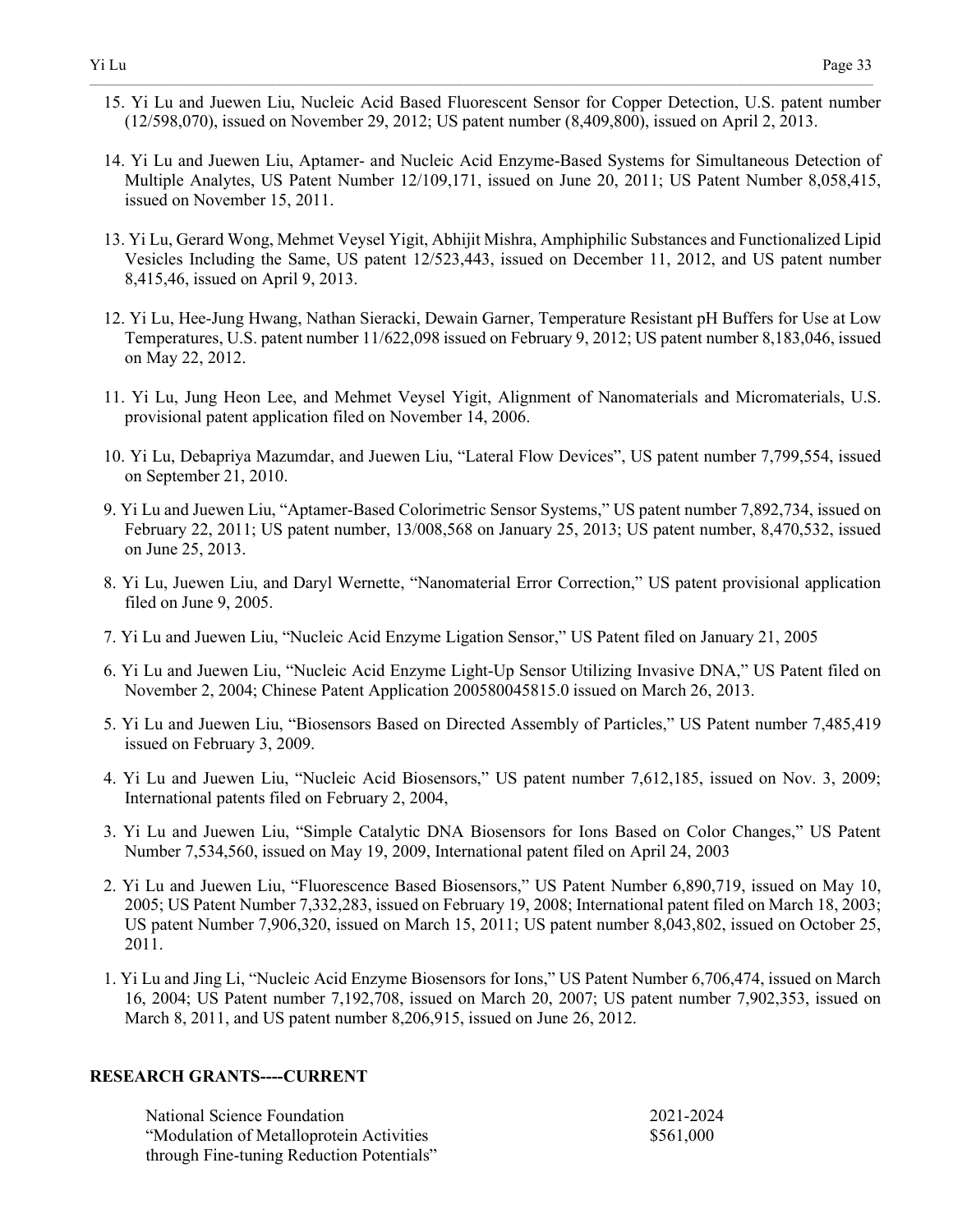| National Institute of Health (MIRA)<br>"Design and Selection of Novel Metalloenzymes for Biocatalysis,<br>Bioimaging, and Genetic Engineering"                                                                          | 2021-2016<br>\$2,676.787     |
|-------------------------------------------------------------------------------------------------------------------------------------------------------------------------------------------------------------------------|------------------------------|
| National Science Foundation<br>" RAPID: Developing a novel biosensor for rapid, direct and<br>selective detection of COVID-19 using DNA aptamer-nanopore"                                                               | 2020-2022<br>\$154,457       |
| National Institute of Health<br>"Exosome separation and digital resolution detection of<br>blood-based nucleic acid biomarkers for noninvasive therapeutic diagnostics in cancer<br>(subcontract: PI: Brian Cunningham) | 2020-2024<br>\$177,226       |
| National Institute of Health<br>"Phase II of Telemonitoring of Invasive Fungal Infections"<br>using a Blood Glucose Meter (subcontract: PI-Tian Lan)                                                                    | 2018-2021<br>\$150,000       |
| National Institute of Health (R01)<br>"Broadband X-ray Fluorescence Emission Tomography"<br>(co-PI; PI-Ling-Jian Meng)                                                                                                  | 2018-2022<br>\$200,000       |
| <b>BP-ICAM</b><br>"Designing Artificial Metalloenzymes as Biocatalysts<br>for Selective Electrocatalytic CO2 Conversion<br>using Earth-Abundant Metals and at Low Overpotentials                                        | 2020-2022<br>\$200,000       |
| Department of Energy<br>Office of Biological and Environmental Research<br>Center for Advanced Bioenergy and Bioproduct Innovation (CABBI)                                                                              | 2017-2022<br>\$1,000,000     |
| <b>RESEARCH GRANTS----RECENT PAST</b>                                                                                                                                                                                   |                              |
| National Institute of Health (R01)<br>"Selection and sensing applications of DNAzymes<br>selective for paramagnetic metal ions"                                                                                         | 2017-2021<br>\$1,141,304     |
| National Science Foundation<br>"Deeper Understanding of Factors that Fine-tune Redox Potentials<br>of Metalloproteins and Applying the Insights<br>to Modulate their Functional Properties"                             | 2017-2021<br>\$680,000       |
| National Institute of Health (R01)<br>"Biosynthetic Models of Heteronuclear Metalloenzymes<br>in Multi-electron Processes"                                                                                              | $2019 - 2023$<br>\$1,166,947 |
| Illinois-JITRI Institute<br>"Novel DNAzyme Sensors for On-site and Real-time Detection<br>and Quantification of Environmental Contaminants"                                                                             | 2018-2020<br>\$400,000       |
| Discovery Fund, Department of Chemistry<br>"Developing Genome Editing Tools using DNAzymes"                                                                                                                             | 2019-2021<br>\$40,000        |
| Cancer Center at Illinois<br>"Next generation Cancer Imaging Using Super-resolution                                                                                                                                     | 2019-2021<br>\$65,000        |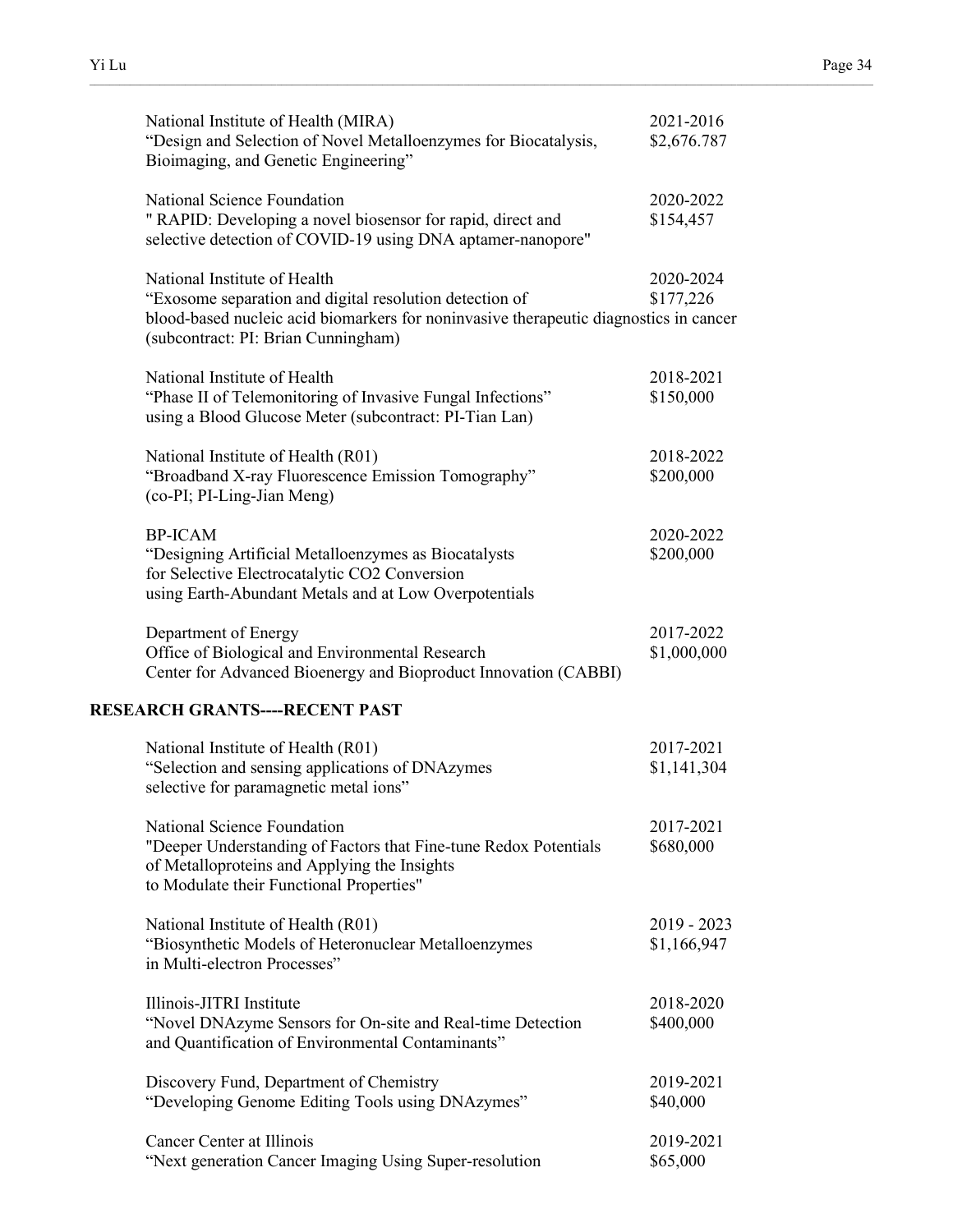| Ultrasound Microscopy Combined with Photoacoustic Tomography"<br>(subcontract: PI-Pengfei Song)                                                                                        |                            |
|----------------------------------------------------------------------------------------------------------------------------------------------------------------------------------------|----------------------------|
| Office of Undergraduate Research Faculty Development Grant<br>"The iScience Model: Strengthening the Link between<br>Science Curricula and Students' Interests and Individuality"      | 2019-2020<br>\$5,000       |
| Sandia National Lab-UIUC Academic Alliance<br>"Spectroscopic and X-ray crystallographic Characterization of<br>Organophosphorus hydrolase (OPH) with Unnatural Amino Acid Substitution | 2018-2019<br>\$65,000      |
| National Institute of Health (R43)<br>"Point-of-care assay using Blood Glucose Meter for<br>early warning of chronic lung rejection" (subcontract: PI-Tian Lan)                        | 2018-2019<br>\$45,000      |
| National Institute of Health (R01)<br>"Biosynthetic Models of Heteronuclear Metalloenzymes<br>in Multi-electron Processes"                                                             | 2015 - 2019<br>\$1,223,040 |
| National Institute of Health (R21)<br>"Novel DNAzyme sensors for lithium and sodium<br>to understand cellular and molecular mechanisms of<br>lithium treatment of bipolar disorder"    | $2016 - 2019$<br>\$401,283 |
| National Institute of Health<br>"Telemonitoring of Invasive Fungal Infections using a Blood<br>Glucose Meter"                                                                          | $2017 - 2018$<br>\$67,500  |
| National Institute of Health (R43)<br>"A rapid and portable test for home monitoring of phenylalanine<br>levels by patients with phenylketonuria using a blood glucose meter"          | $2017 - 2018$<br>\$50,000  |
| National Science Foundation<br>"Tuning Redox Potentials of Metal Centers in a Single Protein"                                                                                          | 2014-2017<br>\$500,000     |
| National Institute of Health (R41)<br>"Developing an Affordable and Pocketable POC Device<br>for Monitoring Lithium and Sodium in Patients with Bipolar Disorder"                      | $2016 - 2017$<br>\$90,000  |
| National Science Foundation<br>"SBIR Phase II: A Novel Device for Convenient<br>Therapeutic Drug Monitoring of Tacrolimus"                                                             | $2013 - 2015$<br>\$89,999  |
| Mayo Clinic-University of Illinois Strategic Alliance<br>"Using the widely available glucometer for<br>point of care monitoring of lactic acidosis"                                    | 2013-2015<br>\$45,000      |
| National Institute of Health (R01)<br>"Biosynthetic Protein Models of Heme-copper Oxidases<br>and Nitric Oxide Reductases"                                                             | 2010 - 2014<br>\$1,182,654 |
| National Institute of Health<br>"Low cost quantitative monitoring of<br>kidney injury biomarkers using a glucometer"                                                                   | 2013-14<br>\$45,000        |

SBIR Phase I grant (subaward)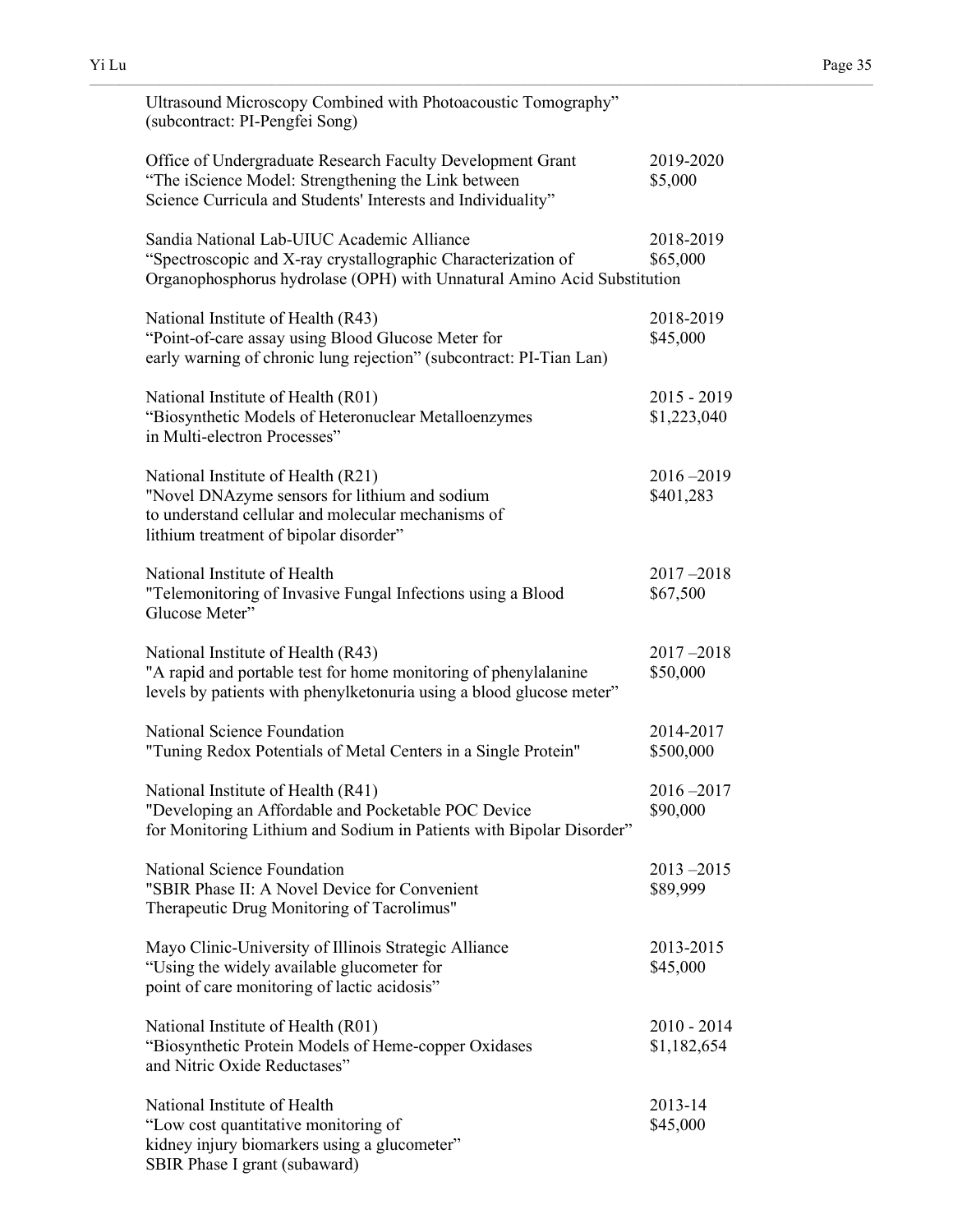| National Science Foundation<br>"A Biosynthetic Approach toward Biomimetic Studies of<br>Metalloproteins Involved in Long-range Electron Transfer"                                                                                                 | 2011-2014<br>\$476,000       |
|---------------------------------------------------------------------------------------------------------------------------------------------------------------------------------------------------------------------------------------------------|------------------------------|
| National Institute of Health (R01)<br>"Selection, Characterization & Application of<br>Paramagnetic Metal-specific DNAzymes"                                                                                                                      | 2008-2013<br>\$1,520,057     |
| Department of Energy<br>"New Catalytic DNA Biosensors for Radionuclides and Metal Ions"                                                                                                                                                           | 2011-2014<br>\$717,343       |
| National Science Foundation<br>"Active control of nano- and microfluidic systems and its application<br>in chemical and biosensing"<br>(under UIUC NSF Center for Nanoscale Chemical-Electrical-Mechanical<br>Manufacturing Systems (Nano-CEMMS)) | 2006-2013<br>\$300,000       |
| National Science Foundation<br>"New Catalytic DNA Biosensors for Trace Contaminants in Water"<br>(under UIUC NSF Science and technology Center of<br>Advanced Materials for the Purification of Water with Systems --- ICTII co-leader)           | 2003-2013<br>\$408,215       |
| National Science Foundation (I-CORPS program)<br>"Portable sensors using the widely available<br>personal glucose monitor "                                                                                                                       | 2011-2012<br>\$50,000        |
| Department of Defense Construction Engineering Research Lab<br>"Development of Sensors for Detection and Identification of Mold                                                                                                                   | 2010-2012<br>\$300,000       |
| National Science Foundation<br>"A Biosynthetic Approach toward Biomimetic Studies of<br>Metalloproteins Involved in Long-range Electron Transfer"                                                                                                 | 2006-2011<br>\$795,500       |
| National Institute of Health (R01)<br>"Biosynthetic Protein Models of Heme-copper Oxidases<br>and Nitric Oxide Reductases"                                                                                                                        | $2006 - 2010$<br>\$1,034,497 |
| National Institute of Health STTR Phase II grant (R42)<br>"Catalytic DNA Biosensor for Toxic Metal Ions"                                                                                                                                          | 2008-2010<br>\$750,000       |
| Illinois Sustainable Technology Center<br>"In-vitro selection of DNA aptamers for the detection of endotoxins"                                                                                                                                    | 2009-2010<br>\$56,999        |
| UIUC Provost's Initiative on Teaching Advancement (PITA)<br>"Implementation and In-depth Evaluation of<br>the Chemistry Enrichment Program"                                                                                                       | 2009-2010<br>\$9,800         |
| Department of Defense<br>"Metal Ion Sensor with Catalytic DNA<br>in a Nanofluidic Intelligent Processor"<br>(under DoD SERDP program, joint with Drs. Cropek and Bohn)                                                                            | 2005-2009<br>\$650,899       |
| UIUC Provost's Initiative on Teaching Advancement (PITA)                                                                                                                                                                                          | 2008-2009                    |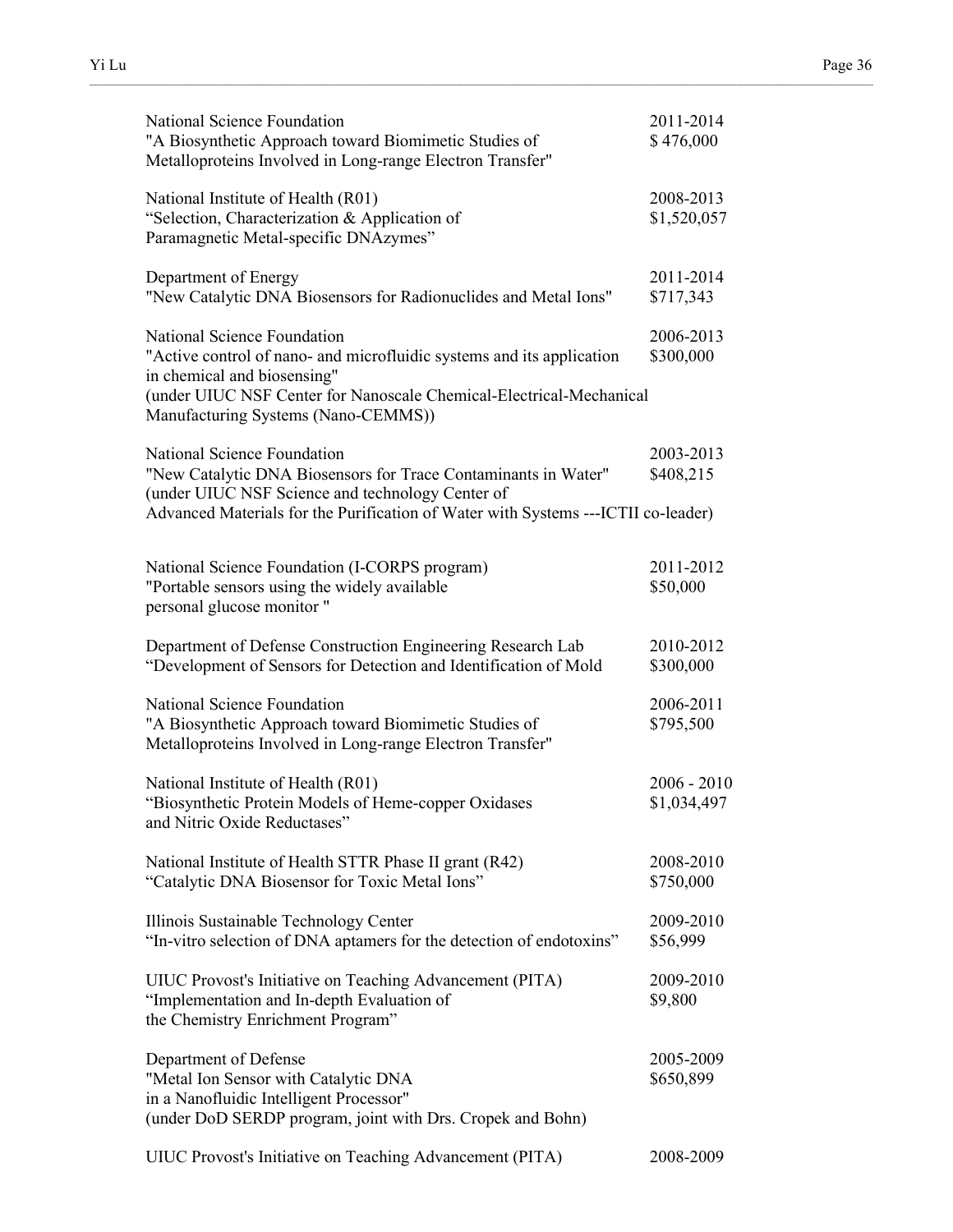| "Large-scale Implementation of Enrichment Program for<br>Chemistry Courses"                                                                                                                                                                                    | \$12,500                  |
|----------------------------------------------------------------------------------------------------------------------------------------------------------------------------------------------------------------------------------------------------------------|---------------------------|
| Howard Hughes Medical Institute Professors Program<br>"A New Integrated Approach to Undergraduate Course Instruction"                                                                                                                                          | 2002-2009<br>\$1,000,000  |
| <b>Prostate Cancer Foundation</b><br>"Aptazyme-Actuated Invertible Liposomes for Targeted Prostate Cancer Therapy"<br>(co-PI with Drs. Jianjun Cheng and Gerard Wong)                                                                                          | 2007-2009<br>\$100,000    |
| National Science Foundation<br>"Design and Engineering Proteins and Nucleic Acids<br>and Their Applications in Directed Assembly of Nanostructures"<br>(under RPI-UIUC NSF Nanoscale Science and Engineering Center<br>on Directed Assembly of Nanostructures) | 2003-2011<br>\$600,000    |
| Department of Defense<br>"Self-Assembly of 3-D Multifunctional Ceramic Composites<br>for Photonics and Sensors"<br>(under UIUC DOD MURI Program)                                                                                                               | 2003-2008<br>\$500,000    |
| Environmental Protection Agency SBIR Phase II<br>"Development of a reliable, lost-cost and user-friendly spot test kit for<br>leaded dusts based on recent advances in bionanotechnology"                                                                      | 2006-2008<br>\$345,000    |
| National Institute of Health STTR Phase I<br>"Allosteric DNAzyme sensors for practical detection of mycotoxins"<br>(PI: Scott Silverman)                                                                                                                       | 2007-2008<br>\$99,996     |
| Department Housing and Urban Development<br>"A New Colorimetric Spot Test Method for Lead in Household Paint<br>Based on Catalytic DNA-Nanoparticles"                                                                                                          | 2006-2008<br>\$369,114    |
| UIUC Provost's Initiative on Teaching Advancement (PITA)<br>"The Chemistry 199L Modules Implementation Plan"                                                                                                                                                   | 2007-2008<br>\$9,000      |
| Department of Energy<br>"New Catalytic DNA Biosensors for Radionuclides and Metal Ions"                                                                                                                                                                        | 2004-2007<br>\$499,216    |
| Department of Defense STTR Phase I<br>"Colorimetric Sensors for Chemical and Biological Warfare Agents"                                                                                                                                                        | 2006-2007<br>\$100,000    |
| Illinois Waste Management and Research Center<br>"New Catalytic DNA Fluorescent and Colorimetric Sensors<br>for On-site, Real-Time Monitoring of Industrial and Drinking Water"                                                                                | 2003-2006<br>\$197,000    |
| National Institute of Health STTR Phase I<br>"Catalytic DNA Biosensor for Toxic Metal Ions"                                                                                                                                                                    | $2005 - 2006$<br>\$99,986 |
| Environmental Protection Agency SBIR Phase I<br>"Development of a reliable, lost-cost and user-friendly spot test kit for<br>leaded paint and dust based on recent advances in bionanotechnology"                                                              | 2005-2006<br>\$70,000     |
| Department Housing and Urban Development<br>"A New Colorimetric Spot Test Method for Lead in                                                                                                                                                                   | 2003-2005<br>\$250,000    |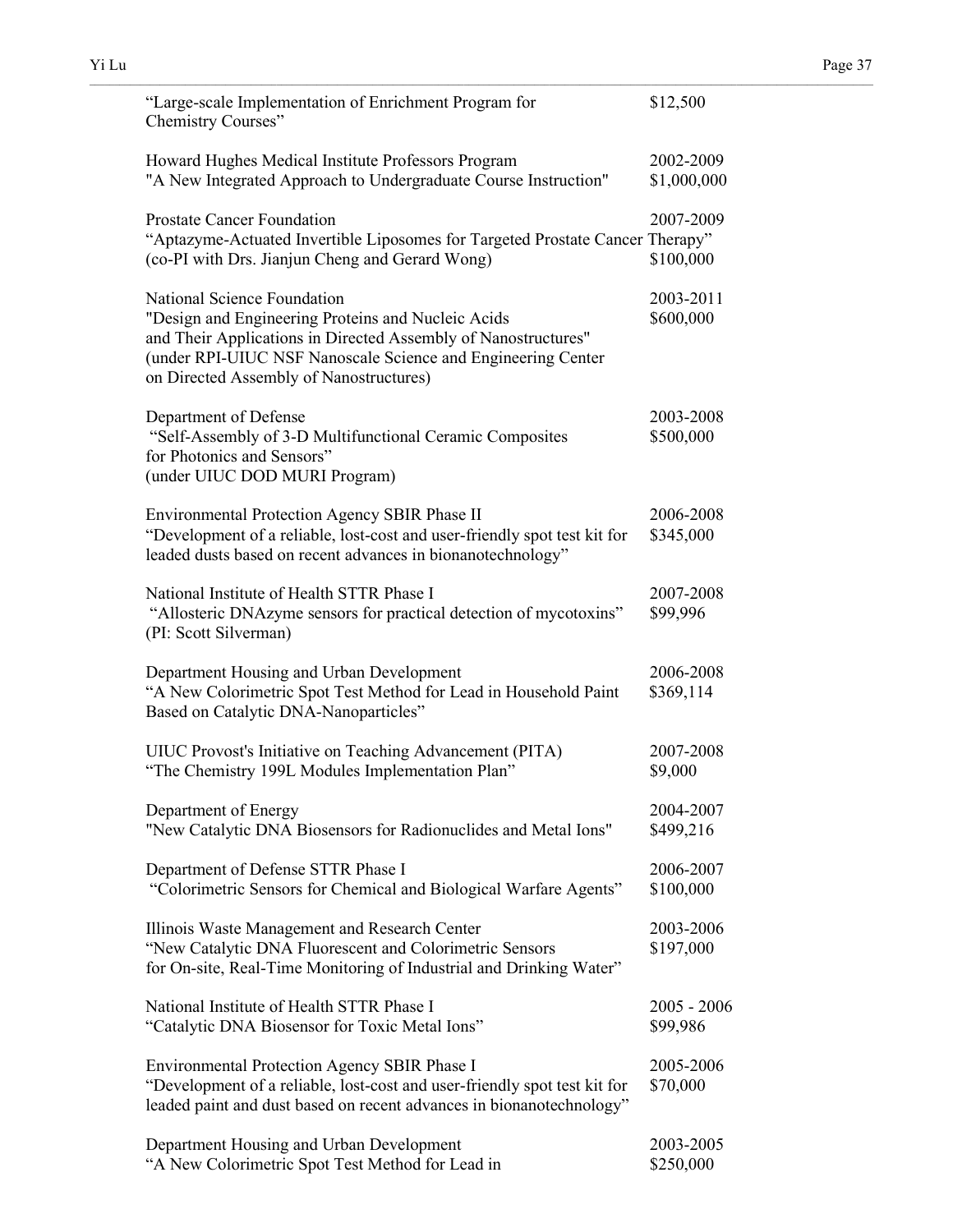| Household Paint and Dust based on DNAzyme-nanoparticles"                                                                                                                        |                            |
|---------------------------------------------------------------------------------------------------------------------------------------------------------------------------------|----------------------------|
| National Institute of Health (R01)<br>"Designing Heteronuclear Metalloenzymes"                                                                                                  | $2001 - 2005$<br>\$857,141 |
| National Science Foundation<br>"A Biosynthetic Approach Toward Biomimetic Studies of<br>Metalloproteins Involved in Long-range Electron Transfer"                               | 2002-2005<br>\$405,000     |
| Department of Energy<br>"New Catalytic DNA Biosensors for Radionuclides and Metal Ions"                                                                                         | 2001-2004<br>\$489,999     |
| National Science Foundation Special Creativity Extension Award<br>"A Protein-Analog Approach to Biomimetic Studies of Metalloenzymes" \$189,775                                 | 1998 - 2000                |
| National Institute of Health (R01)<br>"Metalloribozymes: a New Class of Metalloenzymes"                                                                                         | 1995 - 2000<br>\$604,342   |
| Camille Dreyfus Teacher-Scholar Award<br>"Structural characterization and engineering of metalloproteins<br>and metalloribozymes"                                               | 1999 - 2004<br>\$60,000    |
| Alfred P. Sloan Foundation<br>"Building a Metal Bridge between Chemistry and Biology"                                                                                           | 1998 - 2000<br>\$35,000    |
| <b>Research Corporation</b><br>"Spectroscopic Study of Metal-binding Sites in Ribozymes:<br>A New Class of Metalloenzymes"                                                      | 1997 - 1999<br>\$50,000    |
| Arnold and Mabel Beckman Foundation<br>"Metalloribozymes: a New Class of Metalloenzymes"                                                                                        | 1996 - 1998<br>\$200,000   |
| Sloan Center for Asynchronous Learning Environments, UIUC<br>"Use of the Asynchronous Learning Network to Improve<br>the Instruction of the Accelerated Chemistry Laboratory I" | 1996 - 1998<br>\$12,500    |
| National Science Foundation Career Award<br>"A Protein-Analog Approach to Biomimetic Studies of<br>Metalloenzymes"                                                              | 1995 - 1998<br>\$250,000   |
| American Chemical Society Petroleum Research Fund<br>"Metal-binding Sites in Ribozymes: Spectroscopic Studies of<br>a New Class of Metalloenzymes"                              | 1995 - 1997<br>\$20,000    |

## **INVITED SEMINARS AND CONFERENCE PRESENTATIONS SINCE POSITION AT UIUC**

- 12/21 Co-organizer and invited speaker, Symposium on "Functional Nucleic Acids: Chemistry, Biology, and Materials Applications" at the 2021 Pacific Chemical Congress
- 12/21 Symposium on "Metalloproteins in Health and Disease" at the 2021 Pacific Chemical Congress
- 12/21 Symposium on "Nature does it better: Small molecule activation in metalloenzymes and adaptation in synthetic catalysts" at the 2021 Pacific Chemical Congress
- 12/21 bp-ICAM webinar
- 11/21 The 7th Nano Today conference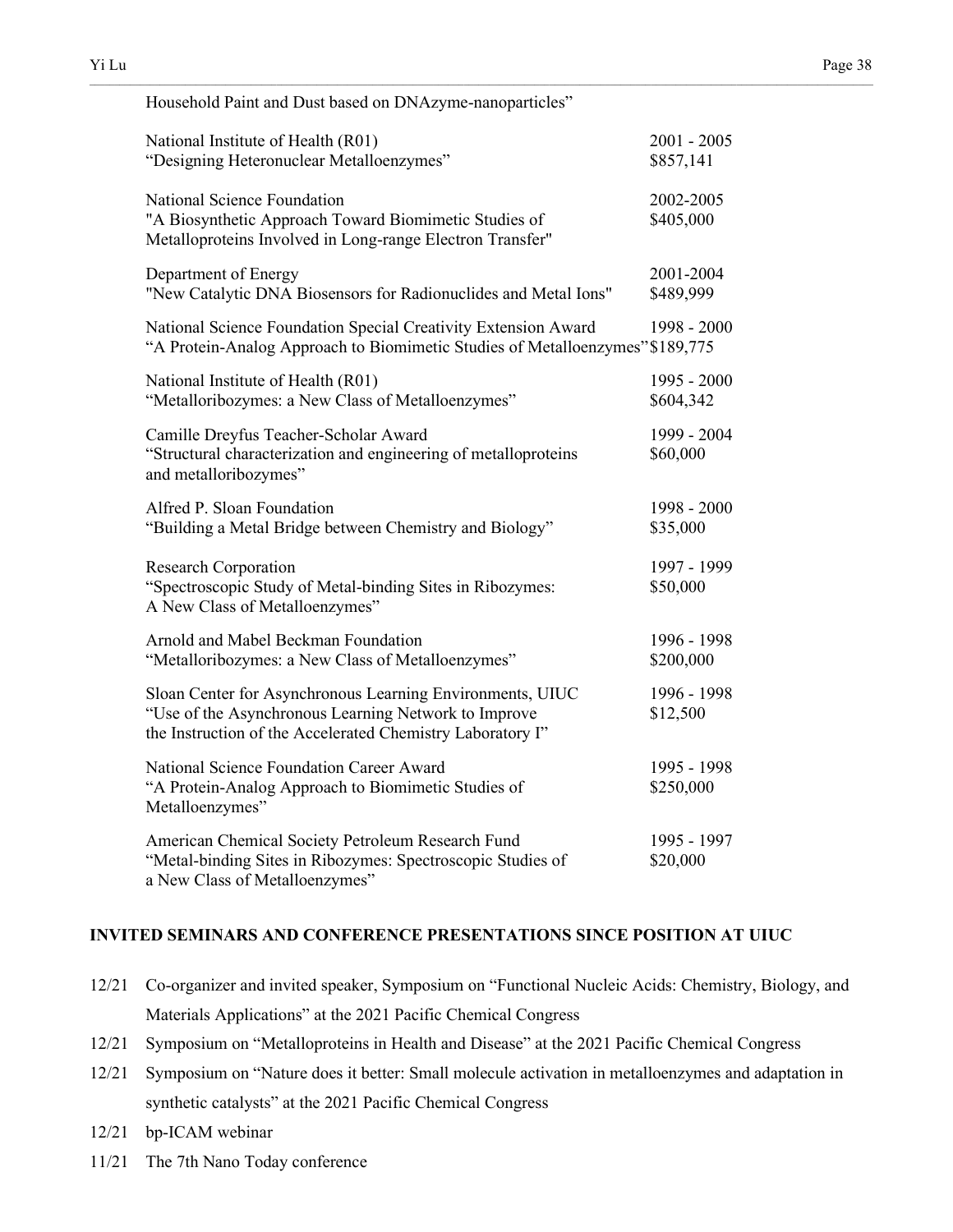- 11/21 Department of Chemistry, Baylor University, Waco, TX
- 11/21 Keynote Symposium in Honor of Prof. Livia Eberlin; Southwest Regional Meeting of the American Chemical Society, Austin, TX
- 10/21 EMSL Integration 2021: Environmental Sensors, Environmental Molecular Sciences Laboratory, Pacific Northwest National Laboratory

- 11/20 Virtual Research Spotlight Forum on Diagnostics & Sensors for Future Pandemic Response, Sandia National Laboratory`
- 9/20 Department of Biomedical Engineering, Emory University, Atlanta GA
- 6/20 Enigma Astrobiology Symposium, Rutgers University
- 5/20 Department of Chemistry Faculty Spotlight, University of Illinois at Urbana-Champaign, Urbana, IL
- 5/20 Cloud Symposium on Advances in Molecular Science, Hunan University, Changsha, P. R. China
- 3/20 Symposium on Aptamer-Based Sensors, Pittcon 2020, Chicago, IL
- 3/20 Symposium State of the Art in Nanosensing, Pittcon 2020, Chicago, IL
- 2/20 Session on Catalysts for Energy Storage: Inspired by Nature, Built by Scientists, 2020 Annual Meeting of American Association for the Advancement of Science, Seattle, WA
- 1/20 Keynote speaker, Gordon Research Conference on Metals in Biology, Ventura, CA
- 11/19 Plenary Speaker, The 11th Chinese National Conference on Chemical Biology, Guangzhou, China
- 11/19 Peking University Shenzhen Graduate School, Shenzhen, China
- 11/19 Science Lecture, College of Science, Southern University of Science and Technology, Shenzhen, China
- 11/19 School of Biology and Biological Engineering, South China University of Technology, Guangzhou, China
- 11/19 Frontiers of Science and Technology Forum on Chemical Biology of Metals, Zhongshan University, Guangzhou, China
- 11/19 Xiamen Soft Matter Forum 2019, Fundamentals of Bio-inspired Soft Matters and Hybrid Materials, Xiamen, China
- 11/19 College of Chemistry, Xiamen University, Xiamen, China
- 10/19 Plenary lecture, Beijing Conference and Exhibition on Instrumental Analysis, Beijing, China
- 9/19 ACS Publications & IBS Forum: Nanomaterials for Energy and Life Sciences, Seoul, Korea
- 9/19 Nano for Innovations, Yonsei University, Seoul, Korea
- 9/19 International Symposium on Inorganic Chemistry Frontier and Interdisciplinary Sciences, Royal Society of Chemistry, Tianjin, China
- 9/19 Enzyme Engineering XXV, Whistler, British Columbia, Canada
- 8/19 Plenary lecture, 17th ISEAC (the International Symposium on Electroanalytical Chemistry, Changchun, China
- 8/19 Keynote lecture, Nineteenth International Conference on Biological Inorganic Chemistry (ICBIC19), Interlaken, Switzerland
- 8/19 Plenary lecture, ArtZymes 2.0, Basel, Switzerland
- 6/19 Feed Your Brain Seminar, Medtronic, Minneapolis, MN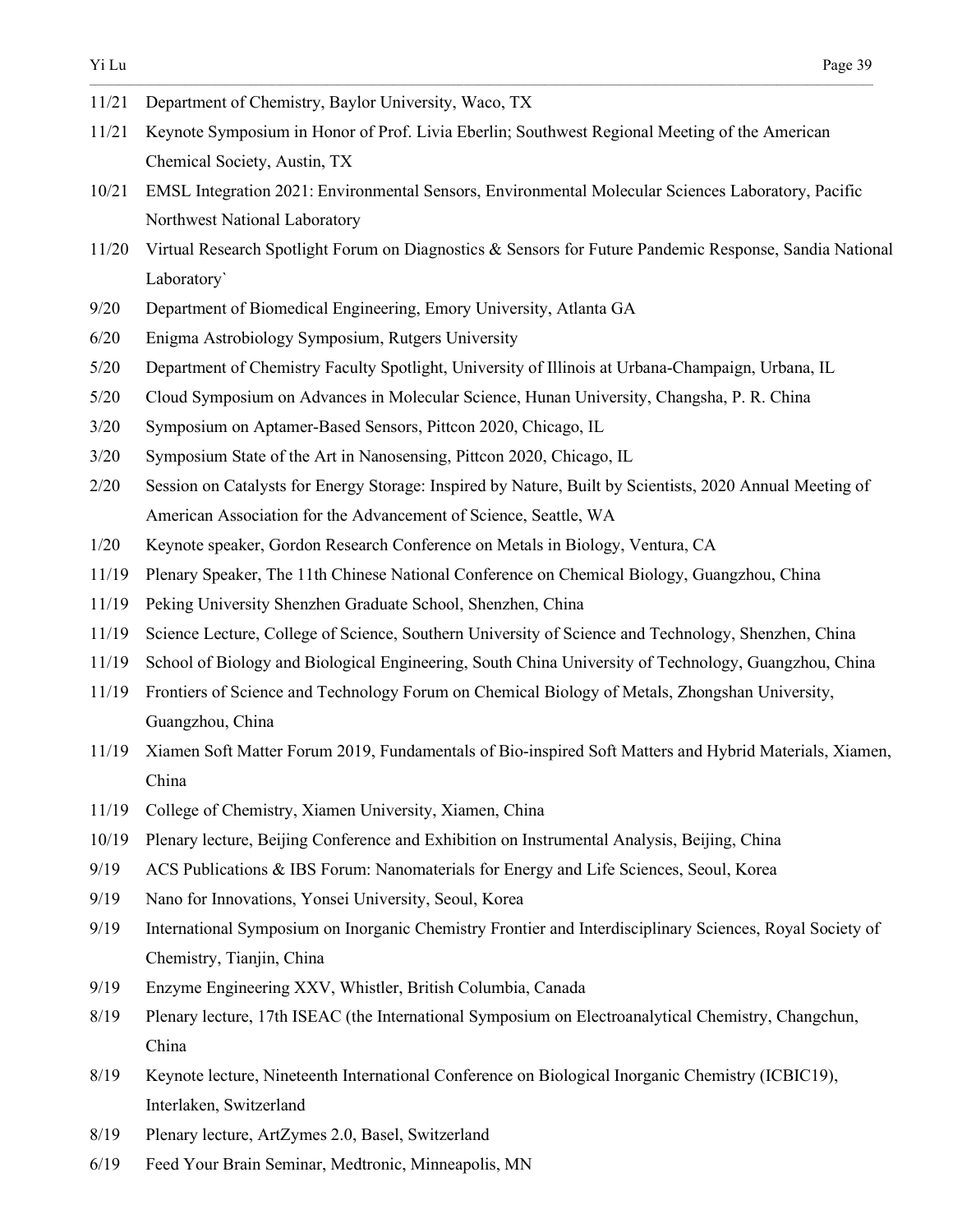6/19 Keynote lecture, the 15th International Symposium on Applied Bioinorganic Chemistry, Nara, Japan.

- 5/19 Department of Chemistry, University of Texas at Austin, Austin, TX
- 4/19 College of Chemistry and Chemical Engineering, California Institute of Technology, Pasadena, CA
- 4/19 Workshop on Human Diseases at the Crossing of Science, Engineering, and Medicine, Urbana, IL
- 4/19 Symposium on Progress in Supramolecular Nanotheranostics, 2019 Materials Research Society Spring Meeting, Phoenix, Az
- 3/19 Symposium on Smart Materials for Biological Sensing, Pittcon, Philadelphia, PA
- 3/19 College of Chemistry, Sichuan University, Chengdu, P. R. China
- 3/19 College of Light Industry, Textile and Food Engineering, Sichuan University, Chengdu, P. R. China
- 1/19 Department of Molecular Biology and Biochemistry, University of California, Irvine, CA
- 11/18 College of Chemistry, University of Science and Technology, Hefei, China
- 11/18 Department of Chemistry, Beijing Normal University, Peking, China
- 11/18 Abbott Labs, Abbott Park. IL
- 11/18 Department of Chemistry, University of Massachusetts at Amherst, Amherst, MA
- 10/18 The 14th National Bioinorganic Chemistry Symposium, Nanjing, China
- 10/18 Department of Chemistry, University of Hong Kong, Hong Kong, China
- 9/18 Larry R. Faulkner Endowment for Excellence in Chemistry Seminar, Department of Chemistry, University of Texas at Austin, Austin, TX
- 9/18 Chemistry of Life Processes Institute, Northwestern University, Evanston, IL
- 7/18 Plenary Lecturer, The 43rd International Conference on Coordination Chemistry (ICCC 2018), Sendai, Japan
- 6/18 Plenary Lecturer, The 6th international conference on molecular sensors and molecular logic gates, Dalian, P. R. China
- 6//18 The 7th International Conference on DNA Nanotechnology, Chongqing, P. R. China
- 5/18 The 8th International Symposium on Bioanalysis, Biomedical Engineering and Nanotechnology, Changsha, P. R. China
- 4/18 Department of Chemistry, Duke University, Durham, NC
- 3/18 Molecular Basis of Diseases Distinguished Lecturer, Georgia State University, Atlanta, GA
- 3/18 Department of Chemistry, Pursue University, La Fayette, IN
- 3/18 School of Chemistry, University of Birmingham, Birmingham, UK
- 3/18 School of Biochemistry, University of Bristol, Bristol, UK
- 3/18 Keynote Speaker, Chinese American Chemical Society (CACS) Banquet, New Orleans, LA
- 3/18 Symposium on Nitrogen Un-Fixation: Mechanisms and Models in Nitrification and Denitrification at the at the 255th American Chemical Society National Meeting, New Orleans, LA
- 3/18 Department of Chemistry, Michigan State University, East Lansing, MI
- 2/18 Department of Chemistry, University of California at Berkeley, Berkeley, CA
- 2/18 Department of Chemistry, Rutgers, The State University of New Jersey at Camden, Camden, NJ
- 12/17 The 5th Nano Today Conference, Kona, Hawaii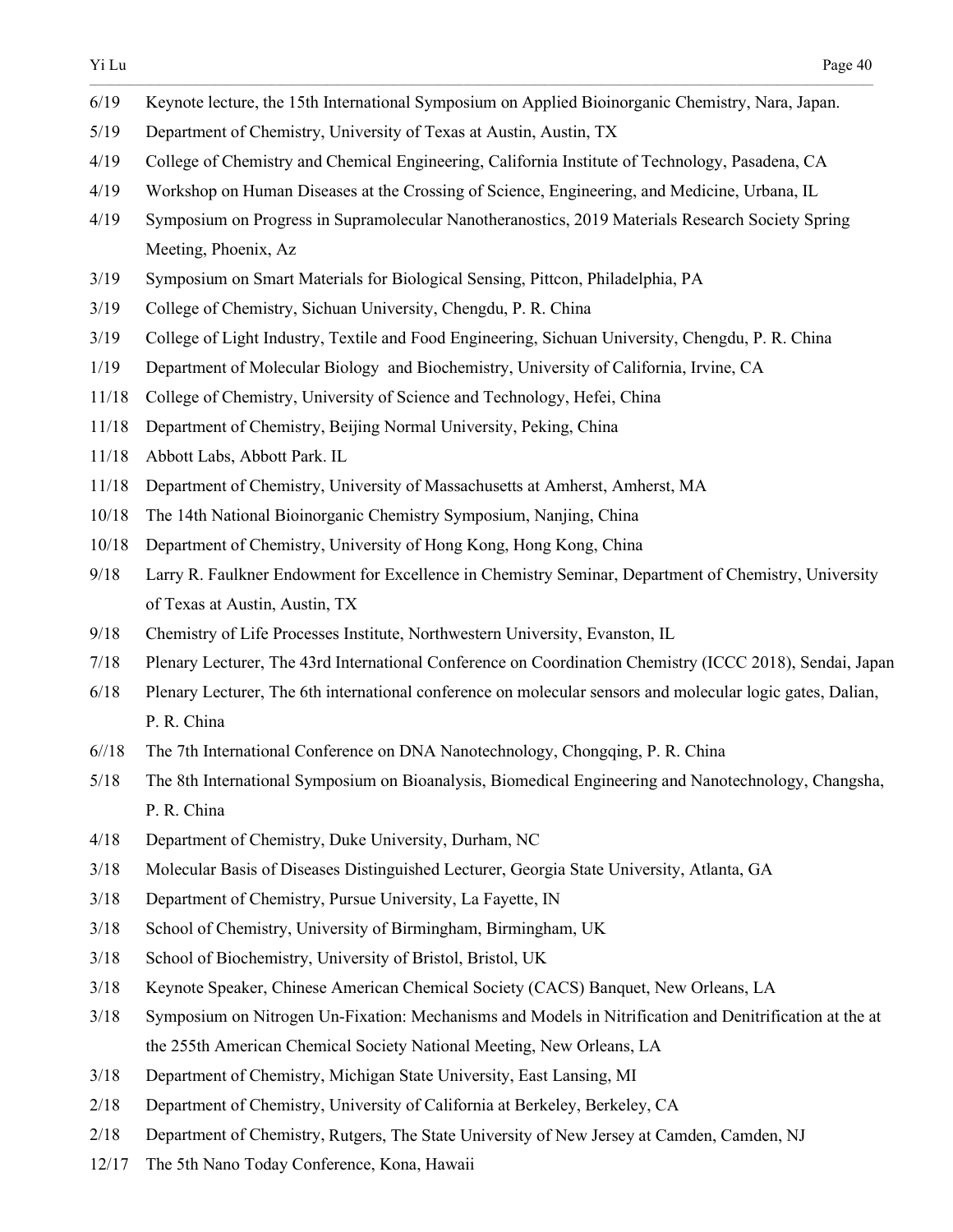- 12/17 The Environmental Science and Engineering Program, King Abdullah University of Science and Technology, Thuwal, Saudi Arabia
- 11/17 Department of Chemistry and Biochemistry, University of Maryland at Baltimore County, Baltimore, MD

- 10/17 Department of Chemistry, Johns Hopkins University, Baltimore, MD
- 10/17 Symposium on the Enduring Legacy of Sol Spiegelman, Urbana, IL
- 10/17 Department of Chemistry, Hong Kong University, Hong Kong, P. R. China
- 10/17 Department of Chemistry, Chinese University of Hong, Hong Kong, P. R. China
- 10/17 Department of Chemistry, Hong Kong University of Science and Technology, Hong Kong, P. R. China
- 10/17 The first China Forum on Biosensors, Biochips and Nanobiotechnology, Foshan, P. R. China
- 10/17 The First Cross-Strait Conference for Biomedical Sciences, Xi'an, P. R. China
- 10/17 The Beijing Conference and Exhibition on Instrumental Analysis (BCEIA2017), Beijing, P. R. China
- 8/17 The 7th International Conference on Nanoscience and Technology (ChinaNANO), Beijing, P. R. China
- 8/17 The 6th International Conference on DNA Nanotechnology, Beijing, P. R. China
- 8/17 Symposium of Nanoscale Sensing in Foods & Other Complex Media at the 254th American Chemical Society National Meeting, Washington, DC
- 8/17 Symposium on Many Colors of Copper at the 254th American Chemical Society National Meeting, Washington, DC
- 8/17 Workshop on "Control of Proton and Electron Transfers in Redox Catalysis", Telluride, CO
- 7/17 The 8th Coordination Chemistry Conference of China, Dalian, P. R. China
- 7/17 Workshop on Applications of Nucleic Acid Aptamers, Be Dai He, P. R. China
- 6/17 The 8th Annual Biophysics Symposium at Northwestern University, Evanston, IL
- 5/17 The Fifth International Symposium on Dairy Cow Nutrition and Milk Quality, Peking, P. R. China
- 4/17 Symposium on Spectroscopic Elucidation of Metalloenzyme Mechanism: Current Successes & Future Challenges, 253rd ACS National Meeting, San Francisco, CA
- 4/17 Symposium on Celebrating 60 Years of the Division of Inorganic Chemistry, 253rd ACS National Meeting, San Francisco, CA
- 4/17 Department of Chemistry, North Carolina State University, Raleigh, NC
- 3/17 Symposium on Advances in Real-Time Detection of Metal Ions for Bioimaging and Environmental Monitoring, Pittcon, Chicago, IL
- 2/17 Department of Chemistry, University of Carolina, Chapel Hill, NC
- 2/17 Department of Chemistry, Vanderbilt University, Nashville, TN
- 12/16 Plenary lecture, 14th International Symposium for Chinese Organic Chemists (ISCOC) and the 11th International Symposium for Chinese Inorganic Chemists (ISCIC), Singapore
- 12/16 Department of Materials Science and Engineering, Nanyang Technology University, Singapore.
- 11/16 Department of Bioengineering, Chongqing University, Chongqing, China
- 11/16 Chongqing Medical University, Chongqing, China
- 10/16 Department of Chemistry, Marquette University, Milwaukee, WI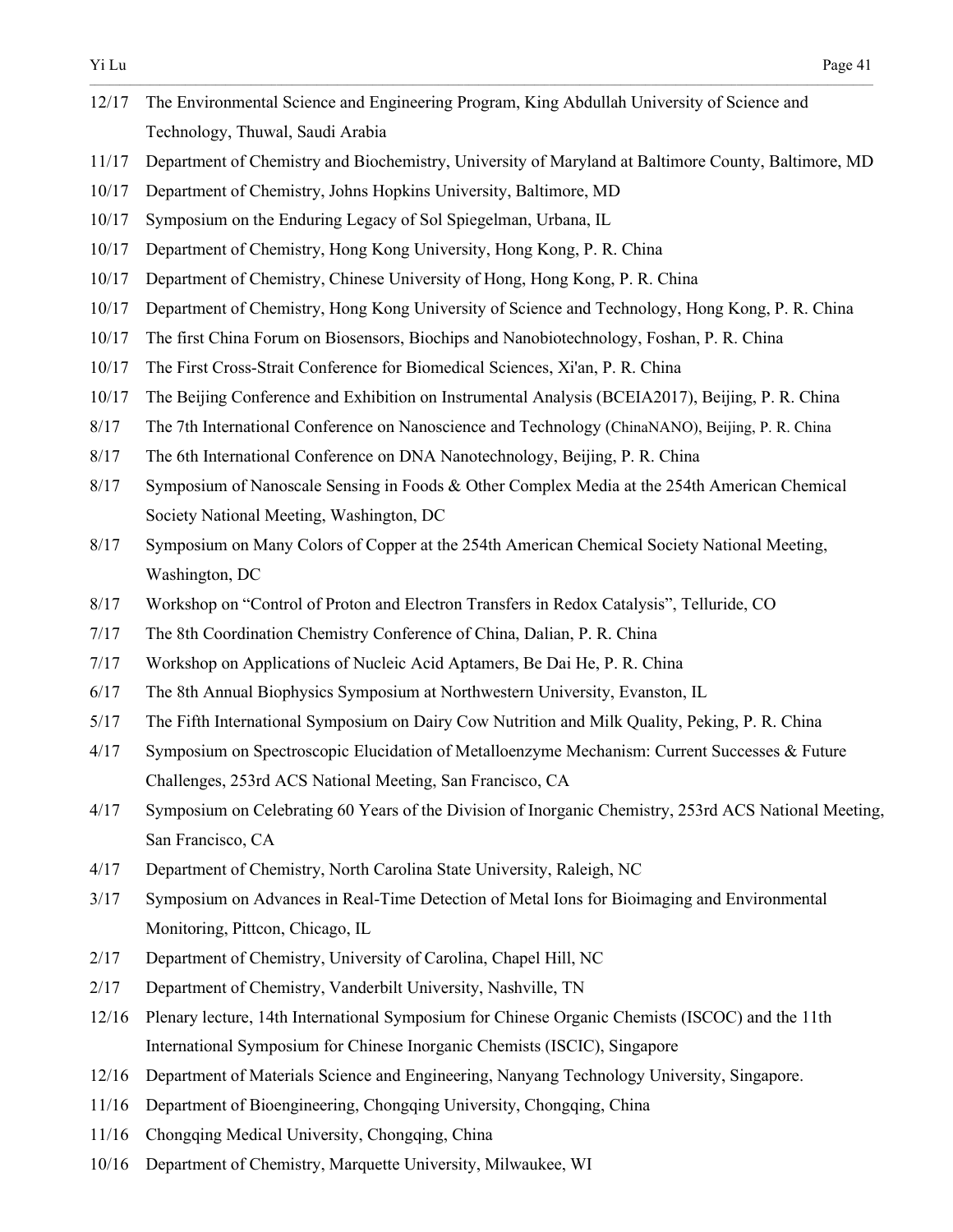- 10/16 Department of Chemistry, Eastern Illinois University, Charleston, IL
- 9/16 Department of Chemistry, Carnegie Mellon University, Pittsburgh, PA
- 9/16 Department of Chemistry, Arizona State University, Tempe, AZ
- 8/16 Symposium on Secondary Coordination Sphere Influences: Stability, Reactivity & Everything in Between, the 252nd ACS National Meeting, Philadelphia, PA

- 7/16 Precision Nanomedicine Symposium, Beijing, China
- 7/16 The 5th International Conference on DNA Nanotechnology, Nanjing, China
- 7/16 Keynote lecture, International Conference on Electronic Materials (ICEM2016), Singapore
- 6/16 Gordon Research Conference on Metallocofactor, Stonehill College, North Easton, MA
- 6/16 Gordon Research Conference on Bioinspired Materials, Les Diablerets, Switzerland
- 5/16 Department of Chemistry, University of Münster, Münster, Germany
- 5/16 Department of Chemistry, University of Chicago, Chicago, IL
- 4/16 Department of Chemistry, Texas A&M University, College Station, TX
- 4/16 Department of Chemistry, University of Minnesota at Duluth, Duluth, MN
- 4/16 Department of Chemistry, University of Leicester, Leicester, England (part of RSC award lecture tour)
- 4/16 Department of Chemistry, University of Oxford, Oxford, England (part of RSC award lecture tour)
- 4/16 Department of Chemistry, University College Dublin, Dublin, Ireland (part of RSC award lecture tour)
- 4/16 Department of Chemistry, Durham University, Durham, England (part of RSC award lecture tour)
- 3/16 University of Massachusetts-Medical School
- 3/16 Symposium on Transition Metal Interactions with RNA/DNA, 251st American Chemical Society National Meeting, San Diego, CA
- 3/16 Symposium on Bioanalytical Chemistry Using the Next Generation of Nanomaterials, Pittcon 2016, Atlanta, GA
- 3/16 Symposium on Electrical and Electrochemical Sensing and Detection based on Nucleic Acid Recognition, Pittcon 2016, Atlanta, GA
- 2/16 Shanghai Institute for Advanced Immunochemical Studies, ShanghaiTech University, Shanghai, China
- 1/16 Metals in Biology Gordon Research Conference, Ventura, CA
- 12/15 Symposium on the Bio-Coordination Chemistry of Nitric Oxide and Its Derivatives, the International Chemical Congress of Pacific Basin Societies, Honolulu, HI
- 12/15 Symposium on Functional Nucleic Acids: Chemistry, Biology, and Materials Applications, the International Chemical Congress of Pacific Basin Societies, Honolulu, HI
- 12/15 Symposium on Frontiers of Iron Chemistry in Biology, the International Chemical Congress of Pacific Basin Societies, Honolulu, HI
- 12/15 Frontiers in Ultra-Sensitive Detection and Super-Resolution Imaging Symposium, Urbana, IL
- 11/15 Distinguished Lecture Series, Department of Chemistry and Biochemistry, UCLA, LA, CA
- 10/15 Department of Chemistry, University of Michigan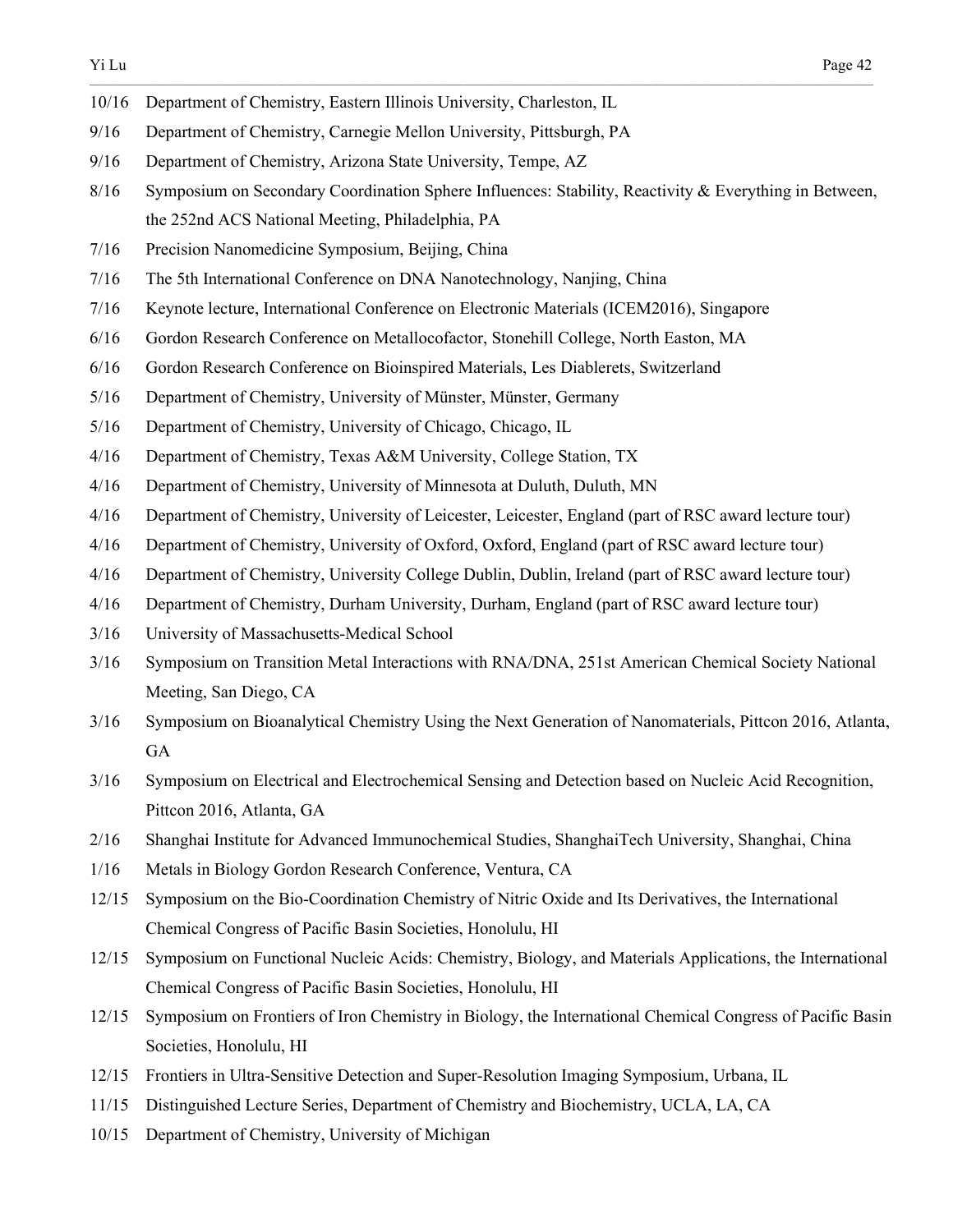| 8/15  | Symposium on the Role of the Outer Coordination Sphere on the Activity of Enzymes and Molecular            |
|-------|------------------------------------------------------------------------------------------------------------|
|       | Catalysts, The 250th ACS National Meeting, Boston, MA                                                      |
| 8/15  | Symposium on Metalloenzyme Mechanisms symposium, The 250th ACS National Meeting, Boston, MA                |
| 8/15  | Symposium on Biochemical Ligands at Interfaces: from Molecular Scale Characterization to Devices, The      |
|       | 250th ACS National Meeting, Boston, MA                                                                     |
| 7/15  | Keynote Lecture, the 17th International Conference on Biological Inorganic Chemistry, Beijing, P. R. China |
| 7/15  | Plenary Lecture, Workshop on Fluorescence Chemosensors and Bioimaging, Dalian, P. R. China                 |
| 7/15  | Dalian Institute of Chemical Physics, Chinese Academy of Sciences, Dalian, P. R. China                     |
| 7/15  | Shanghai Institute of Applied Physics Chines Academy of Sciences, Shanghai, P. R. China                    |
| 7/15  | College of Chemistry and Chemical Engineering, Hunan University, Changsha, Hunan, P. R. China              |
| 6/15  | The 98th Canadian Society for Chemistry Conference in Ottawa, Ontario, Canada                              |
| 4/15  | University of Illinois Center for Advanced Studies Associates and Fellows symposium                        |
| 4/15  | King Abdullah University of Science & Technology, Thuwal, Saudi Arabia                                     |
| 3/15  | Harry Gray Award Symposium, the 249th ACS National Meeting, Denver, CO.                                    |
| 3/15  | Symposium on Interactions of Metal Complexes with Proteins or Nucleic Acids and their applications in      |
|       | Drug Design and Delivery, the 249th ACS National Meeting, Denver, CO.                                      |
| 3/15  | Symposium on Metallic Nanostructures for Optical & electrochemical Sensing and Alternative Energy          |
|       | Conversion, the 249th ACS National Meeting, Denver, CO.                                                    |
| 3/15  | American Chemical Society Graduate Student Symposium, the 249th ACS National Meeting, Denver, CO.          |
| 2/15  | The 1st International Symposium on Recent Advances in Life Sciences and Biotechnology, Seoul, Korea        |
| 1/15  | Suzhou Institute of Nano-Tech and Nano-Bionics (SINANO), CAS, Suzhou, P. R. China                          |
| 12/14 | The 2nd IBN International Symposium (IBN-is) on Nanomedicine and Nanoassays, Institute of                  |
|       | Bioengineering and Nanotechnology, Singapore                                                               |
| 12/14 | Institute of Materials Research and Engineering, Singapore                                                 |
| 11/14 | National Academy of Science Workshop on Mesoscale Chemistry                                                |
| 11/14 | Department of Chemistry, Rensselaer Polytechnic Institute                                                  |
| 10/14 | Symposium on Global Challenges and Opportunities at the Boundaries of Water and Sanitation, 2014 Illinois  |
|       | Water Conference, Urbana, IL                                                                               |
| 9/14  | International Symposium on the Quality and Safety of Food and Pharmaceuticals, Jinan, China                |
| 8/14  | Symposium on Metal Ion Interactions with Nitric Oxide and Reactive Nitrogen Species in Chemistry and       |
|       | Biology, the 248th ACS National Meeting, San Francisco, CA                                                 |
| 7/14  | The inaugural Inorganic and Nanomaterials Forum (INF2014), Singapore, Singapore                            |
| 7/14  | The 41th International Conference on Coordination Chemistry, Singapore, Singapore                          |
| 6/14  | Gordon Research Conference on Bioanalytical Sensors                                                        |
| 5/14  | The 6th International Symposium on Bioanalysis, Biomedical Engineering and Nanotechnology, Changsha,       |
|       | China                                                                                                      |

5/14 The 3rd International Conference on DNA Nanotechnology, Suzhou, China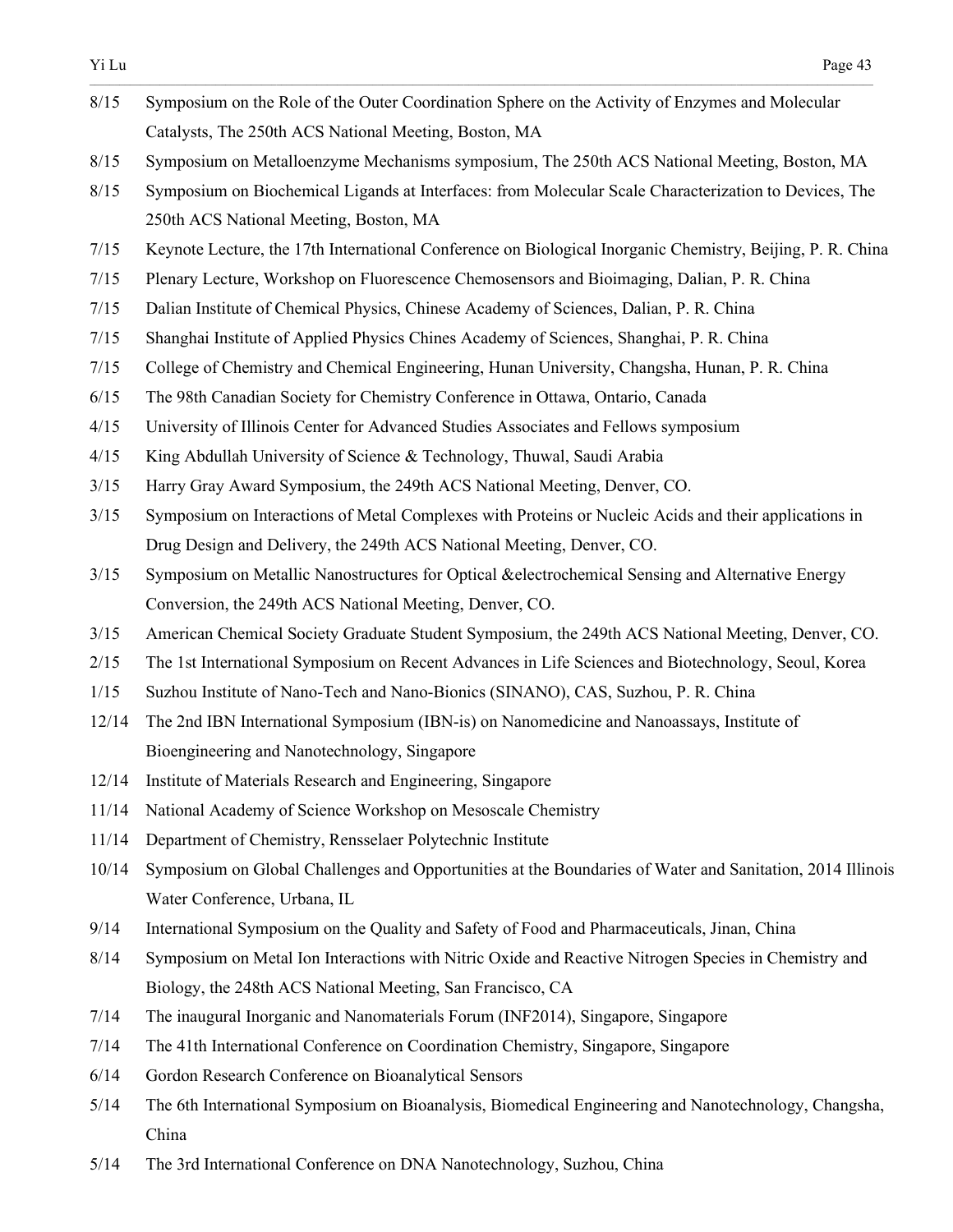- 5/14 NSF Workshop on Design, Engineering, and Evolution of Proteins
- 4/14 Department of Chemistry, University of Utah, Salt Lake City, Utah
- 4/14 Sigma Xi Distinguished Lecturer, Rockford University, Rockford, IL
- 3/14 Hutchison Memorial Lecturer, Department of Chemistry, University of Rochester, Rochester, NY
- 2/14 Symposium on Frontiers of Inorganic Chemistry, Peking University, Beijing, China
- 2/14 Program Workshop on Frontier Materials Research, Global Elite Cultivation Center for Emergent Materials, Sungkyunkwan University, Suwon, Korea

- 2/14 Department of Chemistry, Stanford University
- 12/13 Plenary Lecture, Symposium on Applied Bioinorganic Chemistry (ISABC12), Guangzhou, China
- 12/13 Guangzhou Institute of Geochemistry, Chinese Academy of Sciences, Guangzhou, China
- 12/13 College of Chemistry, Nanjing University, Nanjing, China
- 12/13 College of Food Science and Engineering, Shandong Agriculture University, Jinan, China
- 12/13 College of Chemistry, University of Science and Technology, Hefei, China
- 11/13 Sigma Xi Distinguished Lecture, Research Triangle Park, NC
- 11/13 Department of Materials Science and Engineering, North Carolina State University, Raleigh, NC
- 11/13 Department of Chemistry, University of Florida, Gainesville, FL
- 9/13 Department of Chemistry and Biochemistry, Swarthmore College, Swarthmore, PA
- 8/13 Pioneers from Asia, the 15th Asian Chemical Congress, Singapore
- 8/13 A2CS Symposium on Advanced Materials, Singapore
- 8/13 Institute of Chemistry, Chinese Academy of Sciences, Peking, P. R. China
- 8/13 The Fourteenth International Symposium on Electroanalytical Chemistry, Changchun, P. R. China
- 8/13 Biochemical Engineering Seminar, Institute of Chemical and Engineering Sciences Agency for Science, Technology and Research (A\*STAR), Singapore
- 8/13 PhD Course on Membrane Biology and Technology, Stockholm, Sweden
- 7/13 Colloquium in the Center for Nanoscale Materials, Argonne National Laboratory, Argonne, IL
- 7/13 The 7th International Conference on Materials for Advanced Technologies (ICMAT 2013), Singapore
- 5/13 Tsinghua Xuetang Lecture, Tsinghua University, Peking, P. R. China
- 5/13 The 3rd International Symposium on Dairy Cow Nutrition and Milk Quality, Peking, P. R. China
- 4/13 Department of Chemistry, Iowa State University, Ames, IA
- 4/13 The 10th Annual Conference on Foundations of Nanoscience: Self-Assembled Architectures and Devices (FNANO13), Snowbird, Utah
- 4/13 The American Chemical Society 245th National Meeting, New Orleans, LA
- 3/13 Department of Chemistry, Brown University, Providence, RI
- 3/13 Pittcon, Philadelphia, PA
- 3/13 Gordon Research Conference on Inorganic Reaction Mechanism, Galveston, TX
- 3/13 Department of Chemistry, Brandeis University, Waltham, MA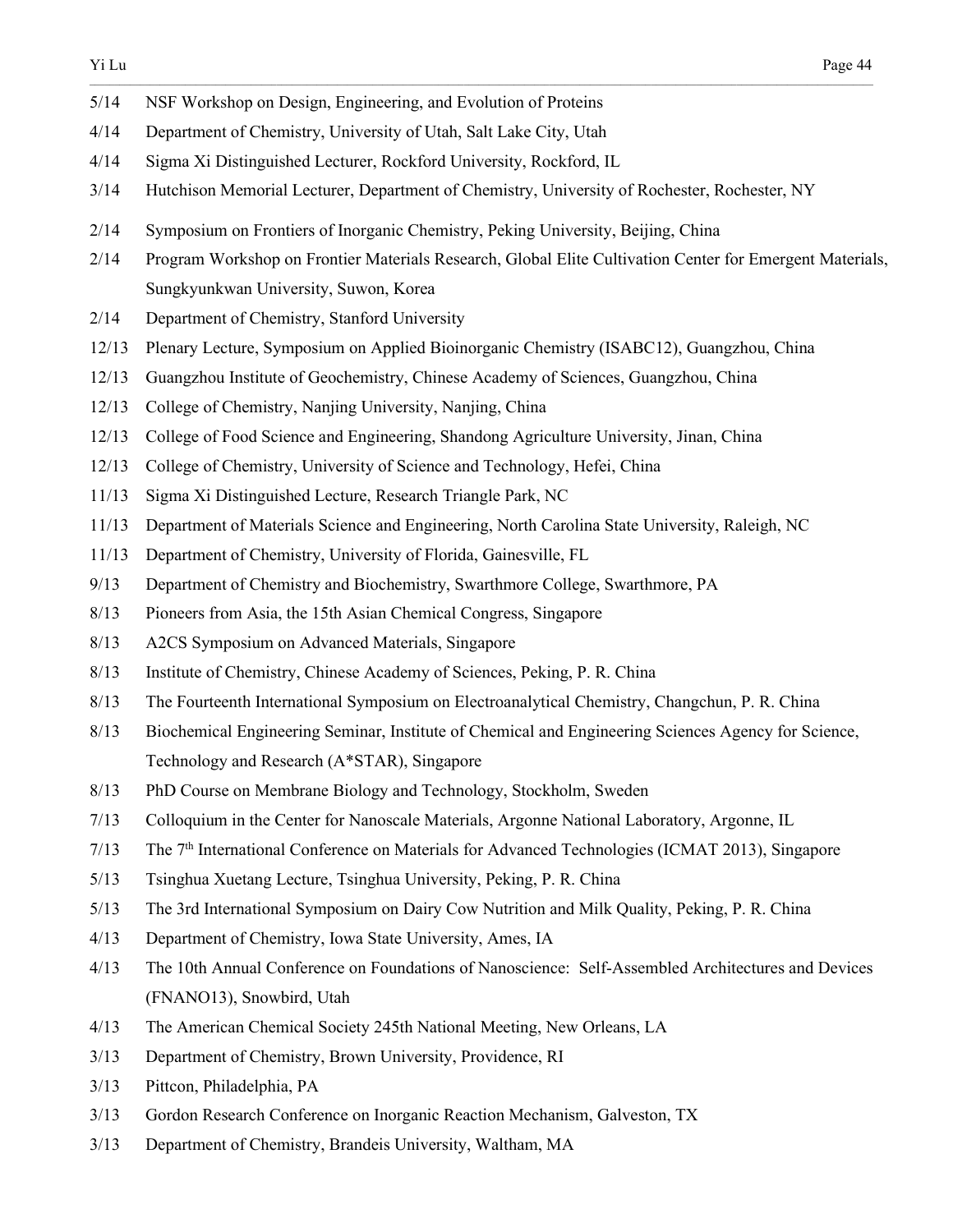2/13 Department of Chemistry and Chemical Biology, Rutgers, The State University of New Jersey, Piscataway, NJ

- 2/13 Department of Biochemistry and Molecular Biology, University of Georgia, Athens, GA
- 12/12 BioNanotechnology Seminar, Midwest Cancer Nanotechnology Training Center (M-CNTC) and Integrative Graduate Education and Research Traineeship-Cellular and Molecular Mechanics and BioNanotechnology (IGERT-CMMB), University of Illinois at Urbana-Champaign, Urbana, IL
- 11/12 The International Symposium of Biofunctional Chemistry (ISBC 2012), Tokyo, Japan
- 11/12 The Institute of Materials Research and Engineering (IMRE), Singapore
- 11/12 Diabetes Technology meeting, Bethesda, MD
- 10/12 Chongqing University Distinguished Lecture, Chongqing University, Chongqing, P. R. China
- 10/12 Department of Chemistry, Chemical Biology, and Biomedical Engineering, Stephenson Institute of Technology, Hoboken, NJ
- 9/12 Mose Gomberg Lecture, Department of Chemistry, University of Michigan, Ann Arbor, MI
- 9/12 Department of Chemistry, Yonsei University, Seoul, Korea
- 9/12 Keynote lecture, 15<sup>th</sup> International Biotechnology Symposium and Exhibition, Daegu, Korea
- 8/12 Department of Chemistry, University of California, Berkeley, CA
- 7/12 Chemistry and Biology of Tetrapyrroles Gordon Research Conference, Newport, RI
- 7/12 7th International Conference on Porphyrins and Phthalocyanines, Jeju Island, Korea
- 6/12 2nd International Bioinorganic Chemistry Conference on Small Molecule Activation by Heme and Nonheme Enzymes, Seoul, Korea
- 6/12 "Imaging at Illinois: The Next Generation", Beckman Institute, Urbana, IL
- 5/12 Department of Chemistry, Massachusetts Institute of Technology, Cambridge, MA
- 5/12 Pacific Northwest National Lab, Richland, WA
- 5/12 Naff Symposium, University of Kentucky, Lexington, KY
- 5/12 The 4th annual Biophotonics Summer School, Urbana, IL
- 3/12 Department of Chemistry, Soochow University, Suzhou, China
- 3/12 Workshop on DNA Nanotechnology: From structures to functions, Shanghai, China
- 2/12 Symposium on Point-of-Care Diagnostics, San Francisco, CA
- 2/12 The 3rd Annual Burrill Digital Health Meeting, San Francisco, CA
- 1/12 Department of Chemistry, Florida International University, Miami, FL
- 1/12 Keynote lecture, the 2nd Molecular Materials Meeting (M3), Singapore
- 12/11 Department of Chemistry, Georgia State University, Atlanta, GA
- 11/11 Department of Chemistry, University of Texas at Dallas, Dallas, TX
- 11/11 HHMI Professors Meeting, Chevy Chase, DC
- 11/11 Department of Chemistry, Sun Yat-sen University, Guangzhou, China
- 11/11 Tecan Symposium 2011, Shanghai, China
- 10/11 Plenary lecture, The 14th Beijing Conference and Exhibition on Instrumental Analysis, Beijing, China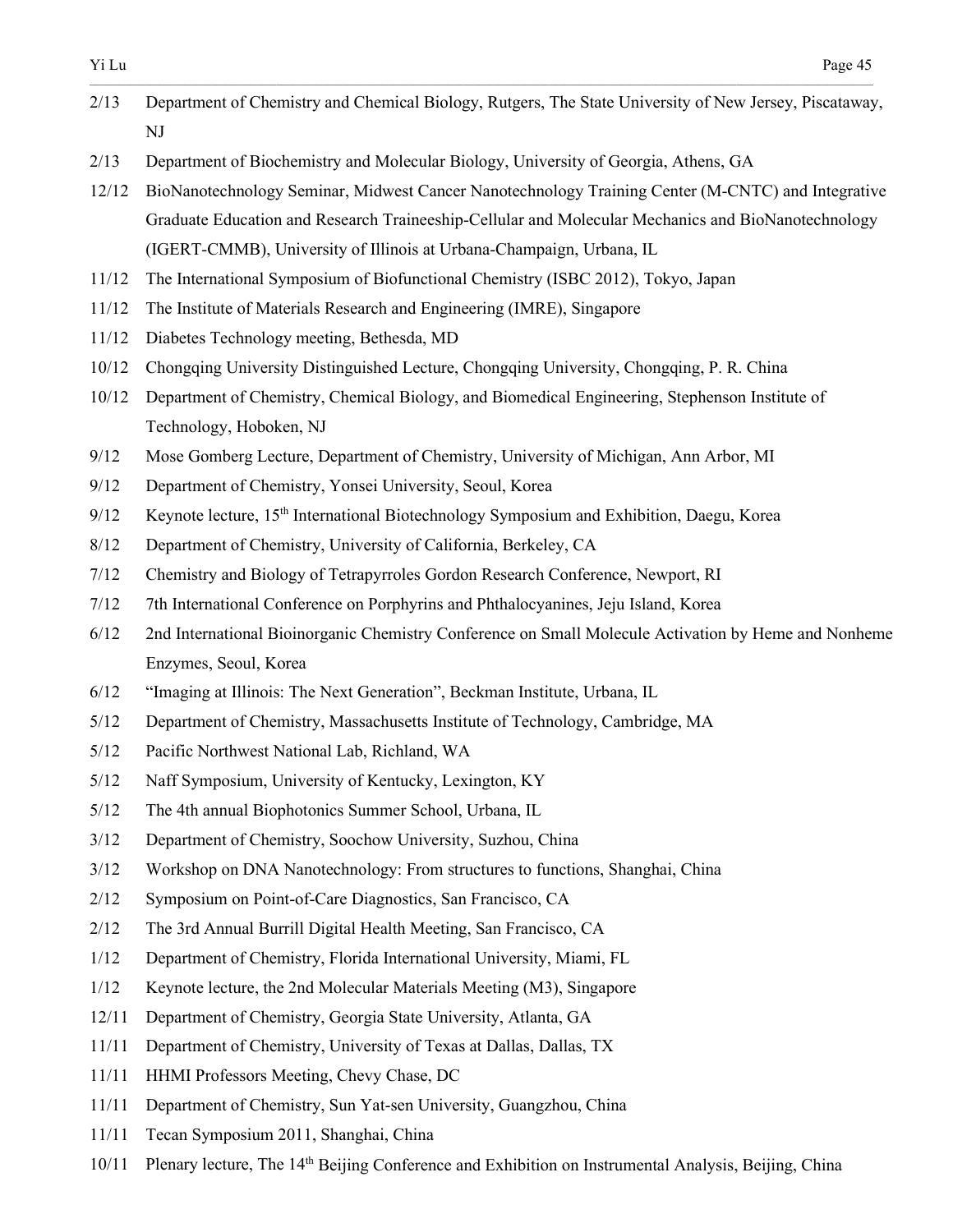- 10/11 Department of Chemistry, University of Houston, Houston, TX
- 10/11 The Methodist Hospital Research Institute, Houston, TX
- 9/11 Institute of Biology and Technology Saclay (iBiTec-S), CEA Saclay, France
- 9/11 Université Paris Descartes, Paris, France
- 9/11 Plenary lecture, ArtZymes 1, Marseilles, France
- 8/11 GE Global Research, Shanghai, China
- 8/11 Plenary lecture, the 7th National Conference on Chemical Biology, Nanjing, China
- 8/11 College of Chemistry and Molecular Engineering, Peking University, Peking, China
- 8/11 Keynote lecture, the Thirteenth International Symposium on Electroanalytical Chemistry, Changchun, China

- 8/11 Department of Molecular Biology and Biochemistry, Simon Fraser University, Vancouver, Canada
- 8/11 Keynote lecture, the International Conference on Biological Inorganic Chemistry, Vancouver, Canada
- 7/11 Department of Bioengineering, Nanyang Technological University, Singapore
- 6/11 College of Chemistry and Chemical Engineering, Hunan University, Changsha, Hunan
- 6/11 Keynote lecture, International Conference on Materials for Advanced Technologies, Singapore
- 4/11 Department of Chemistry, Ohio State University, Columbus, OH
- 3/11 Department of Chemistry and Biochemistry, University of California, San Diego, CA
- 3/11 The Scripps Research Institute, La Jolla, CA
- 3/11 National Heart, Lung, and Blood Institute (NHLBI), National Institutes of Health, Bethesda, MD
- 3/11 Symposium on Paper Based Point-of-care Analytical Kits, Pittcon, Atlanta, GA
- 3/11 Department of Biochemistry and Cell Biology, Rice University, Houston, TX
- 2/11 Center for Biochemical and Biophysical Studies, Northern Illinois University, DeKalb, IL
- 1/11 Eminent Scholar Lecturer, Department of Chemistry and Biochemistry, University of Arizona, Tucson AZ
- 12/10 Co-organizer, Symposium on New Frontiers of Functional Nucleic Acids: Chemistry, Biology and Applications, The 2010 International Chemical Congress of Pacific Basin Societies, Honolulu, HI
- 12/10 Symposium on Molecular Design in Bioinorganic Chemistry, The 2010 International Chemical Congress of Pacific Basin Societies, Honolulu, HI
- 12/10 Minisymposium on Metals in Biology, Duquesne University
- 11/10 RIKEN SPring-8 Center, Harima Institute, Hyogo, Japan
- 11/10 RIKEN symposium on Molecular Assembles, Wako, Japan
- 11/10 Chemical Biophysics Mini-Symposium on Protein Design, University of Pennsylvania, Philadelphia, PA
- 11/10 Department of Chemistry, University of Memphis
- 10/10 Plenary lecture, The 8th International Symposium of Chinese Inorganic Chemists, Taipei, Taiwan
- 10/10 Imaging without Boundaries Conference, Beckman Institute for Advanced Science and Technology, Urbana, IL
- 9/10 Faraday Discussion 149: Analysis for Healthcare Diagnostics and Theranostics, U. of Edinburgh, UK
- 8/10 Symposium on Metals in Biology, The American Chemical Society 240th National Meeting, Boston, MA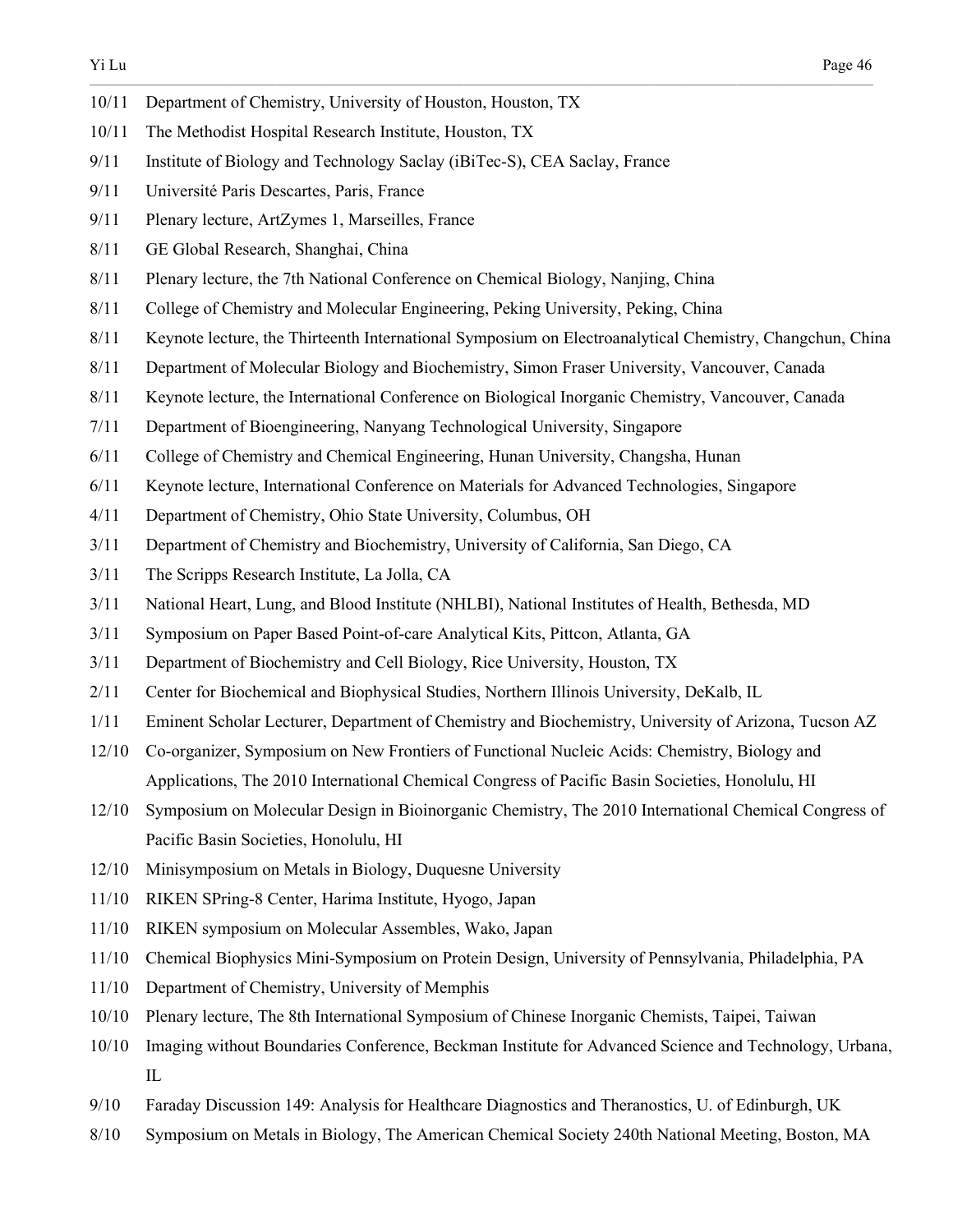8/10 Symposium on Design, Discovery, and Directed Evolution of Enzyme Activities, The American Chemical Society 240th National Meeting, Boston, MA 8/10 Department of Laboratory Medicine & Pathology, University of Alberta, Edmonton, Alberta, Canada 8/10 Nucleic acid workshop, Telluride, CO 7/10 Institute of Biophysics, Chinese Academy of Sciences, Beijing, P. R. China 7/10 Beijing Academy of Science and Technology, Beijing, P. R. China 7/10 Department of Chemistry, Nanyang Technology University, Singapore 7/10 Institute of Bioengineering and Nanotechnology, Singapore 7/10 Keynote lecture, the Inaugural (1st) International Conference on Molecular and Functional Catalysis, Singapore 6/10 Metals in Medicine Gordon Research Conference, Andover, NH 6/10 Chair of a session, Bioanalytical Sensors Gordon Research Conference, New London, NH 6/10 Frontiers in Metallobiochemistry Symposium, Penn State University, University Park, PA 5/10 Biosensors 2010 Congress, Glasgow, UK 5/10 The 2010 BIO International Convention, Chicago, IL 4/10 Suzhou Institute of Nano-tech and Nano-bionics, Suzhou, P. R. China 3/10 Department of Energy, Subsurface Biogeochemical Research (SBR) PI Workshop Washington, DC 3/10 Co-organizer and speaker, Symposium honoring Joan S. Valentine for 2010 Alfred Bader Award in Bioinorganic or Bioorganic Chemistry, American Chemical Society National meeting, San Francisco, CA 2/10 California NanoSystems Institute, University of California at Santa Barbara, Santa Barbara, CA. 1/10 Chair of a Session, Metals in Biology Gordon Research Conference, Ventura, CA 12/09 Department of Chemistry and Chemical Engineering, California Institute of Technology, Pasadena, CA 12/09 Forum for Imaging and Visualization, Beckman Institute for Advanced Science and Technology, Urbana, IL 11/09 Department of Chemistry, Nanjing University, Nanjing, P. R. China 11/09 Keynote lecture, Symposium on Advanced Biological Inorganic Chemistry (SABIC-2009), Mumbai, India 11/09 The Second Asian Coordination Chemistry Conference, Nanjing, P. R. China 10/09 Plenary lecture, the 40th annual meeting of the Environmental Mutagen Society, St. Louis, Mo 10/09 The International Society for the Scholarship of Teaching and Learning 2009, Bloomington, IN 9/09 The13th Asian Chemical Congress, Shanghai, P. R. China 9/09 Illinois Sustainable Technology Center Research Symposium and Research Fellow Award, Champaign, IL 9/09 The 3rd European Conference on Chemistry for Life Sciences, Frankfurt, Germany 7/09 The 5th iCeMS International Symposium on Biomaterials at the Interface of Chemistry, Physics and Biology, Kyoto, Japan 7/09 Co-organizer, co-Chair and invited talk at Symposium on Molecular Design of Metalloproteins, at the Fourteenth International Conference on Biological Inorganic Chemistry (ICBIC14), Nagoya, Japan 7/09 Department of Chemistry, Peking University, Peking, P. R. China 7/09 DNA Nanotechnology: Construction, Machine and Application, Peking, P. R. China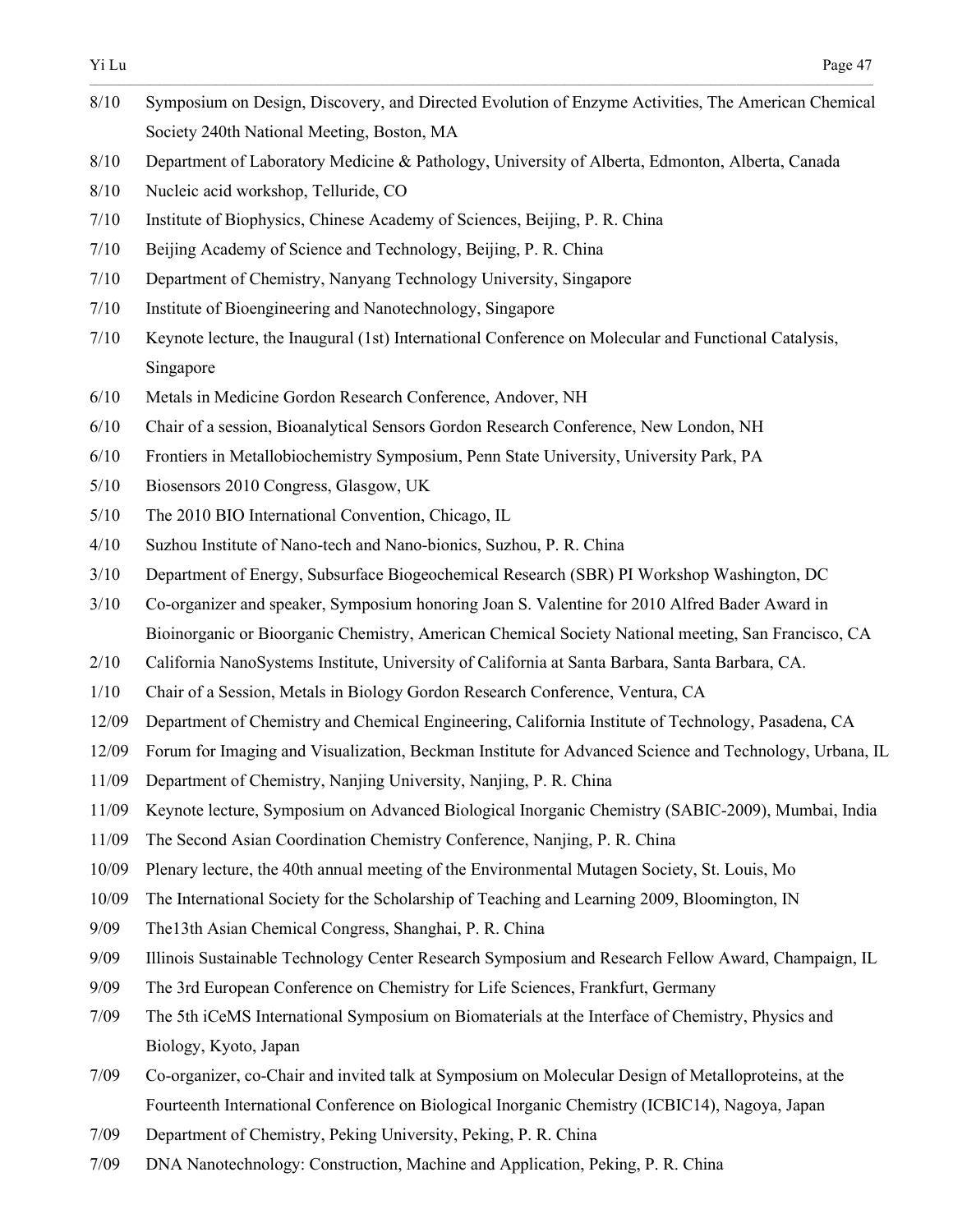| 6/09  | Invitrogen (Life Technologies), Eugene, OR                                                               |
|-------|----------------------------------------------------------------------------------------------------------|
| 5/09  | Department of Chemistry and Biochemistry, University of Maryland at Baltimore County, Baltimore, MD      |
| 4/09  | Department of Chemistry, University of California at Riverside, Riverside, CA                            |
| 4/09  | Institute of Genomic Biology, University of Illinois at Urbana-Champaign, Urbana, IL                     |
| 3/09  | US-Argentina Workshop on Nanomaterials, Bariloche, Argentina                                             |
| 2/09  | Molecular Medicine Tri-Conference: Molecular Diagnostics, San Francisco, CA                              |
| 2/09  | Department of Bioengineering, University of Illinois at Urbana-Champaign, Urbana, IL                     |
| 2/09  | Department of Chemistry, University of Chicago, Chicago, IL                                              |
| 2/09  | Department of Chemistry, University of Louisville, Louisville, KY                                        |
| 2/09  | Department of Chemistry, Georgia Institute of Technology, Atlanta, GA                                    |
| 1/09  | Department of Chemistry, University of Singapore, Singapore.                                             |
| 1/09  | Gordon Research Conference on Metals in Biology, Ventura, CA                                             |
| 12/08 | Department of Chemistry, University of Puerto Rico, San Juan, Puerto Rico                                |
| 11/08 | The Fourth Asian Conference on Biological Inorganic Chemistry, Jeju, South Korea                         |
| 11/08 | Department of Bioengineering, Chongqing University, Chongqing, Sichuan, China                            |
| 11/08 | Invited speaker and session organizer of symposium on Strengthening a Weak Link in Current Science       |
|       | Curricula, at the Reinvention Center's Fall 2008 Conference on "Education, Innovation and Discovery: The |
|       | Distinctive Promise of the American Research University                                                  |
| 11/08 | Seaborg Medal Symposium on Frontiers of Bioinorganic Chemistry, Los Angeles, CA                          |
| 9/08  | 2008 National Healthy Homes Conference, Baltimore, MD                                                    |
| 8/08  | Department of Chemistry, National University of Singapore, Singapore                                     |
| 8/08  | Telluride Workshop on Nucleic Acid Chemistry, Telluride, CO                                              |
| 6/08  | Department of Chemistry, Tsinghua University, Peking, China                                              |
| 6/08  | Institute of Biophysics, Chinese Academy of Sciences, Peking China                                       |
| 6/08  | School of Chemical Engineering, Tianjin University, China                                                |
| 6/08  | Department of Chemistry, Nanjing University, Nanjing, China                                              |
| 6/08  | Changchun Institute of Applied Chemistry, Chinese Academy of Sciences, Changchun, Jilin, China           |
| 4/08  | Department of Chemistry, University of Cincinnati, Cincinnati, OH                                        |
| 4/08  | Symposium on "Sensors for Detection and Quantification of Contaminants in Drinking Water and the         |
|       | Environment," 235th American Chemical Society National Meeting, New Orleans, LA                          |
| 4/08  | Department of Chemistry, Dartmouth College, Hanover, NH                                                  |
| 4/08  | Department of Chemical Engineering, Yale University, New Haven, CT                                       |
| 3/08  | Symposium on "Signal Transduction Across the Biology-Technology Interface," Materials Research Society   |
|       | Spring Meeting, San Francisco, CA                                                                        |
| 3/08  | Department of Chemistry and Biochemistry, University of California, Los Angeles, CA                      |

2/08 Department of Biochemistry and Molecular Biology, Michigan State University, East Lansing, MI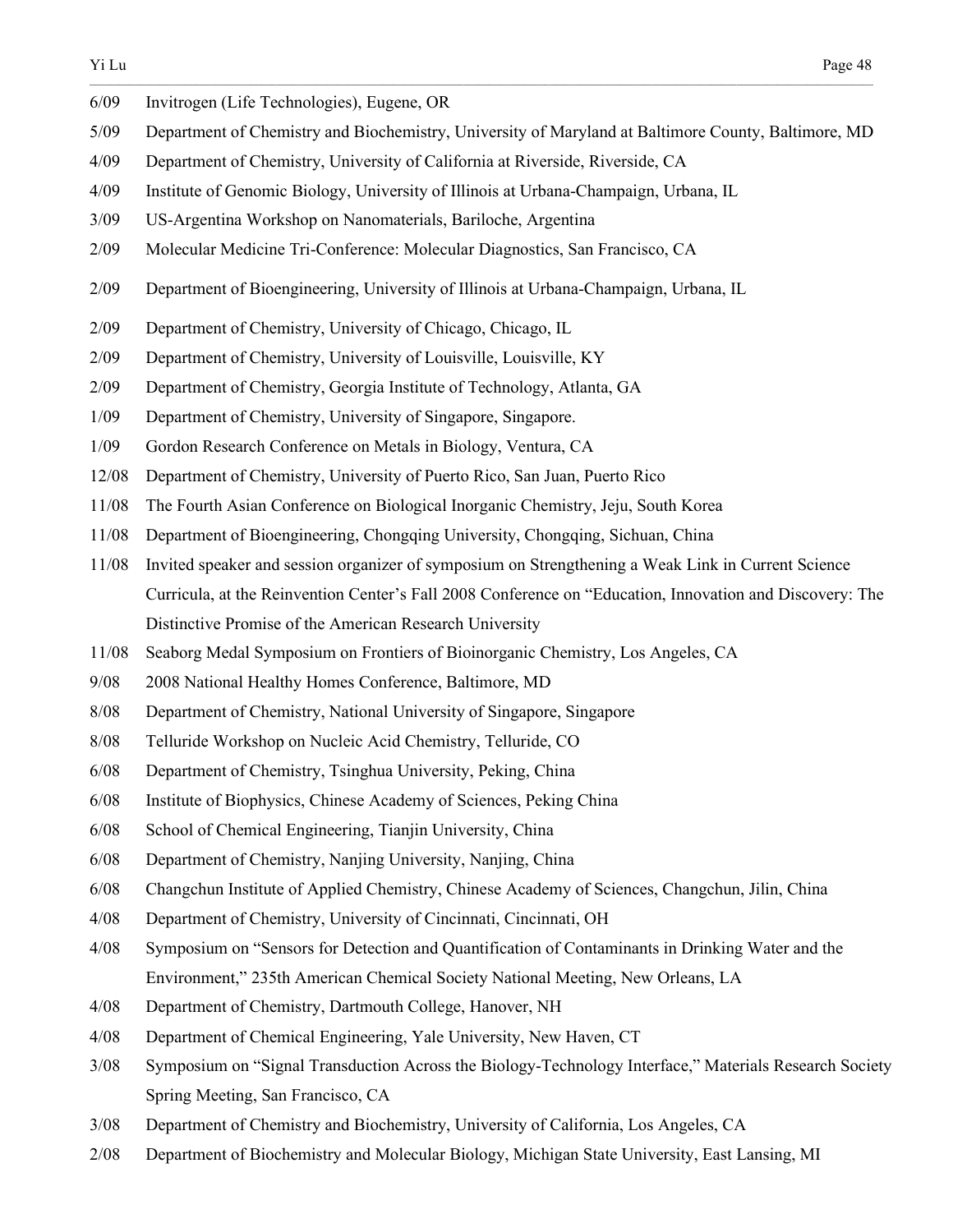- Yi Lu Page 49  $\_$  , and the state of the state of the state of the state of the state of the state of the state of the state of the state of the state of the state of the state of the state of the state of the state of the state of the 2/08 Department of Chemistry, Chemistry and Biology Interface (CBI/NIH) Training Program Students selected Speaker, Texas A&M University, College Station, TX 2/08 Department of Chemistry, University of Nebraska-Lincoln, Lincoln, NE 1/08 Symposium on System Chemistry, Berlin, Germany 12/07 Max Planck Institute for Bioinorganic Chemistry, Mülheim an der Ruhr, Germany 11/07 Department of Chemistry, Indiana University, Bloomington, IN 11/07 Department of Chemistry, Chinese University of Hong Kong, Hong Kong 11/07 Department of Chemistry, China Central Normal University, Wuhan, P. R. China 11/07 Department of Chemistry, Wuhan University, Wuhan, P. R. China 10/07 Department of Chemistry, University of California at Berkeley, Berkeley, CA 10/07 Department of Chemistry, Arizona State University, Tempe, Az 9/07 Department of Chemistry, University of Massachusetts, Amherst, MA 9/07 The 5th International Forum for Post-Genome Technology, Suzhou, P. R. China 9/07 International Lectures in Nano-Bio Now Series Part 7, FIBER, Kobe, Japan. 9/07 The 2nd International Workshop on Approaches to Single-Cell Analysis, Tokyo, Japan 7/07 SBIC Early Career Award lecture, The 13th International Conference on Biological Inorganic Chemistry, Vienna, Austria 7/07 Invited feature presentation, 2007 Cottrell Scholar Conference, Tucson, Az 5/07 Chemical Biology: A Catalyst for Discovery, University of Minnesota NIH Training Grant Symposium, Twin Cities, MN 5/07 Keynote Lecture, SENTINEL Bioactive Paper Network Scientific Meeting, Ottawa, Ontario, Canada 3/07 Department of Chemistry, Cornell University, Ithaca, NY 3/07 Symposium organizer, Sustainability in Water Supply - How Pure is Our Drinking Water: Advances in Detection and Quantitation of Water Contaminants, 233rd American Chemical Society (ACS) National Meeting, Chicago, IL 2/07 Symposium on High-Throughput Screening of Biological and Chemical Sensor Materials, Pittcon 2007, Chicago, IL 2/07 Harvard-MIT Inorganic Chemistry Seminar Series, Boston, MA
- 2/07 The 2007 UIUC Annual Faculty Retreat on Instructional Development, Urbana, IL
- 1/07 Chair of a session on Metalloprotein Design and Engineering, Metals in Biology Gordon Conference, Ventura, CA
- 1/07 Session on Nanotechnology in Molecular Diagnostics, Lab Automation 2007 conference, Palm Springs, CA
- 1/07 J. Clarence Karcher Medal and Lecturer, Department of Chemistry and Biochemistry, University of Oklahoma, Norman, OK
- 1/07 Department of Chemistry and Biochemistry, University of California, Los Angeles, CA
- 12/06 The 6th International Symposium for Chinese Inorganic Chemists (ISCOC-6), Singapore, Singapore
- 12/06 Illinois Waste Management and Research Center, Illinois Department of Natural Resources, Champaign, IL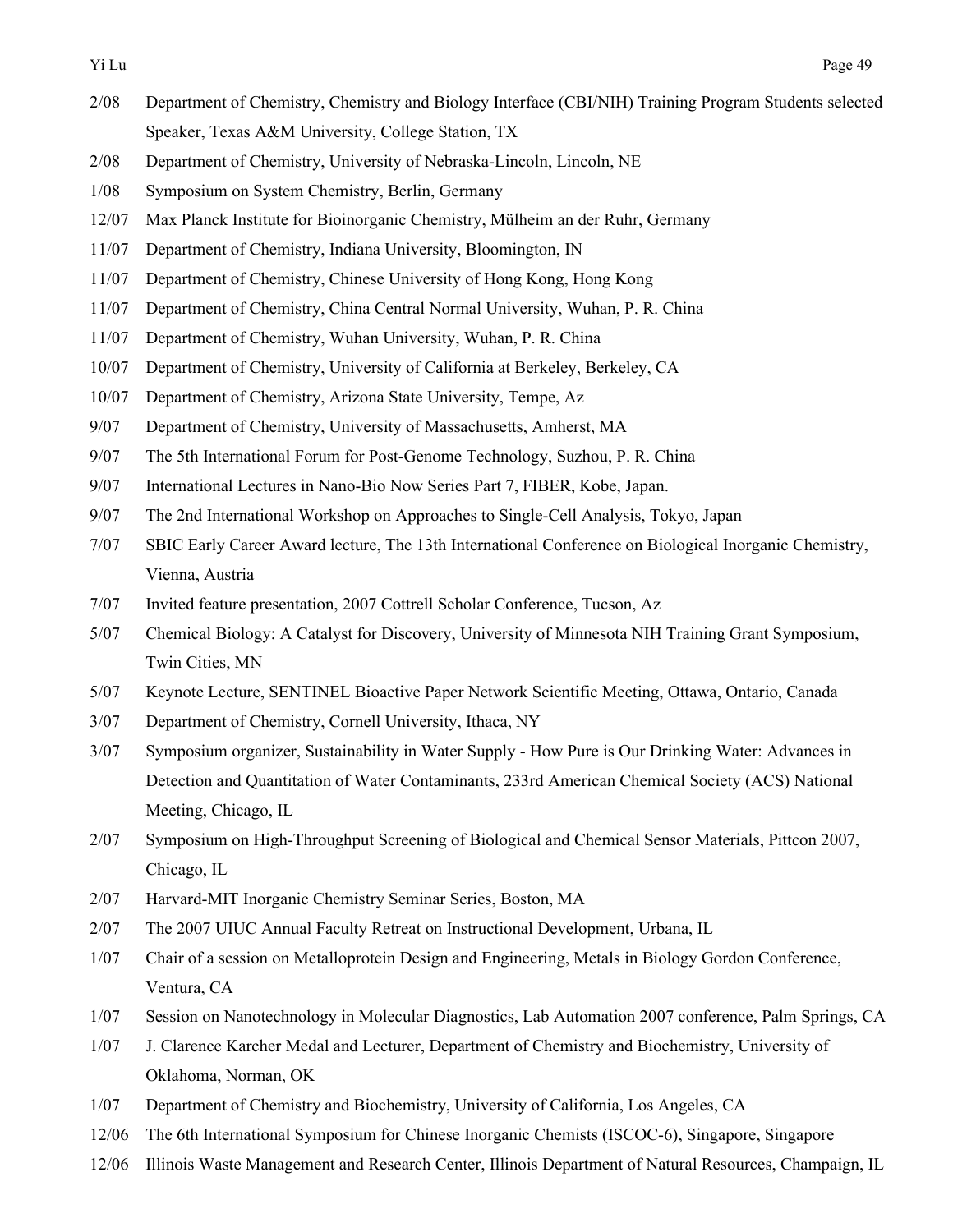| 12/06  | Department of Chemistry, Northwestern University, Evanston, IL                                         |
|--------|--------------------------------------------------------------------------------------------------------|
| 11/06  | European Science Foundation Inorganic Research Conference, Athens, Greece                              |
| 11/06  | Department of Chemistry, Hong Kong University of Science and Technology, Hong Kong, P. R. China        |
| 11/06  | Department of Chemistry, University of Hong Kong, Hong Kong, P. R. China                               |
| 11/06  | Department of Chemistry, Sichuan University, Chengdu, Sichuan, P. R. China                             |
| 11/06  | The 3rd Asian Biological Inorganic Chemistry Conference (AsBIC-III), Nanjing, P. R. China              |
| 9/06   | Symposium on HHMI Society of Professors: New Directions in Science Education, American Chemical        |
|        | Society 232nd National Meeting, San Francisco, CA                                                      |
| 8/06   | Keynote Lecture, The 37th International Conference on Coordination Chemistry, Cape Town, South Africa  |
| 7/06   | The First Symposium on the Frontiers of Chemistry, Nanjing, P. R. China                                |
| 7/06   | The Second Sino-US Chemistry Professors Conference, Shanghai, P. R. China                              |
| 7/06   | Gordon conference on Inorganic Chemistry, Newport, RI                                                  |
| 7/06   | Department of Chemistry, Zhejiang University, Hangzhou, P. R. China                                    |
| 7/06   | Department of Chemistry, Suzhou University, Suzhou, P. R. China                                        |
| 6/06   | Department of Chemistry, University of Science and Technology, Hefei, P. R. China                      |
| $6/06$ | Department of Chemistry, University of Bern, Bern, Switzerland                                         |
| $6/06$ | Plenary Lecture, Chemical Society of Zurich Symposium on Metals in Life Sciences, Zurich, Switzerland  |
| 6/06   | Department of Chemistry, University of Konstanz, Konstanz, Germany                                     |
| $5/06$ | Department of Chemistry, University of Waterloo, Waterloo, Ontario, Canada                             |
| 5/06   | Brockhouse Institute of Material Research, McMaster University, Hamilton, Ontario, Canada              |
| 3/06   | US-Israel Nanotechnology for Water Purification Workshop, Arlington, VA                                |
| 3/06   | Department of Chemistry, Texas Tech University, Lubbock TX                                             |
| 12/05  | The 2005 International Chemical Congress of Pacific Basin Societies (PacifiChem), Honolulu, HI         |
| 11/05  | The Materials Research Society Annual Fall Meeting, Boston, MA                                         |
| 11/05  | Department of Chemistry, Princeton University, Princeton, NJ                                           |
| 10/05  | International Conference on Safe water, Oct 20-21, San Diego, CA                                       |
| 10/05  | Department of Chemistry, University of Michigan, Ann Arbor, MI                                         |
| 10/05  | Department of Natural Resources and Environmental Sciences, University of Illinois at Urbana-Champaign |
| 9/05   | Department of Chemistry, Emory University, Atlanta, GA                                                 |
| 9/05   | Department of Chemistry, Georgia State University, Atlanta, GA                                         |
| 8/05   | The 40th International Union of Pure and Applied Chemistry (IUPAC) Congress, Beijing, China            |
| 7/05   | Conference on Metalloprotein and Protein Design, Chicago, IL                                           |
| 6/05   | Symposium on Frontiers of Organic and Bioorganic Chemistry, Tianjin, P. R. China                       |
| $5/05$ | Department of Biochemistry, California Institute of Technology, Pasadena, CA                           |
| 4/05   | Symposium on Advanced Materials for Purification of Water with Systems, Atlanta, Georgia               |

3/05 Enhancing Chemistry, Workshop for Illinois High School Teachers, University of Illinois at Urbana-Champaign, Urbana, IL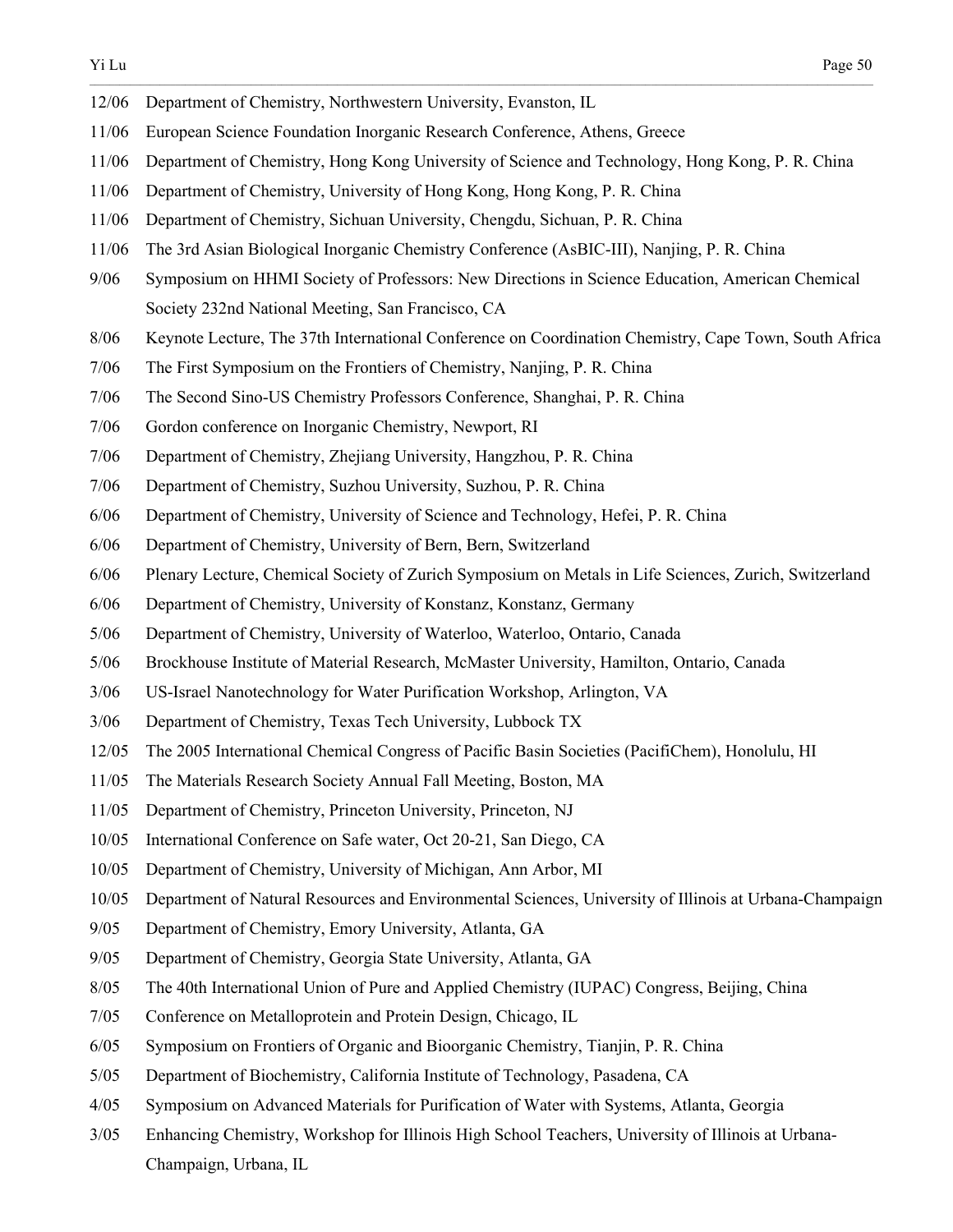- 3/05 Department of Physiology and Biophysics, Albert Einstein College of Medicine, Bronx, NY
- 2/05 American Association for the Advancement of Science 2005 Annual Meeting, Washington, DC.

- 2/05 Department of Chemistry, Purdue University, West Lafayette, IN
- 1/05 Department of Chemistry and Chemical Biology, Rensselaer Polytechnic Institute, Troy, NY
- 11/04 2004 Materials Research Society Fall Meeting, Boston, MA
- 11/04 Department of Chemistry, University of Notre Dame, South Bend, IN
- 10/04 NSF Workshop on Molecular Basis of Life Processes, Oak Ridge, TN
- 9/04 Department of Chemistry, University of California at Irvine, Irvine, CA
- 8/04 The Seventh European Biological Inorganic Chemistry Conference (EUROBIC 7), Garmisch Partenkirchen, Germany
- 7/04 The Third International Conference on Porphyrin and Phthalocyanines, New Orleans, LA
- 6/04 National Science Foundation Workshop on Inorganic Chemistry, Sedona, AZ
- 5/04 Nanotechnology in Homeland Security Workshop, the University of Illinois Center for Nanoscale Science and Technology (CNST), Urbana, IL
- 4/04 Foundations of Nanoscience: Self-assembled Architectures and Devices, Snowbird, Utah
- 4/04 School of Chemical Engineering, Tianjin University, Tianjin, China
- 4/04 Plenary lecture, The 8th International Symposium on Applied Bioinorganic Chemistry (ISABC8), Hong Kong, P. R. China
- 2/04 Department of Chemistry, University of Chicago, Chicago, IL
- 2/04 Department of Chemistry, Clark Atlanta University, Atlanta, GA
- 1/04 Gordon Research Conference: Metals in Biology, Ventura, CA
- 1/04 International Symposium on Active Oxygen-Metal Complexes (ISAOC 2003), Awaji Island, Japan
- 12/03 Department of Chemistry, Nankai University, Tianjin, P. R. China
- 12/03 Department of Chemistry, Tianjin University, Tianjin, P. R. China
- 12/03 Department of Chemistry, Peking University, Beijing, P. R. China
- 12/03 Department of Chemistry, Nanjing University, Nanjing, P. R. China
- 12/03 Department of Chemistry, Fudan University, Shanghai, P. R. China
- 11/03 Plenary lecture, Kentucky Academy of Science 2003 Annual Meeting, Bowling Green, Kentucky
- 11/03 Bariloche Protein Symposium at the Biophysical Society of Argentina Annual Meeting, Bariloche, Argentina
- 9/03 Department of Chemistry, University of North Carolina, Chapel Hill, NC
- 9/03 Department of Chemistry, Columbia University, New York, NY
- 8/03 IEEE-Nano 2003, San Francisco, CA, August 2003
- 7/03 The Eleventh International Conference on Biological Inorganic Chemistry, Cairns, Australia
- 11/02 COE International Conference on Dynamical Structures and Molecular Design of Metalloproteins, Okazaki, Japan
- 11/02 Department of Chemistry, University of Tsukuba, Tsukuba, Japan
- 8/02 The Second Symposium on DNA/RNA/Protein for Nanotechnology, Kobe, Japan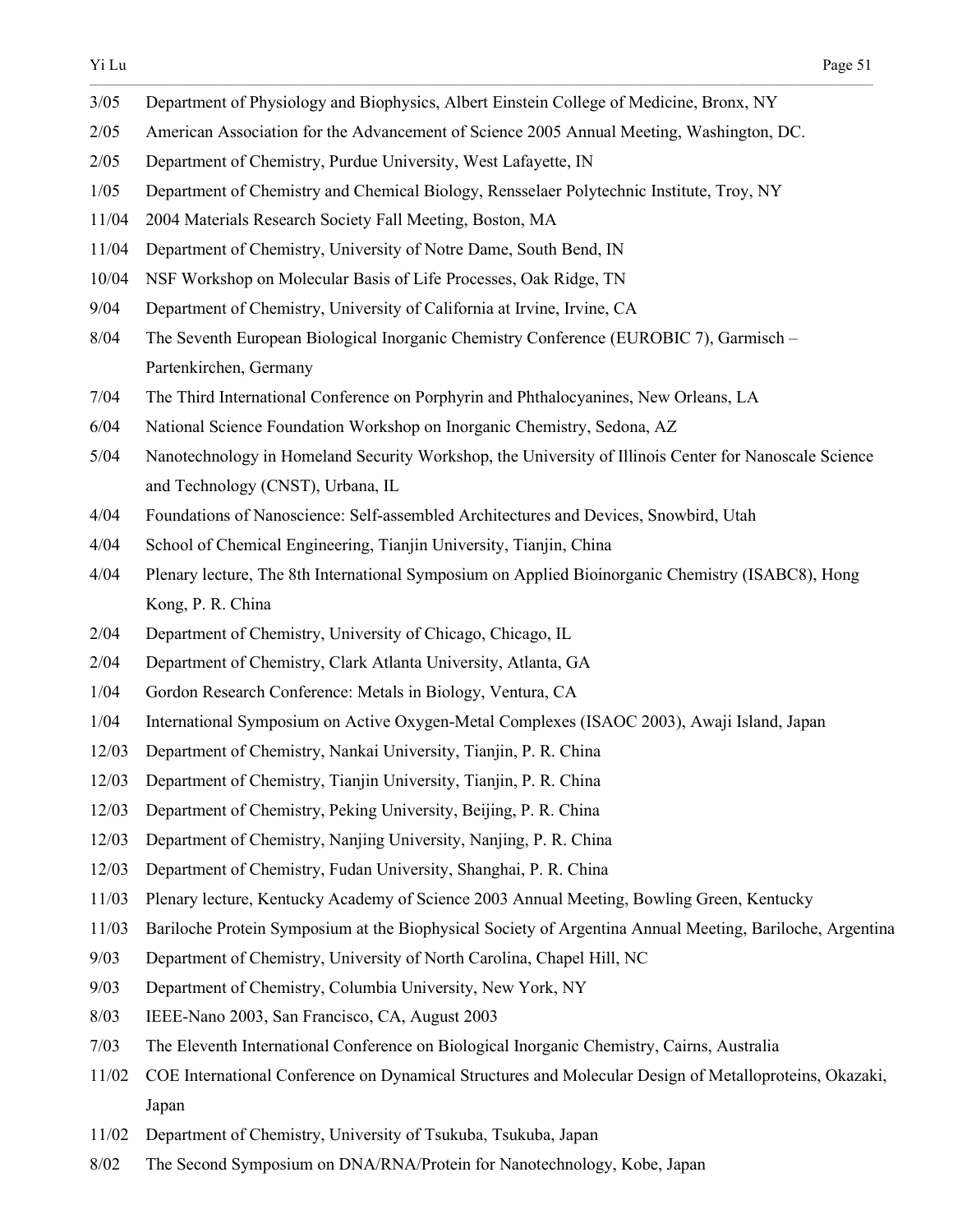- $\_$  , and the state of the state of the state of the state of the state of the state of the state of the state of the state of the state of the state of the state of the state of the state of the state of the state of the 8/02 The First International Symposium of High Technology Research Center, Konan University, Kobe, Japan
- 5/02 Keynote Presentation, the Seventh World Congress on Biosensors (Biosensor 2002), Kyoto, Japan
- 5/02 The First K-JIST Environmental Biotechnology Symposium on Biosensors and DNA Microarrays for Environmental Biomonitoring, Gwangju, Korea
- 11/01 RNA-based Life Conference, Bloomington, IN
- 11/01 Department of Chemistry, Loyola University of Chicago, Chicago, IL
- 11/01 Department of Chemistry, St. Olaf College, Northfield, MN
- 10/01 Department of Chemistry, Iowa State University, Ames, IA
- 10/01 Department of Chemistry, Nanjing University, Nanjing, China
- 10/01 Plenary lecture, the Fourth National Conference on Coordination Chemistry, Guilin, China
- 8/01 The Tenth International Conference on Biological Inorganic Chemistry, Florence, Italy
- 10/00 Department of Chemistry, Boston College, Chestnut Hill, MA
- 10/00 Department of Chemistry, State University of New York, Albany, NY
- 9/00 Center for Biochemical and Biophysical Studies, Northern Illinois University, Dekalb, IL
- 8/00 Department of Chemistry, National Chung Cheng University, Chia-Yi, Taiwan
- 8/00 The 3rd World-wide Symposium on Inorganic Chemistry for Chinese Scientist, Taipei, Taiwan
- 3/00 Department of Chemistry, Ohio State University, Columbus, OH
- 3/00 Department of Chemistry, Carnegie Mellon University, Pittsburgh, PA
- 10/99 Department of Chemistry, University of North Carolina, Chapel Hill, NC
- 10/99 Department of Chemistry, University of Wisconsin, Madison, WI
- 10/99 Department of Chemistry, Boston College, Chestnut Hill, MA
- 10/99 Department of Chemistry, Southern Illinois University, Carbondale, IL
- 9/99 Department of Chemistry, Colorado State University, Fort Collins, CO
- 9/99 Department of Chemistry, University of Colorado, Boulder, CO
- 9/99 Department of Chemistry, Johns Hopkins University, Baltimore, MD
- 9/99 Department of Chemistry, University of Pennsylvania, Philadelphia, PA
- 9/99 Department of Chemistry, Massachusetts Institute of Technology, Cambridge, MA
- 9/99 Department of Chemistry, Brandeis University, Waltham, MA
- 9/99 Department of Chemistry, Yale University, New Haven, CT
- 7/99 The Ninth International Conference on Biological Inorganic Chemistry, Minneapolis, MN
- 7/99 The Third Annual Green Chemistry and Engineering Conference, Washington, DC
- 3/99 Department of Chemistry, University of California, Berkeley, CA
- 3/99 Department of Chemistry, Stanford University, Stanford, CA
- 3/99 Department of Chemistry, University of Minnesota, Minneapolis, MN
- 2/99 Department of Chemistry, University of Arizona, Tucson, AZ
- 2/99 Department of Chemistry, Georgia State University, Atlanta, GA
- 2/99 Department of Chemistry, Emory University, Atlanta, GA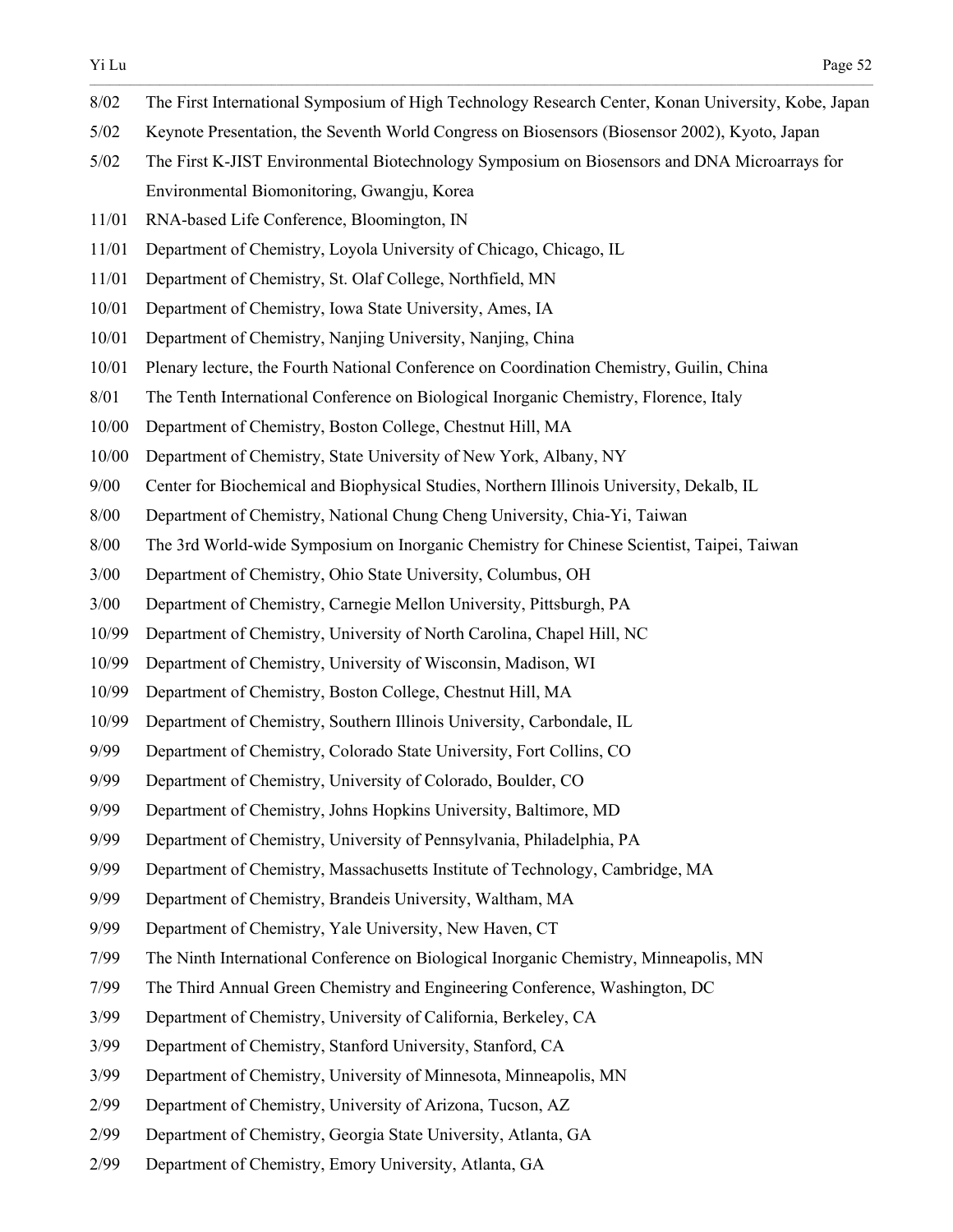| 2/99  | Department of Chemistry, University of Georgia, Athens, GA                                |
|-------|-------------------------------------------------------------------------------------------|
| 2/99  | Department of Chemistry, University of South Carolina, Columbia, SC                       |
| 2/99  | Department of Chemistry, Duke University, Durham, NC                                      |
| 1/99  | Gordon Research Conference: Metals in Biology, Ventura, CA                                |
| 1/99  | Department of Chemistry, University of California, Irvine, CA                             |
| 11/98 | Department of Chemistry, Princeton University, Princeton, NJ                              |
| 11/98 | Departmental of Biochemistry and Biophysics, University of Pennsylvania, Philadelphia, PA |
| 10/98 | Department of Chemistry, Texas A & M University, College Station, TX                      |
| 10/98 | Department of Chemistry, Indiana University, Bloomington, IN                              |
| 8/98  | The 215th ACS National Meeting, Boston, MA                                                |
| 8/98  | Arnold and Mabel Beckman Young Investigator Symposium, Irvine, CA                         |
| 4/98  | Department of Chemistry, University of Kansas, Lawrence, KS                               |
| 1/98  | Department of Chemistry, Occidental College, Los Angeles, CA                              |
| 11/97 | The Fifth Chemical Congress of North America, Cancun, Mexico                              |
| 6/97  | The National Science Foundation Inorganometallic Workshop, Santa Fe, NM                   |
| 10/96 | Department of Chemistry, Northern Illinois University, Dekalb, IL                         |

6/95 The Midwest Bioinorganic Chemistry Summer Workshop, Minneapolis, MN

## **RESEARCH TRAINING**

| Name                         | Date | <b>Title</b>                                                                                                                             | <b>Current Position</b>            |
|------------------------------|------|------------------------------------------------------------------------------------------------------------------------------------------|------------------------------------|
| Ph. D. Conferred             |      |                                                                                                                                          |                                    |
| Zhenglin Yang                | 2021 | In vitro selection of DNAzymes selective for<br>monovalent metal ions and their development as<br>sensors in living cells and organisms  | Postdoc, UT Austin                 |
| Ryan Lake                    | 2021 | Discovery of novel functional DNA and their<br>applications as biological sensors                                                        | Peace Corp                         |
| Sudharsan<br>Dwaraknath      | 2021 | Engineering an Oxygen Storage Metalloprotein into<br>Carbon Dioxide and Oxygen Reduction<br>Metalloenzymes                               | Postdoc, Lawrence<br>Berkeley Lab  |
| Kevin A. Harnden             | 2020 | Expanding the Chemistry of a Cupredoxin by<br>Designing Nonnative Active Sites and using<br>Abiological Metals                           | Postdoc, U. of Oregon              |
| Evan N. Mirts                | 2018 | Complex, Non-Native Heteronuclear Metal Centers<br>Designed in Cytochrome C Peroxidase: Expanding<br>the Limits of Biosynthetic Modeling | <b>Research Scientist</b><br>Amgen |
| Chang Cui                    | 2018 | Engineering heme-copper and multi-copper oxidases<br>for efficient oxygen reduction catalysis                                            | Postdoc<br>MIT/Harvard             |
| Nitya sai Reddy<br>Satyavolu | 2018 | DNA as A Functional Molecule for Control of<br>Nanomaterial Morphology and for Biosensing                                                | <b>Research Scientist</b><br>Intel |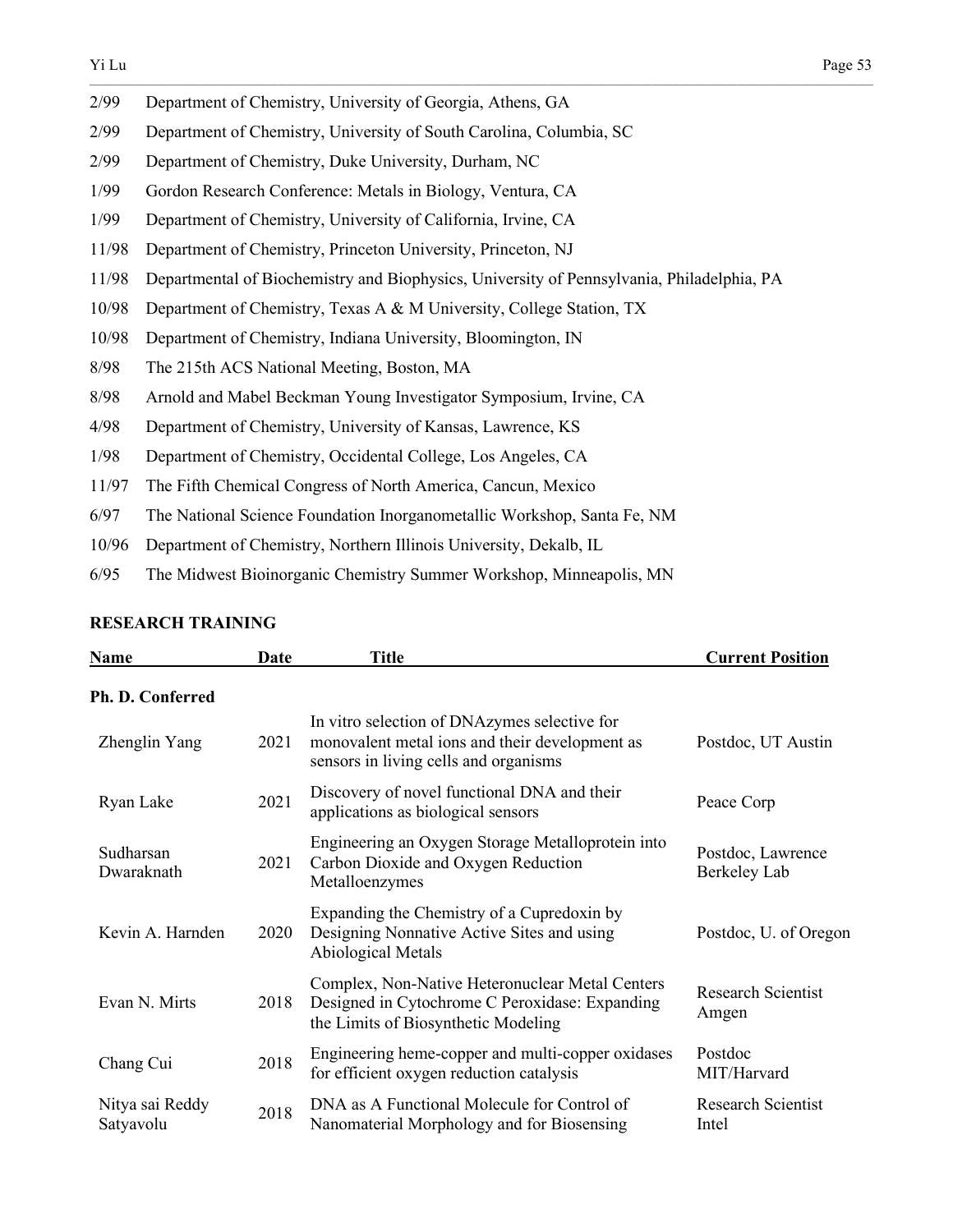| Claire E. McGhee           | 2018 | In vitro selection of monovalent metal ion-dependent<br><b>DNAzymes</b>                                                                                         | Research Scientist<br>Intel                                                                                      |
|----------------------------|------|-----------------------------------------------------------------------------------------------------------------------------------------------------------------|------------------------------------------------------------------------------------------------------------------|
| Julian Reed                | 2017 | Characterizing a Structural and Functional Model of<br>Nitric Oxide Reductase Performing NO and O <sub>2</sub><br>Reduction in Engineered Myoglobin             | Postdoc, DoD Construction<br>and Engineering Research<br>Laboratory                                              |
| Ambika Bhagi               | 2016 | Understanding Structure-Function Relations in<br>Heme-Copper Oxidase Using Myoglobin-Based<br><b>Enzyme Models</b>                                              | Assistant Professor, U of<br>Minnesota                                                                           |
| Igor Petrik                | 2016 | Characterization and Design of Hydrogen Bonding<br>Interactions in Oxygen Reduction by Engineered<br>Myoglobins                                                 | Staff Scientist, UIUC                                                                                            |
| Kevin Hwang                | 2015 | Cellular Metal Ion Sensing Using DNAzymes                                                                                                                       | Postdoc, MIT                                                                                                     |
| Shiliang Tian              | 2015 | Protein Engineering Using Azurin as the Scaffold:<br>Capturing and Studying Novel Metal-Sulfenate and<br>Metal-NO Species                                       | Postdoc, Stanford<br>University                                                                                  |
| Peiwen Wu                  | 2015 | DNAzymes as Intracellular Sensors for Metal Ion<br>Imaging and their Structural Characterization                                                                | Research Scientist, Gilead                                                                                       |
| Parisa Hosseinzadeh        | 2015 | Isolating, Characterizing, and Engineering Novel Cu-<br>Proteins and Peroxidases                                                                                | Postdoc, U. of Washington                                                                                        |
| Li Huey Tan                | 2015 | Studying the Interface Between DNA and Inorganic<br>Nanoparticles to Control Shape and Anisotropicity                                                           | <b>Research Scientist</b><br>Intel                                                                               |
| Hang Xing                  | 2014 | Bioinspired DNA-Nanomaterial Conjugates<br>for Diagnostic and Therapeutic Applications                                                                          | Postdoc, Northwestern<br>University                                                                              |
| Seyed-Fakhreddin<br>Torabi | 2014 | In vitro Selection and Characterization of Mono-,<br>Di-, and Trivalent Metal-Dependent DNAzymes and<br>their Biosensor Applications                            | Postdoc, Yale University                                                                                         |
| Yang Yu                    | 2013 | Metalloprotein Engineering with Unnatural Amino<br>Acids: Application in Functional Heme-Copper<br>Oxidase and Azurin                                           | <b>Associate Professor</b><br>Tianjin Institute of<br>Industrial Biotechnology,<br>Chinese Academy of<br>Science |
| Ngo Yin Wong               | 2013 | Advances in Structural and Functional DNA<br>Nanotechnology: Towards Complex and Dynamic<br>Assemblies for In Vitro Applications                                | Research Scientist<br>Intel                                                                                      |
| Tian Lan                   | 2012 | I. Isolation of aptamers for perchlorate and melamine<br>II. Attempts towards crystallization of DNAzymes<br>III. A new DNAzyme based sensor for lead detection | CTO, GlucoSentient, Inc.                                                                                         |
| Tiffany D. Wilson          | 2012 | A Biosynthetic Approach to Understanding<br>the Assembly of Cu <sub>A</sub> Centers                                                                             | Postdoc, U. of California at<br>Berkeley                                                                         |
| Kyle D. Miner              | 2011 | Rational Design of Functional Heme Copper<br>Oxidases in Myoglobin: The Role of Tyrosine in<br>Efficient Reduction of Oxygen to Water                           | Postdoc, U. of Texas at San<br>Antonio                                                                           |
| Ying He                    | 2011 | Fluorescence Resonance Energy Transfer Study of<br>the Global Folding of Functional DNAs And<br>Electrohydrodynamic Printing of Protein Arrays                  | Research Scientist, GE                                                                                           |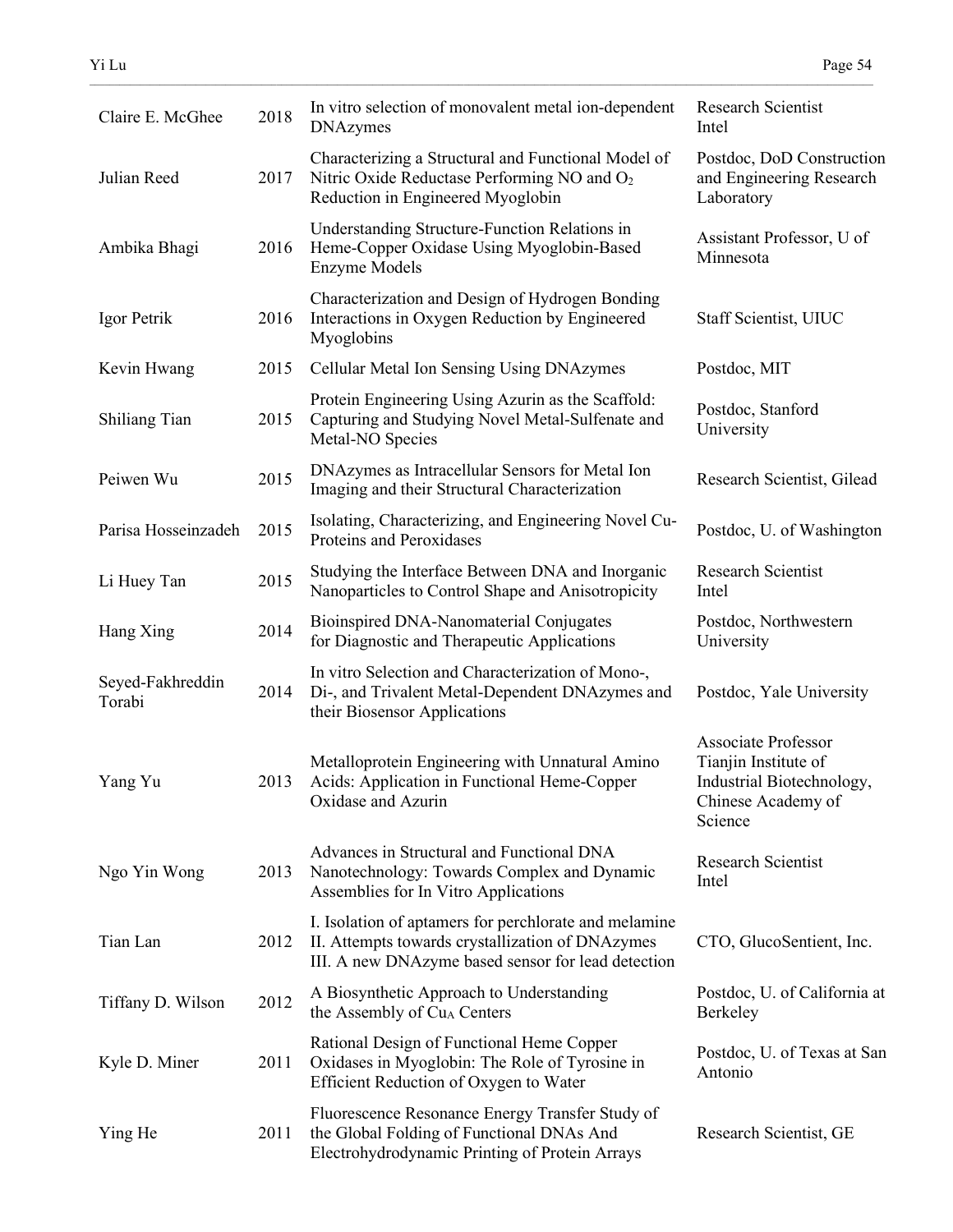| Nicholas Marshall      | 2011 | Fine-Tuning the Reduction Potential of Cupredoxin<br>Proteins by Altering Secondary Coordination Sphere<br>Interactions                                | Postdoctoral researcher<br>U. of Texas at Austin                  |
|------------------------|------|--------------------------------------------------------------------------------------------------------------------------------------------------------|-------------------------------------------------------------------|
| Eric L. Null           | 2011 | Functional DNA: Biochemical/Biophysical<br>Characterization & Sensing Applications                                                                     | <b>Research Scientist</b><br>ANDalyze, Inc.                       |
| Zidong Wang            | 2011 | Bioinspired Fabrication and Assembly of Hybrid<br>Materials for Sensing and Biomedical Applications                                                    | <b>Research Scientist</b><br>Dow Chemical                         |
| Weichen Xu             | 2010 | Smart MRI Contrast Agents and Label-Free<br>Fluorescent Sensors Based on Functional Nucleic<br>Acids and Studies of Metal-DNAzyme Interactions         | <b>Research Scientist</b><br>ANDalyze, Inc.                       |
| Nathan A. Sieracki     | 2010 | Toward Engineering Oxygenase Activity into the<br>Electron Transfer Protein, Azurin                                                                    | Postdoctoral researcher<br>University of Illinois at<br>Chicago   |
| Kevin M. Clark         | 2010 | Probing the roles of Metal binding ligands in<br>cupredoxins: Incorporating nonproteinogenic amino<br>acids into azurin and Cu <sub>A</sub> azurin     | Law School Student                                                |
| Nandini Nagraj         | 2010 | Development of Functional DNA-Based Sensors and<br>Investigations into Their Mechanism                                                                 | Research Scientist, GE<br><b>Research Center</b>                  |
| Debapriya<br>Mazumdar  | 2009 | Investigation of Metal-Dependence in DNAzymes<br>and Applications of DNAzymes and Aptamers for<br>Diagnostics                                          | Vice President of Product<br>Development, DzymeTech,<br>Inc.      |
| Jung Heon Lee          | 2009 | Bioinspired Assembly of Nanomaterials for<br>Applications in Nanoelectronics and Biosensors                                                            | <b>Assistant Professor</b><br>Sungkyunkwan U. (Korea)             |
| Natasha Yeung          | 2008 | Modeling the Fe <sub>B</sub> site of bacterial nitric oxide<br>reductase                                                                               | Postdoctoral researcher<br>Lawrence Berkeley Lab                  |
| Mehmet Veysel<br>Yigit | 2008 | Novel MRI contrast agents based on Functional DNA<br>and nanomaterial conjugates for biomedical<br>applications                                        | <b>Assistant Professor</b><br><b>SUNY Albany/RNA</b><br>Institute |
| Masha Savelieff        | 2008 | Biosynthetic approach to protein models in long-<br>range electron transfer                                                                            | Assistant Prof, Michigan<br>State Univ.                           |
| Dewain Garner          | 2008 | Metalloprotein Design and Engineering Using<br>Unnatural Amino Acids and Nonnative Cofactors                                                           | Research Scientist, Clorox<br>Company                             |
| Hee-Kyung Kim          | 2007 | Probing metal binding sites and metal ion-dependent<br>conformational changes of a DNAzyme                                                             | Postdoctoral researcher<br>U. of California, Berkeley             |
| Ningyan Wang           | 2007 | Exploring the Roles of Heme Type and Histidine-<br>Tyrosine Cross-Link in Heme-Copper Oxidases<br>Using a Myoglobin Model                              | Postdoctoral researcher<br>Dept. of Biochem., UIUC                |
| Daryl P. Wernette      | 2007 | Immobilization of Catalytic DNA for Advanced<br>Materials and Sensors                                                                                  | <b>Research Scientist</b><br>Owens Corning                        |
| Thomas P. Pfister      | 2006 | Metalloprotein Engineering using Heme Protein<br>Scaffolds to Investigate the Oxidation of Endogenous<br>Aromatic Amino Acids and Exogenous Substrates | Postdoc<br>National Cancer Institute                              |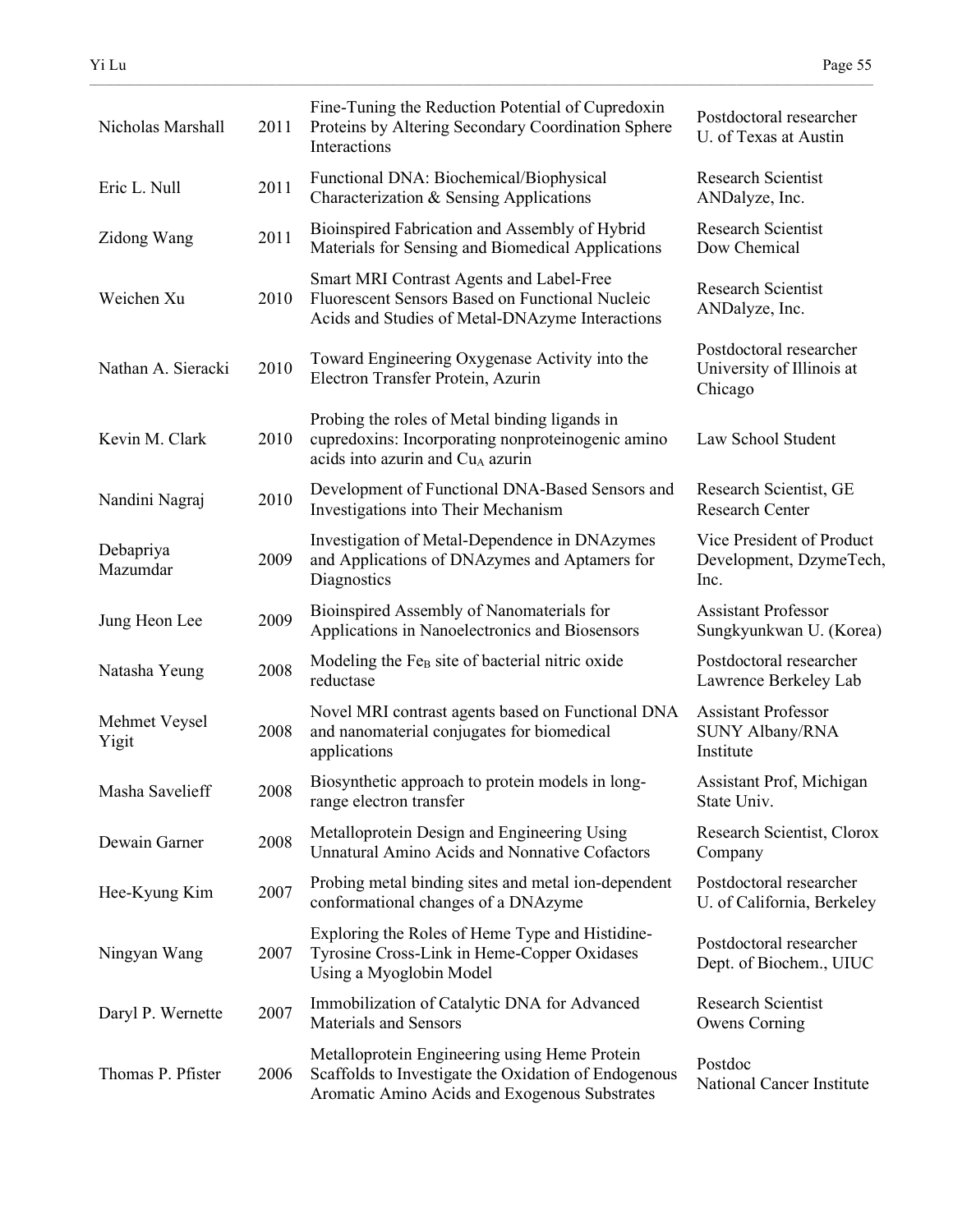| James R. Carey           | 2006 | Design and Synthesis of Redox or Catalytically<br>Active Artificial Metalloproteins Containing Non-<br>native Inorganic and Organometallic Complexes  | <b>Research Scientist</b><br>ChemSensing, Inc.                               |
|--------------------------|------|-------------------------------------------------------------------------------------------------------------------------------------------------------|------------------------------------------------------------------------------|
| Andrea K. Brown          | 2006 | In vitro Selection and Characterization of Highly<br>Selective Metal-Dependent DNAzymes with<br>Potential<br><b>Biosensor Applications</b>            | M.D. program<br><b>UIUC</b>                                                  |
| Hee Jung Hwang           | 2005 | Modulation of Metal Coordination and Redox<br>Properties of the Engineered Purple Cu <sub>A</sub> and<br>Ferrocene Centers in Azurin                  | Postdoc<br>Johns Hopkins University<br>School of Medicine                    |
| Kevin E. Nelson          | 2005 | In vitro selection and metal selectivity of<br>transition metal dependent DNAzymes                                                                    | M.D. program<br><b>UIUC</b>                                                  |
| Juewen Liu               | 2005 | Fluorescent and Colorimetric Biosensors Based on<br>DNAzymes and DNA Aptamers                                                                         | <b>Assistant Professor</b><br>U. of Waterloo                                 |
| Peter J. Bruesehoff      | 2003 | In Vitro Selection and Characterization of Transition<br>Metal-Dependent DNAzymes and RNAzymes                                                        | <b>Research Scientist</b><br>Abbot Labs                                      |
| Steven M. Berry          | 2003 | Designing Novel Blue Copper and Purple Cu <sub>A</sub><br>Centers in Azurin with Natural and Unnatural Amino<br>Acids                                 | <b>Associate Professor</b><br>U. of Minnesota at Duluth                      |
| Steven K. Ma             | 2001 | Encapsulation of Achiral Mn(Salen) Complexes into<br>Cytochrome c Peroxidase: Spectroscopic<br>Characterizations and Epoxidation Studies              | <b>Product Manager</b><br>Lonza, Inc.                                        |
| Jing Li                  | 2000 | In Vitro Selection of Highly Efficient DNA Enzymes<br>as RNA Nucleases and Metal Biosensors                                                           | <b>Staff Scientist</b><br>Genomic Institute of the<br>Novartis Research Fdn. |
| Alan Gengenbach          | 2000 | The Protein Redesign Approach to Modeling<br>Manganese Peroxidase                                                                                     | <b>Associate Professor</b><br>U. of Wisconsin-Eau Claire                     |
| Jeffrey A. Sigman        | 2000 | Metalloprotein Design                                                                                                                                 | Professor<br>Saint Mary's College                                            |
| Lynette A.<br>Cunningham | 1999 | Studies of the Catalytic-Metal-Binding site in the<br>Hammerhead Ribozyme using the Phosphorothioate<br>Approach                                      | <b>Research Scientist</b><br>Colgate-Palmolive                               |
| Michael T. Hay           | 1998 | Engineering a Purple Cu <sub>A</sub> Site into the Blue Copper<br>Protein Azurin: Construction Spectroscopy, and<br><b>Metal Substitution Studies</b> | <b>Associate Professor</b><br>Penn. State U.-Beaver Fall                     |
| M. S. Conferred          |      |                                                                                                                                                       |                                                                              |
| <b>Brady Wells</b>       | 2021 | Using Myoglobin Models of Oxidases for Mechanistic<br>Understanding of the Oxygen Reduction Reaction                                                  |                                                                              |
| Darius Z. Brown          | 2013 | Ultrasensitive DNA Aptasensors Based on Exponential<br>Amplification Reaction                                                                         | Research Specialist<br>Cornel University                                     |
| Bryant E. Kearl          | 2012 | Characterization and Catalytic Application of an<br>Engineered Cupredoxin Possessing a Potential in<br>$E_{\text{wa}$ gga of 1 $V_0$ <sup>1+</sup>    | Ph.D. program<br>Arizona State U.                                            |

Excess of 1 Volt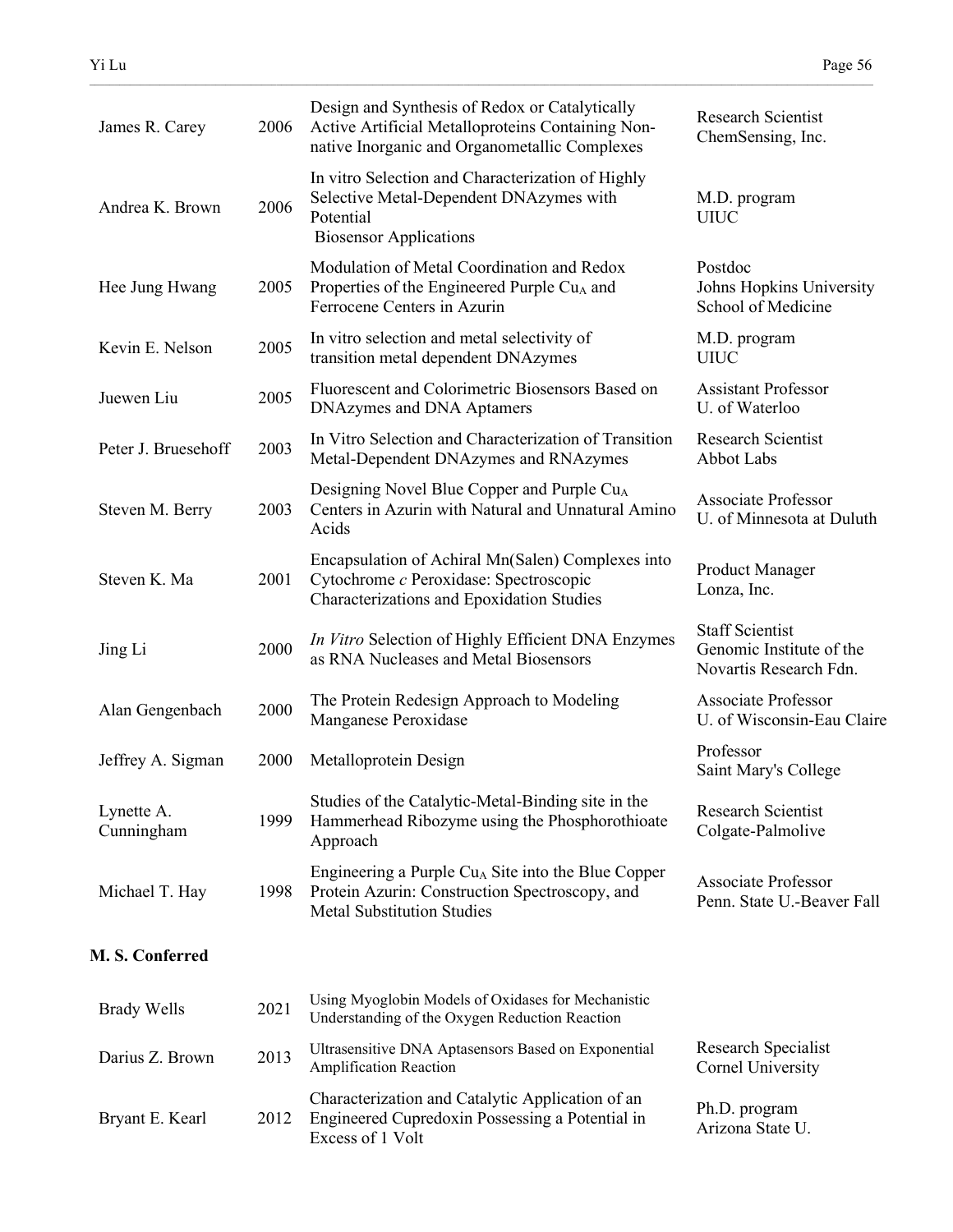| Hannah Ihms                              | 2012 | The In Vitro Selection and Biochemical<br>Characterization of MetalloDNAzymes                                                                                    |                                                              |
|------------------------------------------|------|------------------------------------------------------------------------------------------------------------------------------------------------------------------|--------------------------------------------------------------|
| Lanyu Lei                                | 2009 | Introduction and Modification of Hydrogen Bonding<br>Network into the Active Site of an Engineered<br>Myoglobin Model of Cytochrome c Oxidase                    |                                                              |
| Qian Chen                                | 2007 | Design and Engineering of Artificial Metalloenzymes<br>for Asymmetric Catalysis: Investigation of<br>Mn(Salen)<br>Containing Myoglobin Catalyzing Sulfoxidation  | Ph.D. program<br>École Polytechnique<br>Fédérale De Lausanne |
| Hyeon Keol Kim                           | 2003 | Engineering and Characterization of Heme-Copper<br>Binuclear Center in Sperm Whale Myoglobin                                                                     | MBA program<br><b>UIUC</b>                                   |
| Caroline Marie-<br><b>Brigitte Pavot</b> | 2001 | Metal Ion Interactions with Phosphorothioate and<br>Phosphoroselenoate DNA/RNA and Biochemical<br>Characterization of a Lead-Dependent<br>Deoxyribozyme          |                                                              |
| Marjorie C. Ang                          | 1998 | An Engineered Purple Cu <sub>A</sub> Site in Azurin:<br>Understanding a Novel Copper Site in Biology                                                             | <b>Research Scientist</b><br>Genencor Inc., CA               |
| <b>B. S. Conferred (with thesis)*</b>    |      |                                                                                                                                                                  |                                                              |
| Stephanie T. Ouchida                     | 2020 | A Single Proximal Mutation Introduces Oxygen<br>Reduction in Myoglobin via Proton Transfer<br>Enhancement                                                        |                                                              |
| Madeline R. Sponholtz 2018               |      | Increasing the Efficiency of a Myoglobin-Based<br>Enzyme Model of Heme-Copper Oxidase<br>by Introducing Tyrosine and Tryptophan<br>Residues Near the Active Site | Graduate student<br>U of Texas at Austin                     |
| Yueh-Te Chu                              | 2018 | Functionalization of DNAzymes onto<br>the Surface of Upconversion Nanoparticles                                                                                  | Graduate student<br>Northwestern University                  |
| Kang Yong Loh                            | 2017 | Near Infrared Metal Ion Sensing using<br><b>DNAzyme Upconversion Nanoparticles</b>                                                                               | Graduate student<br>Stanford U                               |
| Matthew Ross                             | 2014 | Recombinant expression, purification,<br>and characterization of a potentially novel<br>naturally-occurring cupredoxin in $N$ . maritimus                        | Graduate student<br>Northwestern U                           |
| Niloufar Hafezi-<br>Mashhadi             | 2012 | Characterization of a Human Sco-Like Copper<br>Chaperone Protein Mimic                                                                                           | Lu Lab Manager, UIUC                                         |
| Junhong Gao                              | 2009 | Structural Analysis of An Engineered<br>Heme-Copper Center in Myoglobin that Mimics<br>the Heme-Copper Site in Cytochrome C Oxidase                              | <b>UIUC</b>                                                  |
| David A. Barrios                         | 2008 | Using Nonnative Inorganic Cofactors in                                                                                                                           | Graduate student                                             |

Induce Enantioselective Catalysis

 $\_$  , and the state of the state of the state of the state of the state of the state of the state of the state of the state of the state of the state of the state of the state of the state of the state of the state of the

Engineered Metalloprotein Scaffolds to North Carolina State U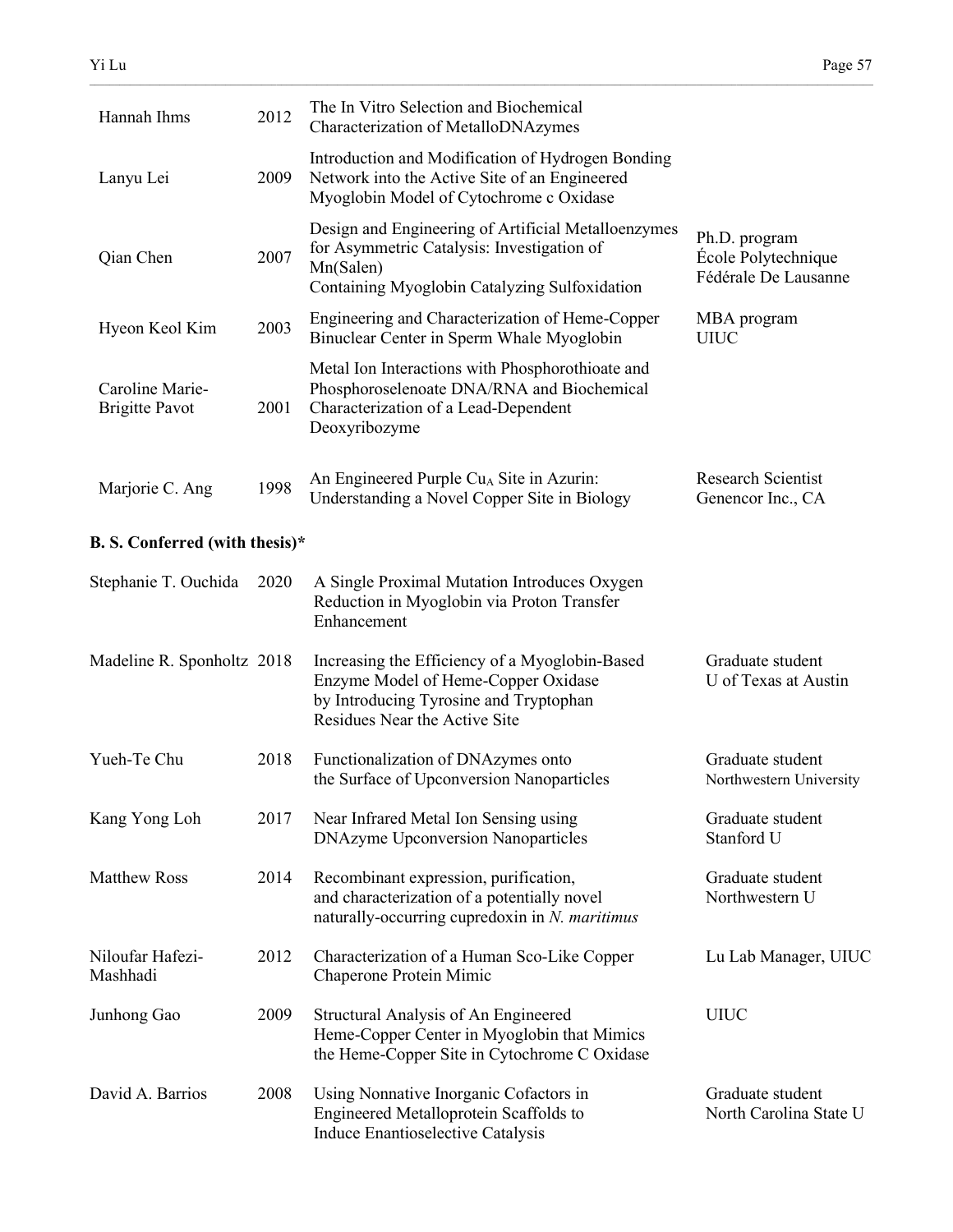| Carolyn Mead         | 2008 | Immobilization of DNAzymes and Aptamers<br>into Nanocapillary Array Membranes                                                                                   | Graduate Student<br>Cornell U                       |
|----------------------|------|-----------------------------------------------------------------------------------------------------------------------------------------------------------------|-----------------------------------------------------|
| Allison E. Mazan     | 2008 | Binary Metal Combinations in a lead-sensitive<br><b>DNAzyme Sensor System</b>                                                                                   | <b>UIUC</b>                                         |
| Brook A. DeMoisy     | 2006 | Characterization of Myoglobin Mutants<br>Containing Non-Native Mn(Salen) Cofactors                                                                              | <b>Research Scientist</b><br>Sigma-Aldrich          |
| Nicole Conatser      | 2006 | Characterization and Optimization of<br>Designed Cytochrome c Peroxidases that<br>Mimic Manganese Peroxidase                                                    | Law School<br>St. Louis U.                          |
| Jennine M. Golueke   | 2005 | RP-HPLC Purification of 17ET3 DNAzymes                                                                                                                          | <b>Research Scientist</b><br>Abbott Labs.           |
| Joseph A. Abramite   | 2003 | Manganese Incorporated Cytochrome c<br>Peroxidase as an Asymmetric Catalyst for<br>Oxidation of Simple Substrates                                               | Graduate student<br>U. of Colorado                  |
| Anthony J. Augustine | 2003 | In Vitro Selection of Metal Dependent<br>RNA Cleaving DNA Enzymes                                                                                               | Graduate student<br>Stanford U.                     |
| Evan T. Brower       | 2003 | Creation and Optimization of Novel<br>Semisynthetic Metalloproteins                                                                                             | Graduate student<br>Johns Hopkins U.                |
| John Z. Zhu          | 2003 | Elucidating Inter-Molecular Tyrosine<br>Cross-Linking and the Design of a Distal<br>Calcium Binding Site in Cytochrome c Peroxidase                             | Graduate student<br>Indiana U.                      |
| Sherene M. Panicker  | 2002 | Purification and Crystallization of<br>the H120N Cu <sub>A</sub> Azurin Mutant                                                                                  | Graduate Student<br><b>Rush University</b>          |
| Vikas R. Pathak      | 2002 | Preparation and Spectroscopic Study of<br>Betaine-Homocysteine Methyltransferase                                                                                | Graduate Student<br>University of Illinois          |
| Rebecca L. Perino    | 2001 | Engineering Mn(II)-binding Sites in<br>Cytochrome c Peroxidase                                                                                                  | Associate<br>McKinley Consulting, Inc.              |
| Nitin Patel          | 2001 | The role of the Methionine Ligand in the<br>Cu <sub>A</sub> Site of an Engineered Azurin                                                                        | Graduate student<br>U. of Illinois                  |
| Eric J. Vallender    | 2000 | Characterization of the Catalytic Metal Binding<br>Site in the Hammerhead Ribozyme                                                                              | Graduate Student<br>University of Chicago           |
| Brian C. Kwok        | 2000 | Designing a Cu(II)-binding Site in Cytochrome<br>c Peroxidase and Sperm Whale Myoglobin that<br>Mimics the Cu <sub>B</sub> -Heme Center in Cytochrome c Oxidase | Attorney,<br>Kirkland & Ellis LLP, CA.              |
| Tu Nguyen            | 1999 | Optimization of large-scale Ribozyme<br>Purification and Purification and Isolation<br>of T7 Polymerase                                                         | <b>Technical Manager</b><br>Whitewater Technologies |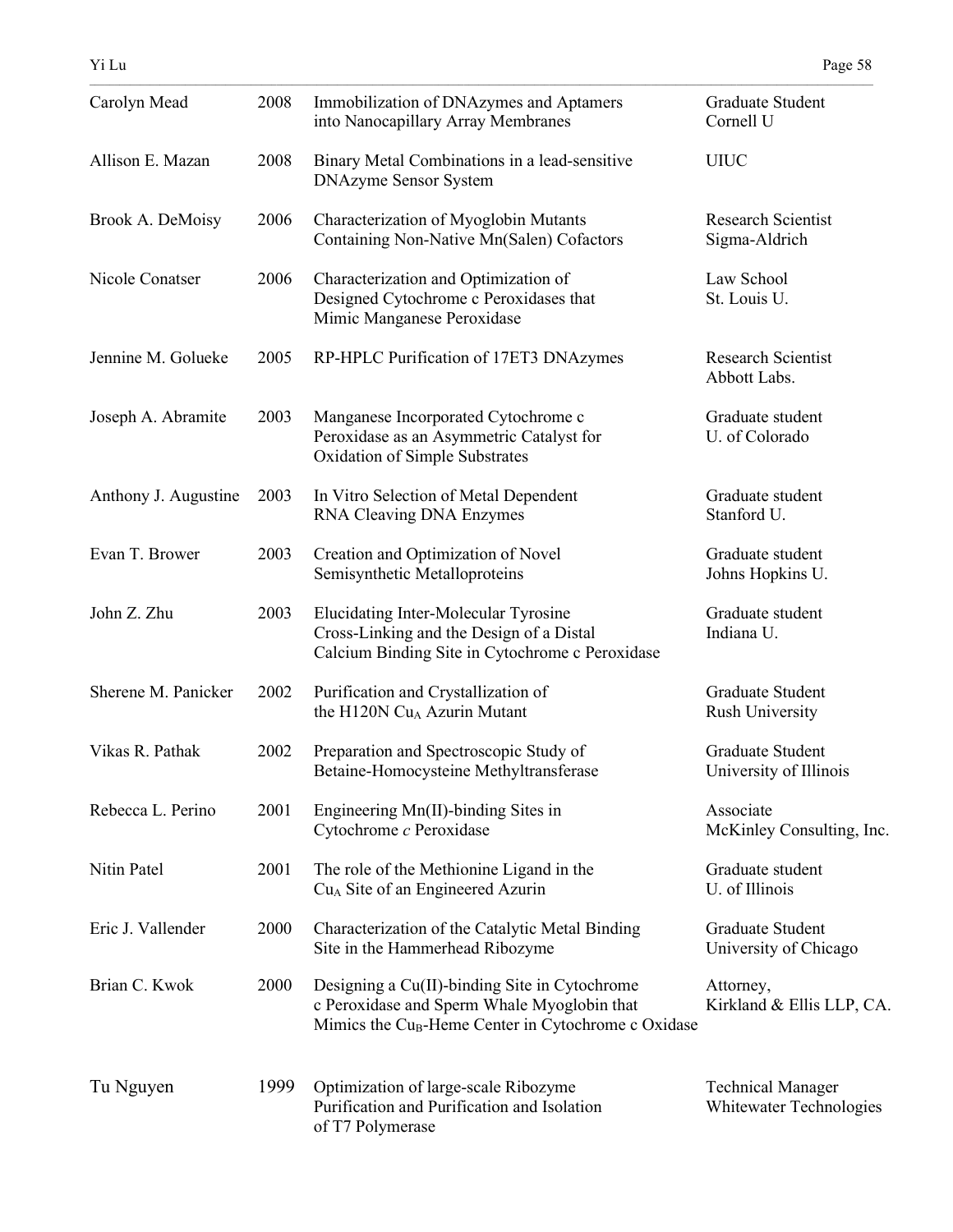| Kendra Hammond         | 1999 | Preparation of Catalytic Hammerhead RNA<br>and Multiple Approaches to the Characterization<br>of the Ribozyme's 6-mer Cleavage Product              | Medical Student,<br>Northwestern U.            |
|------------------------|------|-----------------------------------------------------------------------------------------------------------------------------------------------------|------------------------------------------------|
| Kyunga Seo             | 1998 | Toward Construction of CcP Biocatalyst for<br><b>Enantioselective Epoxidation</b>                                                                   | Research Scientist,<br>U. of CA, San Francisco |
| <b>Timothy Koester</b> | 1998 | Preparation of Mn(Salen)-cytochrome c<br>Peroxidase and asymmetric catalysis                                                                        | <b>Research Scientist</b><br>Merck, Co.        |
| Gretchen Peterson      | 1997 | Preparation and Spectroscopic Characterization<br>of Catalytic Nucleic Acids                                                                        | Graduate Student,<br>Harvard Univ.             |
| Sung Syn               | 1996 | Engineering Cytochrome $c$ Peroxidase into<br>Lignin Peroxidase                                                                                     | Research Scientist,<br>Univ. of Chicago        |
| Kirk Kittamaron        | 1996 | Purification of the Hammerhead Ribozyme by<br>Continuous Elution Electrophoresis: an Alternative<br>Solution to Conventional Preparative Techniques | Research Scientist,<br>Univ. of Chicago        |

\* Over the past 24 years, another ~150 undergraduate students have worked in the PI's group for at least one year. They chose not to submit a B.S. thesis when they graduated.

## **CURRENT GROUP MEMBERS**

| <i>Postdoctoral Researchers:</i> | Aaron P. Ledray<br>Christopher Reed<br><b>Yuting Wu</b><br>Quanbing Mou<br>Xiaojing Wang                                            | Casey Van Stappen<br><b>Yunling Deng</b><br>Zhenglin Yang<br>Yuan Ma<br>Tingjie Song                                                      |
|----------------------------------|-------------------------------------------------------------------------------------------------------------------------------------|-------------------------------------------------------------------------------------------------------------------------------------------|
| Graduate Students:               | Mandira Banik<br>Valeria Garcia<br>Hirbod Heidari<br>Quan Lam<br>Yiwei Liu<br>Greg Pawel<br>Yu Zhou<br>Ishika Rashed<br>Jacob Smith | Anne Farrell<br>Weijie Guo<br>Linggen Kong<br>Whitney Lewis<br>Mingkuan Lyu<br>Jingxiang Wang<br>Shreestika Pradhan<br>Isabelle Rodriguez |
| Undergraduate Students:          | Mythili Bulusu<br>Carson Ward                                                                                                       | Ethan Chow<br>Karen Zhang                                                                                                                 |

## **PERSONAL INFORMATION**

Permanent Resident of the United States of America

## **UNIVERSITY SERVICE (at UT Austin)**

| Senior Faculty Search Committee (Chemistry Department) | $2021$ – present |
|--------------------------------------------------------|------------------|
| <b>Budget Council (Chemistry Department)</b>           | $2021$ – present |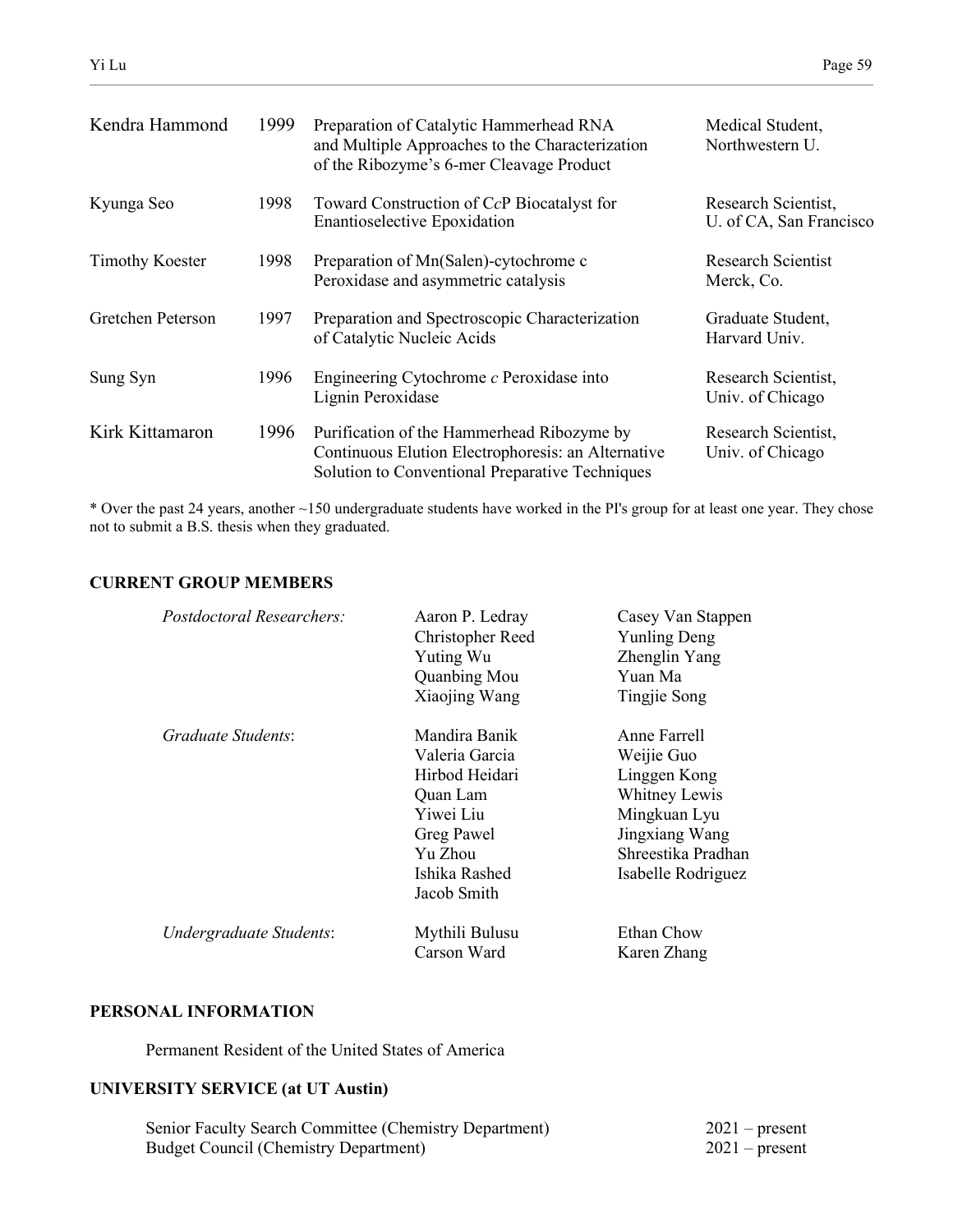| Committee on qualifying exam system (Chemistry Department) | $2021$ - present |
|------------------------------------------------------------|------------------|
|------------------------------------------------------------|------------------|

## **UNIVERSITY SERVICE (at UIUC)**

| School of Chemical Sciences Executive Committee                                        | $2018 - 2021$  |
|----------------------------------------------------------------------------------------|----------------|
| Office of Technology Management Advisory Committee                                     | 2014-2020      |
| Fellowship Committee, Graduate College                                                 | 2014           |
| Conflict of Interests Management Oversight Committee, College of Engineering 2013-2020 |                |
| Chair, Courses and Curricula Committee, Department of Chemistry                        | 2013-2021      |
| Executive Advisory Committee, Micro and Nanotechnology Laboratory (MNTL) 2008-2020     |                |
| <b>SCS Safety Committee</b>                                                            | 2006-1015      |
| Department of Chemistry Graduate Fellowship Committee                                  | 2006-2018      |
| Carle-CRI Translational Research Review Committee                                      | 2006           |
| Advisory Committee, Department of Chemistry                                            | $2004 - 2015$  |
| Chair, Center for Nanoscale Science and Engineering Seminar Committee                  | $2004 - 2005$  |
| Budget and Operations Committee, Department of Chemistry                               | $2004 - 2005$  |
| Graduate Student Admission Committee, Department of Chemistry                          | $2003 - 2004$  |
| Human Resources Development Committee, NSF Water CAMPWS STC                            | $2003 - 2005$  |
| <b>LAS Award Committee</b>                                                             | $2003 - 2004$  |
| Center for Nanoscale Science and Engineering Seminar Committee                         | $2003 - 2004$  |
| Graduate Student Admission Committee in the Department of Chemistry                    | $2003 - 2004$  |
| Executive Committee, Molecular Biophysics Training Grant                               | $2002 - 2004$  |
| General Chemistry Division Head Search Committee                                       | $2002 - 2003$  |
| <b>University Senate</b>                                                               | $2001 - 2004$  |
| SCS Service Facilities Committee (Biocrystallization facility faculty supervisor)      | $2001 - 2004$  |
| Graduate Student Cumulative Exam Committee in Biochemistry Department                  | $2001 - 2004$  |
| Graduate Students Fellowship/Progress Committee in Chemistry                           | $2000 - 2004t$ |
| Academic Advisor for Graduate Students in Inorganic Chemistry                          | $1995 - 2005$  |
| Academic Advisor for Undergraduate Students in Chemistry                               | $1994 - 2010$  |
| Chair of Ad Hoc Committee on Crystallization/Crystallography in                        |                |
| <b>Structural Chemical Biology</b>                                                     | $2000 - 2001$  |
| Faculty Advisor to the Chemistry Honorary Fraternity Phi Lambda Upsilon                | $2000 - 2001$  |
| Biomolecular Chemistry Committee in the School of Chemical Sciences                    | $1995 - 1998$  |
| Head of the Chem 109 Course Developmental Team                                         | $1994 - 1998$  |
| General Chemistry Lecturer Search Committee                                            | 1997           |
| Graduate Student Admission Committee, Department of Chemistry                          | $1995 - 1996$  |
| Faculty Member of:                                                                     |                |
| Department of Chemistry (primary appointment)                                          | $1994 - 2021$  |
| Department of Biochemistry                                                             | $1999 - 2021$  |
| Department of Materials Science and Engineering                                        | $2003 - 2021$  |
| Materials Research Laboratory                                                          | $2002 - 2021$  |
| Center for Biophysics and Quantitative Biology                                         | $2000 - 2021$  |
| Center for Nanoscale Science and Technology                                            | $2002 - 2021$  |
| Center for Zoonosis Research and Infectious Diseases (CZRID)                           | $1999 - 2021$  |
| <b>Biotechnology Center</b>                                                            | $1994 - 2021$  |
| Beckman Institute for Advanced Science and Technology                                  | $2003 - 2021$  |
| Molecular Biophysics Program                                                           | $1996 - 2021$  |
| Molecular and Cell Biology Program                                                     | $1996 - 2021$  |
| <b>Interdisciplinary Environmental Toxicology Program</b>                              | $1996 - 2021$  |
| <b>Environmental Council</b>                                                           | $1996 - 2021$  |
| Department of Bioengineering                                                           | $2008 - 2021$  |
| Institute of Genomic Biology                                                           | $2014 - 2021$  |
| Institute for Sustainability, Energy, and Environment (iSEE)                           | $2015 - 2021$  |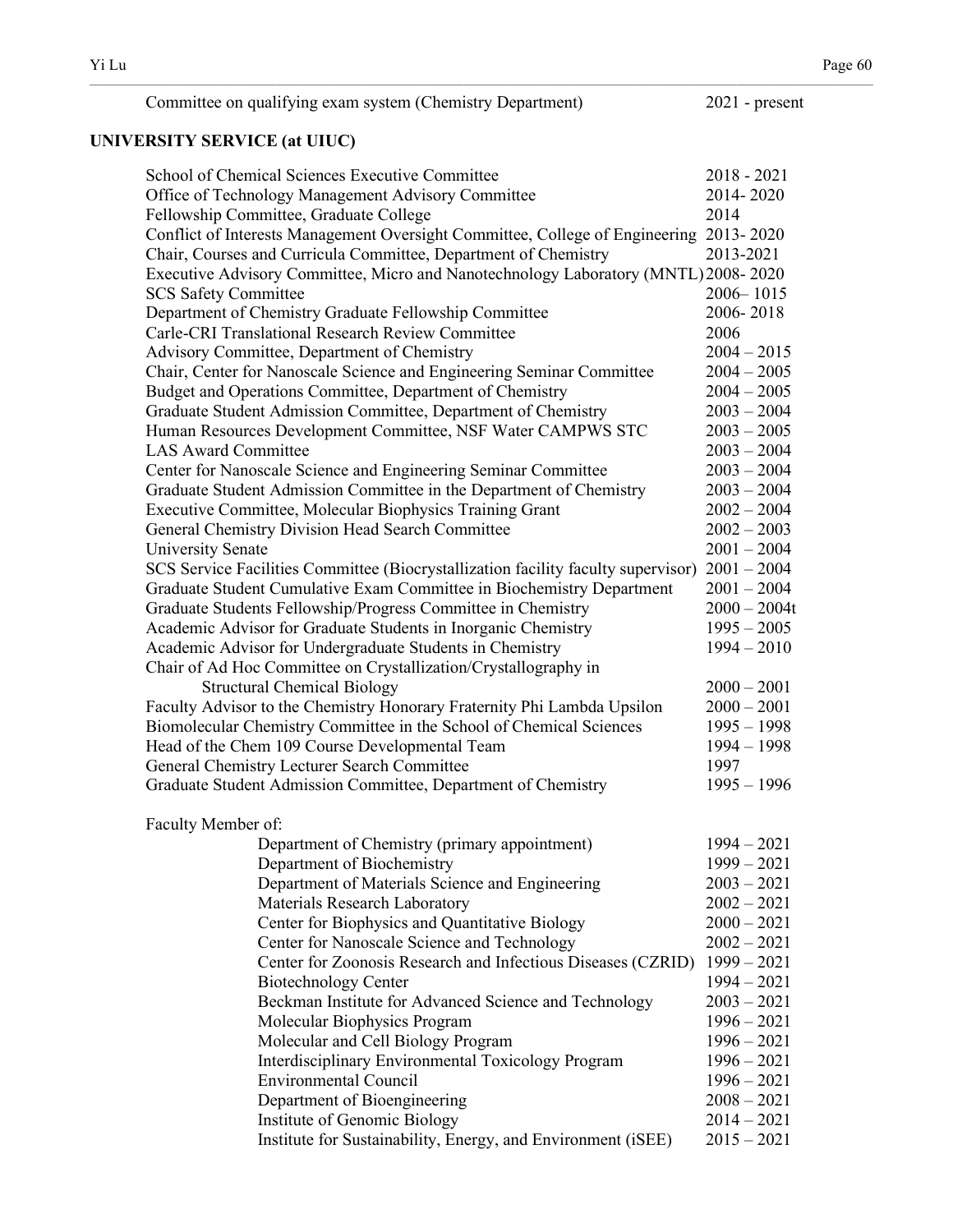## **SERVICE OUTSIDE THE UNIVERSITY**

#### **a. Professional Affiliations**

American Chemical Society American Association for the Advancement of Science The Royal Society of Chemistry Materials Research Society The Protein Society The RNA Society Society of Biological Inorganic Chemistry The Institute of Electrical and Electronics Engineers

## **b. Referee of Journal Articles**

| <b>Account of Chemical Research</b>                  | Applied Spectroscopy                      |
|------------------------------------------------------|-------------------------------------------|
| Angewandte Chemie                                    | Archives of biochemistry and biophysics   |
| Biochemistry                                         | <b>Chemical Communication</b>             |
| Catalysis Today                                      | Chemistry and Biology                     |
| European Journal of Biochemistry                     | Journal of the American Chemical Society  |
| Inorganic Chemistry                                  | Journal of Biological Inorganic Chemistry |
| Journal of Inorganic Biochemistry                    | Journal of Nanoscience and Nanotechnology |
| Journal of Molecular Biology                         | Journal of Physical Chemistry             |
| Langmuir                                             | Nucleic Acids Research                    |
| Nature                                               | Organic & Biomolecular Chemistry          |
| Protein Engineering                                  | Protein Engineering, Design and Selection |
| Proceedings of the National Academy of Sciences, USA |                                           |
| Science                                              | Organic letters                           |
| Small                                                | ChemBioChem                               |

 $\_$  , and the state of the state of the state of the state of the state of the state of the state of the state of the state of the state of the state of the state of the state of the state of the state of the state of the

#### **c. Referee of Grant Proposals**

National Science Foundation National Institute of Health Department of Defense (AFOSR) Department of Energy American Chemical Society Petroleum Research Fund Arnold and Mabel Beckman Foundation Research Corporation Howard Hughes Medical Institute Israeli National Science Foundation National Science Foundation of China Research Grants Council, Hong Kong, China Engineering and Physical Science Council of the United Kingdom Agency for Science, Technology and Research (A\*STAR) of Singapore

## **d. Other Services**

- Member of Chemical Biology Advisory Board for Landmarks Scientific Advances, Faculty Opinions (2022 now)
- Co-organizer, symposium on "Functional Nucleic Acids: Chemistry, Biology, and Materials Applications" at the 2021 Pacific Chemical Congress (December, 2021)
- Co-organizer, Symposium on Detection of COVID-19 and other Emerging Pathogens, ACS Annual meeting (Spring 2021).

Co-editor, Biocoordination Chemistry, Comprehensive Coordination Chemistry III (2021) Assessment of the Biosciences Program at Sandia National Laboratories in Albuquerque, NM (2020)